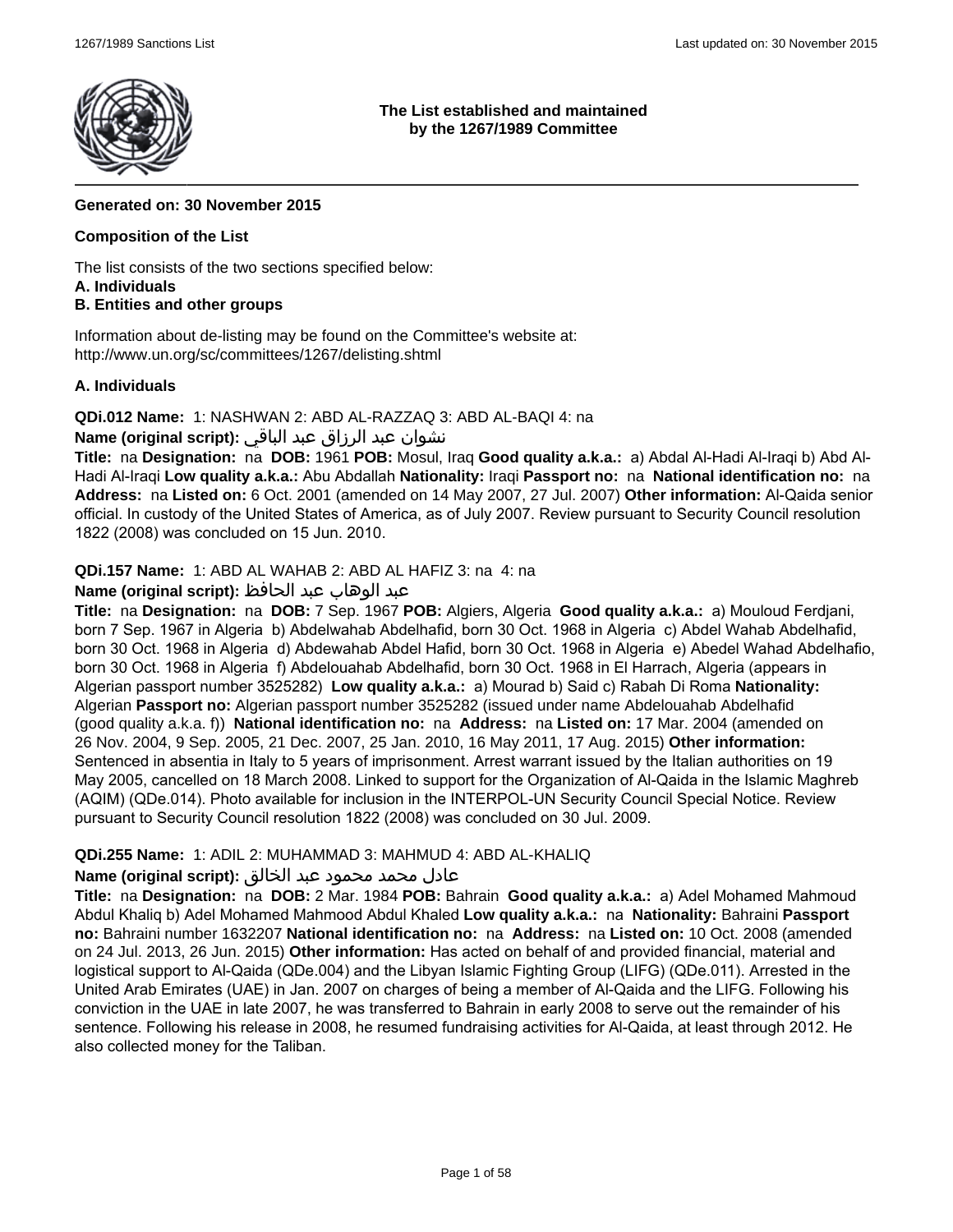## **QDi.289 Name:** 1: SAID JAN 2: 'ABD AL-SALAM 3: na 4: na

### سعید جان عبد السلام **:(script original (Name**

**Title:** na **Designation:** na **DOB: a)** 5 Feb. 1981 **b)** 1 Jan. 1972 **POB:** na **Good quality a.k.a.:** a) Sa'id Jan 'Abdal-Salam b) Dilawar Khan Zain Khan, born 1 Jan. 1972 **Low quality a.k.a.:** a) Qazi 'Abdallah b) Qazi Abdullah c) Ibrahim Walid d) Qasi Sa'id Jan e) Said Jhan f) Farhan Khan g) Aziz Cairo h) Nangiali **Nationality:** Afghan **Passport no: a)** Afghan number OR801168, issued on 28 Feb. 2006 (expires 27 Feb. 2011, under name Said Jan 'Abd al-Salam) **b)** Pakistani number 4117921, issued on 9 Sep. 2008 (expires 9 Sep. 2013, issued under name Dilawar Khan Zain Khan) **National identification no:** (Kuwaiti Civil Identification number 281020505755, under name Said Jan 'Abd al-Salam) na **Address:** na **Listed on:** 9 Feb. 2011 **Other information:** In approximately 2005, ran a "basic training" camp for Al-Qaida (QDe.004) in Pakistan.

## **QDi.192 Name:** 1: ABD ALLAH 2: MOHAMED 3: RAGAB 4: ABDEL RAHMAN

## عبد الله محمد رجب عبد الرحمن **:(script original (Name**

**Title:** na **Designation:** na **DOB:** 3 Nov. 1957 **POB:** Kafr Al-Shaykh, Egypt **Good quality a.k.a.:** a) Abu Al-Khayr b) Ahmad Hasan c) Abu Jihad **Low quality a.k.a.:** na **Nationality:** Egyptian **Passport no:** na **National identification no:** na **Address:** (Believed to be in Pakistan or Afghanistan) **Listed on:** 29 Sep. 2005 (amended on 13 Dec. 2011) **Other information:** Member of Egyptian Islamic Jihad (QDe.003). Review pursuant to Security Council resolution 1822 (2008) was concluded on 1 Jun. 2010.

### **QDi.054 Name:** 1: MAJEED 2: ABDUL CHAUDHRY 3: na 4: na

**Title:** na **Designation:** na **DOB: a)** 15 Apr. 1939 **b)** 1938 **POB:** na **Good quality a.k.a.:** a) Majeed, Abdul b) Majeed Chaudhry Abdul c) Majid, Abdul **Low quality a.k.a.:** na **Nationality:** Pakistani **Passport no:** na **National identification no:** na **Address:** na **Listed on:** 24 Dec. 2001 **Other information:** Review pursuant to Security Council resolution 1822 (2008) was concluded on 1 Jun. 2010.

### **QDi.109 Name:** 1: ZULKIFLI 2: ABDUL HIR 3: na 4: na

**Title:** na **Designation:** na **DOB: a)** 5 Jan. 1966 **b)** 5 Oct. 1966 **POB:** Muar Johor, Malaysia **Good quality a.k.a.:** a) Musa Abdul Hir b) Muslimin Abdulmotalib c) Salim Alombra d) Armand Escalante e) Normina Hashim f) Henri Lawi g) Hendri Lawi h) Norhana Mohamad i) Omar Salem j) Ahmad Shobirin k) Bin Abdul Hir Zulkifli **Low quality a.k.a.:** a) Abdulhir Bin Hir b) Hassan c) Hogalu d) Hugalu e) Lagu f) Marwan (prominently known as) **Nationality:** Malaysian **Passport no:** A 11263265 **National identification no: a)** 660105-01-5297 **b)** driver license D2161572, issued in California, USA **Address: a)** Seksyen 17, Shah Alam, Selangor, Malaysia (previous location) **b)** Maguindanao, the Philippines (as at Jan. 2015) **Listed on:** 9 Sep. 2003 (amended on 25 Jan. 2010, 6 Aug. 2015) **Other information:** The Court for the Northern District of California, USA, issued a warrant of arrest for him on 1 Aug. 2007. Confirmed to have died in Maguindanao, the Philippines in January 2015. Mother's name is Minah Binto Aogist Abd Aziz. Review pursuant to Security Council resolution 1822 (2008) was concluded on 19 Jun. 2009.

### **QDi.200 Name:** 1: DIEMAN 2: ABDULKADIR IZZAT 3: na 4: na

## ديمان عبد القادر عزت **:(script original (Name**

**Title:** na **Designation:** na **DOB:** 4 Jul. 1965 **POB:** Kirkuk, Iraq **Good quality a.k.a.:** Deiman Alhasenben Ali Aljabbari, born 4 Jul. 1965 **Low quality a.k.a.:** na **Nationality:** Iraqi **Passport no:** (German travel document ("Reiseausweis") A 0141062 (revoked as at Sep. 2012)) **National identification no:** na **Address:** Bavaria, Germany **Listed on:** 6 Dec. 2005 (amended on 25 Jan. 2010, 13 Dec. 2011, 15 Nov. 2012) **Other information:** Review pursuant to Security Council resolution 1822 (2008) was concluded on 30 Jul. 2009.

## **QDi.019 Name:** 1: ABDULLAH 2: AHMED 3: ABDULLAH 4: EL ALFI

## عبد الله احمد عبدالله الالفي **:(script original (Name**

**Title:** na **Designation:** na **DOB:** 6 Jun. 1963 **POB:** Gharbia, Egypt **Good quality a.k.a.:** na **Low quality a.k.a.:** a) Abu Mariam b) Al-Masri, Abu Mohamed c) Saleh **Nationality:** Egyptian **Passport no:** na **National identification no:** na **Address:** na **Listed on:** 17 Oct. 2001 (amended on 26 Nov. 2004) **Other information:** Afghanistan. Review pursuant to Security Council resolution 1822 (2008) was concluded on 21 Jun. 2010.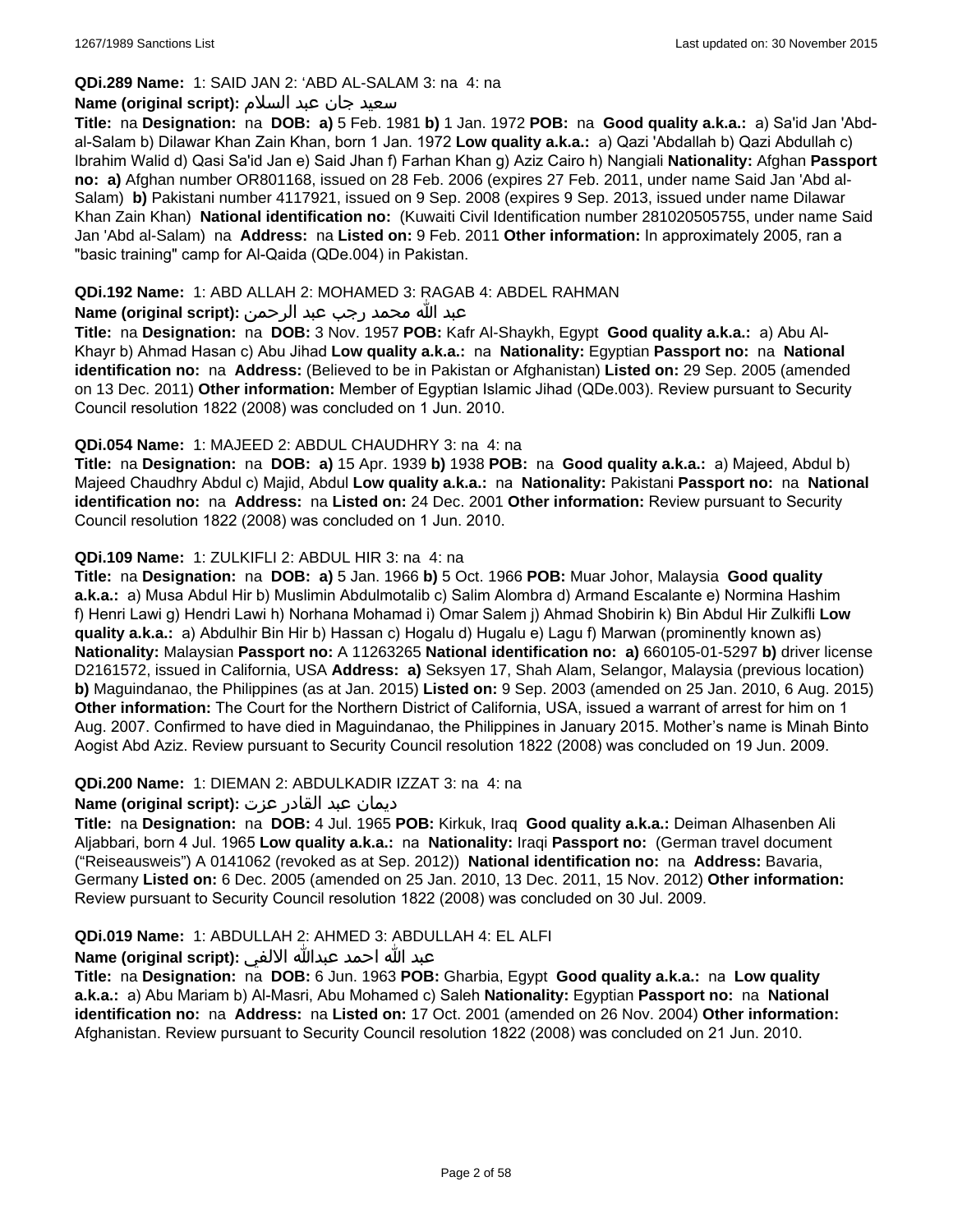## **QDi.018 Name:** 1: ABDUL MANAN AGHA 2: na 3: na 4: na

## عبد المنان آغا **:(script original (Name**

**Title:** Haji **Designation:** na **DOB:** na **POB:** na **Good quality a.k.a.:** Abdul Manan **Low quality a.k.a.:** a) Abdul Man'am Saiyid b) Saiyid Abd al-Man (formerly listed as) **Nationality:** na **Passport no:** na **National identification no:** na **Address:** na **Listed on:** 17 Oct. 2001 (amended on 26 Jun. 2013) **Other information:** Pakistan. Review pursuant to Security Council resolution 1822 (2008) was concluded on 15 Jun. 2010.

### **QDi.295 Name:** 1: MUHAMMAD 2: JIBRIL 3: ABDUL RAHMAN 4: na

**Title:** na **Designation:** na **DOB: a)** 28 May 1984 **b)** 3 Dec. 1979 **c)** 3 Mar. 1979 (from false passport) **POB:** East Lombok, West Nusa Tenggara, Indonesia **Good quality a.k.a.:** a) Mohammad Jibril Abdurrahman b) Muhammad Jibriel Abdul Rahman c) Mohammad Jibriel Abdurrahman d) Muhamad Ricky Ardhan, born 8 Aug. 1980 (appears in false Indonesian passport number S335026) e) Muhammad Ricky Ardhan bin Muhammad Iqbal f) Muhammad Ricky Ardhan bin Abu Jibril **Low quality a.k.a.:** a) Muhammad Yunus b) Heris Syah **Nationality:** Indonesian **Passport no:** na **National identification no: a)** Indonesian national identity card number 3219222002.2181558 **b)** Identification number 2181558 **Address: a)** Jalan M. Saidi RT 010 RW 001 Pesanggrahan, South Petukangan, South Jakarta, Indonesia **b)** Jalan Nakula of Witana Harja Complex Block C, Pamulang, Banten, Indonesia **Listed on:** 12 Aug. 2011 **Other information:** Senior member of Jemaah Islamiyah (QDe.092) directly involved in obtaining funding for terrorist attacks. Sentenced in Indonesia to five years in prison on 29 Jun. 2010. Father's name is Mohamad Iqbal Abdurrahman (QDi.086).

## **QDi.229 Name:** 1: ALY 2: SOLIMAN 3: MASSOUD 4: ABDUL SAYED

**Title:** na **Designation:** na **DOB:** 1969 **POB:** Tripoli, Libyan Arab Jamahiriya **Good quality a.k.a.:** a) Ibn El Qaim b) Mohamed Osman **Low quality a.k.a.:** Adam **Nationality:** Libyan **Passport no:** Libyan Passport No. 96/184442 **National identification no:** na **Address:** Ghout El Shamal, Tripoli, Libyan Arab Jamahiriya **Listed on:** 8 Jun. 2007 (amended on 13 Dec. 2011) **Other information:** Member of Libyan Islamic Fighting Group (QDe.011). Review pursuant to Security Council resolution 1822 (2008) was concluded on 24 Nov. 2009.

### **QDi.363 Name:** 1: MAGHOMED 2: MAGHOMEDZAKIROVICH 3: ABDURAKHMANOV 4: na

### **Name (original script):** Абдурахманов Магомед Магомедзакирович

**Title:** na **Designation:** na **DOB:** 24 Nov. 1974 **POB:** Khadzhalmahi Village, Levashinskiy District, Republic of Dagestan, Russian Federation **Good quality a.k.a.:** na **Low quality a.k.a.:** a) Abu Banat (original script: Абу Банат) b) Abu al Banat (original script: Абу аль Банат) **Nationality:** Russian **Passport no:** Russian foreign travel passport number 515458008 (expires 30 May 2017) **National identification no:** Russian national passport number 8200203535 **Address: a)** Turkey (possible location) **b)** Syrian Arab Republic (previous confirmed location since Sep. 2012) **Listed on:** 2 Oct. 2015 **Other information:** As at Aug. 2015, leader of Jamaat Abu Banat terrorist group, which forms part of the Islamic State in Iraq and the Levant (ISIL), listed as Al-Qaida in Iraq (QDe.115), and operates on the outskirts of Syrian Arab Republic cities Aleppo and Idlib, extorting funds from and carrying out kidnappings and public executions of local Syrians. Physical description: eye colour brown, hair colour: dark, build: strong, straight nose, height: 180-185 cm, speaks Russian, English, Arabic. Wanted by the authorities of the Russian Federation for terrorist crimes committed in its territory. Photo available for inclusion in the INTERPOL-UN Security Council Special Notice.

### **QDi.086 Name:** 1: MOHAMAD 2: IQBAL 3: ABDURRAHMAN 4: na

**Title:** na **Designation:** na **DOB: a)** 17 Aug. 1957 **b)** 17 Aug. 1958 **POB: a)** Korleko-Lombok Timur, Indonesia **b)** Tirpas-Selong Village, East Lombok, Indonesia **Good quality a.k.a.:** a) Rahman, Mohamad Iqbal b) A Rahman, Mohamad Iqbal c) Abu Jibril Abdurrahman d) Fikiruddin Muqti e) Fihiruddin Muqti f) Abdul Rahman, Mohamad Iqbal **Low quality a.k.a.:** na **Nationality:** Indonesian **Passport no:** na **National identification no:** 3603251708570001 **Address:** Jalan Nakula, Komplek Witana Harja III Blok C 106-107, Tangerang, Indonesia **Listed on:** 28 Jan. 2003 (amended on 26 Nov. 2004, 16 May 2011, 10 Jun. 2011) **Other information:** Review pursuant to Security Council resolution 1822 (2008) was concluded on 8 Jun. 2010.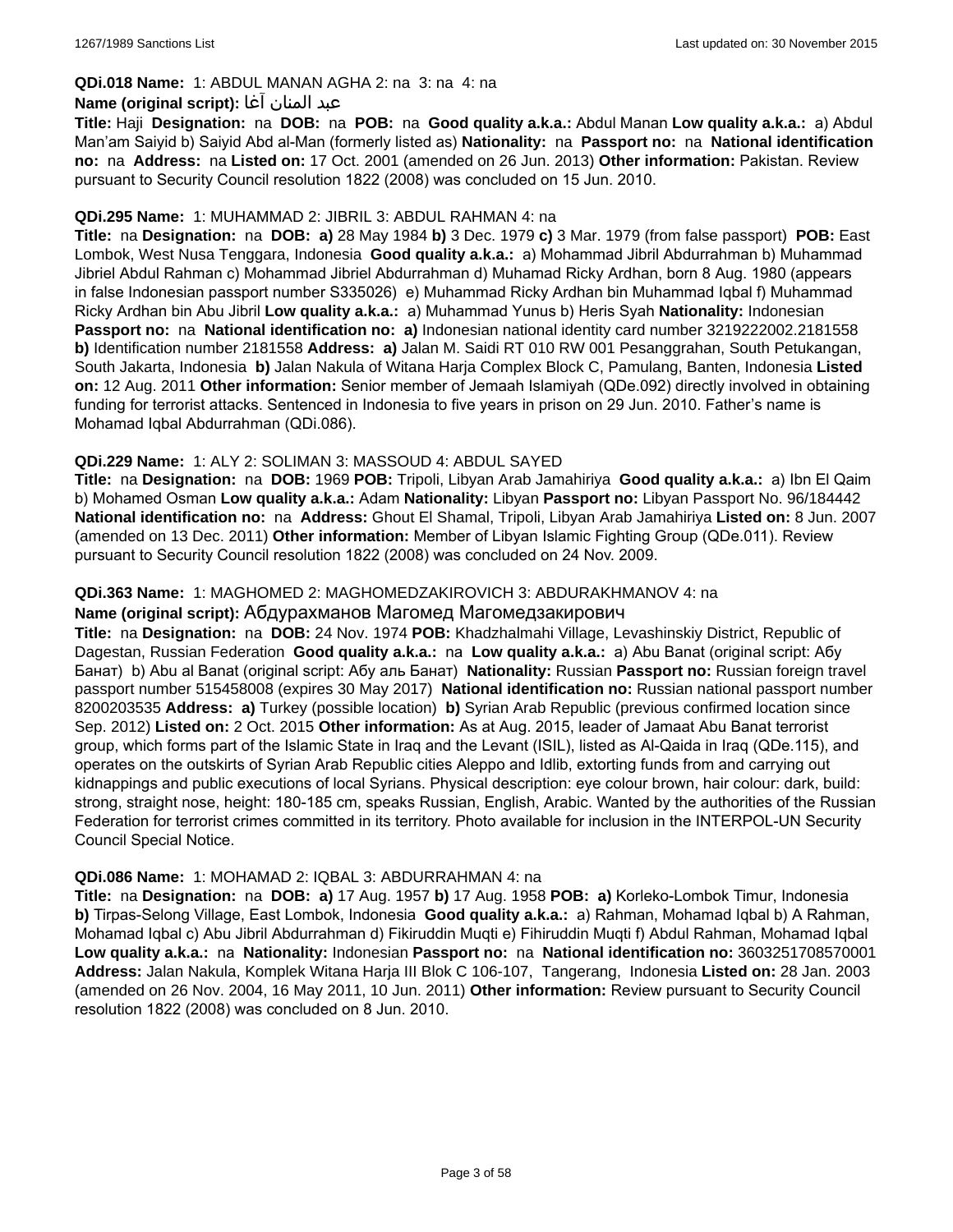### **QDi.309 Name:** 1: ABDUR REHMAN 2: na 3: na 4: na

## **Name (original script):** الرحمن عبد

**Title:** na **Designation:** na **DOB:** 3 Oct. 1965 **POB:** Mirpur Khas, Pakistan **Good quality a.k.a.:** a) Abdul Rehman; Abd Ur-Rehman; Abdur Rahman b) السيندي الرحمن عبد) Abdul Rehman Sindhi; Abdul Rehman al-Sindhi; Abdur Rahman al-Sindhi; Abdur Rehman Sindhi; Abdurahman Sindhi) c) السندي عبدالله) Abdullah Sindhi) **Low quality a.k.a.:** Abdur Rehman Muhammad Yamin **Nationality:** Pakistani **Passport no:** (Pakistani passport number CV9157521, issued on 8 Sep. 2008, expires on 7 Sep. 2013) **National identification no:** (Pakistani national identity card number 44103-5251752-5) na **Address:** Karachi, Pakistan **Listed on:** 14 Mar. 2012 **Other information:** Has provided facilitation and financial services to Al-Qaida (QDe.004). Associated with Harakatul Jihad Islami (QDe.130), Jaish-I-Mohammed (QDe.019), and Al-Akhtar Trust International (QDe.121).

## **QDi.285 Name:** 1: MUHAMMAD 2: ABDALLAH 3: HASAN 4: ABU-AL-KHAYR

## محمد عبدالله حسن أبو الخير **:Name (original script**)

**Title:** na **Designation:** na **DOB: a)** 19 Jun. 1975 **b)** 18 Jun. 1975 **POB:** Al-Madinah al-Munawwarah, Saudi Arabia **Good quality a.k.a.:** a) Mohammed Abdullah Hassan Abul-Khair b) Muhammad Abdallah Hasan Abu-al-Khayr c) Muhammad Bin- 'Abdullah Bin-Hamd Abu-al-Khayr d) Abdallah al-Halabi e) 'Abdallah al-Halabi al-Madani f) Abdallah al-Makki g) Abdallah el-Halabi h) Abdullah al-Halabi i) Abu 'Abdallah al-Halabi **Low quality a.k.a.:** a) Abu Abdallah al-Madani b) Muhannad al-Jaddawi **Nationality:** Saudi Arabian **Passport no:** Saudi Arabian number A741097, issued on 14 Nov. 1995 (and expired on 19 Sep. 2000.) **National identification no:** Saudi Arabian 1006010555 **Address:** na **Listed on:** 24 Aug. 2010 **Other information:** Appears on a 2009 list of 85 persons wanted by the government of Saudi Arabia.

### **QDi.304 Name:** 1: MOCHAMMAD 2: ACHWAN 3: na 4: na

**Title:** na **Designation:** na **DOB: a)** 4 May 1948 **b)** 4 May 1946 **POB:** Tulungagung, Indonesia **Good quality a.k.a.:** a) Muhammad Achwan b) Muhammad Akhwan c) Mochtar Achwan d) Mochtar Akhwan e) Mochtar Akwan **Low quality a.k.a.:** na **Nationality:** Indonesian **Passport no:** na **National identification no:** (Indonesian National Identity Card Number 3573010405480001 under name Mochammad Achwan) na **Address:** Jalan Ir. H. Juanda 8/10, RT/RW 002/001, Jodipan, Blimbing, Malang, Indonesia **Listed on:** 12 Mar. 2012 **Other information:** Acting emir of Jemmah Anshorut Tauhid (JAT) (QDe.133). Associated with Abu Bakar Ba'asyir (QDi.217), Abdul Rahim Ba'aysir (QDi.293) and Jemaah Islamiyah (QDe.092).

## **QDi.316 Name:** 1: IYAD 2: AG GHALI 3: na 4: na

## اياد اغ غالي **:(script original (Name**

**Title:** na **Designation:** na **DOB:** 1958 **POB:** Abeibara, Kidal Region, Mali **Good quality a.k.a.:** Sidi Mohamed Arhali, born 1 Jan. 1958 in Bouressa, Bourem Region, Mali **Low quality a.k.a.:** na **Nationality:** Malian **Passport no:** Malian passport number A1037434 (issued on 10 Aug. 2001, expires on 31 Dec. 2014) **National identification no:** Malian birth certificate number 012546 **Address:** Mali **Listed on:** 25 Feb. 2013 (amended on 23 Sep. 2014) **Other information:** Founder and leader of Ansar Eddine (QDe.135). Member of the Tuareg Ifogas tribe. Linked to the Organization of Al-Qaida in the Islamic Maghreb (QDe.014) and Mouvement pour l'Unification et le Jihad en Afrique de l'Ouest (MUJAO) (QDe.134). Name of father is Ag Bobacer Arhali, name of mother is Rhiachatou Wallet Sidi.

## **QDi.203 Name:** 1: FARHAD 2: KANABI 3: AHMAD 4: na

## فرهاد كنابي أحمد **:Name (original script)**

**Title:** na **Designation:** na **DOB:** 1 Jul. 1971 **POB:** Arbil, Iraq **Good quality a.k.a.:** a) Kaua Omar Achmed b) Kawa Hamawandi (previously listed as) **Low quality a.k.a.:** na **Nationality:** Iraqi **Passport no:** (German travel document ("Reiseausweis") A 0139243 (revoked as at Sep. 2012)) **National identification no:** na **Address:** Iraq **Listed on:** 6 Dec. 2005 (amended on 31 Jul. 2006, 25 Jan. 2010, 13 Dec. 2011, 15 Nov. 2012) **Other information:** Released from custody in Germany on 10 Dec. 2010 and relocated to Iraq on 6 Dec. 2011. Review pursuant to Security Council resolution 1822 (2008) was concluded on 5 Oct. 2009.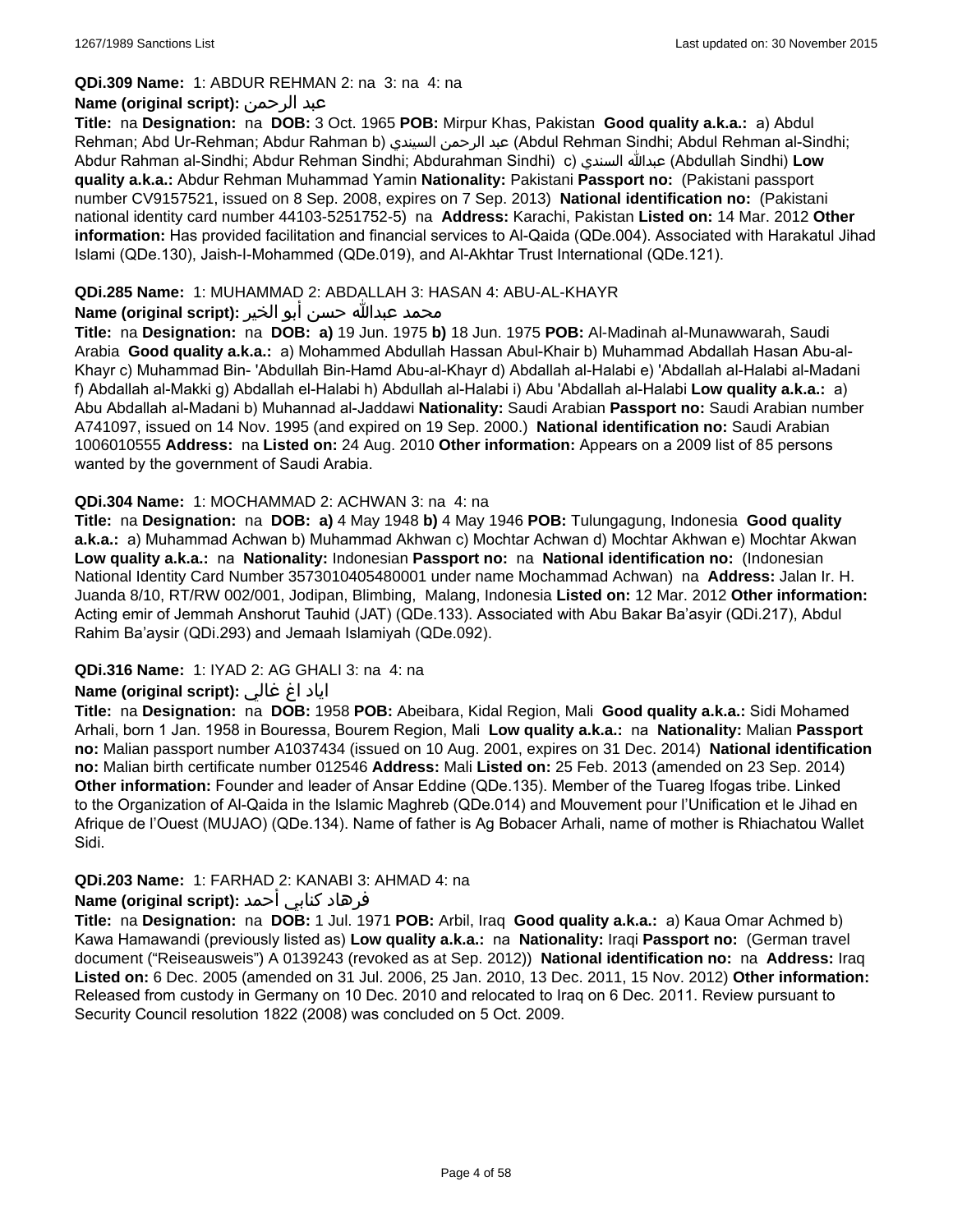### **QDi.226 Name:** 1: NAJMUDDIN 2: FARAJ 3: AHMAD 4: na

**Title:** na **Designation:** na **DOB: a)** 7 Jul. 1956 **b)** 17 Jun. 1963 **POB:** Olaqloo Sharbajer, Al-Sulaymaniyah Governorate, Iraq **Good quality a.k.a.:** a) Mullah Krekar b) Fateh Najm Eddine Farraj c) Faraj Ahmad Najmuddin **Low quality a.k.a.:** na **Nationality:** Iraqi **Passport no:** na **National identification no:** na **Address:** Heimdalsgate 36-V, Oslo, 0578, Norway **Listed on:** 7 Dec. 2006 **Other information:** Review pursuant to Security Council resolution 1822 (2008) was concluded on 20 May 2010.

## **QDi.237 Name:** 1: JABER 2: ABDALLAH 3: JABER 4: AHMAD AL-JALAHMAH

## جابر عبد الله جابر أحمد الجلاهمة **:(script original (Name**

**Title:** na **Designation:** na **DOB:** 24 Sep. 1959 **POB:** Al-Khitan area, Kuwait **Good quality a.k.a.:** a) Jaber Al-Jalamah b) Abu Muhammad Al-Jalahmah c) Jabir Abdallah Jabir Ahmad Jalahmah d) Jabir 'Abdallah Jabir Ahmad Al-Jalamah e) Jabir Al-Jalhami **Low quality a.k.a.:** a) Abdul-Ghani b) Abu Muhammad **Nationality:** Kuwaiti **Passport no: a)** 101423404 **b)** Kuwaiti number 2541451 (valid until 16 Feb. 2017) **c)** Kuwaiti number 002327881 **National identification no:** Kuwaiti 259092401188 **Address:** Kuwait (residence as at March 2009 and at December 2013) **Listed on:** 3 Jan. 2014 **Other information:** Previously listed between 16 Jan. 2008 and 3 Jan. 2014 (amended on 1 Jul. 2008, 23 Jul. 2008, 25 Jan. 2010). Review pursuant to Security Council resolution 1822 (2008) was concluded on 14 Sep. 2009.

## **QDi.193 Name:** 1: ZAKI 2: EZAT 3: ZAKI 4: AHMED

## زكي عزت زكي احمد **:(script original (Name**

**Title:** na **Designation:** na **DOB:** 21 Apr. 1960 **POB: a)** Sharqiyah, Egypt **b)** Zaqaziq, Egypt **Good quality a.k.a.:** a) Rif'at Salim b) Abu Usama **Low quality a.k.a.:** na **Nationality:** Egyptian **Passport no:** na **National identification no:** na **Address:** (May be on the Pakistani-Afghan border) **Listed on:** 29 Sep. 2005 (amended on 13 Dec. 2011) **Other information:** Father's name is Ahmed Ezat Zaki. Member of Egyptian Islamic Jihad (QDe.003). Review pursuant to Security Council resolution 1822 (2008) was concluded on 1 Jun. 2010.

## **QDi.014 Name:** 1: TARIQ 2: ANWAR 3: EL SAYED 4: AHMED

## طاريق أنور السيد احمد **:(script original (Name**

**Title:** na **Designation:** na **DOB:** 15 Mar. 1963 **POB:** Alexandria, Egypt **Good quality a.k.a.:** a) Hamdi Ahmad Farag b) Amr Al-Fatih Fathi c) Tarek Anwar El Sayed Ahmad **Low quality a.k.a.:** na **Nationality:** Egyptian **Passport no:** na **National identification no:** na **Address:** na **Listed on:** 6 Oct. 2001 (amended on 26 Nov. 2004, 18 Jul. 2007, 16 May 2011) **Other information:** Reportedly deceased in October 2001. Review pursuant to Security Council resolution 1822 (2008) was concluded on 29 Jul. 2010.

### **QDi.161 Name:** 1: FARID 2: AIDER 3: na 4: na

### **Name (original script):** عيدر فريد

**Title:** na **Designation:** na **DOB:** 12 Oct. 1964 **POB:** Algiers, Algeria **Good quality a.k.a.:** a) Achour Ali b) Terfi Farid **Low quality a.k.a.:** Abdallah **Nationality:** Algerian **Passport no:** na **National identification no:**  na **Address:** na **Listed on:** 17 Mar. 2004 (amended on 26 Nov. 2004, 25 Jan. 2010, 16 May 2011) **Other information:** Italian Fiscal Code DRAFRD64R12Z301C. Sentenced in Italy in Mar. 2002 to 8 years of imprisonment. Arrest warrant issued by the Italian authorities on 16 Nov. 2007. Considered a fugitive from justice by the Italian authorities as of 14 Dec. 2007. Review pursuant to Security Council resolution 1822 (2008) was concluded on 30 Jul. 2009.

## **QDi.313 Name:** 1: DJAMEL 2: AKKACHA 3: na 4: na

### **Name (original script):** عكاشة جمال

**Title:** na **Designation:** na **DOB:** 9 May 1978 **POB:** Rouiba, Algiers, Algeria **Good quality a.k.a.:** a) Yahia Abou el Hoummam b) Yahia Abou el Hammam **Low quality a.k.a.:** na **Nationality:** Algerian **Passport no:** na **National identification no:** na **Address:** Mali **Listed on:** 5 Feb. 2013 **Other information:** Father's name is Slimane. Mother's name is Akrouf Khadidja. Coordinator of groups associated with The Organisation of Al-Qaida in the Islamic Maghreb (QDe.014) in northern Mali.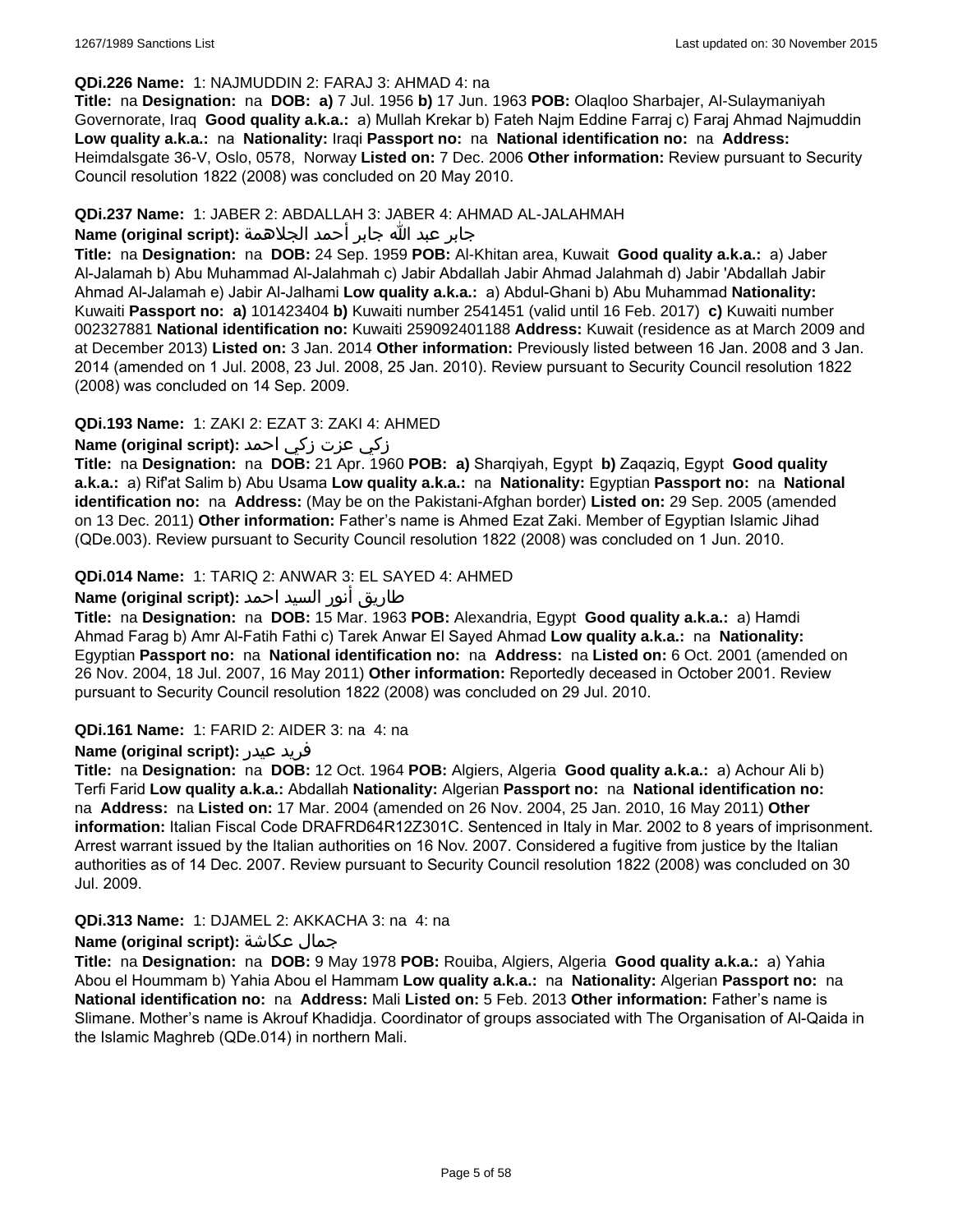### **QDi.325 Name:** 1: ABOU 2: MOHAMED 3: AL ADNANI 4:

**Title:** na **Designation:** na **DOB:** Approximately 1977 **POB:** Binnish, Syrian Arab Republic **Good quality a.k.a.:**  a) Yaser Khalaf Nazzal Alrawi b) Jaber Taha Falah c) Abou Khattab d) Abou Sadeq Alrawi e) Tah al Binchi f) Abu Mohammed al-Adnani g) Taha Sobhi Falaha h) Yasser Khalaf Hussein Nazal al-Rawi i) Abu Baker al-Khatab j) Abu Sadek al-Rawi k) Taha al-Banshi l) Abu Mohamed al-Adnani m) Abu-Mohammad al-Adnani al-Shami n) Hajj Ibrahim **Low quality a.k.a.:** na **Nationality:** Iraqi **Passport no:** na **National identification no:** na **Address:**  na **Listed on:** 15 Aug. 2014 **Other information:** Official spokesman of Islamic State in Iraq and the Levant (ISIL), listed as Al-Qaida in Iraq (QDe.115), and emir of ISIL in Syria, closely associated with Abu Mohammed al-Jawlani (QDi.317) and Abu Bakr al-Baghdadi, listed as Ibrahim Awwad Ibrahim Ali al-Badri al-Samarrai (QDi.299).

## **QDi.328 Name:** 1: HAJJAJ 2: BIN 3: FAHD 4: AL AJMI

**Title:** na **Designation:** na **DOB:** 10 Aug. 1987 **POB:** Kuwait **Good quality a.k.a.:** a) Hijaj Fahid Hijaj Muhammad Sahib al-Ajmi b) Hicac Fehid Hicac Muhammed Sebib al-Acmi c) Hajjaj bin-Fahad al-Ajmi d) Sheikh Hajaj al-Ajami e) Hajaj al-Ajami f) Ajaj Ajami **Low quality a.k.a.:** na **Nationality:** Kuwaiti **Passport no:** na **National identification no:** na **Address:** na **Listed on:** 15 Aug. 2014 **Other information:** A Kuwait-based facilitator in charge of the 'committee of zakat' and financier for Al-Nusrah Front for the People of the Levant (QDe.137).

### **QDi.324 Name:** 1: ABDUL MOHSEN 2: ABDALLAH 3: IBRAHIM 4: AL CHAREKH

**Title:** na **Designation:** na **DOB:** 13 Jul. 1985 **POB:** Saqra, Saudi Arabia **Good quality a.k.a.:** a) Abdul Mohsen Abdullah Ibrahim Al-Sharikh b) Sanafi al Nasr **Low quality a.k.a.:** na **Nationality:** Saudi Arabian **Passport no:** na **National identification no:** na **Address:** na **Listed on:** 15 Aug. 2014 **Other information:** A long time facilitator and financier for Al-Qaida (QDe.004), appointed as a regional leader of Jabhat al-Nusrah, listed as Al-Nusrah Front for the People of the Levant (QDe.137).

### **QDi.327 Name:** 1: ABDELRAHMAN 2: MOUHAMAD ZAFIR 3: AL DABIDI 4: AL JAHANI

**Title:** na **Designation:** na **DOB: a)** 4 Dec. 1971 **b)** 1977 **POB:** Kharj, Saudi Arabia **Good quality a.k.a.:** a) Abd Al-Rahman Muhammad Zafir Al-Dubaysi Al-Juhni b) Abd Al-Rahman Muhammad Zafir al-Dubaysi al-Jahni c) Abd Al-Rahman Muhammad Zafir al-Dubaysi al-Jahani d) Abd Al-Rahman Muhammad Zafir al-Dubaysi al-Juhani e) Abdulrhman Mohammed D. Aljahani f) Abu al-Wafa' g) Abu Anas h) Abd al-Rahman Muhammad Zafir al-Dabisi al-Jahani i) Abu Wafa al-Saudi j) Abu al-Wafa k) Abd al-Rahman Muhammad Thafir al-Jahni l) Abd al-Rahman Muhammad al-Juhani m) Abdelrahman Mouhamad Zafir al Dabissi Juhan n) Abdelrahman Mouhamad Zafir al Dabissi Juhani **Low quality a.k.a.:** Abou Wafa al Saoudi **Nationality:** Saudi Arabian **Passport no:** F508591 **National identification no:** Saudi Arabian national identification number 1027508157 **Address:** na **Listed on:** 15 Aug. 2014 **Other information:** A member and regional commander of Jabhat al-Nusrah, listed as Al-Nusrah Front for the People of the Levant (QDe.137) and a facilitator of foreign recruits for that group.

### **QDi.361 Name:** 1: AMRU 2: AL-ABSI 3: na 4: na

**Title:** na **Designation:** na **DOB:** Approximately 1979 **POB:** Saudi Arabia **Good quality a.k.a.:** a) Amr al Absi b) Abu al Athir Amr al Absi **Low quality a.k.a.:** a) Abu al-Athir b) Abu al-Asir c) Abu Asir d) Abu Amr al Shami e) Abu al-Athir al-Shami f) Abu-Umar al-Absi **Nationality:** na **Passport no:** na **National identification no:** na **Address:** Homs, Syrian Arab Republic (location as at Sep. 2015) **Listed on:** 29 Sep. 2015 **Other information:** Shura council member of Islamic State in Iraq and the Levant, listed as Al-Qaida in Iraq (AQI) (QDe.115) and in charge of ISIL's media arm. ISIL's provincial leader for Homs, Syrian Arab Republic as of mid-2014. Dubbed as the ISIL's "kidnapperin-chief".

### **QDi.338 Name:** 1: SHAFI 2: SULTAN 3: MOHAMMED 4: AL-AJMI

**Title:** Doctor **Designation:** na **DOB:** 1 Jan. 1973 **POB:** Warah, Kuwait **Good quality a.k.a.:** a) Shafi al-Ajmi b) Sheikh Shafi al-Ajmi **Low quality a.k.a.:** Shaykh Abu-Sultan **Nationality:** Kuwaiti **Passport no:** 0216155930 **National identification no:** na **Address:** Area 3, Street 327, Building 41, Al-Uqaylah, Kuwait **Listed on:** 23 Sep. 2014 **Other information:** Fundraiser for Al-Nusrah Front for the People of the Levant (QDe.137).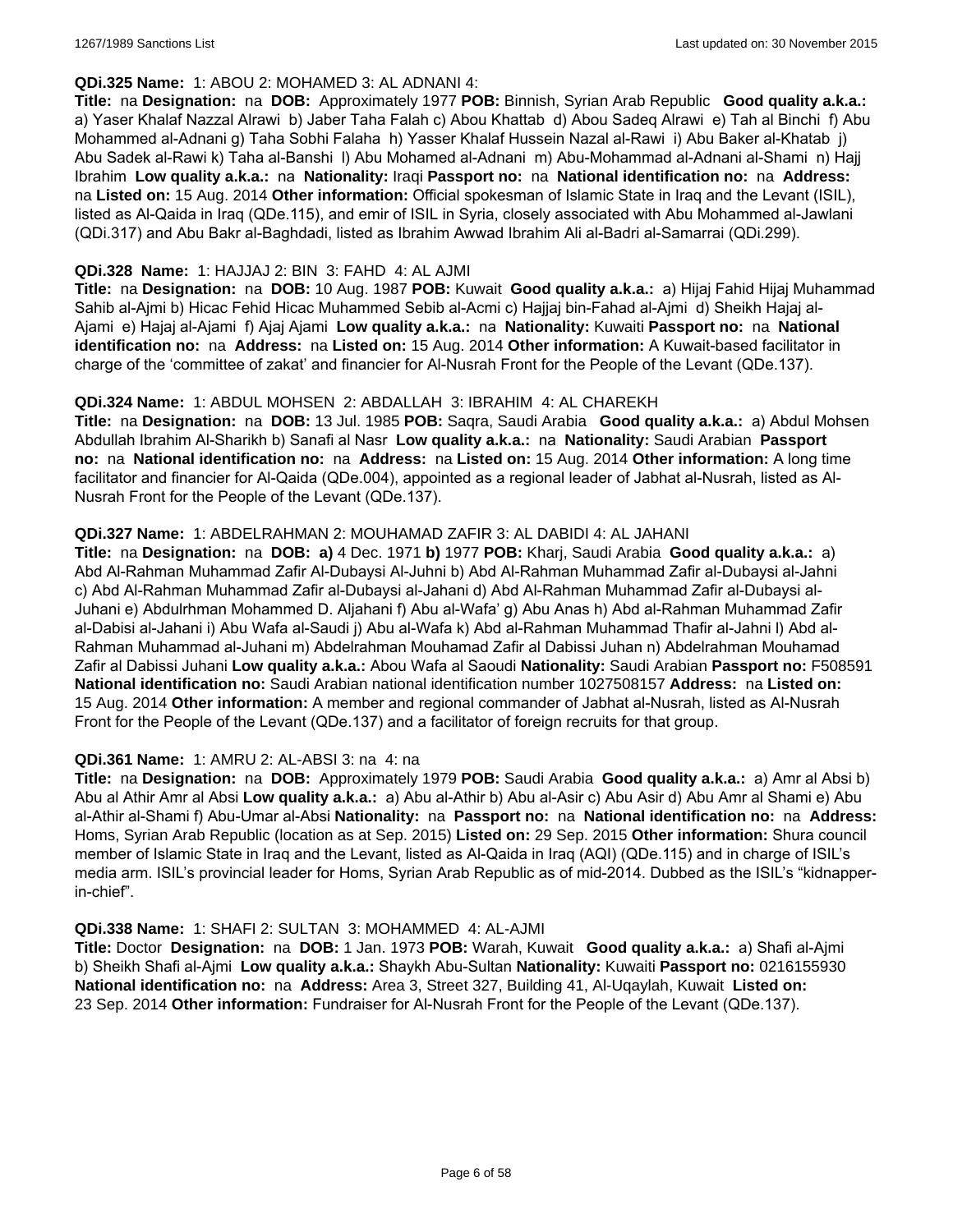### **QDi.344 Name:** 1: IBRAHIM 2: 'ISA HAJJI 3: MUHAMMAD 4: AL-BAKR

## ابراهیم عیسی حاجي محمد البکر **:(script original (Name**

**Title:** na **Designation:** na **DOB:** 12 Jul. 1977 **POB:** Qatar **Good quality a.k.a.:** a) Ibrahim 'Issa Haji Muhammad al-Bakar b) Ibrahim 'Isa Haji al-Bakr c) Ibrahim Issa Hijji Mohd Albaker d) Ibrahim Issa Hijji Muhammad al-Baker e) Ibrahim 'Issa al-Bakar f) Ibrahim al-Bakr **Low quality a.k.a.:** Abu-Khalil **Nationality:** Qatari **Passport no:** 01016646, issued in Qatar **National identification no:** na **Address:** na **Listed on:** 23 Jan. 2015 **Other information:** Facilitator who provides financial support for and financial services to and in support of Al-Qaida (QDe.004).

## **QDi.379 Name:** 1: ABD AL-AZIZ 2: ADAY 3: ZIMIN 4: AL-FADHIL

## عبدالعزیز عدي زمین الفضیل **:(script original (Name**

**Title:** na **Designation:** na **DOB:** 27 Aug. 1981 **POB:** Kuwait **Good quality a.k.a.:** a) Abd al-Aziz Udai Samin al-Fadhli b) Abd al-Aziz Udai Samin al-Fadhl c) Abd al-Aziz Adhay Zimin al-Fadhli d) Abdalaziz Ad'ai Samin Fadhli al-Fadhali **Low quality a.k.a.:** na **Nationality:** na **Passport no:** na **National identification no:** 281082701081 **Address:** na **Listed on:** 21 Sep. 2015 **Other information:** Kuwait-based facilitator who provides financial services to, or in support of, Al-Nusrah Front for the People of the Levant (QDe.137) and Al-Qaida in the Arabian Peninsula (AQAP) (QDe.129).

### **QDi.332 Name:** 1: IBRAHIM 2: SULEIMAN 3: HAMAD 4: AL-HABLAIN

**Title:** na **Designation:** na **DOB:** 17 Dec. 1984 **POB:** Buraidah, Saudi Arabia **Good quality a.k.a.:** Barahim Suliman H. al Hblian **Low quality a.k.a.:** a) Abu Jabal b) Abu-Jabal **Nationality:** Saudi Arabian **Passport no:** Saudi Arabian passport number F800691 **National identification no:** na **Address:** na **Listed on:** 23 Sep. 2014 **Other information:** Explosives expert and operative for the Abdallah Azzam Brigades (AAB) (QDe.144). Wanted by the Saudi Arabian Government for terrorism. Physical description: eye colour: dark; hair colour: dark; complexion: olive. Speaks Arabic. Photo available for inclusion in the INTERPOL-UN Security Council Special Notice.

### **QDi.337 Name:** 1: MAYSAR ALI 2: MUSA 3: ABDALLAH 4: AL-JUBURI

**Title:** Amir **Designation:** na **DOB:** 1 Jun. 1976 **POB: a)** Al-Shura, Mosul, Iraq **b)** Harara, Ninawa Province, Iraq **Good quality a.k.a.:** a) Muyassir al-Jiburi b) Muyassir Harara c) Muyassir al-Shammari d) Muhammad Khalid Hassan **Low quality a.k.a.:** a) Al-Shammari b) Mus'ab al-Qahtani c) Abu Maria al-Qatani **Nationality:** Iraqi **Passport no:** na **National identification no:** na **Address:** na **Listed on:** 23 Sep. 2014 **Other information:** Sharia amir of Al-Nusrah Front for the People of the Levant (QDe.137) as of early 2014.

### **QDi.382 Name:** 1: SA'D 2: BIN SA'D 3: MUHAMMAD SHARIYAN 4: AL-KA'BI

### سعد بن سعد محمد شریان الكعبي **:(script original (Name**

**Title:** na **Designation:** na **DOB:** 15 Feb. 1972 **POB:** na **Good quality a.k.a.:** a) Sa'd bin Sa'd Muhammad Shiryan al-Ka'bi b) Sa'd Sa'd Muhammad Shiryan al-Ka'bi c) Sa'd al-Sharyan al-Ka'bi **Low quality a.k.a.:** a) Abu Haza' b) Abu Hazza' c) Umar al-Afghani d) Abu Sa'd e) Abu Suad **Nationality:** Qatari **Passport no:** Qatari passport number 00966737 **National identification no:** na **Address:** na **Listed on:** 21 Sep. 2015 **Other information:** Qatar-based facilitator who provides financial services to, or in support of, Al-Nusrah Front for the People of the Levant (QDe.137).

# **QDi.380 Name:** 1: ABD AL-LATIF 2: BIN ABDALLAH 3: SALIH MUHAMMAD 4: AL-KAWARI

عبداللطیف بن عبدلله صالح محمد الكواري **:(script original (Name**

**Title:** na **Designation:** na **DOB:** 28 Sep. 1973 **POB:** na **Good quality a.k.a.:** a) Abd-al-Latif Abdallah Salih al-Kawari b) Abd-al-Latif Abdallah Salih al-Kuwari c) Abd-al-Latif Abdallah al-Kawwari d) Abd-al-Latif Abdallah al-Kawari e) Abu Ali al-Kawari **Low quality a.k.a.:** na **Nationality:** Qatari **Passport no: a)** Qatari passport number 01020802 **b)** Qatari passport number 00754833, issued on 20 May 2007 **c)** Qatari passport number 00490327, issued on 28 Jul. 2001 **National identification no:** Qatari identity card number 27363400684 **Address:** Al-Laqtah, Qatar **Listed on:** 21 Sep. 2015 **Other information:** Qatar-based facilitator who provides financial services to, or in support of, Al-Qaida (QDe.004).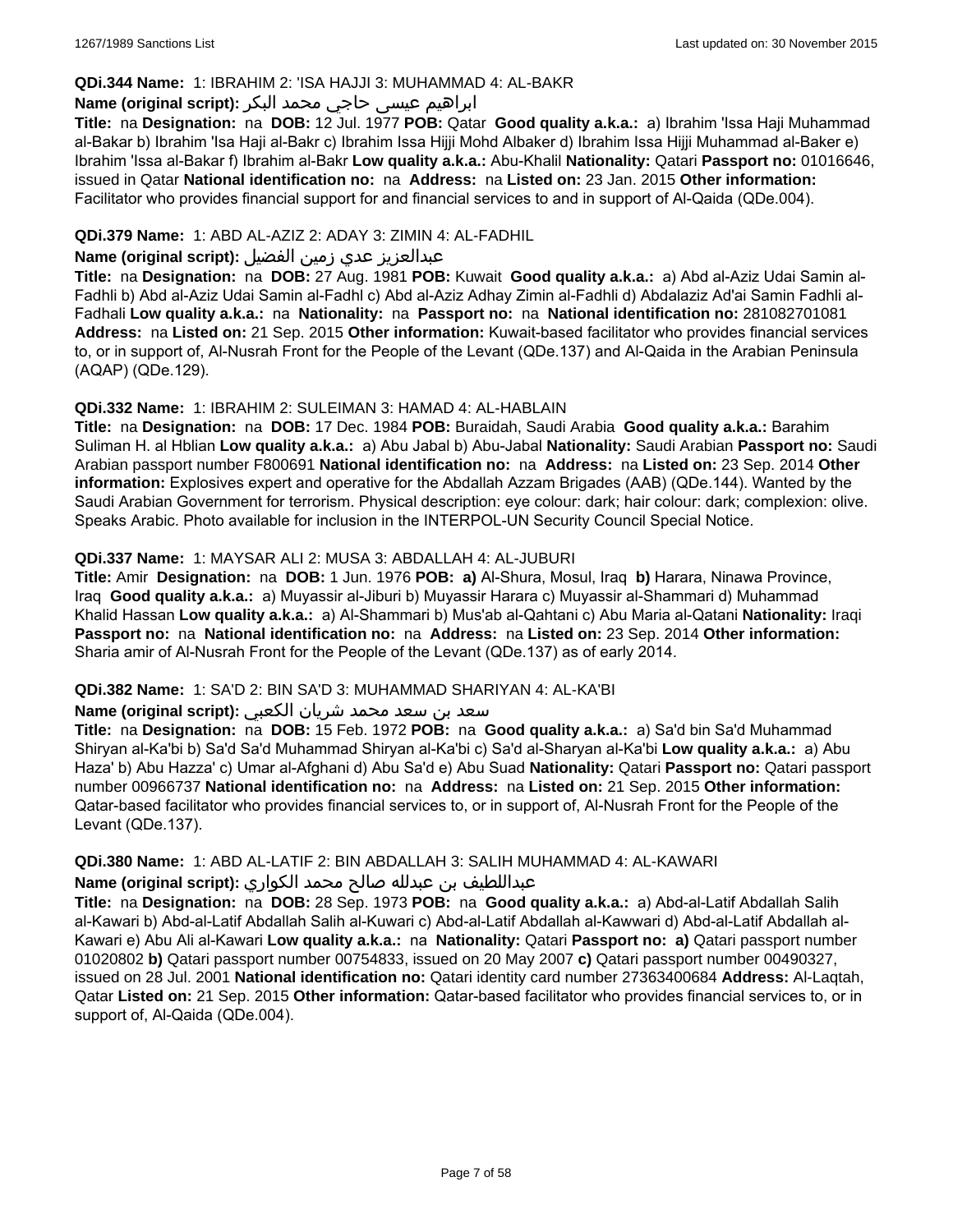### **QDi.330 Name:** 1: AZZAM 2: ABDULLAH 3: ZUREIK 4: AL-MAULID AL-SUBHI

**Title:** na **Designation:** na **DOB:** 12 Apr. 1976 **POB:** Al Baraka, Saudi Arabia **Good quality a.k.a.:** a) Mansur al-Harbi b) Azzam al-Subhi c) Azam Abdallah Razeeq al Mouled Alsbhua d) Abu Muslem al-Maky e) Abu Suliman al-Harbi f) Abu Abdalla al-Harbi g) Azam A.R. Alsbhua **Low quality a.k.a.:** na **Nationality:** Saudi Arabian **Passport no:** na **National identification no:** na **Address:** na **Listed on:** 23 Sep. 2014 **Other information:** Has ties to numerous senior Al-Qaida (QDe.004) leaders. Wanted by the Saudi Arabian Government for terrorism. Father's name is Abdullah Razeeq al Mouled al Sbhua. Physical description: eye colour: dark; hair colour: dark; complexion: dark. Speaks Arabic. Photo available for inclusion in the INTERPOL-UN Security Council Special Notice.

### **QDi.334 Name:** 1: 'ABD AL-RAHMAN 2: BIN 'UMAYR 3: AL-NU'AYMI 4:

**Title:** na **Designation:** na **DOB:** 1954 **POB:** na **Good quality a.k.a.:** a) Abd al-Rahman bin 'Amir al-Na'imi b) 'Abd al-Rahman al-Nu'aimi c) 'Abd al-Rahman bin 'Amir al-Nu'imi d) 'Abd al-Rahman bin 'Amir al-Nu'aymi e) 'Abdallah Muhammad al-Nu'aymi f) 'Abd al-Rahman al-Nua'ymi g) A. Rahman al-Naimi h) Abdelrahman Imer al Jaber al Naimeh i) A. Rahman Omair J Alnaimi j) Abdulrahman Omair al Neaimi **Low quality a.k.a.:**  na **Nationality:** na **Passport no:** Qatari passport number 00868774 (expired on 27 Apr. 2014) **National identification no:** Qatari identification number 25463401784 (expires on 6 Dec. 2019) **Address:** na **Listed on:** 23 Sep. 2014 **Other information:** Financier and facilitator for Al-Qaida (QDe.004) and Al-Qaida in Iraq (QDe.115).

### **QDi.339 Name:** 1: 'ABD AL-RAHMAN 2: MUHAMMAD 3: MUSTAFA 4: AL-QADULI

**Title:** na **Designation:** na **DOB: a)** 1959 **b)** 1957 **POB:** Mosul, Ninawa Province, Iraq **Good quality a.k.a.:** a) 'Abd al-Rahman Muhammad Mustafa Shaykhlari b) Umar Muhammad Khalil Mustafa c) Abdul Rahman Muhammad al-Bayati d) Tahir Muhammad Khalil Mustafa al-Bayati e) Aliazra Ra'ad Ahmad **Low quality a.k.a.:** a) Abu-Shuayb b) Hajji Iman c) Abu Iman d) Abu Ala e) Abu Hasan f) Abu Muhammad g) Abu Zayna **Nationality:** Iraqi **Passport no:** na **National identification no:** na **Address:** na **Listed on:** 23 Sep. 2014 **Other information:** Senior Islamic State in Iraq and the Levant (ISIL), listed as Al-Qaida in Iraq (AQI) (QDe.115), official. Previously served as a representative of AQI to Al-Qaida (QDe.004) senior leadership in Pakistan.

## **QDi.369 Name:** 1: MU'TASSIM 2: YAHYA 3: 'ALI 4: AL-RUMAYSH

**Title:** na **Designation:** na **DOB:** 4 Jan. 1973 **POB:** Jeddah, Saudi Arabia **Good quality a.k.a.:** na **Low quality a.k.a.:** a) Rayhanah b) Abu-Rayhanah c) Handalah d) Abu-Rayhanah al-'Ansari al-Jeddawi **Nationality:** Yemeni **Passport no:** Yemeni passport number 01055336 **National identification no:** Saudi Arabian alien registration number 2054275397, issued on 22 Jul. 1998 **Address:** na **Listed on:** 29 Sep. 2015 **Other information:** Financial and foreign fighter facilitator for Islamic State in Iraq and the Levant, listed as Al-Qaida in Iraq (QDe.115). Member of Al-Qaida in the Arabian Peninsula (AQAP) (QDe.129) since at least Jun. 2014.

### **QDi.381 Name:** 1: HAMAD 2: AWAD 3: DAHI SARHAN 4: AL-SHAMMARI

## حمد عوض ضاحي سرحان الشمري **:(script original (Name**

**Title:** na **Designation:** na **DOB:** 31 Jan. 1984 **POB:** na **Good quality a.k.a.:** na **Low quality a.k.a.:** Abu Uqlah al-Kuwaiti **Nationality:** Kuwaiti **Passport no:** Kuwaiti passport number 155454275 **National identification no:** Kuwaiti identity card number 284013101406 **Address:** na **Listed on:** 21 Sep. 2015 **Other information:** Kuwaitbased facilitator who provides financial services to, or in support of, Al-Qaida (QDe.004) and Al-Nusrah Front for the People of the Levant (QDe.137).

### **QDi.329 Name:** 1: AHMED 2: ABDULLAH 3: SALEH AL-KHAZMARI 4: AL-ZAHRANI

**Title:** na **Designation:** na **DOB:** 15 Sep. 1978 **POB:** Dammam, Saudi Arabia **Good quality a.k.a.:** a) Abu Maryam al-Zahrani b) Abu Maryam al-Saudi c) Ahmed Abdullah S al-Zahrani d) Ahmad Abdullah Salih al-Zahrani e) Abu Maryam al-Azadi f) Ahmed bin Abdullah Saleh bin al-Zahrani g) Ahmed Abdullah Saleh al-Zahrani al-Khozmri **Low quality a.k.a.:** na **Nationality:** Saudi Arabian **Passport no:** Saudi Arabia number E126785, issued on 27 May 2002 (expired on 3 Apr. 2007) **National identification no:** na **Address:** (Located in Syria) **Listed on:** 23 Sep. 2014 **Other information:** Senior member of Al-Qaida (QDe.004). Wanted by the Saudi Arabian Government for terrorism. Father's name is Abdullah Saleh al Zahrani. Physical description: eye colour: dark; hair colour: dark; complexion: olive. Speaks Arabic. Photo available for inclusion in the INTERPOL-UN Security Council Special Notice.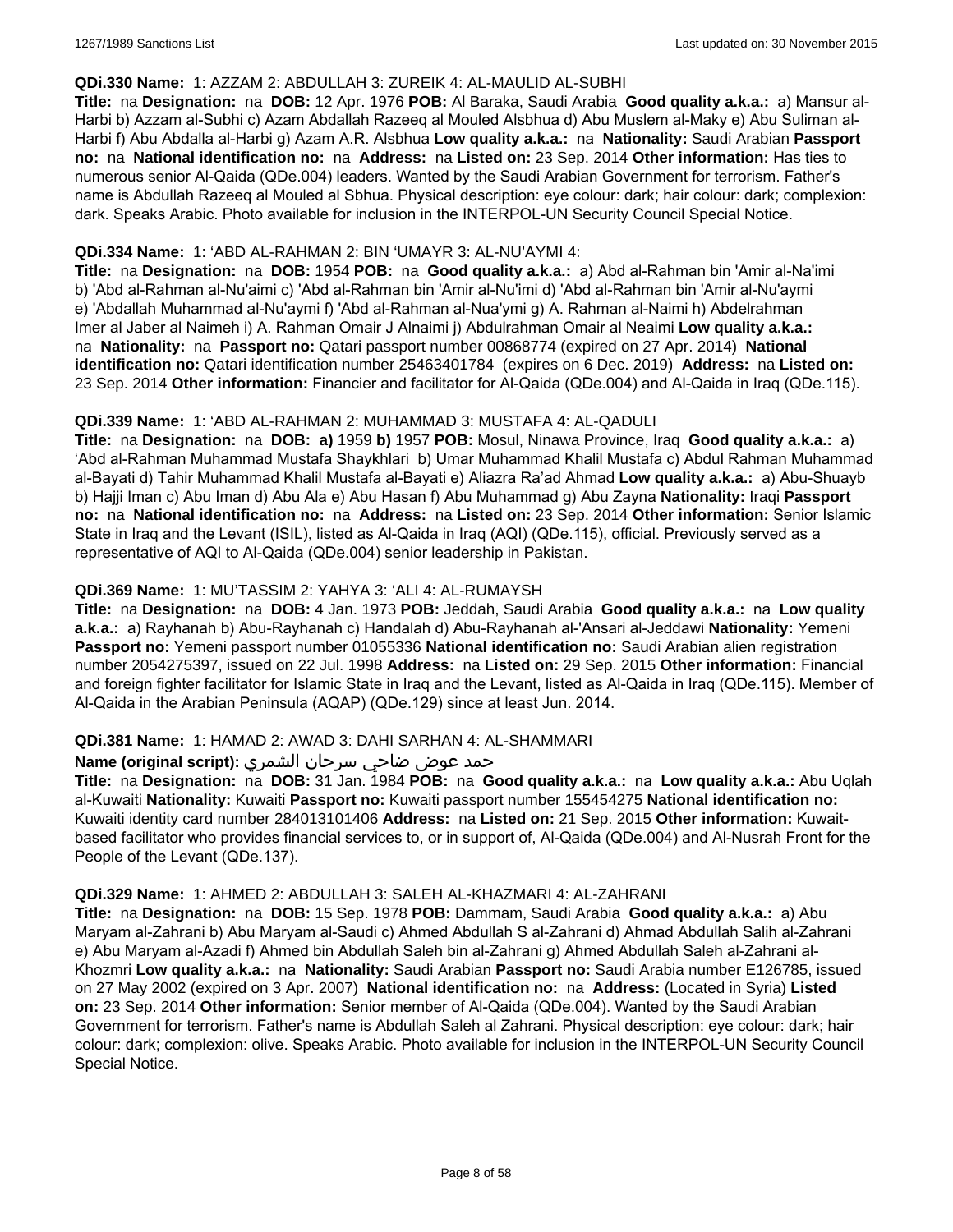### **QDi.326 Name:** 1: HAMID 2: HAMAD 3: HAMID 4: AL-'ALI

**Title:** na **Designation:** na **DOB:** 17 Nov. 1960 **POB: a)** Kuwait **b)** Qatar **Good quality a.k.a.:** na **Low quality a.k.a.:** na **Nationality:** Kuwaiti **Passport no: a)** Kuwaiti passport number 001714467 **b)** Kuwaiti passport number 101505554 **National identification no:** na **Address:** na **Listed on:** 15 Aug. 2014 **Other information:** A Kuwaitbased financier, recruiter and facilitator for Islamic State in Iraq and the Levant, listed as Al-Qaida in Iraq (QDe.115), and Jabhat al-Nusrah, listed as Al-Nusrah Front for the People of the Levant (QDe.137). Associated with Ibrahim Awwad Ibrahim Ali al-Badri al-Samarrai (QDi.299) and Abu Mohammed al-Jawlani (QDi.317).

## **QDi.335 Name:** 1: 'ABD AL-RAHMAN 2: KHALAF 3: 'UBAYD JUDAY' 4: AL-'ANIZI

**Title:** na **Designation:** na **DOB:** Approximately 1973 **POB:** na **Good quality a.k.a.:** a) 'Abd al-Rahman Khalaf al-Anizi b) 'Abd al-Rahman Khalaf al-'Anzi **Low quality a.k.a.:** a) Abu Usamah al-Rahman b) Abu Shaima' Kuwaiti c) Abu Usamah al-Kuwaiti d) Abu Usama e) Yusuf **Nationality:** Kuwaiti **Passport no:** na **National identification no:** na **Address:** Syrian Arab Republic (located in since 2013) **Listed on:** 23 Sep. 2014 **Other information:** Provides support to Al-Qaida (QDe.004) and Islamic State in Iraq and the Levant, listed as Al-Qaida in Iraq (AQI) (QDe.115), in Syria and Iraq.

## **QDi.236 Name:** 1: HAMID 2: ABDALLAH 3: AHMAD 4: AL-ALI

حامد عبد الله أحمد العلي **:(script original (Name**

**Title:** na **Designation:** na **DOB:** 20 Jan. 1960 **POB:** Kuwait **Good quality a.k.a.:** a) Dr. Hamed Abdullah Al-Ali b) Hamed Al-'Ali c) Hamed bin 'Abdallah Al-'Ali d) Hamid 'Abdallah Al-'Ali e) Hamid 'Abdallah Ahmad Al-'Ali f) Hamid bin Abdallah Ahmed Al-Ali g) Hamid Abdallah Ahmed Al-Ali **Low quality a.k.a.:** Abu Salim **Nationality:** Kuwaiti **Passport no:** Kuwaiti passport number 1739010, issued on 26 May 2003, issued in Kuwait (and expired on 25 May 2008) **National identification no:** na **Address:** Kuwait (residence as at Mar. 2009) **Listed on:** 16 Jan. 2008 (amended on 1 Jul. 2008, 23 Jul. 2008, 25 Jan. 2010) **Other information:** Review pursuant to Security Council resolution 1822 (2008) was concluded on 14 Sep. 2009.

### **QDi.092 Name:** 1: MEHREZ 2: BEN MAHMOUD 3: BEN SASSI 4: AL-AMDOUNI

## محرز بن محمود بن ساسي العمدوني **:Name (original script)**

**Title:** na **Designation:** na **DOB:** 18 Dec. 1969 **POB:** Asima-Tunis, Tunisia **Good quality a.k.a.:** a) Fabio Fusco, born 25 May 1968 in Naples, Italy b) Fabio Fusco, born 18 Dec. 1968 in Tunisia c) Fabio Fusco, born 25 May 1968 in Algeria d) Mohamed Hassan e) Meherez Hamdouni f) Amdouni Mehrez ben Tah, born 14 Jul. 1969 in Tunisia g) Meherez ben Ahdoud ben Amdouni **Low quality a.k.a.:** Abu Thale **Nationality:** Tunisian **Passport no:** Tunisian number G737411, issued on 24 Oct. 1990 (expired on 20 Sep. 1997) **National identification no:** na **Address:** Italy **Listed on:** 25 Jun. 2003 (amended on 26 Nov. 2004, 20 Dec. 2005, 17 Oct. 2007, 16 Sep. 2008, 24 Mar. 2009, 12 Jul. 2010, 16 May 2011) **Other information:** Father's name is Mahmoud ben Sasi. Mother's name is Maryam bint al-Tijani. Inadmissible to the Schengen area. Review pursuant to Security Council resolution 1822 (2008) was concluded on 22 Apr. 2010.

**QDi.060 Name:** 1: MOHAMED 2: BEN BELGACEM 3: BEN ABDALLAH 4: AL-AOUADI

محمد بن بلقاسم بن عبد الله العوادي **:Name (original script**)

**Title:** na **Designation:** na **DOB:** 11 Dec. 1974 **POB:** Tunis, Tunisia **Good quality a.k.a.:** a) Mohamed Ben Belkacem Aouadi b) Fathi Hannachi **Low quality a.k.a.:** na **Nationality:** Tunisian **Passport no:** (Tunisian passport number L 191609 issued on 28 Feb. 1996, expired on 27 Feb. 2001) **National identification no: a)** (04643632 issued on 18 Jun. 1999) **b)** (Italian Fiscal Code: DAOMMD74T11Z352Z) na **Address:** 50th Street, Number 23, Zehrouni, Tunis, Tunisia **Listed on:** 24 Apr. 2002 (amended on 10 Apr. 2003, 26 Nov. 2004, 9 Sep. 2005, 20 Dec. 2005, 31 Jul. 2006, 7 Jun. 2007, 23 Dec. 2010, 24 Nov. 2014) **Other information:** Head of security wing of Ansar al-Shari'a in Tunisia (AAS-T) (QDe.143). Mother's name is Ourida Bint Mohamed. Deported from Italy to Tunisia on 1 Dec. 2004. Arrested in Tunisia in Aug. 2013. Review pursuant to Security Council resolution 1822 (2008) was concluded on 22 Apr. 2010.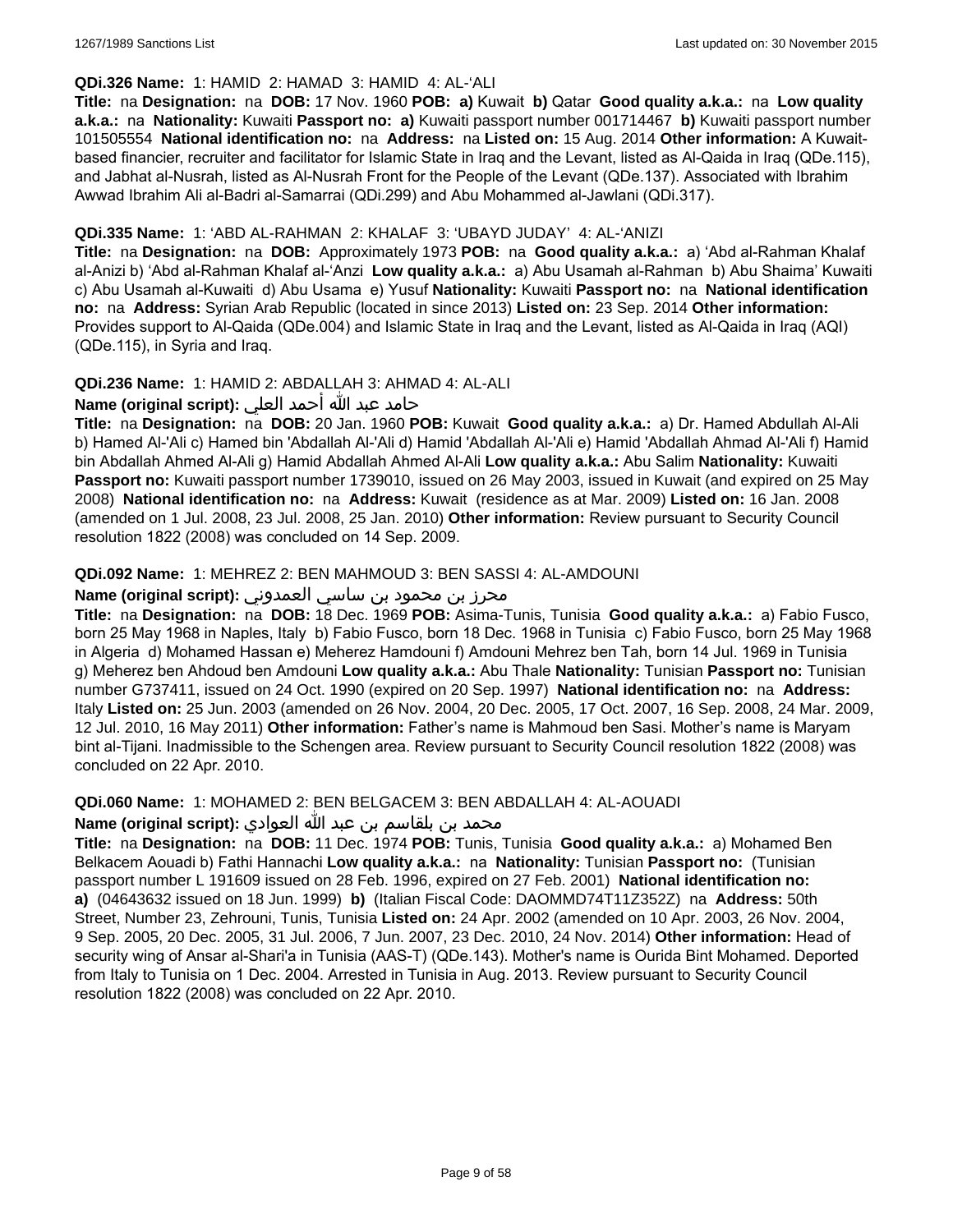## **QDi.291 Name:** 1: IBRAHIM 2: HASSAN 3: TALI 4: AL-ASIRI

## إبراهيم حسن طالع العسيري **:(script original (Name**

**Title:** na **Designation:** na **DOB: a)** 19 Apr. 1982 **b)** 18 Apr. 1982 **c)** (24/06/1402 (Hijri Calendar)) **POB:** Riyadh, Saudi Arabia **Good quality a.k.a.:** a) Ibrahim Hassan Tali Asiri (عسيري طالع حسن إبراهيم (b) Ibrahim Hasan Talea Aseeri c) Ibrahim Hassan al-Asiri d) Ibrahim Hasan Tali Asiri e) Ibrahim Hassan Tali Assiri f) Ibrahim Hasan Tali'A 'Asiri g) Ibrahim Hasan Tali al-'Asiri h) Ibrahim al-'Asiri i) Ibrahim Hassan Al Asiri **Low quality a.k.a.:** a) Abu Saleh b) Abosslah c) Abu-Salaah **Nationality:** Saudi Arabian **Passport no:** Saudi Arabian number F654645, issued on 30 Apr. 2005 (expired on 7 Mar. 2010. Issue date in Hijri Calendar 24/06/1426. Expiry date in Hijri Calendar 21/03/1431.) **National identification no:** (Saudi Arabian civil identification number 1028745097) na **Address:** Yemen **Listed on:** 24 Mar. 2011 (amended on 15 Apr. 2014, 15 Jun. 2015) **Other information:** Operative and principal bomb maker of Al-Qaida in the Arabian Peninsula (AQAP) (QDe.129). Believed to be hiding in Yemen as at Mar. 2011. Wanted by Saudi Arabia. Also associated with Nasir 'abd-al-Karim 'Abdullah Al-Wahishi (QDi.274), Qasim Yahya Mahdi al-Rimi (QDi.282), and Anwar Nasser Abdulla Al-Aulaqi (QDi.283).

## **QDi.283 Name:** 1: ANWAR 2: NASSER 3: ABDULLA 4: AL-AULAQI

انور ناصر عبدالله العولقي **:(script original (Name**

**Title:** na **Designation:** na **DOB: a)** 21 Apr. 1971 **b)** 22 Apr. 1971 **POB:** Las Cruces, New Mexico, United States of America **Good quality a.k.a.:** a) Anwar al-Aulaqi b) Anwar al-Awlaki c) Anwar al-Awlaqi d) Anwar Nasser Aulaqi e) Anwar Nasser Abdullah Aulaqi f) Anwar Nasser Abdulla Aulaqi **Low quality a.k.a.:** na **Nationality: a)** United States of America **b)** Yemeni **Passport no:** na **National identification no:** na **Address:** na **Listed on:** 20 Jul. 2010 (amended on 30 Nov. 2011) **Other information:** Confirmed to have died on 30 Sep. 2011 in Yemen.

## **QDi.138 Name:** 1: SAID 2: BEN ABDELHAKIM 3: BEN OMAR 4: AL-CHERIF

## سعيد بن عبد الحكيم بن عمر الشريف **:(script original (Name**

**Title:** na **Designation:** na **DOB:** 25 Jan. 1970 **POB:** Manzil Tmim, Tunisia **Good quality a.k.a.:** a) Cherif Said, born 25 Jan. 1970 in Tunisia b) Binhamoda Hokri, born 25 Jan. 1970 in Sosa, Tunisia c) Hcrif Ataf, born 25 Jan. 1971 in Solisse, Tunisia d) Bin Homoda Chokri, born 25 Jan. 1970 in Tunis, Tunisia e) Atef Cherif, born 12 Dec. 1973 in Algeria f) Sherif Ataf, born 12 Dec. 1973 in Aras, Algeria g) Ataf Cherif Said, born 12 Dec. 1973 in Tunis, Tunisia h) Cherif Said, born 25 Jan. 1970 in Tunis, Tunisia i) Cherif Said, born 12 Dec. 1973 in Algeria **Low quality a.k.a.:** a) Djallal b) Youcef c) Abou Salman d) Said Tmimi **Nationality:** Tunisian **Passport no:** Tunisian number M307968, issued on 8 Sep. 2001 (expired on 7 Sep. 2006) **National identification no:** na **Address:** Corso Lodi 59, Milan, Italy **Listed on:** 12 Nov. 2003 (amended on 20 Dec. 2005, 21 Dec. 2007, 30 Jan. 2009, 16 May 2011) **Other information:** Mother's name is Radhiyah Makki. Sentenced to eight years and ten months of imprisonment for membership of a terrorist association by the Appeal Court of Milan, Italy, on 7 Feb. 2008. Sentence confirmed by the Italian Supreme Court on 15 Jan. 2009, which became definitive as of Feb. 2008. Subject to expulsion from Italy to Tunisia after serving the sentence. Review pursuant to Security Council resolution 1822 (2008) was concluded on 6 May 2010.

## **QDi.231 Name:** 1: SALEM 2: NOR ELDIN 3: AMOHAMED 4: AL-DABSKI

## سالم نور الدين امحمد الدبيسكي **:Name (original script)**

**Title:** na **Designation:** na **DOB:** 1963 **POB:** Tripoli, Libyan Arab Jamahiriya **Good quality a.k.a.:** a) Abu Al-Ward b) Abdullah Ragab **Low quality a.k.a.:** a) Abu Naim b) Abdallah al- Masri **Nationality:** Libyan **Passport no: a)** Libyan passport number 1990/345751 **b)** Libyan passport number 345751 **National identification no:** Libyan national identification number 220334 **Address:** Bab Ben Ghasheer, Tripoli, Libyan Arab Jamahiriya **Listed on:** 8 Jun. 2007 (amended on 13 Dec. 2011) **Other information:** Mother's name is Kalthoum Abdul Salam al-Shaftari. Senior member of Libyan Islamic Fighting Group (QDe.011) and member of Al-Qaida (QDe.004). Review pursuant to Security Council resolution 1822 (2008) was concluded on 24 Nov. 2009.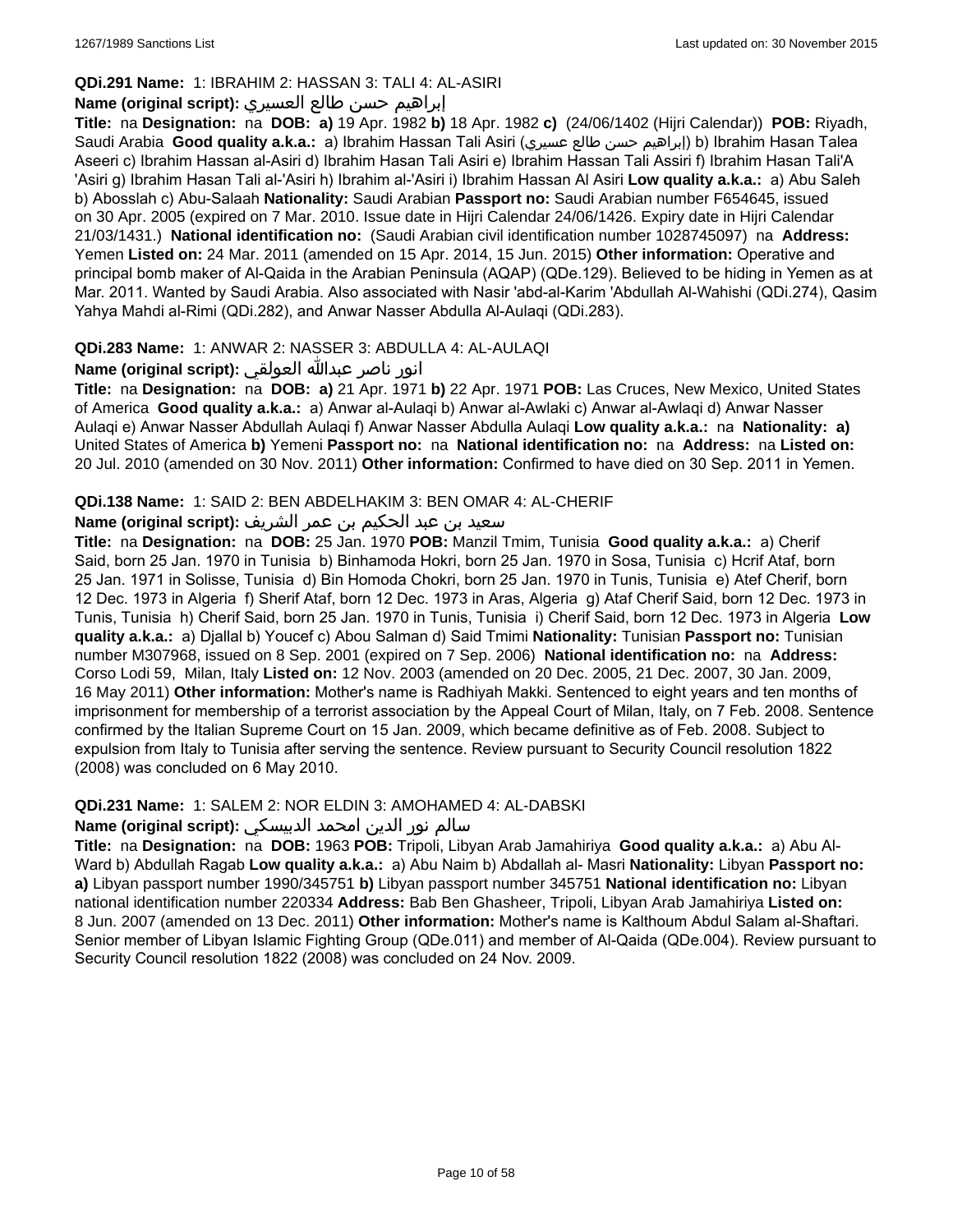### **QDi.132 Name:** 1: ASCHRAF 2: AL-DAGMA 3: na 4: na

### **Name (original script):** الدغمة اشرف

**Title:** na **Designation:** na **DOB:** 28 Apr. 1969 **POB:** Abasan, Gaza Strip, Palestinian Territories **Good quality a.k.a.:** Aschraf Al-Dagma, born 28 Apr. 1969 in Kannyouiz, Palestinian Territories **Low quality a.k.a.:** na **Nationality:** Unresolved/Palestinian origin **Passport no:** Refugee travel document , issued on 30 Apr. 2000, issued in Landratsamt Altenburger Land (Altenburg County Administration Office), Germany **National identification no:**  na **Address:** Germany **Listed on:** 23 Sep. 2003 (amended on 23 Dec. 2008, 11 Mar. 2010, 10 Jun. 2011) **Other information:** Associated with Ismail Abdallah Sbaitan Shalabi (QDi.128), Djamel Moustfa (QDi.129) and Mohamed Ghassan Ali Abu Dhess (QDi.130). Review pursuant to Security Council resolution 1822 (2008) was concluded on 19 Jan. 2010.

## **QDi.278 Name:** 1: MUTHANNA 2: HARITH 3: AL-DARI 4: na

## **مثنى حارث الضاري :(Name (original script**

**Title:** Doctor **Designation:** na **DOB:** 16 Jun. 1969 **POB:** Iraq **Good quality a.k.a.:** a) Dr. Muthanna Al Dari b) Muthana Harith Al Dari c) Muthanna Harith Sulayman Al-Dari d) Muthanna Harith Sulayman Al-Dhari e) Muthanna Hareth Al-Dhari f) Muthana Haris Al-Dhari g) Doctor Muthanna Harith Sulayman Al Dari Al-Zawba' h) Muthanna Harith Sulayman Al-Dari Al-Zobai i) Muthanna Harith Sulayman Al-Dari al-Zawba'i j) Muthanna Hareth al-Dari k) Muthana Haris al-Dari l) Doctor Muthanna al-Dari m) Dr. Muthanna Harith al-Dari al-Zowbai **Low quality a.k.a.:**  na **Nationality:** Iraqi **Passport no:** na **National identification no:** na **Address: a)** Amman, Jordan **b)** (Khan Dari, Iraq (previous)) **c)** (Asas Village, Abu Ghurayb, Iraq (previous)) **d)** (Egypt (previous)) **Listed on:** 25 Mar. 2010 **Other information:** Provided operational guidance financial support and other services to or in support of Al-Qaida in Iraq (QDe.115).

## **QDi.149 Name:** 1: NOUREDDINE 2: BEN ALI 3: BEN BELKASSEM 4: AL-DRISSI

## نور الدين بن علي بن بلقاسم الدريسي **:(script original (Name**

**Title:** na **Designation:** na **DOB:** 30 Apr. 1964 **POB:** Tunis, Tunisia **Good quality a.k.a.:** Drissi Noureddine **Low quality a.k.a.:** a) Abou Ali b) Faycal **Nationality:** Tunisian **Passport no:** Tunisian number L851940, issued on 9 Sep. 1998 (expired on 8 Sep. 2003) **National identification no:** na **Address:** Via Plebiscito 3, Cermona, Italy **Listed on:** 12 Nov. 2003 (amended on 20 Dec. 2005, 31 Jul. 2006, 21 Dec. 2007, 16 May 2011) **Other information:** Under administrative control measure in Italy until 5 May 2010. Inadmissible to the Schengen area. Mother's name is Khadijah al-Drissi. Review pursuant to Security Council resolution 1822 (2008) was concluded on 22 Apr. 2010.

**QDi.059 Name:** 1: KHALID 2: ABD AL-RAHMAN 3: HAMD 4: AL-FAWAZ

## خالد عبد الرحمن حمد الفواز **:(script original (Name**

**Title:** na **Designation:** na **DOB:** 24 Aug. 1962 **POB:** Kuwait **Good quality a.k.a.:** a) Khaled Al-Fauwaz b) Khaled A. Al-Fauwaz c) Khalid Al-Fawwaz d) Khalik Al Fawwaz e) Khaled Al-Fawwaz f) Khaled Al Fawwaz g) Khalid Abdulrahman H. Al Fawaz **Low quality a.k.a.:** na **Nationality:** Saudi Arabian **Passport no:** Passport number 456682, issued on 6 Nov. 1990 (expired on 13 Sep. 1995) **National identification no:** na **Address:** United States of America **Listed on:** 24 Apr. 2002 (amended on 26 Nov. 2004, 23 Apr. 2007, 21 Oct. 2010, 4 Aug. 2014) **Other information:** Extradited from the United Kingdom to the United States of America on 5 Oct. 2012. Review pursuant to Security Council resolution 1822 (2008) was concluded on 22 Apr. 2010.

### **QDi.228 Name:** 1: MOHAMMED 2: AL GHABRA 3: na 4: na

**Title:** na **Designation:** na **DOB:** 1 Jun. 1980 **POB:** Damascus, Syrian Arab Republic **Good quality a.k.a.:** a) Mohammed El' Ghabra b) Danial Adam **Low quality a.k.a.:** na **Nationality:** British **Passport no:** British number 094629366 **National identification no:** na **Address:** East London, United Kingdom **Listed on:** 12 Dec. 2006 (amended on 13 Dec. 2011, 20 Jul. 2015) **Other information:** Father's name is Mohamed Ayman Ghabra. Mother's name is Dalal. Review pursuant to Security Council resolution 1822 (2008) was concluded on 5 Oct. 2009.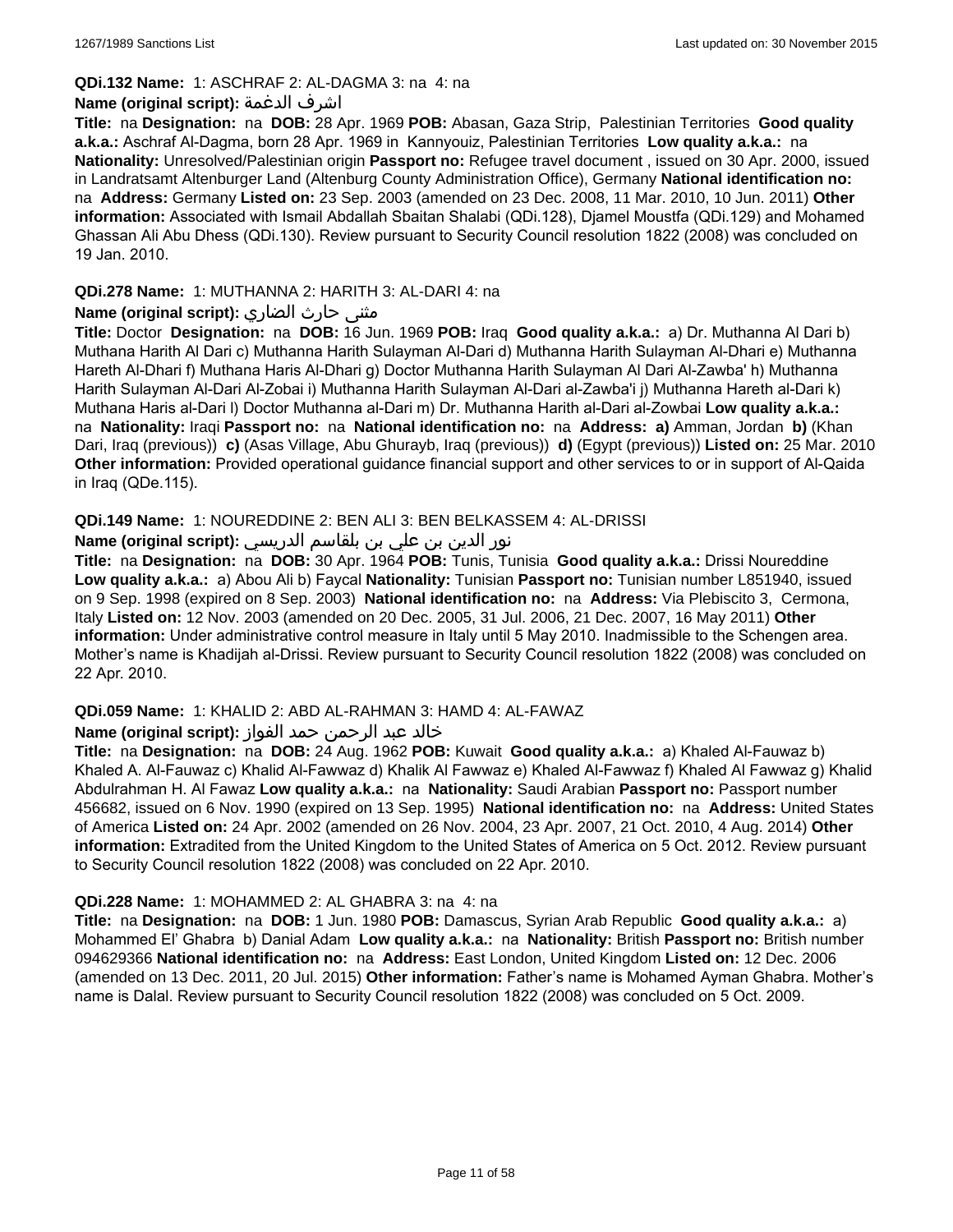## **QDi.292 Name:** 1: OTHMAN 2: AHMED 3: OTHMAN 4: AL-GHAMDI

## عثمان أحمد عثمان الغامدي **:(script original (Name**

**Title:** na **Designation:** na **DOB:** 27 May 1979 **POB:** Saudi Arabia **Good quality a.k.a.:** a) Othman al-Ghamdi, born 27 May 1979 in Saudi Arabia b) Uthman al-Ghamdi, born 27 May 1979 in Saudi Arabia c) Uthman al-Ghamidi, born 27 May 1979 in Saudi Arabia d) Othman bin Ahmed bin Othman Alghamdi e) Othman Ahmed Othman Al Omairah (born in 1973 in Shabwa, Yemen, nationality: Yemeni) f) Uthman Ahmad Uthman al-Ghamdi g) Othman Ahmed Othman al-Omirah **Low quality a.k.a.:** a) Al Umairah al-Ghamdi b) Othman Bin Ahmed Bin Othman **Nationality:** Saudi Arabian **Passport no:** na **National identification no:** Saudi Arabian national identity card number 1089516791 **Address:** Yemen **Listed on:** 16 Jun. 2011 (amended on 15 Apr. 2014) **Other information:** Operational commander of Al-Qaida in the Arabian Peninsula (AQAP) (QDe.129). Has been involved in raising funds and stockpiling arms for AQAP operations and activities in Yemen. Known associate of Qasim Yahya Mahdi al-Rimi (QDi.282) and Fahd Mohammed Ahmed al-Quso (deceased). Father's name is Ahmed Othman Al Omirah.

## **QDi.160 Name:** 1: FETHI 2: BEN HASSEN 3: BEN SALEM 4: AL-HADDAD

## فتحي بن حسن بن سالم الحداد **:(script original (Name**

**Title:** na **Designation:** na **DOB: a)** 28 Jun. 1963 **b)** 28 Mar. 1963 **POB:** Tataouene, Tunisia **Good quality a.k.a.:** a) Fethi ben Assen Haddad b) Fathy Hassan al Haddad **Low quality a.k.a.:** na **Nationality:** Tunisian **Passport no:** Tunisian passport number L183017, issued on 14 Feb. 1996 (expired on 13 Feb. 2001) **National identification no:** na **Address: a)** Number 184 Via Fulvio Testi – Cinisello Balsamo (MI), Italy **b)** Number 1 Via Porte Giove – Mortara (PV), Italy (Domicile) **Listed on:** 17 Mar. 2004 (amended on 26 Nov. 2004, 20 Dec. 2005, 21 Dec. 2007, 25 Jan. 2010, 16 May 2011) **Other information:** Italian Fiscal Code: HDDFTH63H28Z352V. Review pursuant to Security Council resolution 1822 (2008) was concluded on 30 Jul. 2009.

### **QDi.140 Name:** 1: KAMAL 2: BEN MAOELDI 3: BEN HASSAN 4: AL-HAMRAOUI

كمال بن المولدي بن حسن الحمراوي **:Name (original script)** 

**Title:** na **Designation:** na **DOB:** 21 Oct. 1977 **POB:** Beja, Tunisia **Good quality a.k.a.:** a) Hamroui Kamel ben Mouldi b) Hamraoui Kamel, born 21 Nov. 1977 in Morocco c) Hamraoui Kamel, born 21 Nov. 1977 in Tunisia d) Hamraoui Kamel, born 21 Oct. 1977 in Tunisia **Low quality a.k.a.:** a) Kamel b) Kimo **Nationality:** Tunisian **Passport no:** Tunisian passport number P229856, issued on 1 Nov. 2002 (expires on 31 Oct. 2007) **National identification no:** na **Address: a)** Via Bertesi Number 27, Cremona, Italy **b)** Via Plebiscito Number 3, Cremona, Italy **Listed on:** 12 Nov. 2003 (amended on 20 Dec. 2005, 31 Jul. 2006, 21 Dec. 2007, 16 May 2011) **Other information:** Mother's name is Khamisah al-Kathiri. Subject to a decree of expulsion, suspended on 17 Apr. 2007 by the European Court of Human Rights. Re-arrested in Italy on 20 May 2008. Inadmissible to the Schengen area. Review pursuant to Security Council resolution 1822 (2008) was concluded on 6 May 2010.

## **QDi.154 Name:** 1: SULAIMAN 2: JASSEM 3: SULAIMAN 4: ALI ABO GHAITH

## سليمان جاسم سليمان علي أبوغيث **:(script original (Name**

**Title:** na **Designation:** na **DOB:** 14 Dec. 1965 **POB:** Kuwait **Good quality a.k.a.:** na **Low quality a.k.a.:** Abo Ghaith **Nationality:** Kuwaiti citizenship withdrawn in 2002 **Passport no:** Kuwaiti number 849594, issued on 27 Nov. 1998, issued in Kuwait (and expired on 24 Jun. 2003) **National identification no:** na **Address:** na **Listed on:** 16 Jan. 2004 (amended on 23 Jul. 2008, 10 Jun. 2011) **Other information:** Left Kuwait for Pakistan in June 2001. Review pursuant to Security Council resolution 1822 (2008) was concluded on 21 Jun. 2010.

## **QDi.299 Name:** 1: IBRAHIM 2: AWWAD 3: IBRAHIM 4: ALI AL-BADRI AL-SAMARRAI

## إبراهيم عواد إبراهيم علي البدري السامرائي **:(script original (Name**

**Title:** Dr. **Designation:** na **DOB:** 1971 **POB:** Iraq **Good quality a.k.a.:** Dr. Ibrahim 'Awwad Ibrahim 'Ali al-Badri al-Samarrai' (born in 1971 in Samarra, Iraq (Ibrahim 'Awad Ibrahim al-Badri al-Samarrai; Ibrahim 'Awad Ibrahim al-Samarra'i; Dr. Ibrahim Awwad Ibrahim al-Samarra'i)) **Low quality a.k.a.:** a) دعاء أبو) Abu Du'a; Abu Duaa') (prominently known by this nom de guerre) b) Dr. Ibrahim c) القريشي الحسيني البغدادي بكر أبو) Abu Bakr al-Baghdadi al-Husayni al-Quraishi; Abu Bakr al-Baghdadi **Nationality:** Iraqi **Passport no:** na **National identification no:** na **Address:** Iraq **Listed on:** 5 Oct. 2011 (amended on 20 Jul. 2012) **Other information:** Leader of Al-Qaida in Iraq (QDe.115) (AQI). Currently based in Iraq. Responsible for managing and directing AQI large scale operations.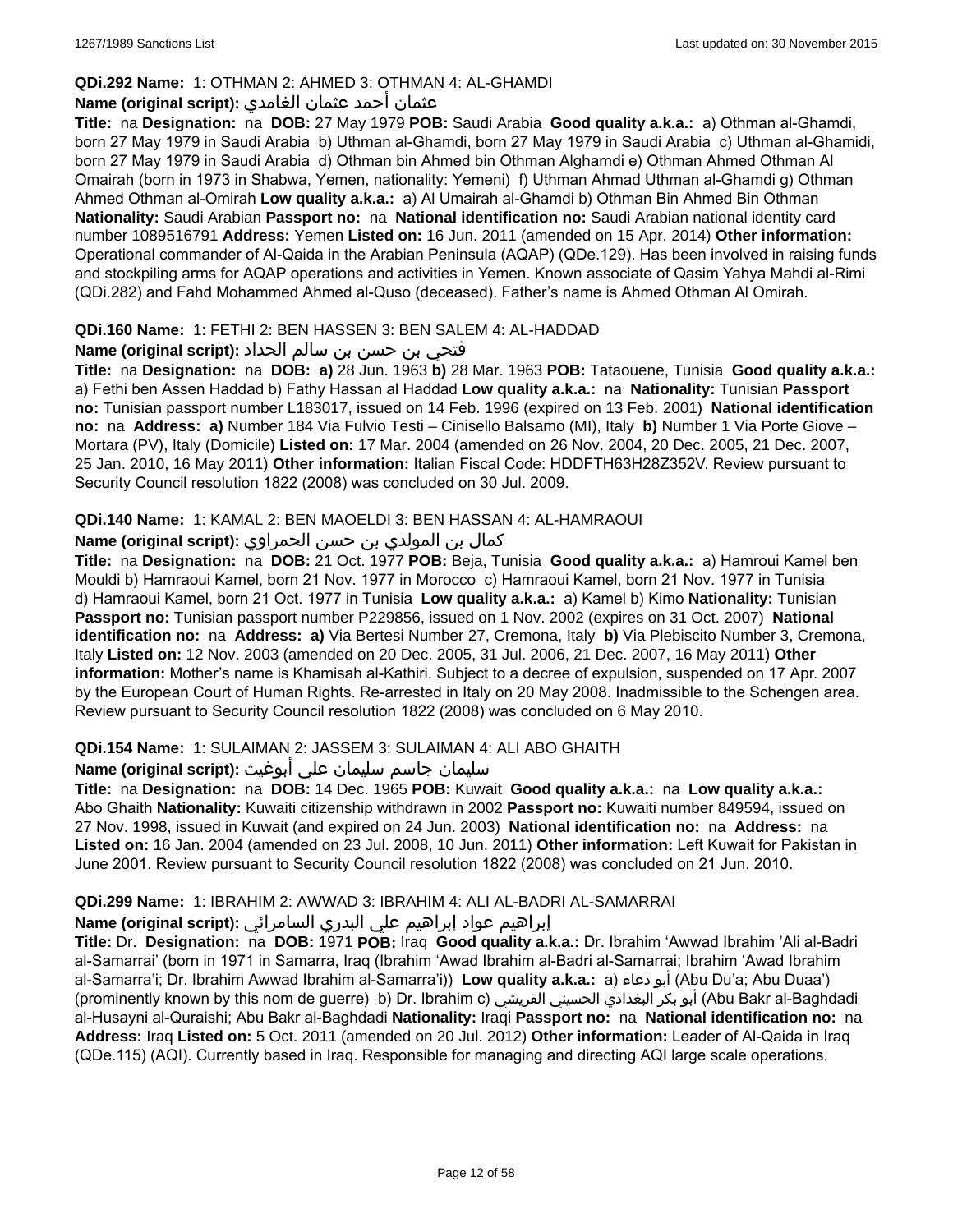## **QDi.296 Name:** 1: MATI UR-REHMAN 2: ALI MUHAMMAD 3: na 4: na

### مطیع الرحمن علی محمد **:Name (original script)**

**Title:** na **Designation:** na **DOB:** Approximately 1977 **POB:** Chak number 36/DNB, Rajkan, Madina Colony, Bahawalpur District, Punjab Province, Pakistan **Good quality a.k.a.:** a) Mati-ur Rehman b) Mati ur Rehman c) Matiur Rahman d) Matiur Rehman e) Matti al-Rehman f) Abdul Samad g) Samad Sial h) Abdul Samad Sial i) Ustad Talha j) Qari Mushtaq **Low quality a.k.a.:** a) Tariq b) Hussain **Nationality:** Pakistani **Passport no:** na **National identification no:** na **Address:** na **Listed on:** 22 Aug. 2011 (amended on 10 May 2012, 17 Oct. 2013) **Other information:** Physical description: 5 feet 2 inches; 157,4 cm. Name of father: Ali Muhammad. Mati ur-Rehman is the chief operational commander of Lashkar i Jhangvi (LJ) (QDe.096). Associated with Harakat-ul Jihad Islami (QDe.130).

## **QDi.176 Name:** 1: IMAD 2: BEN BECHIR 3: BEN HAMDA 4: AL-JAMMALI

## عماد بن البشير بن حمدا الجمالي **:(script original (Name**

**Title:** na **Designation:** na **DOB:** 25 Jan. 1968 **POB:** Manzal Tmim, Nabul, Tunisia **Good quality a.k.a.:** na **Low quality a.k.a.:** na **Nationality:** Tunisian **Passport no:** Tunisian number K693812, issued on 23 Apr. 1999 (expired on 22 Apr. 2004) **National identification no:** na **Address:** 4 Qistantiniyah Street, Manzal Tmim, Nabul, Tunisia (home address) **Listed on:** 23 Jun. 2004 (amended on 20 Dec. 2005, 31 Jul. 2006, 17 Oct. 2007, 13 Dec. 2011) **Other information:** Italian Fiscal Code: JMM MDI 68A25 Z352D. In detention in Tunis (Tunisia) as at Dec. 2009. Mother's name is Jamilah. Italian Judicial Authorities have issued a warrant of arrest against him, which had not been executed as of Sep. 2007. Review pursuant to Security Council resolution 1822 (2008) was concluded on 9 Apr. 2010.

### **QDi.370 Name:** 1: TARAD 2: MOHAMMAD 3: ALJARBA 4: na

**Title:** na **Designation:** na **DOB:** 20 Nov. 1979 **POB:** Iraq **Good quality a.k.a.:** Tarad Aljarba **Low quality a.k.a.:** Abu-Muhammad al-Shimali **Nationality:** Saudi Arabian **Passport no:** Saudi Arabian passport number number E704088, issued on 26 Aug. 2003 (expired on 2 Jul. 2008) **National identification no:** na **Address:** na **Listed on:** 29 Sep. 2015 **Other information:** Border emir of Islamic State in Iraq and the Levant (ISIL), listed as Al-Qaida in Iraq (QDe.115) as of Apr. 2015, and ISIL's leader for operations outside of the Syrian Arab Republic and Iraq as of mid-2014. Facilitated the travel from Turkey to the Syrian Arab Republic of prospective ISIL fighters from Australia, Europe, and the Middle East. Managed ISIL's guesthouse in Azaz, Syrian Arabic Republic as of 2014.

## **QDi.317 Name:** 1: ABU MOHAMMED 2: AL-JAWLANI 3: na 4: na

## أبو محمد الجولاني **:(script original (Name**

**Title:** na **Designation:** na **DOB:** Between 1975 and 1979 **POB:** Syria **Good quality a.k.a.:** Abu Mohamed al-Jawlani (Abu Muhammad al-Jawlani, Abu Mohammed al-Julani, Abu Mohammed al-Golani, Abu Muhammad al-Golani, Abu Muhammad Aljawlani, Muhammad al-Jawlani (transliterations of original script name)) **Low quality a.k.a.:** الفاتح ، الفاتح شيخ)) transliterations: Shaykh al-Fatih; Al Fatih ) (Translation: The Conqueror) (Nom de guerre)) **Nationality:** Syrian **Passport no:** na **National identification no:** na **Address:** (Active in Syria as at Jun. 2013) **Listed on:** 24 Jul. 2013 (amended on 2 Jun. 2014) **Other information:** Since Jan. 2012, he is the Leader of Al-Nusrah Front for the People of the Levant (QDe.137), a Syria-based group listed in May 2014, and previously listed as an alias of Al-Qaida in Iraq (AQI) (QDe.115) between 30 May 2013 and 13 May 2014. Associated with Ibrahim Awwad Ibrahim Ali Al-Badri Al-Samarrai (QDi.299) and Aiman Muhammed Rabi al-Zawahiri (QDi.006).

## **QDi.058 Name:** 1: ABU BAKR 2: AL-JAZIRI 3: na 4: na

## **Name (original script):** الجزائري أبوبكر

**Title:** na **Designation:** na **DOB:** na **POB:** na **Good quality a.k.a.:** Yasir Al-Jazari **Low quality a.k.a.:** na **Nationality: a)** Algerian **b)** Palestinian **Passport no:** na **National identification no:** na **Address:** na **Listed on:** 11 Jan. 2002 (amended on 18 Jul. 2007, 1 Feb. 2008, 16 May 2011) **Other information:** Finance chief of the Afghan Support Committee (ASC) (QDe.069). Al-Qaida (QDe.004) facilitator and communication expert. Believed to be in Algeria as at Apr. 2010. Review pursuant to Security Council resolution 1822 (2008) was concluded on 21 Jun. 2010.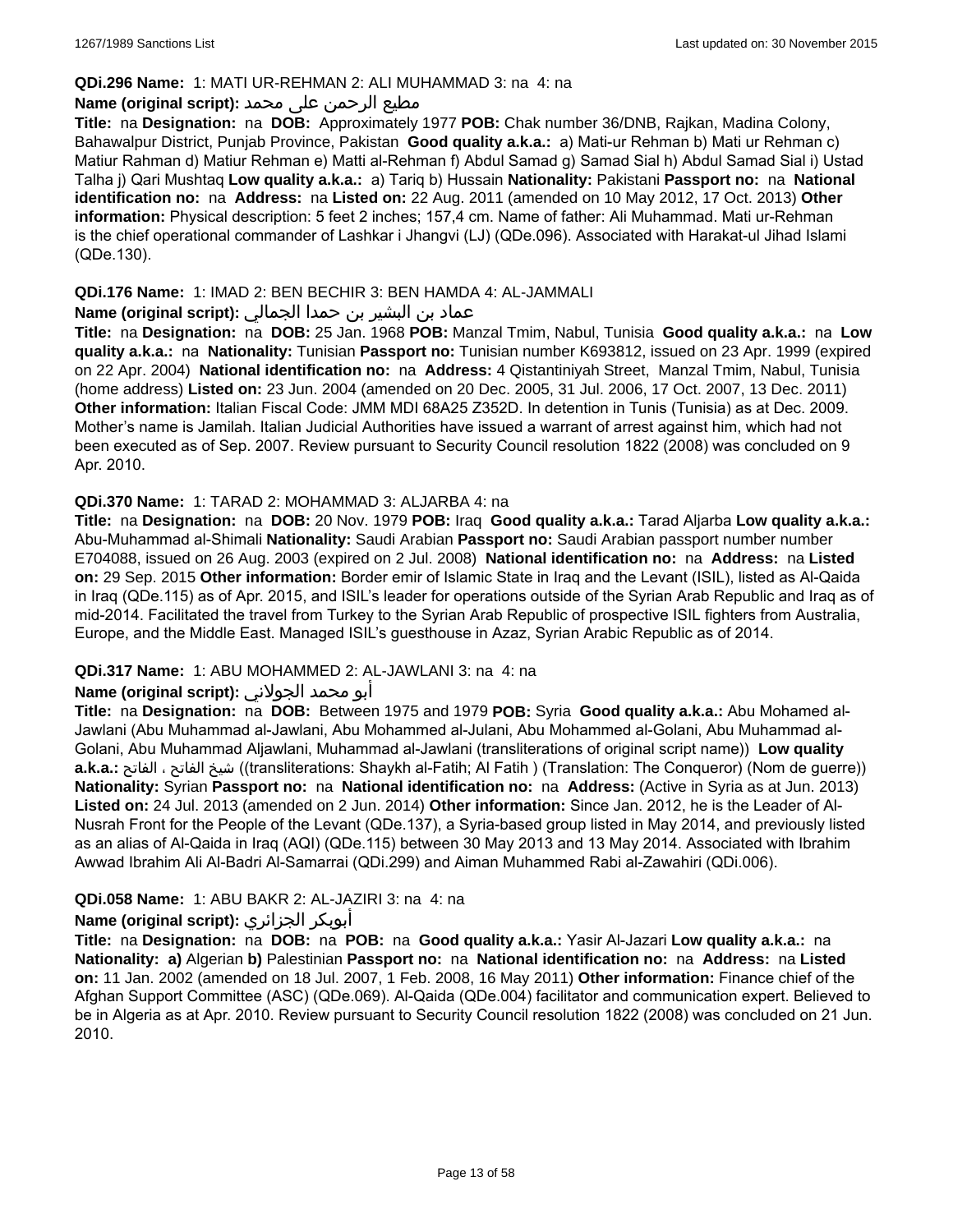## **QDi.318 Name:** 1: MUHAMMAD 2: JAMAL 3: ABD-AL RAHIM AHMAD 4: AL-KASHIF

## محمد جمال عبدالرحيم أحمد الكاشف **:Name (original script**)

**Title:** na **Designation:** na **DOB: a)** 1 Jan. 1964 **b)** 1 Feb. 1964 **POB:** Cairo, Egypt **Good quality a.k.a.:** a) Muhammad Jamal Abdo Al-Kashif b) Muhammad Jamal Abdo Al Kashef c) Muhammad Jamal Abd-Al Rahim Ahmad Al-Kashif d) Muhammad Jamal Abd-Al Rahim Al-Kashif e) Muhammad Jamal Abdu f) Muhammad Jamal **Low quality a.k.a.:** a) Muhammad Jamal Abu Ahmad (nom de guerre) b) Abu Ahmad (nom de guerre) c) Abu Jamal (nom de guerre) d) Muhammad Gamal Abu Ahmed e) Mohammad Jamal Abdo Ahmed (nom de guerre) f) Muhammad Jamal Abduh (nom de guerre) g) Muhammad Jamal Ahmad Abdu (nom de guerre) h) Riyadh (nom de guerre) **Nationality:** Egyptian **Passport no: a)** (Egyptian passport number 6487, issued 30 Jan. 1986, under name Muhammad Jamal Abdu) **b)** (Egyptian passport issued in 1993, under name Muhammad Jamal Abd-Al Rahim Ahmad Al-Kashif) **c)** (Yemeni passport number 388181, under name Muhammad Jamal Abd-Al Rahim Al-Kashif) **National identification no:** na **Address:** Egypt **Listed on:** 21 Oct. 2013 **Other information:** Trained in Afghanistan in the late 1980s with Al-Qaida (QDe.004) to make bombs. Former top military commander of the Egyptian Islamic Jihad (QDe.003). Since 2011, established Muhammad Jamal Network (MJN) (QDe.136) and terrorist training camps in Egypt and Libya. Conducted MJN's terrorist activities with support from Al-Qaida in the Arabian Peninsula (AQAP) (QDe.129). Reported to be involved in the attack on the United States Mission in Benghazi, Libya, on 11 Sep. 2012. Headed Nasr City terrorist cell in Egypt in 2012. Linked to Aiman al-Zawahiri (QDi.006) and the leadership of AQAP and the Organization of Al-Qaida in the Islamic Maghreb (AQIM) (QDe.014). Arrested and imprisoned multiple times by Egyptian authorities since ca. 2000. Released in 2011 but re-arrested by Egyptian authorities in Nov. 2012. Imprisoned in Egypt pending trial as of Sep. 2013. Wife's name is Samah 'Ali Al-Dahabani (Yemeni national).

## **QDi.233 Name:** 1: FAHD 2: MUHAMMAD 3: 'ABD AL-'AZIZ 4: AL-KHASHIBAN

## فهد محمد عبد العزيز الخشيبان **:(script original (Name**

**Title:** na **Designation:** na **DOB:** 16 Oct. 1966 **POB:** Oneiza, Saudi Arabia **Good quality a.k.a.:** a) Fahad H. A. Khashayban b) Fahad H. A. Kheshaiban c) Fahad Mohammad Abdulaziz Alkhoshiban d) Fahad H. A. al-Khashiban e) Fahad H. A. Kheshayban f) Fahad H. A. al-Khosiban g) Fahad H. A. Khasiban h) Fahd Muhammad 'Abd Al-'Aziz al-Khashayban i) Fahd Muhammad'Abd al-'Aziz al-Khushayban j) Fahad al-Khashiban k) Fahd Khushaiban l) Fahad Muhammad A. al-Khoshiban m) Fahad Mohammad A. al-Khoshiban **Low quality a.k.a.:** a) Shaykh Abu Thabit b) Abu Thabit c) Shaykh Thabet d) Abdur Abu Rahman e) Abu Abdur Rahman **Nationality:** Saudi Arabian **Passport no:** Saudi Arabian passport number G477835, issued on 26 Jun. 2006 (expired on 3 May 2011) **National identification no:** na **Address:** Saudi Arabia **Listed on:** 9 Oct. 2007 (amended on 20 Feb. 2008, 13 Dec. 2011) **Other information:** Involved in the financing of and otherwise provided assistance to the Abu Sayyaf Group (QDe.001). Review pursuant to Security Council resolution 1822 (2008) was concluded on 14 Sep. 2009.

## **QDi.170 Name:** 1: HACENE 2: ALLANE 3: na 4: na

## **Name (original script):** علاني حسن

**Title:** na **Designation:** na **DOB:** 17 Jan. 1941 **POB:** Médéa, Algeria **Good quality a.k.a.:** a) Hassan the Old b) Al Sheikh Abdelhay c) Boulahia d) Abu al-Foutouh e) Cheib Ahcéne **Low quality a.k.a.:** na **Nationality:** Algerian **Passport no:** na **National identification no:** na **Address:** na **Listed on:** 3 May 2004 (amended on 12 Apr. 2006, 7 Apr. 2008, 13 Dec. 2011) **Other information:** Confirmed to have died on 16 Apr. 2004 in northern Niger. Review pursuant to Security Council resolution 1822 (2008) was concluded on 27 Jul. 2010.

## **QDi.177 Name:** 1: HABIB 2: BEN 3: AHMED 4: AL-LOUBIRI

## حبيب بن احمد اللوبيري **:(script original (Name**

**Title:** na **Designation:** na **DOB:** 17 Nov. 1961 **POB:** Manzal Tmim, Nabul, Tunisia **Good quality a.k.a.:** Al-Habib ben Ahmad ben al-Tayib al-Lubiri **Low quality a.k.a.:** na **Nationality:** Tunisian **Passport no:** Tunisian number M788439, issued on 20 Oct. 2001 (expires on 19 Oct. 2006) **National identification no:** na **Address:** Al-Damus, Manzal Tmim, Nabul, Tunisia (habitual residence) **Listed on:** 23 Jun. 2004 (amended on 20 Dec. 2005, 17 Oct. 2007, 10 Aug. 2009, 13 Dec. 2011) **Other information:** Italian Fiscal Code: LBR HBB 61S17 Z352F. In detention in Tunisia as at Dec. 2009. Mother's name is Fatima bint al-Mukhtar. Review pursuant to Security Council resolution 1822 (2008) was concluded on 9 Apr. 2010.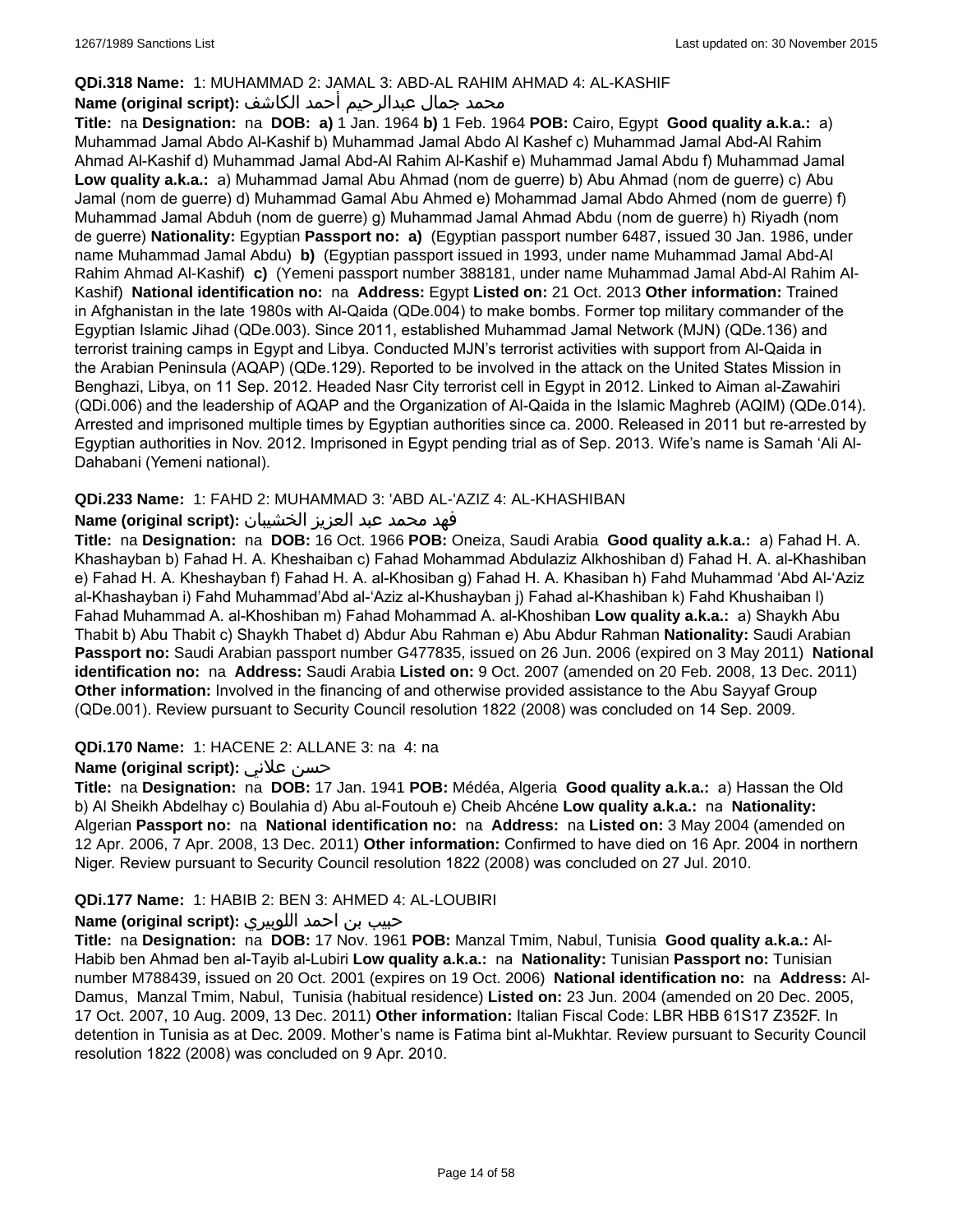### **QDi.074 Name:** 1: TAREK 2: BEN HABIB 3: BEN AL-TOUMI 4: AL-MAAROUFI

## طارق بن الحبيب بن التومي المعروفي **:Name (original script)**

**Title:** na **Designation:** na **DOB:** 23 Nov. 1965 **POB:** Ghardimaou, Tunisia **Good quality a.k.a.:** a) Abu Ismail b) Abou Ismail el Jendoubi c) Abou Ismail Al Djoundoubi **Low quality a.k.a.:** na **Nationality:** Tunisian **Passport no:** Tunisian number E590976, issued on 19 Jun. 1987 ( expired on 18 Jun. 1992) **National identification no:**  na **Address:** Rue Léon Théodore Number 107/1, 1090 Jette, Brussels, Belgium **Listed on:** 3 Sep. 2002 (amended on 26 Nov. 2004, 20 Dec. 2005, 31 Jul. 2006, 3 Jul. 2007, 10 Aug. 2009, 25 Jan. 2010, 23 Dec. 2010) **Other information:** Belgian nationality withdrawn on 26 Jan. 2009. In detention in Nivelles, Belgium, as of Oct. 2010. Review pursuant to Security Council resolution 1822 (2008) was concluded on 8 Jun. 2010.

## **QDi.320 Name:** 1: ABD-AL-HAMID 2: AL-MASLI 3: na 4: na

## **Name (original script):** المصلي عبدالحميد

**Title:** na **Designation:** na **DOB:** 1976 **POB: a)** Darnah, Libya **b)** Danar, Libya **Good quality a.k.a.:** a) Abdal-Hamid Muhammad Abd-al-Hamid Al-Masli b) Abd-al-Hamid Musalli c) Hamid Masli **Low quality a.k.a.:** a) Hamza al-Darnawi b) Hamzah al-Darnawi c) Hamza Darnawi d) Hamzah Darnawi e) Hamzah Dirnawi f) Hamza Darnavi g) Hamza al-Darnavi h) Abdullah Darnawi i) Abu-Hamzah al-Darnawi **Nationality:** Libyan **Passport no:** na **National identification no:** na **Address:** (Reportedly located in Waziristan, Federally Administered Tribal Areas, Pakistan) **Listed on:** 26 Nov. 2013 **Other information:** Leader and trainer of an Al-Qaida electronics and explosives workshop producing improvised explosive device components.

## **QDi.276 Name:** 1: AKRAM 2: TURKI 3: HISHAN 4: AL-MAZIDIH

أكرم تركي هاشم المزيده **:(script original (Name**

**Title:** na **Designation:** na **DOB: a)** 1974 **b)** 1975 **POB:** na **Good quality a.k.a.:** Akram Turki Al-Hishan **Low quality a.k.a.:** a) Abu Jarrah b) Abu Akram **Nationality:** na **Passport no:** na **National identification no:** na **Address:** Zabadani, Syrian Arab Republic **Listed on:** 11 Mar. 2010 **Other information:** Other possible date of birth: 1979. He is a cousin of Ghazy Fezza Hishan Al Mazidih (QDi.277).

### **QDi.277 Name:** 1: GHAZY 2: FEZZA 3: HISHAN 4: AL-MAZIDIH

## غازي فيزا هاشم المزيده **:(script original (Name**

**Title:** na **Designation:** na **DOB: a)** 1974 **b)** 1975 **POB:** na **Good quality a.k.a.:** a) Ghazy Fezzaa Hishan b) Mushari Abd Aziz Saleh Shlash **Low quality a.k.a.:** a) Abu Faysal b) Abu Ghazzy **Nationality:** na **Passport no:**  na **National identification no:** na **Address:** Zabadani, Syrian Arab Republic **Listed on:** 11 Mar. 2010 **Other information:** He is a cousin of Akram Turki Hishan Al Mazidih (QDi.276).

### **QDi.076 Name:** 1: ISAM 2: ALI 3: MOHAMED 4: ALOUCHE

## عصام علي محمد علوش **:(script original (Name**

**Title:** na **Designation:** na **DOB: a)** 1972 **b)** 21 Mar. 1974 **POB:** Baghdad, Iraq **Good quality a.k.a.:** Mansour Thaer, born 21 Mar. 1974 in Baghdad, Iraq **Low quality a.k.a.:** na **Nationality:** Jordanian **Passport no:** na **National identification no:** na **Address:** na **Listed on:** 3 Sep. 2002 (amended on 18 Aug. 2006, 30 Jan. 2009) **Other information:** Was deported from Germany to Jordan in Feb. 2005. Review pursuant to Security Council resolution 1822 (2008) was concluded on 21 Jun. 2010.

### **QDi.273 Name:** 1: FAZEEL-A-TUL 2: SHAYKH ABU MOHAMMED 3: AMEEN 4: AL-PESHAWARI

**Title:** na **Designation:** na **DOB: a)** Approximately 1967 **b)** Approximately 1961 **c)** Approximately 1973 **POB:** Shunkrai village, Sarkani District, Konar Province, Afghanistan **Good quality a.k.a.:** a) Shaykh Aminullah b) Sheik Aminullah c) Abu Mohammad Aminullah Peshawari d) Abu Mohammad Amin Bishawri e) Abu Mohammad Shaykh Aminullah Al-Bishauri f) Shaykh Abu Mohammed Ameen al-Peshawari g) Shaykh Aminullah Al-Peshawari **Low quality a.k.a.:** na **Nationality:** Afghan **Passport no:** na **National identification no:** na **Address:** Ganj District, Peshawar, Pakistan **Listed on:** 29 Jun. 2009 (amended on 24 Jul. 2013) **Other information:** Associated with Al-Qaida (QDe.004). Head of Ganj madrasa, a.k.a. Madrasa Jamia Taleemul Quran wal Hadith, a.k.a. Madrasa Taleemul Quran wal Sunnah, located at the Ganj Gate, Phandu Road, Peshawar, Pakistan.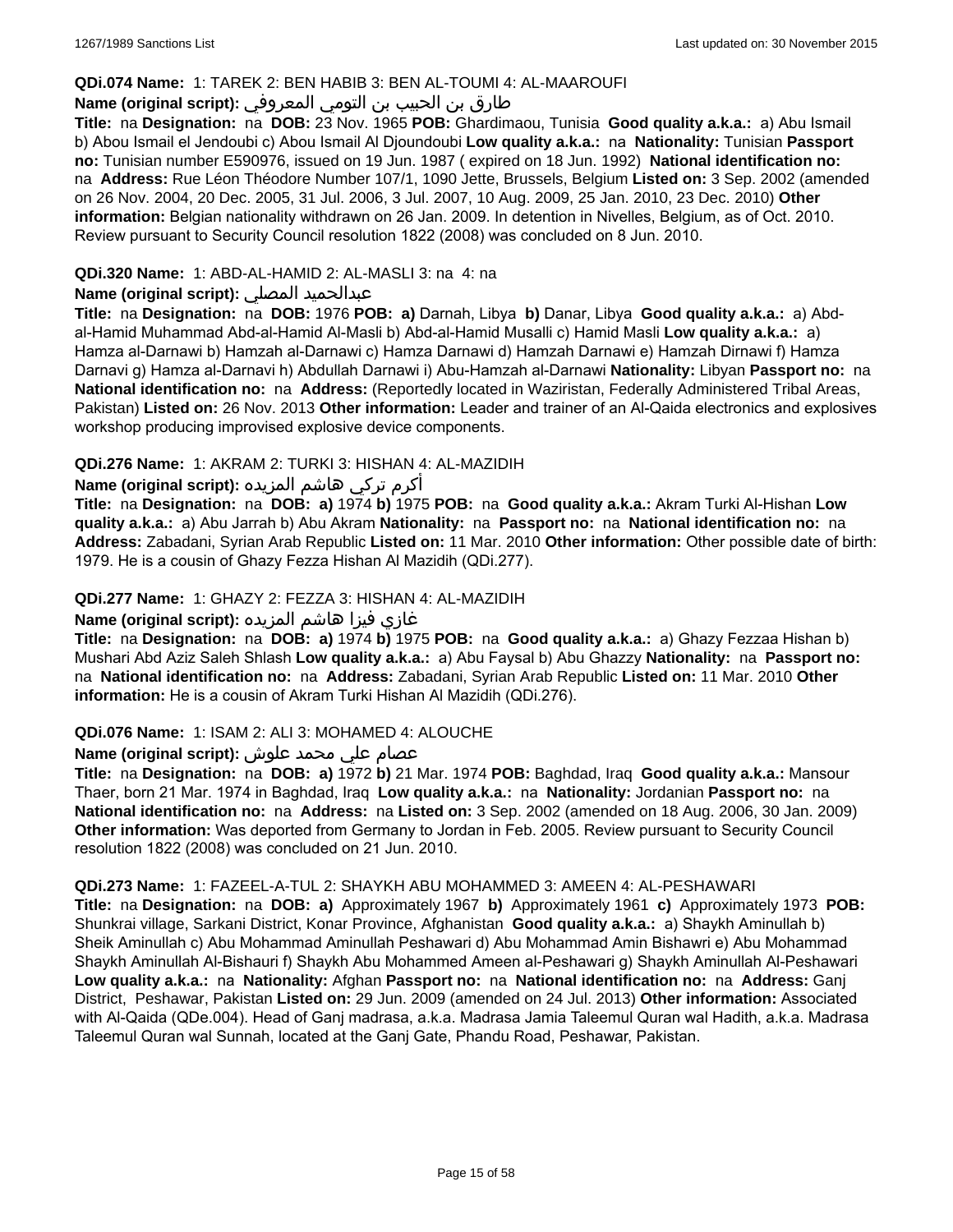## **QDi.282 Name:** 1: QASIM 2: YAHYA 3: MAHDI 4: AL-RIMI

## قاسم يحيى مهدي الريمي **:(script original (Name**

**Title:** na **Designation:** na **DOB:** 5 Jun. 1978 **POB:** Sanaa, Yemen **Good quality a.k.a.:** a) Qasim Al-Rimi b) Qasim al-Raymi c) Qassim al-Raymi d) Qasim al-Rami **Low quality a.k.a.:** a) Qasim Yahya Mahdi 'Abd al-Rimi b) Abu Hurayah al-Sana'ai c) Abu 'Ammar **Nationality:** Yemeni **Passport no:** Yemeni passport number 00344994, issued on 3 Jul. 1999 **National identification no:** na **Address:** Yemen **Listed on:** 11 May 2010 (amended on 15 Apr. 2014) **Other information:** na

## **QDi.253 Name:** 1: KHALIFA 2: MUHAMMAD 3: TURKI 4: AL-SUBAIY

## خليفة محمد تركي السبيعي **:(script original (Name**

**Title:** na **Designation:** na **DOB:** 1 Jan. 1965 **POB:** Doha, Qatar **Good quality a.k.a.:** a) Khalifa Mohd Turki Alsubaie b) Khalifa Mohd Turki al-Subaie c) Khalifa Al-Subayi d) Khalifa Turki bin Muhammad bin al-Suaiy **Low quality a.k.a.:** a) Abu Mohammed al-Qatari b) Katrina **Nationality:** Qatari **Passport no:** (Qatari passport number 00685868 issued in Doha on 5 Feb. 2006 and expiring on 4 Feb. 2011) **National identification no:** (Qatari identity card number 26563400140) na **Address:** Doha, Qatar **Listed on:** 10 Oct. 2008 (amended on 25 Jan. 2010, 15 Nov. 2012, 19 Feb. 2015) **Other information:** Qatar-based terrorist financier and facilitator who has provided financial support to, and acted on behalf of, the senior leadership of Al-Qaida (QDe.004), including moving recruits to Al-Qaida training camps in South Asia. In Jan. 2008, convicted in absentia by the Bahraini High Criminal Court for financing terrorism, undergoing terrorist training, facilitating the travel of others to receive terrorist training abroad, and for membership in a terrorist organization. Arrested in Qatar in Mar. 2008. Served his sentence in Qatar and has been released from detention. Mother's name is Hamdah Ahmad Haidoos.

### **QDi.151 Name:** 1: MOURAD 2: BEN ALI 3: BEN AL-BASHEER 4: AL-TRABELSI

## مراد بن علي بن البشير الطرابلسي **:Name (original script)**

**Title:** na **Designation:** na **DOB:** 20 May 1969 **POB:** Manzil Tmim, Tunisia **Good quality a.k.a.:** a) Aboue Chiba Brahim, born 2 Sep. 1966 in Libya b) Arouri Taoufik, born 2 Sep. 1964 in Tunisia c) Ben Salah Adnan, born 2 Apr. 1966 in Tunisia d) Sassi Adel, born 2 Sep. 1966 in Tunisia e) Salam Kamel, born 2 Feb. 1963 in Tunisia f) Salah Adnan, born 4 Feb. 1965 in Algeria g) Arouri Faisel, born 2 Mar. 1965 in Tunisia h) Bentaib Amour, born 9 Feb. 1965 in Morocco i) Adnan Salah, born 1 Apr. 1966 in Tunisia j) Hasnaoui Mellit (born in 1972 in Morocco) k) Arouri Taoufik ben Taieb, born 9 Feb. 1964 in Tunisia l) Abouechiba Brahim, born 2 Sep. 1966 in Lebanon m) Farid Arouri, born 2 Jun. 1964 in Tunisia n) Ben Magid, born 2 Jun. 1966 in Lebanon o) Maci Ssassi, born 2 Jun. 1972 in Libya p) Salah ben Anan, born 2 Apr. 1966 in Tunisia q) Hasnaui Mellit (born in 1972 in Morocco) **Low quality a.k.a.:** Abou Djarrah **Nationality:** Tunisian **Passport no:** Tunisian number G827238, issued on 1 Jun. 1996 (expired on 31 May 2001) **National identification no:** na **Address:** Libya Street Number 9, Manzil Tmim, Nabeul, Tunisia **Listed on:** 12 Nov. 2003 (amended on 20 Dec. 2005, 10 Aug. 2009, 16 May 2011) **Other information:** Extradited from Italy to Tunisia on 13 Dec. 2008. Inadmissible to the Schengen area. Mother's name is Mabrukah al-Yazidi. Review pursuant to Security Council resolution 1822 (2008) was concluded on 22 Apr. 2010.

### **QDi.172 Name:** 1: HASSAN 2: ABDULLAH 3: HERSI 4: AL-TURKI

### حسن عبد الله حرسي التركي **:(script original (Name**

**Title: a)** Sheikh **b)** Colonel **Designation:** na **DOB:** Approximately 1944 **POB:** Region V, Ethiopia (the Ogaden Region in eastern Ethiopia) **Good quality a.k.a.:** a) Hassan Turki b) Hassen Abdelle Fihiye c) Sheikh Hassan Abdullah Fahaih d) Hassan Al-Turki e) Hassan Abdillahi Hersi Turki f) Sheikh Hassan Turki g) Xasan Cabdilaahi Xirsi h) Xasan Cabdulle Xirsi **Low quality a.k.a.:** na **Nationality:** Somali **Passport no:** na **National identification no:** na **Address:** (Reported to be active in Southern Somalia, lower Juba near Kismayo, mainly in Jilibe and Burgabo as of Nov. 2012) **Listed on:** 6 Jul. 2004 (amended on 25 Jul. 2006, 21 Dec. 2007, 12 Apr. 2010, 11 May 2010, 13 Dec. 2011, 18 Mar. 2013) **Other information:** Family Background: From the Ogaden clan, Reer - Abdille subclan. Part of the Al-Itihaad Al-Islamiya (AIAI) (QDe.002) leadership. Believed to have been involved in the attacks on the United States embassies in Nairobi and Dar es Salaam in August 1998. Also subject to the sanctions measures set out in Security Council resolution 1844 (2008) concerning Somalia and Eritrea (see www.un.org/sc/ committees/751/index.shtml). Review pursuant to Security Council resolution 1822 (2008) was concluded on 13 May 2010.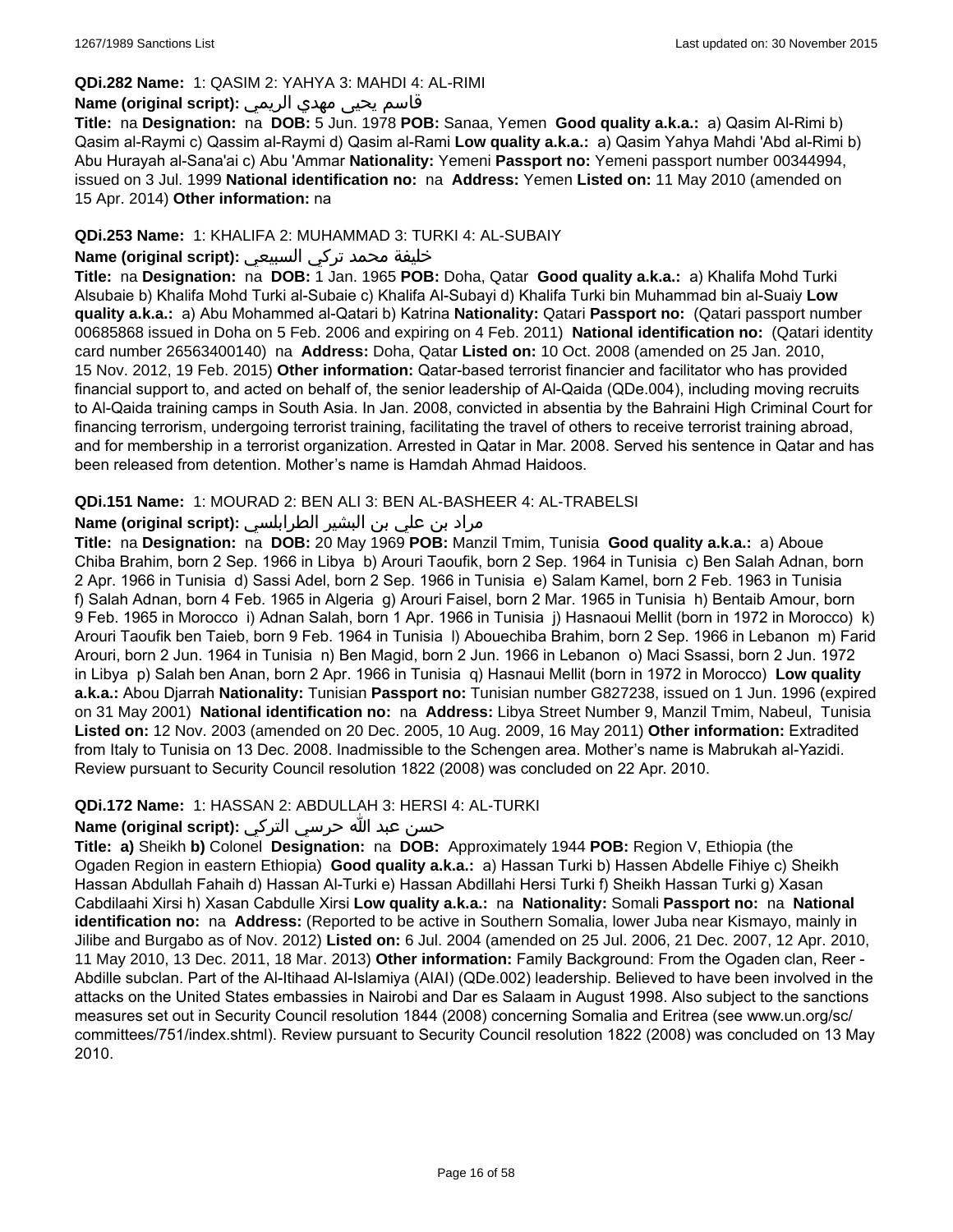## **QDi.274 Name:** 1: NASIR 2: 'ABD-AL-KARIM 3: 'ABDULLAH 4: AL-WAHISHI

## ناصر عبدالكريم عبدالله الوحيشي **:(script original (Name**

**Title:** na **Designation:** na **DOB: a)** 1 Oct. 1976 **b)** (08/10/1396 Hijri Calendar) **POB:** Yemen **Good quality a.k.a.:** a) Nasir al-Wahishi b) Abu Basir Nasir al-Wahishi c) Naser Abdel Karim al-Wahishi d) Nasir Abd al-Karim al-Wuhayshi e) Abu Basir Nasir Al-Wuhayshi f) Nasser Abdul-karim Abdullah al-Wouhichi g) Abu Baseer al-Wehaishi h) Abu Basir Nasser al-Wuhishi i) Abdul Kareem Abdullah Al-Woohaishi j) Nasser Abdelkarim Saleh Al Wahichi **Low quality a.k.a.:** a) Abu Basir b) Abu Bashir **Nationality:** Yemeni **Passport no:** Yemeni number 40483, issued on 5 Jan. 1997 **National identification no:** na **Address:** na **Listed on:** 19 Jan. 2010 (amended on 15 Apr. 2014, 15 Jun. 2015) **Other information:** Since 2007, leader of Al-Qaida in Yemen (AQY). Since Jan. 2009, leader of Al-Qaida in the Arabian Peninsula (QDe.129) operating in Yemen and Saudi Arabia. Associated with senior Al-Qaida (QDe.004) leadership, claims he was secretary to Usama Bin Laden (deceased) prior to 2003. Arrested in Iran and extradited to Yemen in 2003, where he escaped from prison in 2006 and remains fugitive as at Jan. 2010.

### **QDi.015 Name:** 1: MAHFOUZ 2: OULD 3: AL-WALID 4: na

### محفوظ ولد الوليد **:**(Name (original script

**Title:** na **Designation:** na **DOB:** 1 Jan. 1975 **POB:** Mauritania **Good quality a.k.a.:** a) Abu Hafs the Mauritanian b) Khalid Al-Shanqiti c) Mafouz Walad Al-Walid **Low quality a.k.a.:** na **Nationality:** Mauritanian **Passport no:**  na **National identification no:** na **Address:** na **Listed on:** 6 Oct. 2001 (amended on 1 Jun. 2007, 10 Jun. 2011) **Other information:** Review pursuant to Security Council resolution 1822 (2008) was concluded on 15 Jun. 2010.

### **QDi.006 Name:** 1: AIMAN 2: MUHAMMED 3: RABI 4: AL-ZAWAHIRI

### أيمن محمد ربيع الظواهري **:(script original (Name**

**Title: a)** Doctor **b)** Dr. **Designation:** na **DOB:** 19 Jun. 1951 **POB:** Giza, Egypt **Good quality a.k.a.:** a) Ayman Al-Zawahari b) Ahmed Fuad Salim c) Al Zawahry Aiman Mohamed Rabi Abdel Muaz d) Al Zawahiri Ayman e) Abdul Qader Abdul Aziz Abdul Moez Al Doctor f) Al Zawahry Aiman Mohamed Rabi g) Al Zawahry Aiman Mohamed Rabie h) Al Zawahry Aiman Mohamed Robi i) Dhawahri Ayman j) Eddaouahiri Ayman k) Nur Al Deen Abu Mohammed l) Ayman Al Zawahari m) Ahmad Fuad Salim **Low quality a.k.a.:** a) Abu Fatma b) Abu Mohammed **Nationality:** Egyptian **Passport no: a)** Egyptian Passport number 1084010 **b)** Passport number 19820215 **National identification no:** na **Address:** na **Listed on:** 25 Jan. 2001 (amended on 2 Jul. 2007, 18 Jul. 2007, 13 Aug. 2007, 16 Dec. 2010, 22 May 2015) **Other information:** Leader of Al-Qaida (QDe.004). Former operational and military leader of Egyptian Islamic Jihad (QDe.003), was a close associate of Usama Bin Laden (deceased). Believed to be in the Afghanistan/Pakistan border area. Review pursuant to Security Council resolution 1822 (2008) was concluded on 21 Jun. 2010.

## **QDi.156 Name:** 1: ABD-AL-MAJID 2: AZIZ 3: AL-ZINDANI 4: na

## عبد المجيد عزيز الزنداني **:(script original (Name**

**Title:** Sheikh **Designation:** na **DOB:** 1950 **POB:** Yemen **Good quality a.k.a.:** a) Abdelmajid Al-Zindani b) Shaykh 'Abd Al-Majid Al-Zindani c) Sheikh Abd Al-Meguid Al-Zandani **Low quality a.k.a.:** na **Nationality:** Yemeni **Passport no:** Yemeni number A005487, issued on 13 Aug. 1995 **National identification no:** na **Address:** P.O. Box 8096, Sana'a, Yemen **Listed on:** 27 Feb. 2004 (amended on 25 Jul. 2006, 10 Jun. 2011) **Other information:** Review pursuant to Security Council resolution 1822 (2008) was concluded on 2 Jun. 2010.

### **QDi.152 Name:** 1: SAIFI 2: AMMARI 3: na 4: na

### **Name (original script):** عماري سيفي

**Title:** na **Designation:** na **DOB: a)** 1 Jan. 1968 **b)** 24 Apr. 1968 **POB: a)** Kef Rih, Algeria **b)** Guelma, Algeria **Good quality a.k.a.:** a) El Para (combat name) b) Abderrezak Le Para c) Abou Haidara d) El Ourassi e) Abderrezak Zaimeche f) Abdul Rasak ammane Abu Haidra g) Abdalarak **Low quality a.k.a.:** na **Nationality:** Algerian **Passport no:** na **National identification no:** na **Address:** Algeria **Listed on:** 4 Dec. 2003 (amended on 7 Apr. 2008, 16 May 2011) **Other information:** In detention in Algeria since Oct. 2004. Former member of the GSPC listed as The Organization of Al-Qaida in the Islamic Maghreb (QDe.014). Review pursuant to Security Council resolution 1822 (2008) was concluded on 27 Jul. 2010.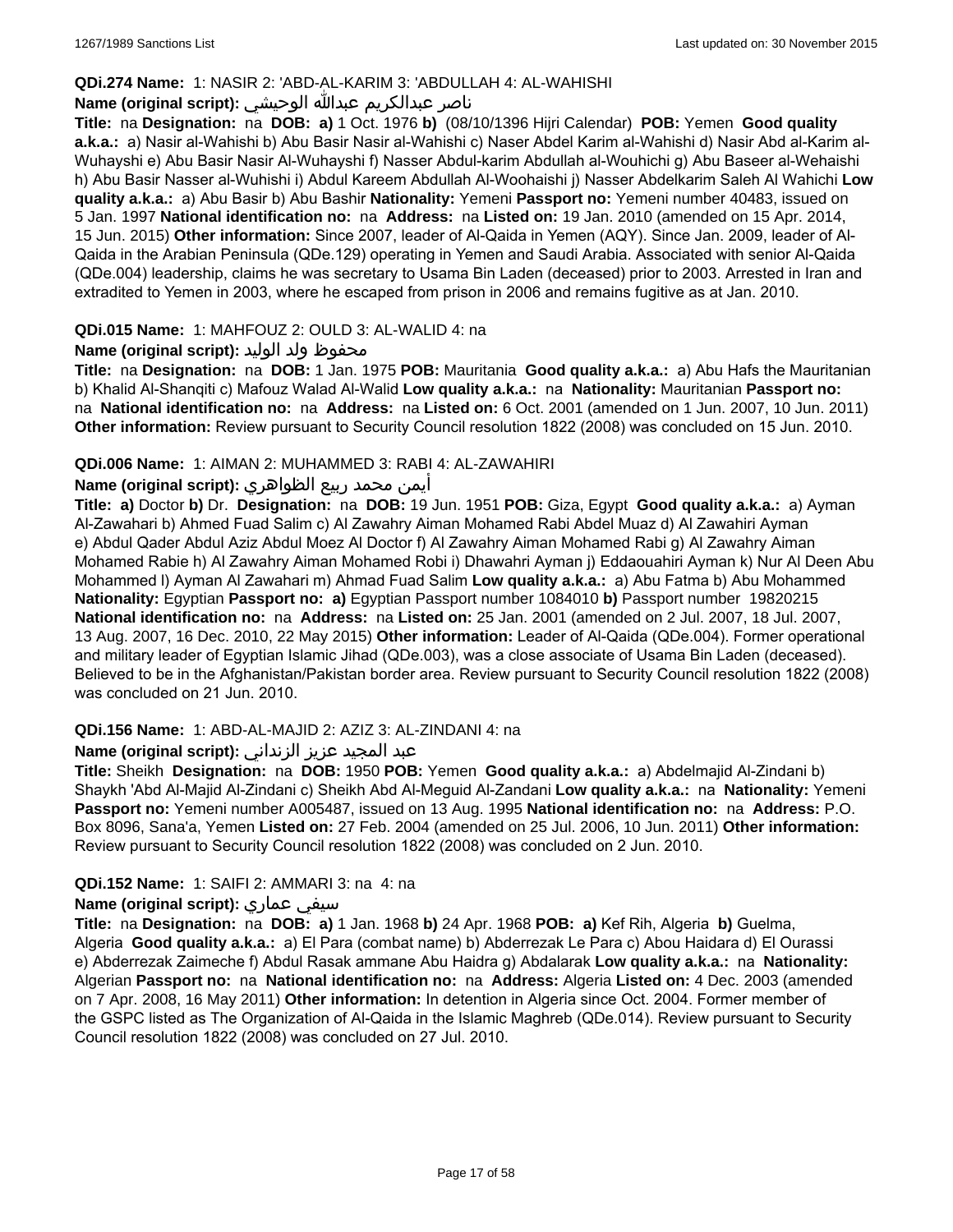### **QDi.216 Name:** 1: ABDULLAH 2: ANSHORI 3: na 4: na

**Title:** na **Designation:** na **DOB:** 1958 **POB:** Pacitan, East Java, Indonesia **Good quality a.k.a.:** a) Abu Fatih b) Thoyib, Ibnu c) Toyib, Ibnu d) Abu Fathi **Low quality a.k.a.:** na **Nationality:** Indonesian **Passport no:** na **National identification no:** na **Address:** na **Listed on:** 21 Apr. 2006 **Other information:** Review pursuant to Security Council resolution 1822 (2008) was concluded on 8 Jun. 2010.

### **QDi.323 Name:** 1: SAID 2: ARIF 3: na 4: na

**Title:** na **Designation:** na **DOB: a)** 25 Jun. 1964 **b)** 5 Dec. 1965 **POB:** Oran, Algeria **Good quality a.k.a.:** a) Said Mohamed Arif b) Omar Gharib c) Abderahmane d) Abdallah al-Jazairi e) Slimane Chabani f) Souleiman **Low quality a.k.a.:** na **Nationality:** Algerian **Passport no:** na **National identification no:** na **Address:** na **Listed on:** 15 Aug. 2014 **Other information:** A veteran member of the 'Chechen Network' (not listed) and other terrorist groups. He was convicted of his role and membership in the 'Chechen Network' in France in 2006. Joined Jabhat al-Nusrah, listed as Al-Nusrah Front for the People of the Levant (QDe.137) in October 2013.

### **QDi.184 Name:** 1: MUHSIN 2: FADHIL 3: AYED 4: ASHOUR AL-FADHLI

## محسن فاضل عايد عاشور الفضلي **:Name (original script**)

**Title:** na **Designation:** na **DOB:** 24 Apr. 1981 **POB:** Kuwait **Good quality a.k.a.:** a) Muhsin Fadhil 'Ayyid al Fadhli b) Muhsin Fadil Ayid Ashur al Fadhli c) Abu Majid Samiyah d) Abu Samia **Low quality a.k.a.:** na **Nationality:** Kuwaiti **Passport no: a)** Kuwaiti number 106261543 **b)** Kuwaiti number 1420529, issued in Kuwait (and expired on 31 Mar. 2006) **National identification no:** na **Address:** Block Four, Street 13, House #179 Kuwait City, Al-Riqqa area, Kuwait **Listed on:** 17 Feb. 2005 (amended on 23 Jul. 2008) **Other information:** Wanted by the Kuwaiti Security Authorities. Fugitive as of Jul. 2008. Review pursuant to Security Council resolution 1822 (2008) was concluded on 1 Jun. 2010.

### **QDi.265 Name:** 1: HAJI 2: MUHAMMAD 3: ASHRAF 4: na

**Title:** na **Designation:** na **DOB: a)** 1 Mar. 1965 **b)** 1955 **POB:** Faisalabad, Pakistan **Good quality a.k.a.:** a) Haji M. Ashraf b) Muhammad Ashraf Manshah c) Muhammad Ashraf Munsha **Low quality a.k.a.:** na **Nationality:** Pakistani **Passport no: a)** Pakistani number AT0712501, issued on 12 Mar. 2008 (expired 11 Mar 2013) **b)** Pakistani number A-374184 **National identification no: a)** Pakistani 6110125312507 **b)** Pakistani 24492025390 **Address:** na **Listed on:** 10 Dec. 2008 (amended on 17 Jul. 2009, 24 Jul. 2013) **Other information:** Chief of finance of Lashkar-e-Tayyiba (QDe.118). His father's name is Noor Muhammad.

### **QDi.364 Name:** 1: ISLAM 2: SEIT-UMAROVICH 3: ATABIEV 4: na

### **Name (original script):** Ислам Сеит-Умарович Атабиев

**Title:** na **Designation:** na **DOB:** 29 Sep. 1983 **POB:** Ust-Dzheguta, Republic of Karachayevo- Cherkessia, Russian Federation **Good quality a.k.a.:** na **Low quality a.k.a.:** Abu Jihad (original script: Абу Джихад) **Nationality:** Russian **Passport no:** Russian foreign travel passport number 620169661 **National identification no:** Russian national passport number 9103314932, issued on 15 Aug. 2003 (issued by Department of the Federal Migration Service of the Russian Federation for the Republic Karachayevo-Cherkessia) **Address: a)** Moscovskiy Microrayon 6, App. 96, Ust- Dzheguta, Republic of Karachayevo-Cherkessia, Russian Federation **b)** Syrian Arab Republic (located in as at Aug. 2015) **c)** Iraq (possible alternative location as at Aug. 2015) **Listed on:** 2 Oct. 2015 **Other information:** As at Aug. 2015, emir of Russian-speaking militants of the Islamic State of Iraq and the Levant (ISIL), listed as Al-Qaida in Iraq (QDe.115). Controls the Syrian Arab Republic cities of Al Dana and Idlib as an ISIL chief. Wanted by the authorities of the Russian Federation for terrorist crimes committed in its territory. Photo available for inclusion in the INTERPOL-UN Security Council Special Notice.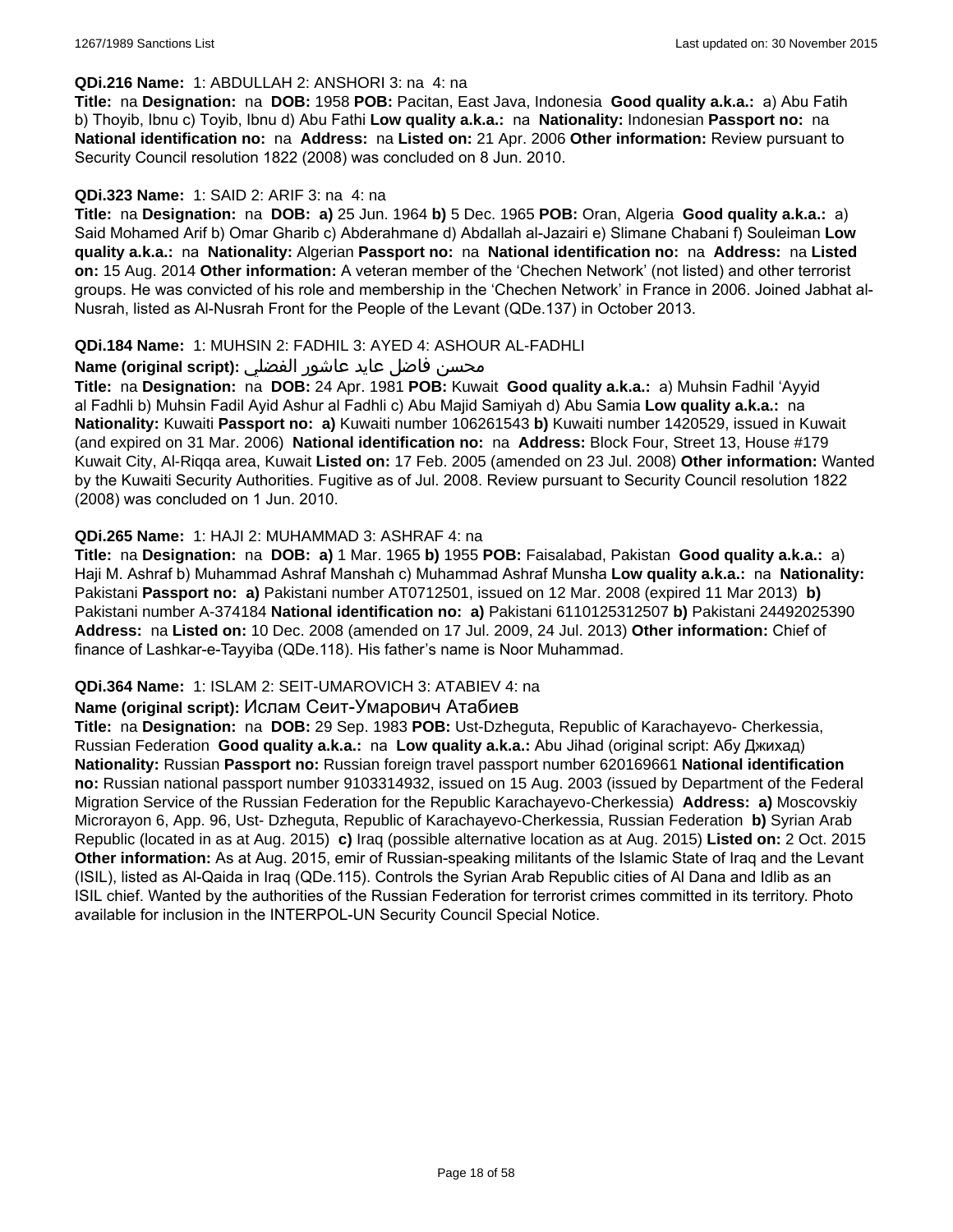### **QDi.042 Name:** 1: HASSAN 2: DAHIR 3: AWEYS 4: na

### **Name (original script):** ظاهرعويس حسن

**Title: a)** Sheikh **b)** Colonel **Designation:** na **DOB:** 1935 **POB:** Somalia **Good quality a.k.a.:** a) Ali, Sheikh Hassan Dahir Aweys b) Awes, Shaykh Hassan Dahir c) Hassen Dahir Aweyes d) Ahmed Dahir Aweys e) Mohammed Hassan Ibrahim f) Aweys Hassan Dahir g) Hassan Tahir Oais h) Hassan Tahir Uways i) Hassan Dahir Awes **Low quality a.k.a.:** a) Sheikh Aweys b) Sheikh Hassan c) Sheikh Hassan Dahir Aweys **Nationality:** Somali **Passport no:** na **National identification no:** na **Address: a)** (Active in Southern Somalia as of Nov. 2012.) **b)** (Also reported to be in Eritrea as of Nov. 2007.) **Listed on:** 9 Nov. 2001 (amended on 21 Dec. 2007, 11 May 2010, 16 May 2011, 18 Mar. 2013) **Other information:** Family background: from the Hawiye's Habergidir, Ayr clan. Senior leader of Al-Itihaad Al-Islamiya (AIAI) (QDe.002) and Hizbul Islam in Somalia. Since 12 April 2010, also subject to the sanctions measures set out in Security Council resolution 1844 (2008) concerning Somalia and Eritrea (see www.un.org/sc/committees/751/index.shtml). Review pursuant to Security Council resolution 1822 (2008) was concluded on 22 Jun. 2010.

### **QDi.248 Name:** 1: RICARDO 2: PEREZ 3: AYERAS 4: na

**Title:** na **Designation:** na **DOB:** 15 Sep. 1973 **POB:** 24 Paraiso Street, Barangay Poblacion, Mandaluyong City, Philippines **Good quality a.k.a.:** a) Abdul Kareem Ayeras b) Abdul Karim Ayeras **Low quality a.k.a.:** a) Ricky Ayeras b) Jimboy c) Isaac Jay Galang Perez d) Abdul Mujib **Nationality:** Filipino **Passport no:** na **National identification no:** na **Address: a)** Barangay Mangayao, Tagkawayan, Quezon, Philippines **b)** Barangay Tigib, Ayungon, Negros Oriental, Philippines **Listed on:** 4 Jun. 2008 (amended on 13 Dec. 2011) **Other information:** Member of the Rajah Solaiman Movement (QDe.128). Arrested by the Philippines authorities on 14 Mar. 2011. Review pursuant to Security Council resolution 1822 (2008) was concluded on 13 May 2010.

### **QDi.305 Name:** 1: ABDUL 2: ROSYID 3: RIDHO 4: BA'ASYIR

**Title:** na **Designation:** na **DOB:** 31 Jan. 1974 **POB:** Sukoharjo, Indonesia **Good quality a.k.a.:** a) Abdul Rosyid Ridho Bashir b) Rashid Rida Ba'aysir c) Rashid Rida Bashir **Low quality a.k.a.:** na **Nationality:** Indonesian **Passport no:** na **National identification no:** (Indonesian National Identity Card number 1127083101740003 under name Abdul Rosyid Ridho Ba'asyir) na **Address:** Podok Pesantren AL Wayain Ngrandu, Sumber Agung Magetan, East Java, Indonesia **Listed on:** 12 Mar. 2012 **Other information:** Father's name is Abu Bakar Ba'asyir (QDi.217). Brother of Abdul Rahim Ba'aysir (QDi.293). Belongs to the leadership of and is involved in recruitment and fundraising for Jemmah Anshorut Tauhid (JAT) (QDe.133) Associated with Jemaah Islamiyah (QDe.092).

### **QDi.217 Name:** 1: ABU BAKAR 2: BA'ASYIR 3: na 4: na

**Title:** na **Designation:** na **DOB:** 17 Aug. 1938 **POB:** Jombang, East Java, Indonesia **Good quality a.k.a.:** a) Abu Bakar Baasyir, born 17 Aug. 1938 in Jombang, East Java, Indonesia b) Abu Bakar Bashir, born 17 Aug. 1938 in Jombang, East Java, Indonesia c) Abdus Samad d) Abdus Somad **Low quality a.k.a.:** na **Nationality:** Indonesian **Passport no:** na **National identification no:** na **Address:** Indonesia (in prison) **Listed on:** 21 Apr. 2006 (amended on 14 Oct. 2015) **Other information:** Formed Jemmah Anshorut Tauhid (JAT) (QDe.133) in 2008. In 2010, arrested for incitement to commit terrorism and fundraising with respect to a training camp in Aceh, Indonesia and sentenced to 15 years in 2011. Review pursuant to Security Council resolution 1822 (2008) was concluded on 8 Jun. 2010.

## **QDi.293 Name:** 1: ABDUL RAHIM 2: BA'AYSIR 3: na 4: na

**Title:** na **Designation:** na **DOB: a)** 16 Nov. 1977 **b)** 16 Nov. 1974 **POB: a)** Solo, Indonesia **b)** Sukoharjo, Central Java, Indonesia **Good quality a.k.a.:** a) Abdul Rahim Bashir b) 'Abd Al-Rahim Ba'asyir c) 'Abd Al-Rahim Bashir d) Abdurrahim Ba'asyir e) Abdurrahim Bashir f) Abdul Rachim Ba'asyir g) Abdul Rachim Bashir h) Abdul Rochim Ba'asyir i) Abdul Rochim Bashir j) Abdurochim Ba'asyir k) Abdurochim Bashir l) Abdurrochim Ba'asyir m) Abdurrochim Bashir n) Abdurrahman Ba'asyir o) Abdurrahman Bashir **Low quality a.k.a.:** na **Nationality:** Indonesian **Passport no:** na **National identification no:** na **Address:** Indonesia **Listed on:** 19 Jul. 2011 **Other information:** Senior Jemaah Islamiyah (QDe.092) leader. Father's name is Abu Bakar Ba'asyir (QDi.217).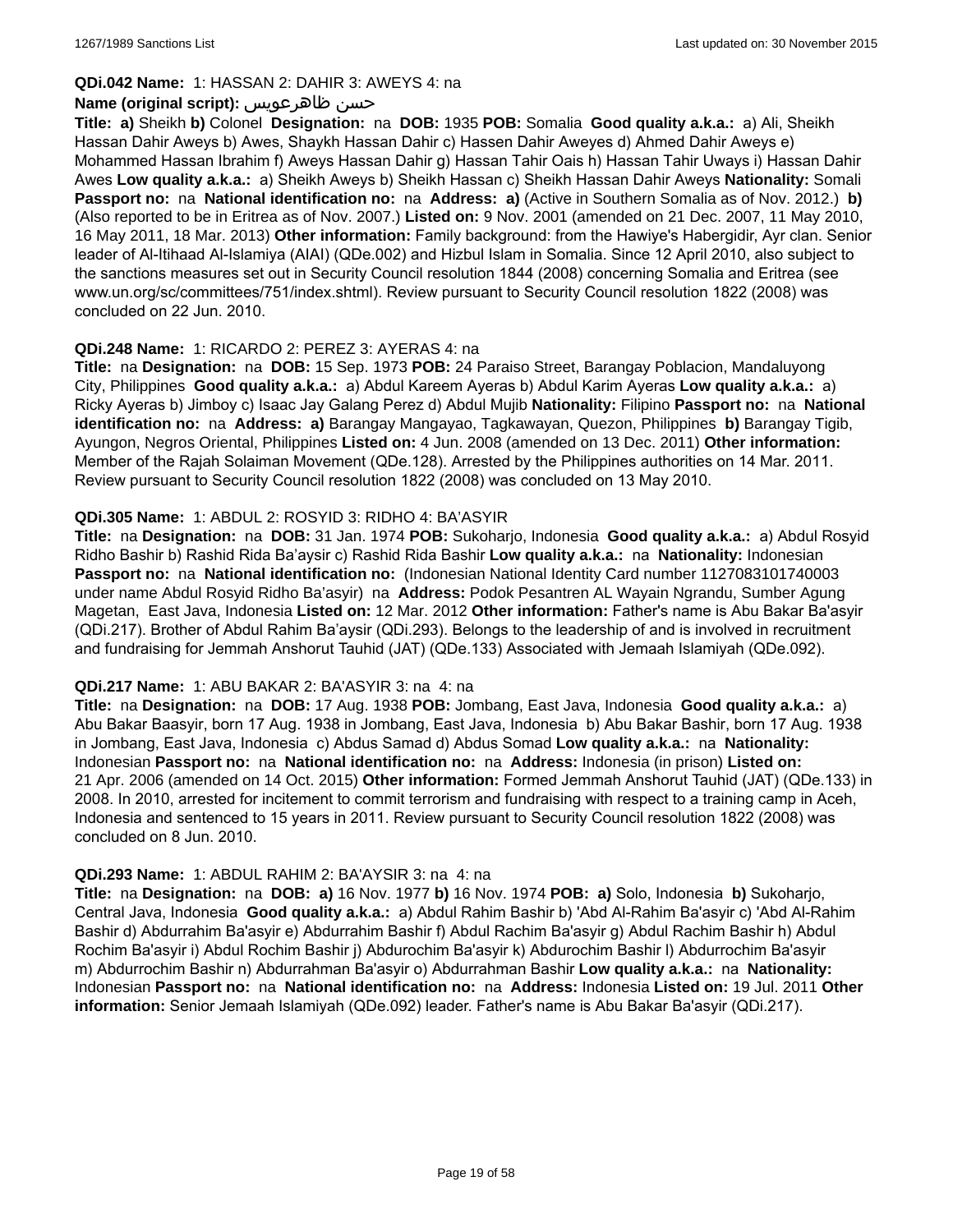### **QDi.080 Name:** 1: SAID 2: BAHAJI 3: na 4: na

### **Name (original script):** باهاجى سعيد

**Title:** na **Designation:** na **DOB:** 15 Jul. 1975 **POB:** Haselünne, Lower Saxony, Germany **Good quality a.k.a.:** Zouheir Al Maghribi **Low quality a.k.a.:** a) Mohamed Abbattay b) Abderrahmane Al Maghribi **Nationality: a)** German **b)** Moroccan **Passport no: a)** Provisional German passport No.: 28642163 (issued by the city of Hamburg) **b)** Moroccan passport number 954242, issued on 28 Jun. 1995, issued in Meknas, Morocco (expired) **National identification no:** German identity document ("Bundespersonalausweis") No. 1336597587 **Address:** Bunatwiete 23, Hamburg, 21073, Germany (formerly resident at ) **Listed on:** 30 Sep. 2002 (amended on 26 Nov. 2004, 9 Sep. 2005, 2 Jul. 2007, 23 Dec. 2010, 9 Sep. 2014) **Other information:** Deputy head of the media committee of Al-Qaida (QE.A.4.01) as at Apr. 2010. German authorities issued an arrest warrant for him on 21 Sep. 2001. Review pursuant to Security Council resolution 1822 (2008) was concluded on 20 May 2010. Reportedly deceased in September 2013 in the Afghanistan/Pakistan border area.

### **QDi.266 Name:** 1: MAHMOUD 2: MOHAMMAD 3: AHMED 4: BAHAZIQ

**Title:** na **Designation:** na **DOB: a)** 17 Aug. 1943 **b)** 1943 **c)** 1944 **POB:** India **Good quality a.k.a.:** a) Bahaziq Mahmoud b) Abu Abd al-'Aziz c) Abu Abdul Aziz d) Shaykh Sahib **Low quality a.k.a.:** na **Nationality:** Saudi Arabian **Passport no:** na **National identification no:** Saudi Arabian 4-6032-0048-1 **Address:** na **Listed on:** 10 Dec. 2008 **Other information:** Financier of Lashkar-e-Tayyiba (listed under permanent reference number QDe.118). Has served as the leader of Lashkar-e-Tayyiba in Saudi Arabia.

### **QDi.311 Name:** 1: AYYUB 2: BASHIR 3: na 4: na

### **Name (original script):** بشیر ایوب

**Title: a)** Qari **b)** Alhaj **Designation:** na **DOB: a)** 1966 **b)** 1964 **c)** 1969 **d)** 1971 **POB:** na **Good quality a.k.a.:** a) Alhaj Qari Ayub Bashar b) Qari Muhammad Ayub **Low quality a.k.a.:** na **Nationality: a)** Uzbek **b)** Afghan **Passport no:** na **National identification no:** na **Address:** Mir Ali, North Waziristan Agency, Federal Administered Tribal Areas, Pakistan **Listed on:** 18 Oct. 2012 **Other information:** Member of leadership council as of early 2010 and head of finance for the Islamic Movement of Uzbekistan (QDe.010). Coordinated financial and logistical support for the Islamic Movement of Uzbekistan in Afghanistan and Pakistan between 2009-2012. Transferred and delivered funds to Fazal Rahim (QDi.303).

### **QDi.055 Name:** 1: MAHMOOD 2: SULTAN 3: BASHIR-UD-DIN 4: na

**Title:** na **Designation:** na **DOB: a)** 1937 **b)** 1938 **c)** 1939 **d)** 1940 **e)** 1941 **f)** 1942 **g)** 1943 **h)** 1944 **i)** 1945 **POB:**  na **Good quality a.k.a.:** a) Mahmood, Sultan Bashiruddin b) Mehmood, Dr. Bashir Uddin c) Mekmud, Sultan Baishiruddin **Low quality a.k.a.:** na **Nationality:** Pakistani **Passport no:** na **National identification no:** na **Address:** Street 13, Wazir Akbar Khan, Kabul, Afghanistan **Listed on:** 24 Dec. 2001 **Other information:** Review pursuant to Security Council resolution 1822 (2008) was concluded on 1 Jun. 2010.

### **QDi.345 Name:** 1: TARKHAN 2: TAYUMURAZOVICH 3: BATIRASHVILI 4:

**Title:** na **Designation:** na **DOB: a)** 11 Jan. 1986 **b)** 1982 **POB:** Akhmeta, Village Birkiani, Georgia **Good quality a.k.a.:** a) Tarkhan Tayumurazovich Batyrashvili b) Tarkhan Batirashvili **Low quality a.k.a.:** a) Omar Shishani b) Umar Shishani c) Abu Umar al-Shishani d) Omar al-Shishani e) Chechen Omar f) Omar the Chechen g) Omer the Chechen h) Umar the Chechen i) Abu Umar j) Abu Hudhayfah **Nationality:** Georgian **Passport no:** 09AL14455, issued in Georgia (expires on 26 Jun. 2019) **National identification no:** 08001007864, issued in Georgia **Address:** Syrian Arab Republic (located in as at Dec. 2014) **Listed on:** 23 Jan. 2015 **Other information:** As of mid-2014, Syria-based senior military commander and shura council member of Islamic State in Iraq and the Levant, listed as Al-Qaida in Iraq (AQI) (QDe.115). Led approximately 1,000 foreign fighters for ISIL and committed a number of attacks in northern Syria.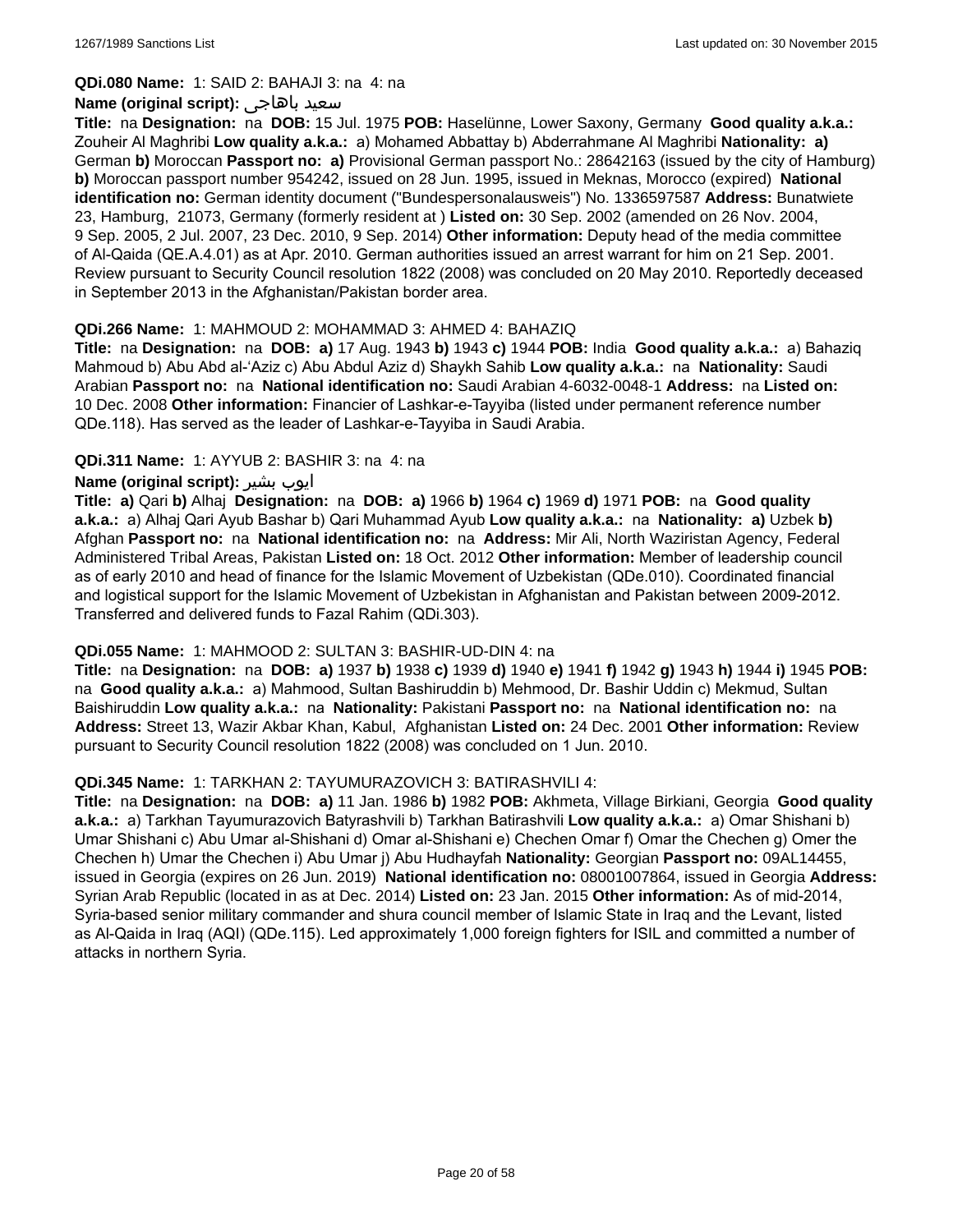### **QDi.279 Name:** 1: MOHAMED 2: BELKALEM 3: na 4: na

### **Name (original script):** بلكلام محمد

**Title:** na **Designation:** na **DOB:** 19 Dec. 1969 **POB:** Hussein Dey, Algiers, Algeria **Good quality a.k.a.:** na **Low quality a.k.a.:** a) Abdelali Abou Dher (ذر ابو العالي عبد (b) El Harrachi (الحراشي(**Nationality:** Algerian **Passport no:**  na **National identification no:** na **Address:** Mali **Listed on:** 22 Apr. 2010 (amended on 15 Apr. 2014) **Other information:** Convicted in absentia by Algerian tribunal on 28 Mar. 1996. Algerian international arrest warrant number 03/09 of 6 Jun. 2009 issued by the Tribunal of Sidi Mhamed, Algiers, Algeria. Algerian extradition request number 2307/09 of 3 Sep. 2009, presented to Malian authorities. Father's name is Ali Belkalem. Mother's name is Fatma Saadoudi. Member of The Organization of Al-Qaida in the Islamic Maghreb (QDe.014)

## **QDi.136 Name:** 1: MOKHTAR 2: BELMOKHTAR 3: na 4: na

### **Name (original script):** بلمختار مختار

**Title:** na **Designation:** na **DOB:** 1 Jun. 1972 **POB:** Ghardaia, Algeria **Good quality a.k.a.:** a) Abou Abbes Khaled b) Belaouar Khaled Abou El Abass c) Belaouer Khaled Abou El Abass d) Belmokhtar Khaled Abou El Abes e) Khaled Abou El Abass f) Khaled Abou El Abbes g) Khaled Abou El Abes h) Khaled Abulabbas Na Oor i) Mukhtar Belmukhtar **Low quality a.k.a.:** a) Belaoua b) Belaour **Nationality:** Algerian **Passport no:** na **National identification no:** na **Address:** na **Listed on:** 11 Nov. 2003 (amended on 12 Apr. 2006, 2 Jul. 2007, 7 Apr. 2008, 25 Jan. 2010, 16 May 2011, 9 Sep. 2014) **Other information:** Father's name is Mohamed. Mother's name is Zohra Chemkha. Member of the Council of the Organization of Al-Qaida in the Islamic Maghreb (QDe.014) (AQIM). Head of Al Mouakaoune Biddam (QDe.139), Al Moulathamoun (QDe.140) and Al Mourabitoun (QDe.141). Review pursuant to Security Council resolution 1822 (2008) was concluded on 30 Jul. 2009.

### **QDi.375 Name:** 1: BOUBAKER 2: BEN HABIB 3: BEN AL-HAKIM 4: na

**Title:** na **Designation:** na **DOB:** 1 Aug. 1983 **POB:** Paris, France **Good quality a.k.a.:** a) Boubakeur el-Hakim b) Boubaker el Hakim **Low quality a.k.a.:** a) Abou al Moukatel b) Abou Mouqatel c) Abu-Muqatil al-Tunisi **Nationality: a)** French **b)** Tunisian **Passport no:** na **National identification no:** na **Address:** Syrian Arab Republic (as at Sep. 2015) **Listed on:** 29 Sep. 2015 **Other information:** French-Tunisian foreign terrorist fighter for Islamic State in Iraq and the Levant (ISIL), listed as Al-Qaida in Iraq (QDe.115).

### **QDi.355 Name:** 1: SOFIANE 2: BEN GOUMO 3: na 4: na

**Title:** na **Designation:** na **DOB:** 26 Jun. 1959 **POB:** Derna, Libya **Good quality a.k.a.:** Sufyan bin Qumu **Low quality a.k.a.:** Abou Fares al Libi **Nationality:** Libyan **Passport no:** na **National identification no:** na **Address:** Libya **Listed on:** 3 Sep. 2015 **Other information:** Leader of Ansar al Charia Derna (QDe.145).

### **QDi.333 Name:** 1: SEIFALLAH 2: BEN HASSINE 3: na 4: na

**Title:** na **Designation:** na **DOB:** 8 Nov. 1965 **POB:** na **Good quality a.k.a.:** a) Seif Allah ben Hocine b) Saifallah ben Hassine c) Sayf Allah 'Umar bin Hassayn d) Sayf Allah bin Hussayn **Low quality a.k.a.:** a) Abu Iyyadh al-Tunisi b) Abou Iyadh el-Tounsi c) Abu Ayyad al-Tunisi d) Abou Aayadh e) Abou Iyadh **Nationality:** Tunisian **Passport no:** na **National identification no:** na **Address:** na **Listed on:** 23 Sep. 2014 **Other information:** Founder of the Tunisian Combatant Group (QDe.090) and leader of Ansar al-Shari'a in Tunisia (QDe.143). Arrest warrant issued by Tunisian Court of First Instance on 23 Aug. 2013.

### **QDi.307 Name:** 1: HAFIZ 2: ABDUL SALAM 3: BHUTTAVI 4: na

**Title: a)** Maulavi **b)** Mullah **Designation:** na **DOB:** 1940 **POB:** Gujranwala, Punjab Province, Pakistan **Good quality a.k.a.:** a) Hafiz Abdul Salam Bhattvi b) Hafiz Abdusalam Budvi c) Hafiz Abdussalaam Bhutvi d) Abdul Salam Budvi e) Abdul Salam Bhattwi f) Abdul Salam Bhutvi g) Mullah Abdul Salaam Bhattvi h) Molvi Abdursalam Bhattvi **Low quality a.k.a.:** na **Nationality:** Pakistani **Passport no:** na **National identification no:** na **Address:** na **Listed on:** 14 Mar. 2012 **Other information:** Founding member of Lashkar-e-Tayyiba (QDe.118) and deputy to Lashkar-e-Tayyiba leader Hafiz Muhammad Saeed (QDi.263).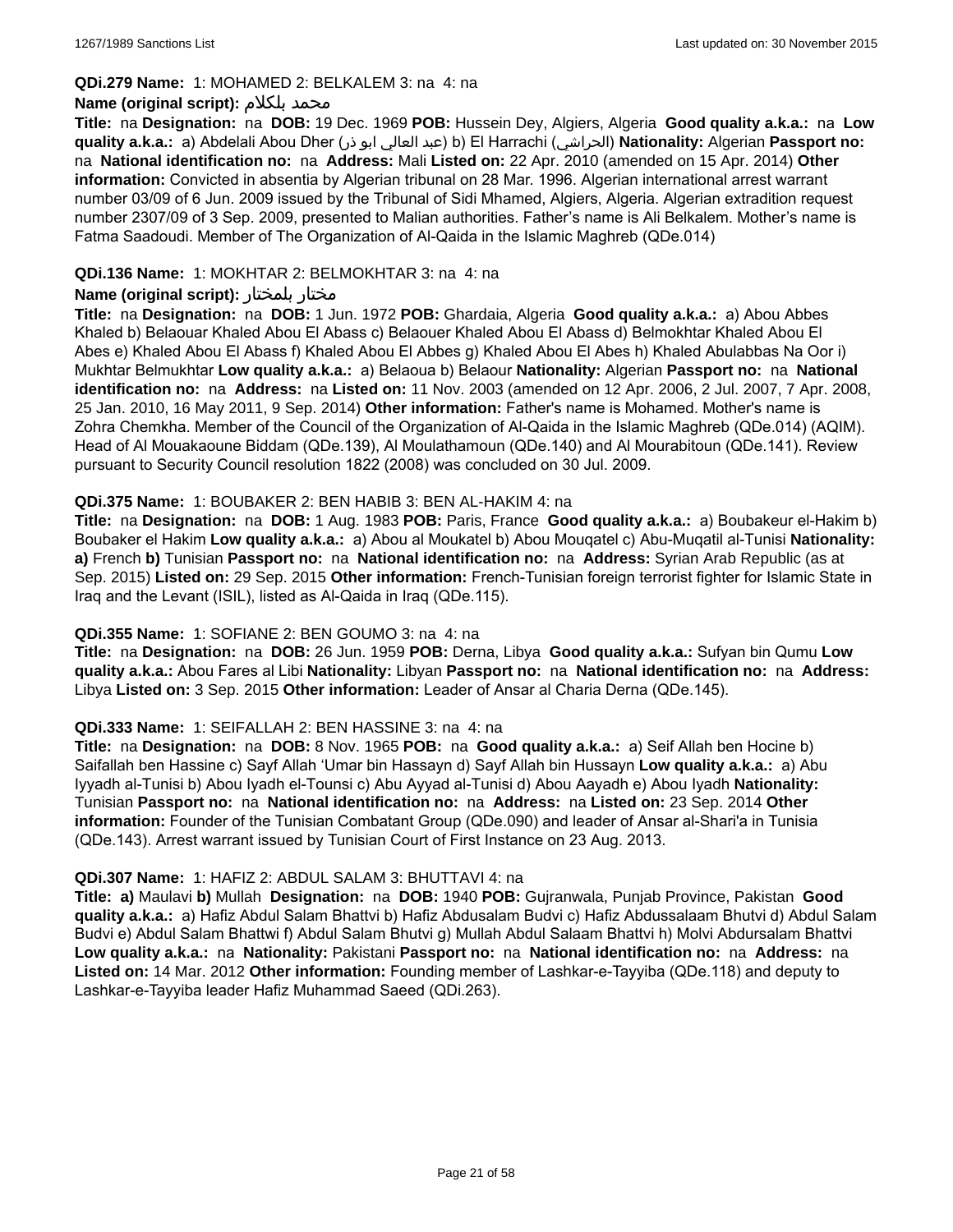## **QDi.081 Name:** 1: RAMZI 2: MOHAMED 3: ABDULLAH 4: BINALSHIBH

## رمزي محمد عبد الله بن الشيبة **:(script original (Name**

**Title:** na **Designation:** na **DOB: a)** 1 May 1972 **b)** 16 Sep. 1973 **POB: a)** Gheil Bawazir, Hadramawt, Yemen **b)** Khartoum, Sudan **Good quality a.k.a.:** a) Binalshibh Ramzi Mohammed Abdullah b) Ramzi Binalshib c) Ramzi Mohamed Abdellah Omar Hassan Alassiri d) Binalshibh Ramsi Mohamed Abdullah e) Abu Ubaydah f) 'Umar Muhammad 'Abdallah Ba' Amar g) Binalsheidah, Ramzi Mohamed Abdullah h) Bin Al Shibh, Ramzi i) Omar, Ramzi Mohamed Abdellah j) Mohamed Ali Abdullah Bawazir **Low quality a.k.a.:** Ramzi Omar **Nationality:** Yemeni **Passport no:** 00085243, issued on 17 Nov. 1997, issued in Sanaa, Yemen **National identification no:**  na **Address:** na **Listed on:** 30 Sep. 2002 (amended on 26 Nov. 2004, 25 Jul. 2006, 2 Jul. 2007, 27 Jul. 2007, 23 Dec. 2010) **Other information:** Arrested in Karachi, Pakistan, 30 Sep. 2002. In custody of the United States of America, as of May 2010. Review pursuant to Security Council resolution 1822 (2008) was concluded on 25 May 2010.

**QDi.009 Name:** 1: BILAL 2: BIN MARWAN 3: na 4: na

## بلال بن مروان **:(script original (Name**

**Title:** na **Designation:** na **DOB:** 1947 **POB:** na **Good quality a.k.a.:** na **Low quality a.k.a.:** na **Nationality:**  na **Passport no:** na **National identification no:** na **Address:** na **Listed on:** 25 Jan. 2001 **Other information:** Senior lieutenant of UBL. Review pursuant to Security Council resolution 1822 (2008) was concluded on 21 Jun. 2010.

**QDi.063 Name:** 1: AL-MOKHTAR 2: BEN MOHAMED 3: BEN AL-MOKHTAR 4: BOUCHOUCHA

المختار بن محمد بن المختار بوشوشة **:Name (original script)** 

**Title:** na **Designation:** na **DOB:** 13 Oct. 1969 **POB:** Tunis, Tunisia **Good quality a.k.a.:** Bushusha, Mokhtar **Low quality a.k.a.:** na **Nationality:** Tunisian **Passport no:** Tunisian number K754050, issued on 26 May 1999 (expired on 25 May 2004) **National identification no:** 04756904, issued on 14 Sep. 1984 **Address:** Via Milano Number 38, Spinadesco, (CR), Italy **Listed on:** 24 Apr. 2002 (amended on 10 Apr. 2003, 26 Nov. 2004, 20 Dec. 2005, 7 Jun. 2007, 23 Dec. 2010) **Other information:** Italian Fiscal Code: BCHMHT69R13Z352T. Mother's name is Hedia Bannour. Review pursuant to Security Council resolution 1822 (2008) was concluded on 22 Apr. 2010.

## **QDi.188 Name:** 1: FAYCAL 2: BOUGHANEMI 3: na 4: na

## **Name (original script):** بوغانمي فيصل

**Title:** na **Designation:** na **DOB:** 28 Oct. 1966 **POB:** Tunis, Tunisia **Good quality a.k.a.:** a) Faical Boughanmi b) Faysal al-Bughanimi **Low quality a.k.a.:** na **Nationality:** Tunisian **Passport no:** na **National identification no:**  na **Address:** Number 5/B viale Cambonino, Cremona, Italy **Listed on:** 29 Jul. 2005 (amended on 7 Jun. 2007, 10 Aug. 2009, 1 Sep. 2009, 13 Dec. 2011) **Other information:** Italian Fiscal code: BGHFCL66R28Z352G. Sentenced to 7 years imprisonment in Italy on 29 Jun. 2007 by the Brescia Second Appeals Court. In detention in Italy as at Jun. 2009. Review pursuant to Security Council resolution 1822 (2008) was concluded on 20 Jul. 2009.

### **QDi.143 Name:** 1: HAMADI 2: BEN ABDUL AZIZ 3: BEN ALI 4: BOUYEHIA

## حمادي بن عبد العزيز بن علي بويحي **:(script original (Name**

**Title:** na **Designation:** na **DOB:** 29 May 1966 **POB:** Tunis, Tunisia **Good quality a.k.a.:** a) Gamel Mohamed, born 25 May 1966 in Morocco b) Abd el Wanis Abd Gawwad Abd el Latif Bahaa, born 9 May 1986 in Egypt c) Mahmoud Hamid **Low quality a.k.a.:** na **Nationality:** Tunisian **Passport no:** Tunisian passport number L723315, issued on 5 May 1998 (expired on 4 May 2003) **National identification no:** na **Address:** Corso XXII Marzo Number 39, Milan, Italy **Listed on:** 12 Nov. 2003 (amended on 20 Dec. 2005, 31 Jul. 2006, 30 Jan. 2009, 16 May 2011) **Other information:** In prison in Italy until 28 Jul. 2011. Review pursuant to Security Council resolution 1822 (2008) was concluded on 21 Jun. 2010.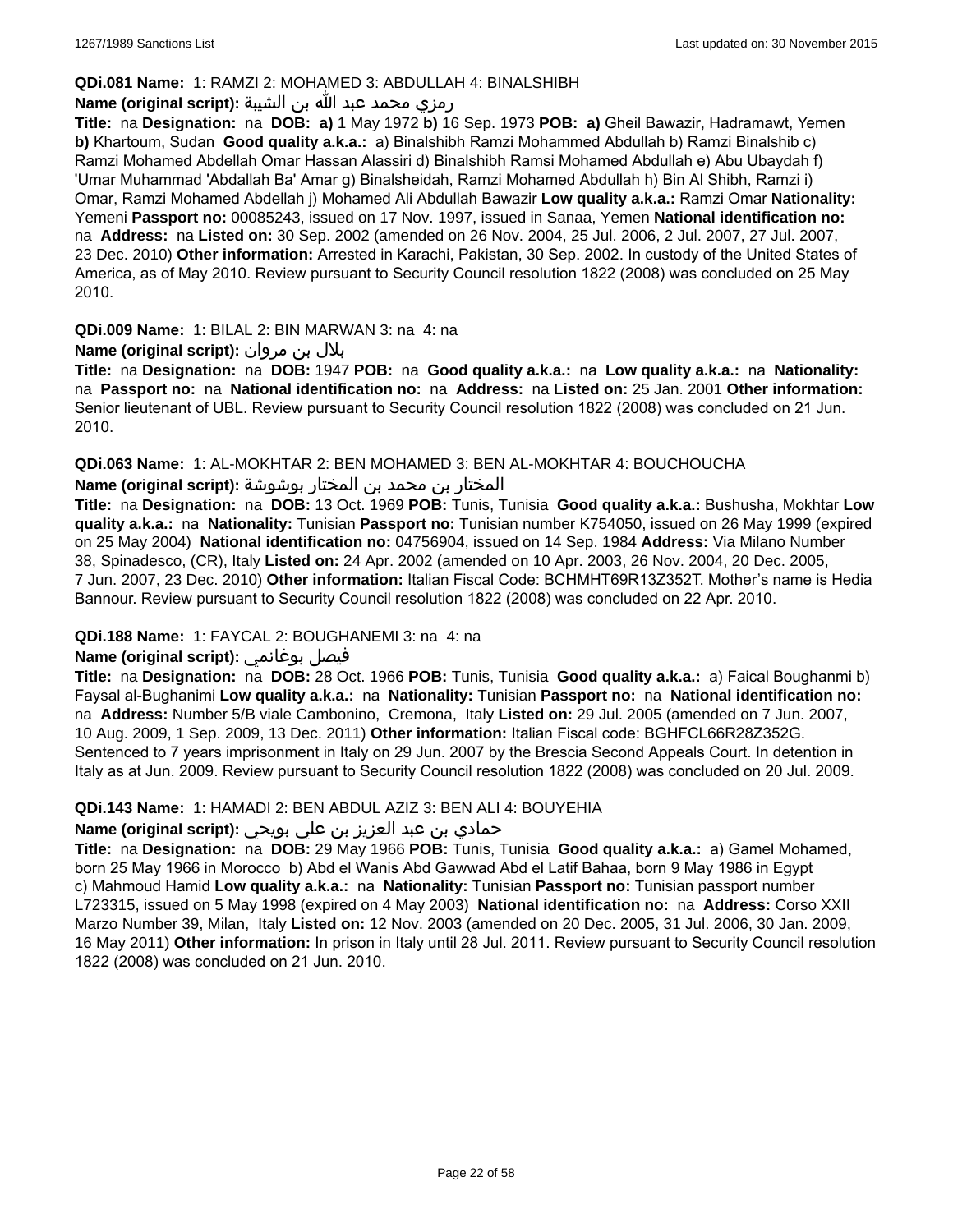## **QDi.365 Name:** 1: AKHMED 2: RAJAPOVICH 3: CHATAEV 4: na

### **Name (original script):** Ахмед Ражапович Чатаев

**Title:** na **Designation:** na **DOB:** 14 Jul. 1980 **POB:** Vedeno Village, Vedenskiy District, Republic of Chechnya, Russian Federation **Good quality a.k.a.:** a) Akhmad Shishani (original script: Ахмад Шишани) b) David Mayer (Russian script: Давид Майер) c) Elmir Sene (original script: Эльмир Сене) **Low quality a.k.a.:** Odnorukiy (original script: Однорукий) **Nationality:** na **Passport no:** na **National identification no:** Russian national passport number 9600133195, issued in Vedensiky District, Republic of Chechnya, Russian Federation (issued by Department of Internal Affairs) **Address: a)** Syrian Arab Republic (located in as at Aug. 2015) **b)** Iraq (possible alternative location as at Aug. 2015) **Listed on:** 2 Oct. 2015 **Other information:** As at Aug. 2015, one of the leaders of the Islamic State in Iraq and the Levant (ISIL), listed as Al-Qaida in Iraq (QDe.115), commanding directly 130 militants. Physical description: eye colour: brown, hair colour: black, build: solid; distinguishing marks: oval face, beard, missing a right hand and left leg, speaks Russian, Chechen and possibly German and Arabic. Wanted by the authorities of the Russian Federation for terrorist crimes committed in its territory. Photo available for inclusion in the INTERPOL-UN Security Council Special Notice.

### **QDi.312 Name:** 1: AAMIR 2: ALI 3: CHAUDHRY 4: na

## عامر علی چوہدری **:(script original (Name**

**Title:** na **Designation:** na **DOB:** 3 Aug. 1986 **POB:** na **Good quality a.k.a.:** a) Aamir Ali Chaudary b) Aamir Ali Choudry c) Amir Ali Chaudry **Low quality a.k.a.:** Huzaifa **Nationality:** Pakistani **Passport no:** Pakistani number BN 4196361, issued on 28 Oct. 2008 (expiring 27 Oct. 2013) **National identification no:** Pakistani 33202-7126636-9 **Address:** na **Listed on:** 18 Oct. 2012 **Other information:** Electronics and explosives expert for Tehrik-e Taliban Pakistan (TTP) (QDe.132). Involved in attack planning for TTP. Provided financial and logistical support for TTP and participated in TTP-sponsored militant training.

### **QDi.070 Name:** 1: YASSINE 2: CHEKKOURI 3: na 4: na

### **Name (original script):** شكوري ياسين

**Title:** na **Designation:** na **DOB:** 6 Oct. 1966 **POB:** Safi, Morocco **Good quality a.k.a.:** na **Low quality a.k.a.:**  na **Nationality:** Moroccan **Passport no:** Moroccan number F46947 **National identification no:** (Moroccan national identity card H-135467) na **Address:** 7th Street, Number 7, Hay Anas Safi, Morocco **Listed on:** 3 Sep. 2002 (amended on 7 Jun. 2007, 23 Dec. 2010) **Other information:** Mother's name is Feue Hlima Bent Barka and father's name is Abderrahmane Mohammed Ben Azzouz. Deported from Italy to Morocco on 26 Feb. 2004. Review pursuant to Security Council resolution 1822 (2008) was concluded on 21 Jun. 2010.

### **QDi.376 Name:** 1: PETER 2: CHERIF 3: na 4: na

**Title:** na **Designation:** na **DOB:** 26 Aug. 1982 **POB:** Paris, France **Good quality a.k.a.:** na **Low quality a.k.a.:**  na **Nationality:** French **Passport no:** na **National identification no:** na **Address:** Al Mukalla, Hadramawt province, Yemen **Listed on:** 29 Sep. 2015 **Other information:** Member of Al-Qaida in the Arabian Peninsula (AQAP) (QDe.129). Convicted in absentia to five years in prison in France in 2012. Wanted by French authorities as of 2015.

## **QDi.300 Name:** 1: MONIR 2: CHOUKA 3: na 4: na

**Title:** na **Designation:** na **DOB:** 30 Jul. 1981 **POB:** Bonn, Germany **Good quality a.k.a.:** na **Low quality a.k.a.:** Abu Adam **Nationality: a)** German **b)** Moroccan **Passport no:** German passport number 5208323009, issued on 2 Feb. 2007, issued in Stadt Bonn, Germany (expires on 1 Feb. 2012) **National identification no:** German national identity card number 5209530116, issued on 21 Jun. 2006, issued in Stadt Bonn, Germany (expired on 20 Jun. 2011) **Address:** Ungartenstraße 6, Bonn, 53229, Germany (previous) **Listed on:** 25 Jan. 2012 **Other information:** Associated with Islamic Movement of Uzbekistan (QDe.010). Brother of Yassin Chouka (QDi.301). Arrest warrant issued by the investigating judge of the German Federal Court of Justice on 5 Oct. 2010.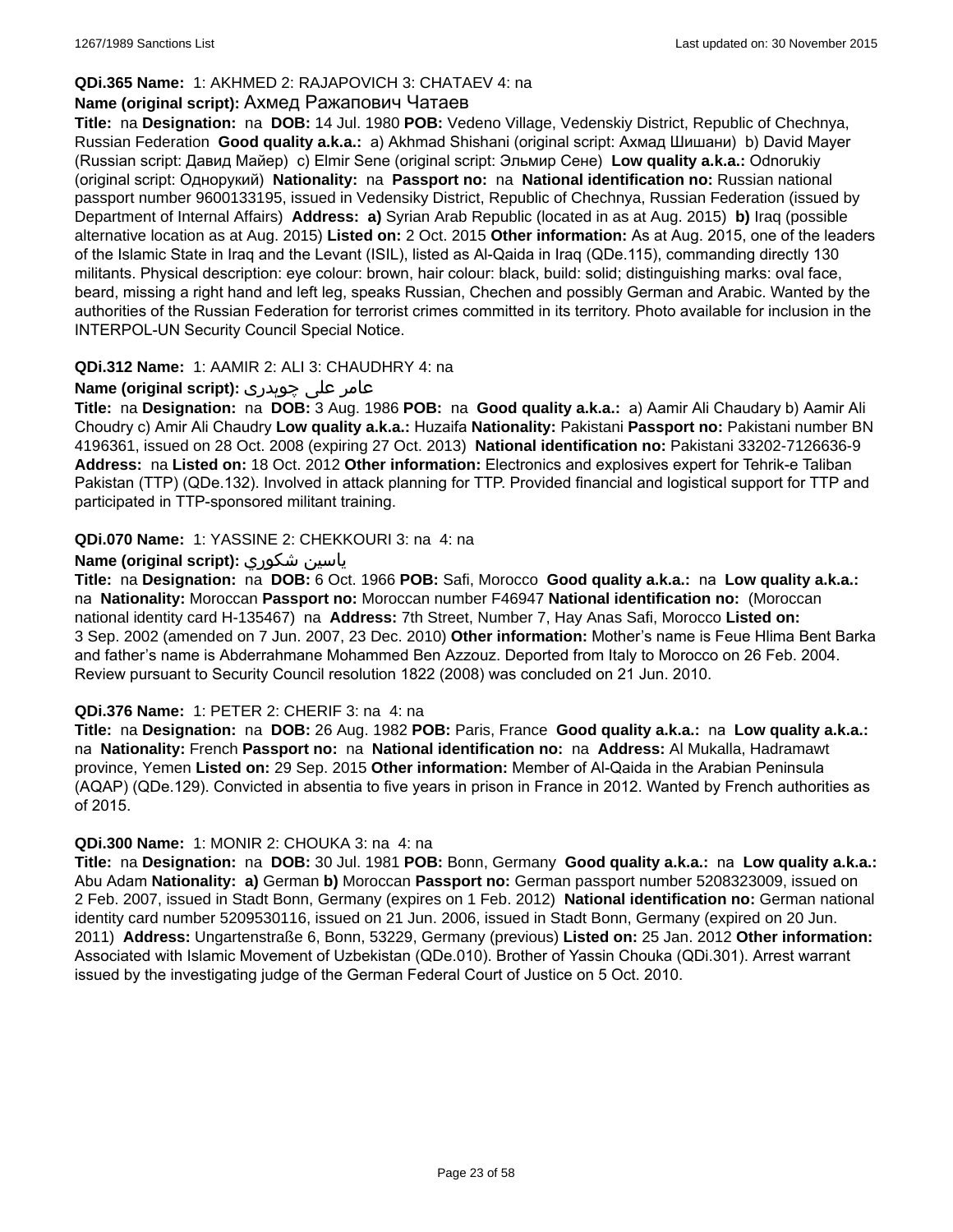### **QDi.301 Name:** 1: YASSIN 2: CHOUKA 3: na 4: na

**Title:** na **Designation:** na **DOB:** 11 Dec. 1984 **POB:** Bonn, Germany **Good quality a.k.a.:** na **Low quality a.k.a.:** Abu Ibraheem **Nationality: a)** German **b)** Moroccan **Passport no:** German passport number 5204893014, issued on 5 Oct. 2000, issued in Stadt Bonn, Germany (expired on 5 Oct. 2005) **National identification no:** German national identity card number 5209445304, issued on 5 Sep. 2005, issued in Stadt Bonn, Germany (expired on 4 Sep. 2010) **Address:** Karl-Barth-Straße 14, Bonn, 53129, Germany (previous) **Listed on:** 25 Jan. 2012 **Other information:** Associated with Islamic Movement of Uzbekistan (QDe.010). Brother of Monir Chouka (QDi.300). Arrest warrant issued by the investigating judge of the German Federal Court of Justice on 5 Oct. 2010.

## **QDi.141 Name:** 1: MAXAMED 2: CABDULLAAH 3: CIISE 4: na

**Title:** na **Designation:** na **DOB:** 8 Oct. 1974 **POB:** Kismaayo, Somalia **Good quality a.k.a.:** a) Maxamed Cabdullaahi Ciise b) Maxammed Cabdullaahi c) Cabdullah Mayamed Ciise **Low quality a.k.a.:** na **Nationality:** Somali **Passport no:** na **National identification no:** na **Address:** Somalia **Listed on:** 12 Nov. 2003 (amended on 9 Sep. 2005, 30 Jan. 2009, 20 Apr. 2009, 21 Oct. 2010, 17 Aug. 2015) **Other information:** Present in Somalia as of Apr. 2009 following transfer from United Kingdom. Review pursuant to Security Council resolution 1822 (2008) was concluded on 21 Jun. 2010.

### **QDi.347 Name:** 1: DENIS 2: MAMADOU 3: GERHARD 4: CUSPERT

**Title:** na **Designation:** na **DOB:** 18 Oct. 1975 **POB:** Berlin, Germany **Good quality a.k.a.:** na **Low quality a.k.a.:** Abu Talha al-Almani **Nationality:** German **Passport no:** na **National identification no:** 2550439611, issued in District Friedrichshain-Kreuzberg of Berlin, Germany (issued on 22 Apr. 2010, expires on 21 Apr. 2020) **Address: a)** (Syria/Turkey border area (as at Jan. 2015)) **b)** Karl-Marx-Str. 210, Berlin, 12055, Germany (primary address) **Listed on:** 11 Feb. 2015 **Other information:** Physical description: eye colour: brown; hair colour: black; height: 178cm; Tattoos: BROKEN DREAMS in letters (on back) and landscape of Africa (on right upper arm). Father's name: Richard Luc-Giffard; Mother's name: Sigrid Cuspert. European arrest warrant issued by investigating judge at the Federal Court of Justice of Germany, dated 14 May 2014 and 5 Dec. 2014.

### **QDi.331 Name:** 1: ANDERS 2: CAMEROON 3: OSTENSVIG 4: DALE

**Title:** na **Designation:** na **DOB:** 19 Oct. 1978 **POB:** Oslo, Norway **Good quality a.k.a.:** na **Low quality a.k.a.:**  a) Muslim Abu Abdurrahman b) Abu Abdurrahman the Norwegian c) Abu Abdurrahman the Moroccan **Nationality:** Norwegian **Passport no:** na **National identification no:** na **Address:** na **Listed on:** 23 Sep. 2014 **Other information:** Member of Al-Qaida in the Arabian Peninsula (AQAP) (QE.A.129.10). Physical description: eye colour: brown; hair colour: brown; height: 185 cm.

## **QDi.252 Name:** 1: AHMED 2: DEGHDEGH 3: na 4: na

### **Name (original script):** دغداغ أحمد

**Title:** na **Designation:** na **DOB:** 17 Jan. 1967 **POB:** Anser, Wilaya (province) of Jijel, Algeria **Good quality a.k.a.:** a) Abd El Illah b) Abdellillah dit Abdellah Ahmed dit Said **Low quality a.k.a.:** na **Nationality:** Algerian **Passport no:** na **National identification no:** na **Address:** Algeria **Listed on:** 3 Jul. 2008 (amended on 24 Mar. 2009, 15 Nov. 2012) **Other information:** Belongs to the leadership and is the finance chief of the Organization of Al-Qaida in the Islamic Maghreb (Qde.014). Mother's name is Zakia Chebira. Father's name is Lakhdar.

### **QDi.246 Name:** 1: REDENDO 2: CAIN 3: DELLOSA 4: na

**Title:** na **Designation:** na **DOB:** 15 May 1972 **POB:** Punta, Santa Ana, Manila, Philippines **Good quality a.k.a.:**  a) Abu Ilonggo b) Brandon Berusa c) Abu Muadz d) Arnulfo Alvarado e) Habil Ahmad Dellosa **Low quality a.k.a.:**  a) Dodong b) Troy c) Uthman **Nationality:** Filipino **Passport no:** na **National identification no:** na **Address:** 3111, Ma. Bautista, Punta, Santa Ana, Manila, Philippines **Listed on:** 4 Jun. 2008 (amended on 3 Jun. 2009, 13 Dec. 2011) **Other information:** Member of the Rajah Solaiman Movement (QDe.128) and linked to the Abu Sayyaf Group (QDe.001). Father's name is Fernando Rafael Dellosa. Mother's name is Editha Parado Cain. In detention in the Philippines as of Jan. 2010. Review pursuant to Security Council resolution 1822 (2008) was concluded on 13 May 2010.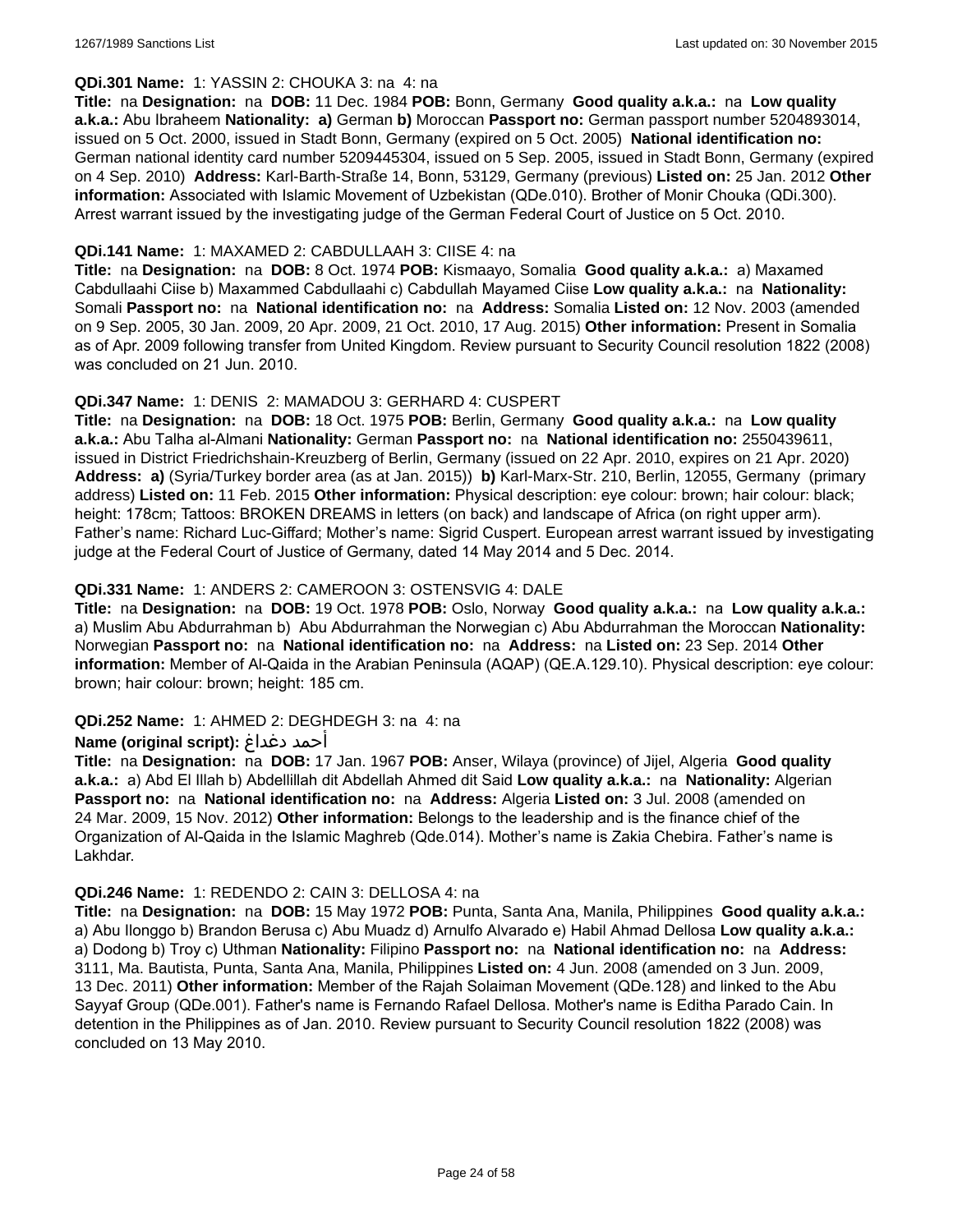### **QDi.243 Name:** 1: FELICIANO 2: SEMBORIO 3: DELOS REYES JR. 4: na

**Title:** Ustadz **Designation:** na **DOB:** 4 Nov. 1963 **POB:** Arco, Lamitan, Basilan, Philippines **Good quality a.k.a.:**  a) Abubakar Abdillah b) Abdul Abdillah **Low quality a.k.a.:** na **Nationality:** Filipino **Passport no:** na **National identification no:** na **Address:** Philippines **Listed on:** 4 Jun. 2008 (amended on 3 Jun. 2009, 13 Dec. 2011) **Other information:** Member of the Rajah Solaiman Movement (Qde.128). Father's name is Feliciano Delos Reyes Sr. Mother's name is Aurea Semborio. In detention in the Philippines as of May 2011. Review pursuant to Security Council resolution 1822 (2008) was concluded on 13 May 2010.

### **QDi.164 Name:** 1: OTHMAN 2: DERAMCHI 3: na 4: na

### **Name (original script):** درمشي عثمان

**Title:** na **Designation:** na **DOB:** 7 Jun. 1954 **POB:** Tighennif, Algeria **Good quality a.k.a.:** na **Low quality a.k.a.:** Abou Youssef **Nationality:** Algerian **Passport no:** na **National identification no:** na **Address:** Algeria **Listed on:** 17 Mar. 2004 (amended on 26 Nov. 2004, 21 Dec. 2007, 2 Dec. 2008, 3 Jun. 2009, 25 Jan. 2010, 16 May 2011) **Other information:** Italian Fiscal Code DRMTMN54H07Z301T. Deported from Italy to Algeria on 22 Aug. 2008. Father in law of Djamel Lounici (QDi.155). Review pursuant to Security Council resolution 1822 (2008) was concluded on 28 Sep. 2009.

### **QDi.245 Name:** 1: PIO 2: ABOGNE 3: DE VERA 4: na

**Title:** na **Designation:** na **DOB:** 19 Dec. 1969 **POB:** Bagac, Bagamanok, Catanduanes, Philippines **Good quality a.k.a.:** Ismael De Vera **Low quality a.k.a.:** a) Khalid b) Ismael c) Ismail d) Manex e) Tito Art f) Dave g) Leo **Nationality:** Filipino **Passport no:** na **National identification no:** na **Address:** Concepcion, Zaragosa, Nueva Ecija, Philippines **Listed on:** 4 Jun. 2008 (amended on 3 Jun. 2009, 13 Dec. 2011) **Other information:** Member of the Rajah Solaiman Movement (QDe.128), Abu Sayyaf Group (Qde.001) and Jemaah Islamiyah (Qde.092). Father's name is Honorio Devera. Mother's name is Fausta Abogne. In detention in the Philippines as of May 2011. Review pursuant to Security Council resolution 1822 (2008) was concluded on 13 May 2010.

### **QDi.169 Name:** 1: DHOU 2: EL-AICH 3: na 4: na

### **Name (original script):** العيش ذو

**Title:** na **Designation:** na **DOB:** 5 Aug. 1964 **POB:** Blida, Algeria **Good quality a.k.a.:** Abdel Hak **Low quality a.k.a.:** na **Nationality:** Algerian **Passport no:** na **National identification no:** na **Address:** na **Listed on:** 3 May 2004 (amended on 12 Apr. 2006, 7 Apr. 2008, 13 Dec. 2011) **Other information:** Confirmed to have died in Chad on 8 Mar. 2004. Review pursuant to Security Council resolution 1822 (2008) was concluded on 27 Jul. 2010.

### **QDi.342 Name:** 1: OUMAR 2: DIABY 3: na 4: na

**Title:** na **Designation:** na **DOB:** 5 Aug. 1975 **POB:** Dakar, Senegal **Good quality a.k.a.:** na **Low quality a.k.a.:** a) Omsen b) Oumar Omsen **Nationality:** Senegalese **Passport no:** na **National identification no:** na **Address:** Syrian Arab Republic (located in) **Listed on:** 23 Sep. 2014 **Other information:** A leader of an armed group linked to Al-Nusrah Front for the People of the Levant (QDe.137) and a key facilitator for a Syrian foreign terrorist fighter network. Active in terrorist propaganda through the Internet.

### **QDi.167 Name:** 1: KAMEL 2: DJERMANE 3: na 4: na

## **Name (original script):** جرمان كمال

**Title:** na **Designation:** na **DOB:** 12 Oct. 1965 **POB:** Oum el Bouaghi, Algeria **Good quality a.k.a.:** a) Bilal b) Adel c) Fodhil d) Abou Abdeljalil **Low quality a.k.a.:** na **Nationality:** Algerian **Passport no:** na **National identification no:** na **Address:** Algeria **Listed on:** 3 May 2004 (amended on 7 Apr. 2008, 13 Dec. 2011) **Other information:** In detention in Algeria as at April 2010. Arrest warrant issued by the German authorities on 9 Oct. 2003 for involvement in kidnapping. Former member of the Katibat Tarek Ibn Ziad of The Organization of Al-Qaida in the Islamic Maghreb (QDe.014). Review pursuant to Security Council resolution 1822 (2008) was concluded on 27 Jul. 2010.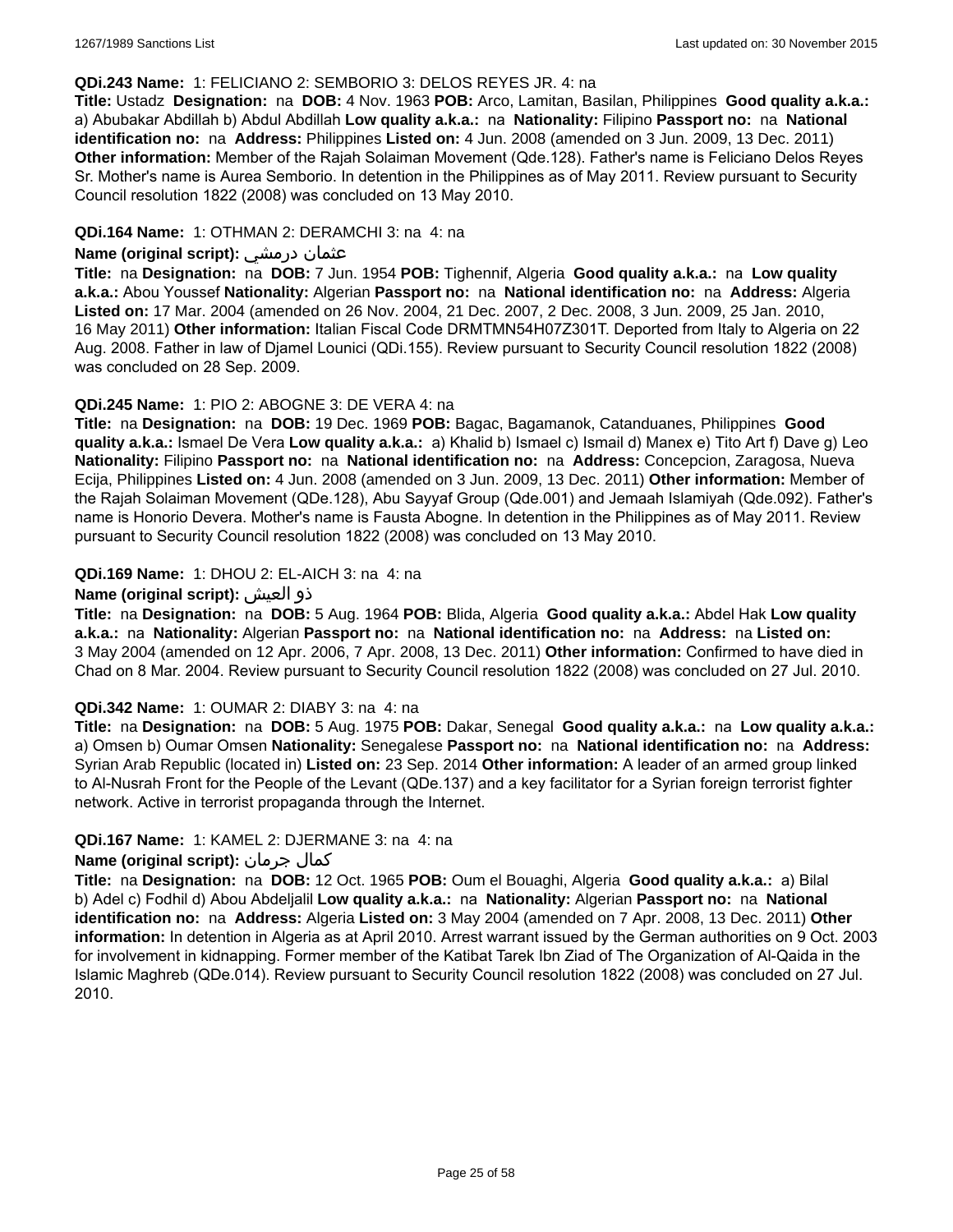### **QDi.249 Name:** 1: YAHIA 2: DJOUADI 3: na 4: na

### **Name (original script):** جوادي يحي

**Title:** na **Designation:** na **DOB:** 1 Jan. 1967 **POB:** M'Hamid, Wilaya (province) of Sidi Bel Abbes, Algeria **Good quality a.k.a.:** a) Yahia Abou Ammar b) Abou Ala **Low quality a.k.a.:** na **Nationality:** Algerian **Passport no:**  na **National identification no:** na **Address:** na **Listed on:** 3 Jul. 2008 (amended on 15 Nov. 2012) **Other information:** Belongs to the leadership of the Organization of Al-Qaida in the Islamic Maghreb (listed under permanent reference number QDe.014). Located in Northern Mali as of Jun. 2008. Mother's name is Zohra Fares. Father's name is Mohamed.

## **QDi.232 Name:** 1: ABDELMALEK 2: DROUKDEL 3: na 4: na

### عبد المالك دروكدال **:(script original (Name**

**Title:** na **Designation:** na **DOB:** 20 Apr. 1970 **POB:** Meftah, Wilaya of Blida, Algeria **Good quality a.k.a.:** Abou Mossaab Abdelouadoud **Low quality a.k.a.:** na **Nationality:** Algerian **Passport no:** na **National identification no:** na **Address:** Algeria **Listed on:** 27 Aug. 2007 (amended on 7 Apr. 2008, 13 Dec. 2011) **Other information:** Head of The Organization of Al-Qaida in the Islamic Maghreb (QDe.014). Sentenced in absentia to life imprisonment in Algeria on 21 March 2007. Father's name is Rabah Droukdel. Mother's name is Z'hour Zdigha. Review pursuant to Security Council resolution 1822 (2008) was concluded on 4 May 2009.

## **QDi.095 Name:** 1: LIONEL 2: DUMONT 3: na 4: na

**Title:** na **Designation:** na **DOB:** 21 Jan. 1971 **POB:** Roubaix, France **Good quality a.k.a.:** a) Jacques Brougere b) Abu Hamza c) Di Karlo Antonio d) Merlin Oliver Christian Rene e) Arfauni Imad Ben Yousset Hamza f) Imam Ben Yussuf Arfaj g) Abou Hamza h) Arfauni Imad **Low quality a.k.a.:** a) Bilal b) Hamza c) Koumkal d) Kumkal e) Merlin f) Tinet g) Brugere h) Dimon **Nationality:** French **Passport no:** na **National identification no:** na **Address:** France **Listed on:** 25 Jun. 2003 (amended on 22 Nov. 2004, 26 Nov. 2004, 2 Jul. 2007, 17 Oct. 2007, 24 Mar. 2009, 6 Aug. 2010) **Other information:** In custody in France as of May 2004. Sentenced to 25 years imprisonment in France in 2007. Review pursuant to Security Council resolution 1822 (2008) was concluded on 15 Jun. 2010.

### **QDi.111 Name:** 1: AGUS 2: DWIKARNA 3: na 4: na

**Title:** na **Designation:** na **DOB:** 11 Aug. 1964 **POB:** Makassar, South Sulawesi, Indonesia **Good quality a.k.a.:**  na **Low quality a.k.a.:** na **Nationality:** Indonesian **Passport no:** Indonesian Travel document number XD253038 **National identification no:** na **Address:** Indonesia **Listed on:** 9 Sep. 2003 (amended on 26 Nov. 2004, 14 May 2014) **Other information:** Arrested 13 Mar. 2002, sentenced 12 July 2002 in the Philippines. Released from custody in the Philippines on 1 Jan. 2014 and subsequently deported to Indonesia. Physical description: height 165 cm. Photo available for inclusion in the INTERPOL-UN Security Council Special Notice. Review pursuant to Security Council resolution 1822 (2008) was concluded on 25 May 2010.

## **QDi.142 Name:** 1: RADI 2: ABD EL SAMIE 3: ABOU EL YAZID 4: EL AYASHI

### راضي عبد السميع أبواليزيد العياشي **:(script original (Name**

**Title:** na **Designation:** na **DOB:** 2 Jan. 1972 **POB:** El Gharbia, Egypt **Good quality a.k.a.:** na **Low quality a.k.a.:** Mera'i **Nationality:** na **Passport no:** na **National identification no:** na **Address:** Via Cilea 40, Milan, Italy (Domicile) **Listed on:** 12 Nov. 2003 (amended on 9 Sep. 2005, 21 Dec. 2007, 16 May 2011) **Other information:** Sentenced to ten years of imprisonment by the Court of first instance of Milan on 21 Sep. 2006. In custody in Italy. Due for release on 6 Jan. 2012. Subject to expulsion from Italy after serving the sentence. Review pursuant to Security Council resolution 1822 (2008) was concluded on 21 Jun. 2010.

### **QDi.262 Name:** 1: REDOUANE 2: EL HABHAB 3: na 4: na

**Title:** na **Designation:** na **DOB:** 20 Dec. 1969 **POB:** Casablanca, Morocco **Good quality a.k.a.:** Abdelrahman **Low quality a.k.a.:** na **Nationality: a)** German **b)** Moroccan **Passport no:** German number 1005552350, issued on 27 Mar. 2001 ( by Municipality of Kiel, Germany, expired on 26 Mar. 2011) **National identification no:** German federal identity card number 1007850441, issued on 27 Mar. 2001 ( by Municipality of Kiel, Germany, expired on 26 Mar. 2011) **Address:** lltisstrasse 58, 24143 Kiel, Germany (previous address) **Listed on:** 12 Nov. 2008 (amended on 30 Jan. 2009, 24 Mar. 2009, 15 Nov. 2012) **Other information:** Released from custody in Germany in Apr. 2012.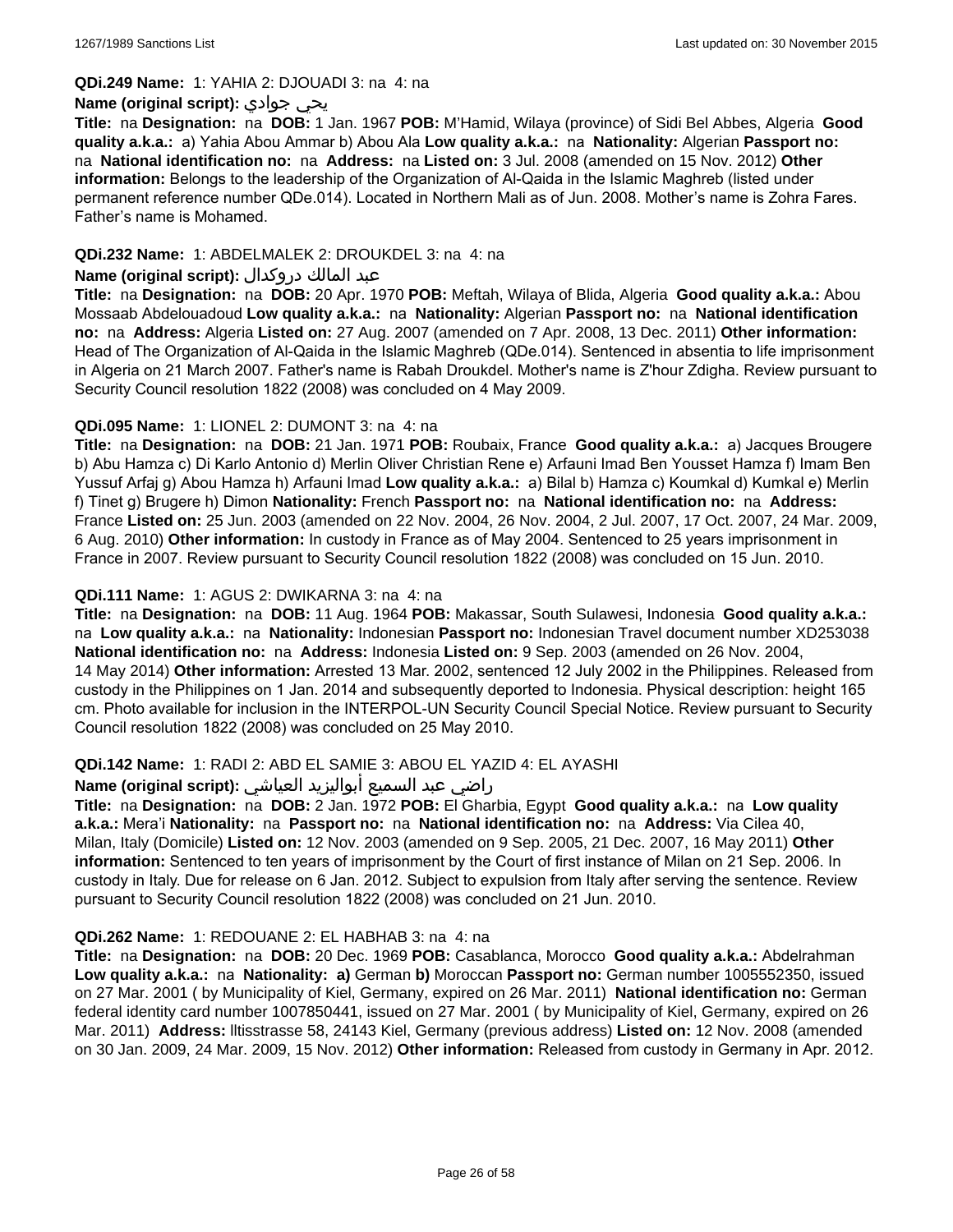## **QDi.082 Name:** 1: MOUNIR 2: EL MOTASSADEQ 3: na 4: na

### **Name (original script):** المتصدق منير

**Title:** na **Designation:** na **DOB:** 3 Apr. 1974 **POB:** Marrakesh, Morocco **Good quality a.k.a.:** Mounir el Moutassadeq **Low quality a.k.a.:** na **Nationality:** Moroccan **Passport no:** Moroccan Passport H 236483 **National identification no:** Moroccan national identity card E-491591 **Address:** (In prison in Germany) **Listed on:** 30 Sep. 2002 (amended on 26 Nov. 2004, 7 Sep. 2007, 23 Dec. 2010) **Other information:** Arrested on 28 Nov. 2001 and found guilty in Germany of being an accessory to murder and of membership in a terrorist organization and sentenced to 15 years of imprisonment on 8 Jan. 2007. Father's name is Brahim Brik. Mother's name is Habiba Abbes. Review pursuant to Security Council resolution 1822 (2008) was concluded on 20 May 2010.

## **QDi.065 Name:** 1: ABD EL KADER 2: MAHMOUD 3: MOHAMED 4: EL SAYED

### عبد القادر محمود محمد السيد **:(script original (Name**

**Title:** na **Designation:** na **DOB:** 26 Dec. 1962 **POB:** Egypt **Good quality a.k.a.:** a) Es Sayed, Kader b) Abdel Khader Mahmoud Mohamed el Sayed **Low quality a.k.a.:** na **Nationality:** Egyptian **Passport no:** na **National identification no:** na **Address:** na **Listed on:** 24 Apr. 2002 (amended on 26 Nov. 2004, 7 Jun. 2007, 16 May 2011) **Other information:** Italian Fiscal Code: SSYBLK62T26Z336L. Sentenced to 8 years imprisonment in Italy on 2 February 2004. Considered a fugitive from justice by the Italian authorities. Review pursuant to Security Council resolution 1822 (2008) was concluded on 22 Apr. 2010.

### **QDi.064 Name:** 1: SAMI 2: BEN KHAMIS 3: BEN SALEH 4: ELSSEID

## سامي بن خميس بن صالح الصيد **:Name (original script**)

**Title:** na **Designation:** na **DOB:** 10 Feb. 1968 **POB:** Menzel Jemil, Bizerte, Tunisia **Good quality a.k.a.:** Omar El Mouhajer **Low quality a.k.a.:** Saber **Nationality:** Tunisian **Passport no:** (Tunisian passport number K929139, issued on 14 Feb. 1995, expired on 13 Feb. 2000) **National identification no: a)** (00319547 issued on 8 Dec. 1994) **b)** (Italian Fiscal Code: SSDSBN68B10Z352F) na **Address:** Ibn Al-Haythman Street, Number 6, Manubah, Tunis, Tunisia **Listed on:** 24 Apr. 2002 (amended on 10 Apr. 2003, 26 Nov. 2004, 9 Sep. 2005, 20 Dec. 2005, 7 Jun. 2007, 21 Dec. 2007, 10 Aug. 2009, 23 Dec. 2010, 24 Nov. 2014) **Other information:** Mother's name is Beya Al-Saidani. Deported from Italy to Tunisia on 2 Jun. 2008. Imprisoned in Tunisia in Aug. 2014. Review pursuant to Security Council resolution 1822 (2008) was concluded on 22 Apr. 2010.

## **QDi.096 Name:** 1: MOUSSA 2: BEN OMAR 3: BEN ALI 4: ESSAADI

## موسى بن عمر بن علي السعدي **:Name (original script**)

**Title:** na **Designation:** na **DOB:** 4 Dec. 1964 **POB:** Tabarka, Tunisia **Good quality a.k.a.:** na **Low quality a.k.a.:** a) Dah Dah b) Abdelrahmman c) Bechir **Nationality:** Tunisian **Passport no:** (Tunisian passport number L335915, issued in Milan, Italy on 8 Nov. 1996, expired on 7 Nov. 2001) **National identification no:** na **Address:** Tunisia **Listed on:** 25 Jun. 2003 (amended on 20 Dec. 2005, 17 Oct. 2007, 10 Aug. 2009, 16 May 2011, 20 Jul. 2012) **Other information:** Considered a fugitive from justice by the Italian authorities (as of Nov. 2009). Left Sudan to Tunisia in 2011. Review pursuant to Security Council resolution 1822 (2008) was concluded on 15 Jun. 2010.

## **QDi.083 Name:** 1: ZAKARYA 2: ESSABAR 3: na 4: na

### **Name (original script):** الصبار زكريا

**Title:** na **Designation:** na **DOB:** 3 Apr. 1977 **POB:** Essaouria, Morocco **Good quality a.k.a.:** Zakariya Essabar **Low quality a.k.a.:** na **Nationality:** Moroccan **Passport no: a)** Moroccan passport number M 271351 (issued on 24 Oct. 2000 by the Embassy of Morocco in Berlin) **b)** Moroccan passport number K-348486 **National identification no: a)** Moroccan National Identity number E-189935 **b)** Moroccan National Identity Card number G-0343089 **Address:** na **Listed on:** 30 Sep. 2002 (amended on 26 Nov. 2004, 10 Jun. 2011) **Other information:** Father's name is Mohamed ben Ahmed. Mother's name is Sfia bent Toubali. Review pursuant to Security Council resolution 1822 (2008) was concluded on 20 May 2010.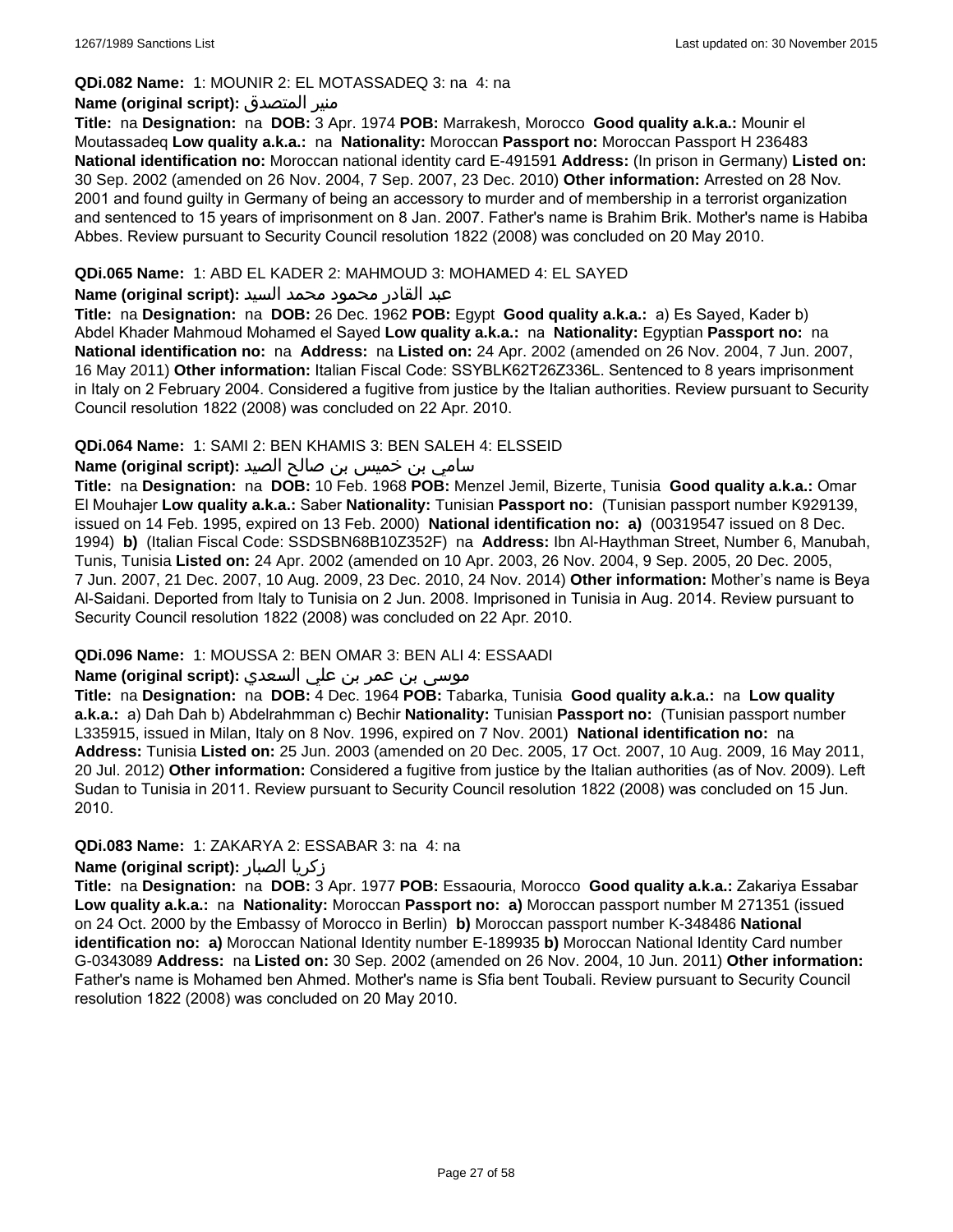### **QDi.362 Name:** 1: EMRAH 2: ERDOGAN 3: na 4: na

**Title:** na **Designation:** na **DOB:** 2 Feb. 1988 **POB:** Karliova, Turkey **Good quality a.k.a.:** na **Low quality a.k.a.:** a) Imraan Al-Kurdy b) Imraan c) Imran d) Imran ibn Hassan e) Salahaddin El Kurdy f) Salahaddin Al Kudy g) Salahaddin Al-Kurdy h) Salah Aldin i) Sulaiman j) Ismatollah k) Ismatullah l) Ismatullah Al Kurdy **Nationality:** German **Passport no:** na **National identification no:** German BPA C700RKL8R4, issued on 18 Feb. 2010 (expires on 17 Feb. 2016) **Address:** Werl prison, Germany (since May 2015) **Listed on:** 30 Nov. 2015 **Other information:** Former foreign terrorist fighter affiliated with Al-Qaida (QDe.004) in North Waziristan, Pakistan (2010-2011) and with Harakat Al-Shabaab Al-Mujaahidiin (Al-Shabaab) in Somalia (2011-2012). Convicted to seven years of imprisonment by the Higher Regional Court in Frankfurt/Main, Germany in 2014. Physical description: eye colour brown, hair colour brown, build: strong, weight: 92 kg, height: 176 cm, birthmark on right back. Mother's name: Emine Erdogan. Father's name: Sait Erdogan.

## **QDi.352 Name:** 1: MAULANA 2: FAZLULLAH 3: na 4: na

**Title:** na **Designation:** na **DOB:** 1974 **POB:** Kuza Bandai village, Swat Valley, Khyber Pakhtunkhawa Province, Pakistan **Good quality a.k.a.:** a) Mullah Fazlullah b) Fazal Hayat **Low quality a.k.a.:** Mullah Radio **Nationality:**  na **Passport no:** na **National identification no:** na **Address:** (Afghanistan / Pakistan border region) **Listed on:** 7 Apr. 2015 **Other information:** Commander of Tehrik-e Taliban Pakistan (TTP) (QDe.132) since 7 Nov. 2013. Led the local TTP in Pakistan's northwest valley of Swat from 2007 to 2009.

## **QDi.251 Name:** 1: SALAH EDDINE 2: GASMI 3: na 4: na

## **Name (original script):** قاسمي صالح

**Title:** na **Designation:** na **DOB:** 13 Apr. 1971 **POB:** Zeribet El Oued, Wilaya (province) of Biskra, Algeria **Good quality a.k.a.:** Abou Mohamed Salah **Low quality a.k.a.:** Bounouadher **Nationality:** Algerian **Passport no:** na **National identification no:** na **Address:** Algeria **Listed on:** 3 Jul. 2008 (amended on 24 Mar. 2009, 15 Nov. 2012, 14 Mar. 2013) **Other information:** Belongs to the leadership and is in charge of information committee of the Organization of Al-Qaida in the Islamic Maghreb (QDe.014). Mother's name is Yamina Soltane. Father's name is Abdelaziz. Associated with Abdelmalek Droukdel (QDi.232). Arrested in Algeria on 16 Dec. 2012.

## **QDi.366 Name:** 1: TARKHAN 2: ISMAILOVICH 3: GAZIEV 4: na

## **Name (original script):** Тархан Исмаилович Газиев

**Title:** na **Designation:** na **DOB:** 11 Nov. 1965 **POB:** Bugaroy Village, Itum-Kalinskiy District, Republic of Chechnya, Russian Federation **Good quality a.k.a.:** a) Ramzan Oduev (original script: Рамзан Одуев) b) Tarkhan Isaevich Gaziev (original script: Тархан Исаевич Газиев) c) Husan Isaevich Gaziev (original script: Хусан Исаевич Газиев) d) Umar Sulimov (original script: Умар Сулимов) **Low quality a.k.a.:** a) Wainakh (original script: Вайнах) b) Sever (original script: Север) c) Abu Bilalal (original script: Абу-Билал) d) Abu Yasir (original script: Абу Ясир) e) Abu Asim (original script: Абу Ясим) f) Husan (original script: Хусан) **Nationality:** (Not registered as a citizen of the Russian Federation) **Passport no:** na **National identification no:** na **Address: a)** Syrian Arab Republic (located in as at Aug. 2015) **b)** Iraq (possible alternative location as at Aug. 2015) **Listed on:** 2 Oct. 2015 **Other information:** As at Aug. 2015, leads Jamaat Tarkhan, a terrorist group that forms part of the Islamic State in Iraq and the Levant, listed as Al-Qaida in Iraq (QDe.115). Wanted by the authorities of the Russian Federation for terrorist crimes committed in its territory. Photo available for inclusion in the INTERPOL-UN Security Council Special Notice.

## **QDi.259 Name:** 1: FRITZ 2: MARTIN 3: GELOWICZ 4: na

**Title:** na **Designation:** na **DOB:** 1 Sep. 1979 **POB:** Munich, Germany **Good quality a.k.a.:** a) Robert Konars, born 10 Apr. 1979 in Liege, Belgium b) Markus Gebert **Low quality a.k.a.:** a) Malik b) Benzl c) Bentley **Nationality:** German **Passport no:** German number 7020069907, issued in Ulm, Germany (expired on 11 May 2010.) **National identification no:** German Federal Identity Card number 7020783883, issued in Ulm, Germany (expired on 10 Jun. 2008.) **Address: a)** (In prison in Germany (since Sep. 2007).) **b)** Böfinger Weg 20, Ulm, 89075, Germany (previous address) **Listed on:** 27 Oct. 2008 (amended on 13 Dec. 2011) **Other information:** Associated with the Islamic Jihad Union (IJU), also known as the Islamic Jihad Group (QDe.119). Associated with Daniel Martin Schneider (QDi.260) and Adem Yilmaz (QDi.261). In detention in Germany as of Jun. 2010.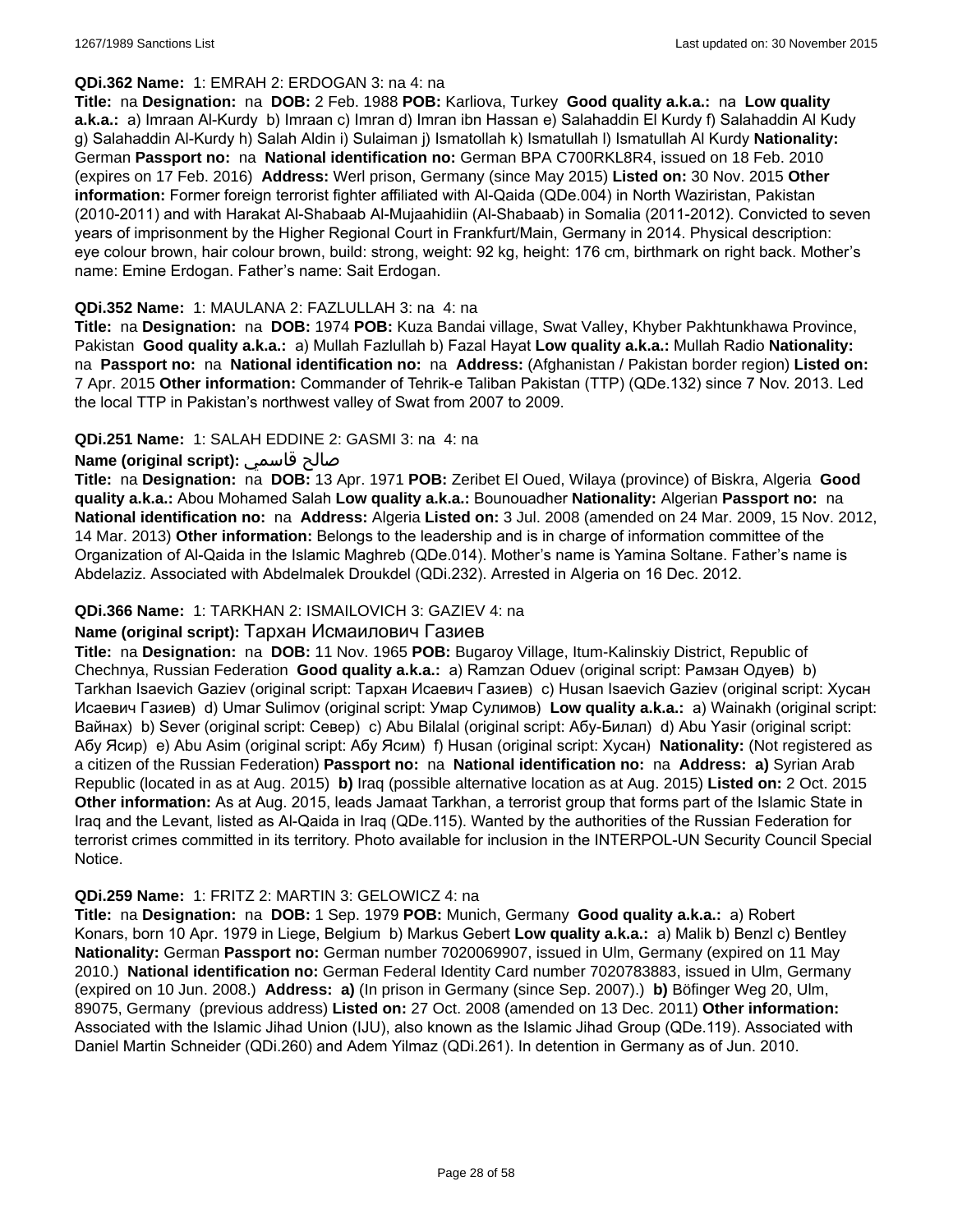### **QDi.028 Name:** 1: AHMED 2: KHALFAN 3: GHAILANI 4: na

**Title:** na **Designation:** na **DOB: a)** 14 Mar. 1974 **b)** 13 Apr. 1974 **c)** 14 Apr. 1974 **d)** 1 Aug. 1970 **POB:** Zanzibar, Tanzania **Good quality a.k.a.:** a) Ahmad, Abu Bakr b) Ahmed, Abubakar c) Ahmed, Abubakar K. d) Ahmed, Abubakar Khalfan e) Ahmed, Abubakary K. f) Ahmed, Ahmed Khalfan g) Ali, Ahmed Khalfan h) Ghailani, Abubakary Khalfan Ahmed i) Ghailani, Ahmed j) Ghilani, Ahmad Khalafan k) Hussein, Mahafudh Abubakar Ahmed Abdallah l) Khalfan, Ahmed m) Mohammed, Shariff Omar n) Haythem al-Kini **Low quality a.k.a.:** a) Ahmed The Tanzanian b) Foopie c) Fupi d) Ahmed, A e) Al Tanzani, Ahmad f) Bakr, Abu g) Khabar, Abu **Nationality:** Tanzanian **Passport no:** na **National identification no:** na **Address:** United States of America **Listed on:** 17 Oct. 2001 (amended on 27 Jul. 2007, 21 Oct. 2010) **Other information:** Apprehended in July 2004 and in custody for trial in the United States of America, as at October 2010. Review pursuant to Security Council resolution 1822 (2008) was concluded on 21 Jun. 2010.

## **QDi.250 Name:** 1: AMOR 2: MOHAMED 3: GHEDEIR 4: na

## عمر محمد قدير **:(script original (Name**

**Title:** na **Designation:** na **DOB:** Approximately 1958 **POB:** Deb-Deb, Amenas, Wilaya (province) of Illizi, Algeria **Good quality a.k.a.:** a) Abdelhamid Abou Zeid b) Youcef Adel c) Abou Abdellah d) Abid Hammadou, born 12 Dec. 1965 in Touggourt, Wilaya (province) of Ouargla, Algeria (previously listed as) **Low quality a.k.a.:** na **Nationality:** Algerian **Passport no:** na **National identification no:** na **Address:** na **Listed on:** 3 Jul. 2008 (amended on 10 May 2012, 15 Nov. 2012) **Other information:** Associated with the Organization of Al-Qaida in the Islamic Maghreb (QDe.014). Located in Northern Mali as of Jun. 2008. Mother's name is Benarouba Bachira. Father's name is Mabrouk. He usurped the identity of Abid Hammadou, who allegedly died in Chad in 2004.

## **QDi.367 Name:** 1: ZAURBEK 2: SALIMOVICH 3: GUCHAEV 4: na

## **Name (original script):** Заурбек Салимович Гучаев

**Title:** na **Designation:** na **DOB:** 7 Sep. 1975 **POB:** Chegem-1 Village, Chegemskiy District, Republic of Kabardino-Balkaria, Russian Federation **Good quality a.k.a.:** na **Low quality a.k.a.:** a) Bach (original script: Бэч) b) Fackih (original script: Факих) c) Vostochniy (original script: Восточный) d) Muslim (original script: Муслим) e) Aziz (original script: Азиз) f) Abdul Aziz (original script: Абул Азиз) **Nationality:** Russian **Passport no:** Russian foreign travel passport number 622641887 **National identification no:** Russian national passport 8304661431 **Address: a)** Syrian Arab Republic (located in as at Aug. 2015) **b)** Iraq (possible alternative location as at Aug. 2015) **Listed on:** 2 Oct. 2015 **Other information:** As at Aug. 2015, one of the leaders of the Army of Emigrants and Supporters (QDe.148). Wanted by the authorities of the Russian Federation for terrorist crimes committed in its territory. Photo available for inclusion in the INTERPOL-UN Security Council Special Notice.

## **QDi.341 Name:** 1: KEVIN 2: GUIAVARCH 3: na 4: na

**Title:** na **Designation:** na **DOB:** 12 Mar. 1993 **POB:** Paris, France **Good quality a.k.a.:** na **Low quality a.k.a.:**  na **Nationality:** na **Passport no:** na **National identification no:** na **Address:** Syrian Arab Republic (located in since 2012) **Listed on:** 23 Sep. 2014 **Other information:** French terrorist fighter who travelled to Syria and joined Al-Nusrah Front for the People of the Levant (QDe.137). Facilitator of foreign terrorist fighters from France to Syria. Activist in violent propaganda through the Internet.

## **QDi.218 Name:** 1: GUN GUN 2: RUSMAN 3: GUNAWAN 4: na

**Title:** na **Designation:** na **DOB:** 6 Jul. 1977 **POB:** Cianjur, West Java, Indonesia **Good quality a.k.a.:** a) Gunawan, Rusman b) Abd Al-Hadi c) Abdul Hadi d) Abdul Karim e) Bukhori f) Bukhory **Low quality a.k.a.:** na **Nationality:** Indonesian **Passport no:** na **National identification no:** na **Address:** na **Listed on:** 21 Apr. 2006 (amended on 13 Dec. 2011) **Other information:** Brother of Nurjaman Riduan Isamuddin (QDi.087). Review pursuant to Security Council resolution 1822 (2008) was concluded on 8 Jun. 2010.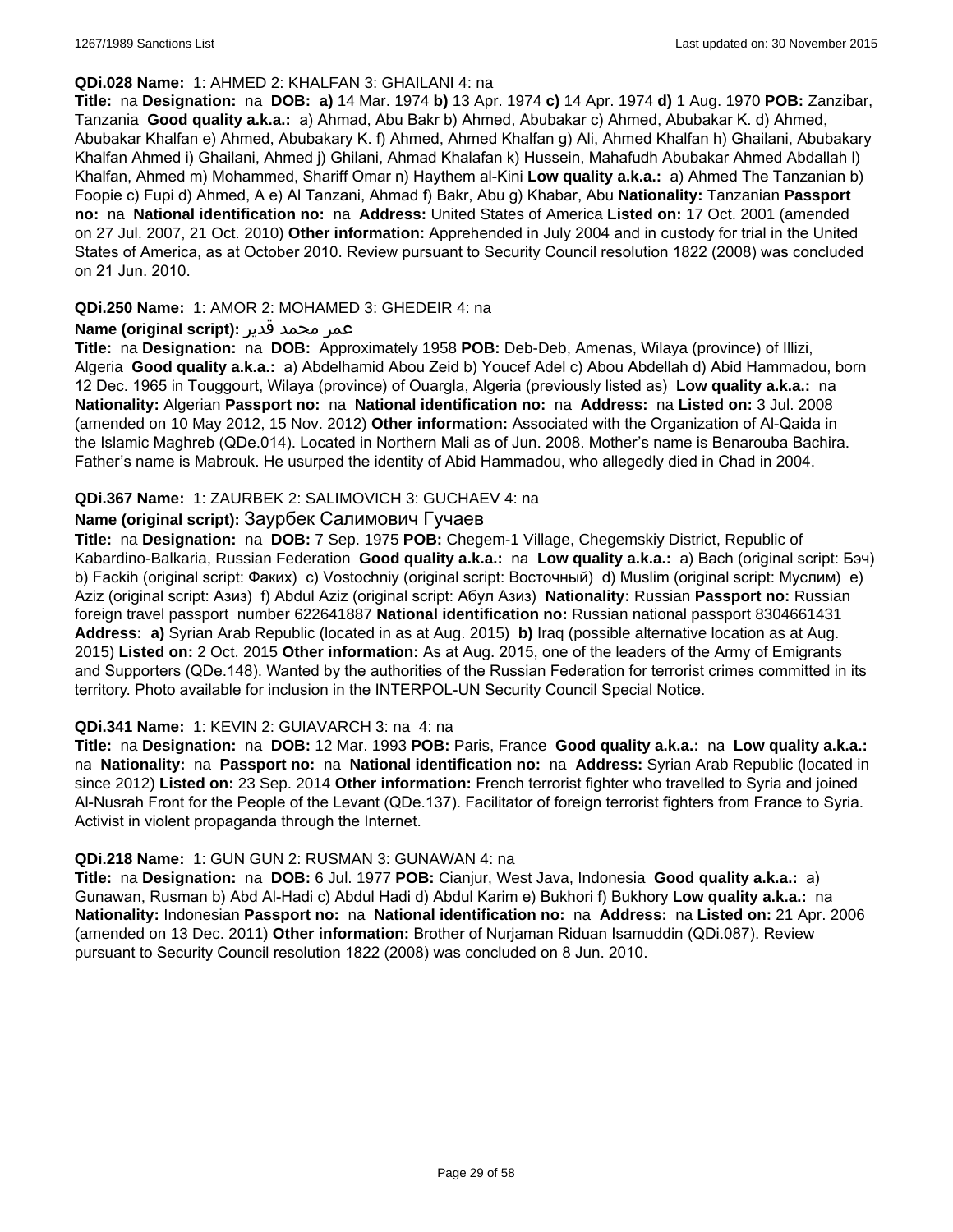## **QDi.003 Name:** 1: SALIM 2: AHMAD 3: SALIM 4: HAMDAN

## سالم أحمد سالم حمدان **:(script original (Name**

**Title:** na **Designation:** na **DOB:** 1965 **POB: a)** Al-Mukalla, Yemen **b)** AI-Mukala, Yemen **Good quality a.k.a.:**  a) Saqr Al-Jaddawi (الجداوي صقر الكنية (b) Saqar Al Jadawi c) Saqar Aljawadi d) Salem Ahmed Salem Hamdan **Low quality a.k.a.:** na **Nationality:** Yemeni **Passport no:** Yemeni number 00385937 **National identification no:** na **Address: a)** Shari Tunis, Sana'a, Yemen (previous address) **b)** (Located in Yemen since Nov. 2008) **Listed on:** 25 Jan. 2001 (amended on 25 Jul. 2006, 23 Apr. 2007, 30 Jan. 2009, 17 Jul. 2009, 25 Jan. 2010) **Other information:** Driver and private bodyguard to Usama bin Laden (deceased) from 1996 until 2001. Transferred from United States custody to Yemen in Nov. 2008. Review pursuant to Security Council resolution 1822 (2008) was concluded on 8 Jul. 2010.

## **QDi.068 Name:** 1: ADEL 2: BEN AL-AZHAR 3: BEN YOUSSEF 4: HAMDI

## عادل بن الأزهر بن يوسف حمدي **:(script original (Name**

**Title:** na **Designation:** na **DOB:** 14 Jul. 1970 **POB:** Tunis, Tunisia **Good quality a.k.a.:** Adel ben al- Azhar ben Youssef ben Soltane, born 14 Jul. 1970 in Tunis, Tunisia (formerly listed as) **Low quality a.k.a.:** Zakariya **Nationality:** Tunisian **Passport no:** (Tunisian passport number M408665, issued on 4 Oct. 2000, expired 3 Oct. 2005) **National identification no: a)** (Tunisian national identity number W334061 issued on 9 Mar. 2011) **b)** (Italian Fiscal Code: BNSDLA70L14Z352B) na **Address:** Tunisia **Listed on:** 3 Sep. 2002 (amended on 20 Dec. 2005, 7 Jun. 2007, 23 Dec. 2010, 24 Nov. 2014) **Other information:** Deported from Italy to Tunisia on 28 February 2004. Serving a 12-year prison sentence in Tunisia for membership in a terrorist organization abroad as at Jan. 2010. Arrested in Tunisia in 2013. Legally changed family name from Ben Soltane to Hamdi in 2014. Review pursuant to Security Council resolution 1822 (2008) was concluded on 21 Jun. 2010.

## **QDi.144 Name:** 1: MOHAMMAD 2: TAHIR 3: HAMMID 4: na

## محمد طاهر حامد **:**(Name (original script

**Title:** Imam **Designation:** na **DOB:** 1 Nov. 1975 **POB:** Poshok, Iraq **Good quality a.k.a.:** Abdelhamid Al Kurdi **Low quality a.k.a.:** na **Nationality:** na **Passport no:** na **National identification no:** na **Address:** na **Listed on:** 12 Nov. 2003 (amended on 9 Sep. 2005, 21 Dec. 2007, 16 May 2011) **Other information:** A deportation order was issued by the Italian authorities on 18 Oct. 2004. Considered a fugitive from justice by the Italian authorities as of Sep. 2007. Review pursuant to Security Council resolution 1822 (2008) was concluded on 8 Jun. 2010.

## **QDi.204 Name:** 1: ISNILON 2: TOTONI 3: HAPILON 4: na

**Title:** na **Designation:** na **DOB: a)** 18 Mar. 1966 **b)** 10 Mar. 1967 **POB:** Bulanza, Lantawan, Basilan, The Philippines **Good quality a.k.a.:** a) Isnilon Hapilun b) Isnilun Hapilun c) Abu Musab d) Salahudin e) Tuan Isnilon **Low quality a.k.a.:** na **Nationality:** Filipino **Passport no:** na **National identification no:** na **Address:** na **Listed on:** 6 Dec. 2005 **Other information:** Review pursuant to Security Council resolution 1822 (2008) was concluded on 8 Jun. 2010.

## **QDi.268 Name:** 1: ABDUL 2: HAQ 3: na 4: na

**Title:** na **Designation:** na **DOB:** 10 Oct. 1971 **POB:** Chele County, Khuttan Area, Xinjiang Uighur Autonomous Region, China **Good quality a.k.a.:** a) Maimaitiming Maimaiti b) Abdul Heq c) Abuduhake d) Abdulheq Jundullah e) 'Abd Al-Haq f) Memetiming Memeti g) Memetiming Aximu h) Memetiming Qekeman i) Maiumaitimin Maimaiti j) Abdul Saimaiti k) Muhammad Ahmed Khaliq **Low quality a.k.a.:** a) Maimaiti Iman b) Muhelisi c) Qerman d) Saifuding **Nationality:** Chinese **Passport no:** na **National identification no:** Chinese national identity card number 653225197110100533 **Address:** na **Listed on:** 15 Apr. 2009 (amended on 13 Dec. 2011) **Other information:** Location (as at Apr. 2009): Pakistan. Overall leader and commander of the Eastern Turkistan Islamic Movement (QDe.088). Involved in fundraising and recruitment for this organization. Reportedly deceased in Pakistan in February 2010.

### **QDi.378 Name:** 1: MAXIME 2: HAUCHARD 3: na 4: na

**Title:** na **Designation:** na **DOB:** 17 Mar. 1992 **POB:** Normandy, France **Good quality a.k.a.:** na **Low quality a.k.a.:** Abou Abdallah al Faransi **Nationality:** French **Passport no:** na **National identification no:** na **Address:** Syrian Arab Republic (as at Sep. 2015) **Listed on:** 29 Sep. 2015 **Other information:** French foreign terrorist fighter for Islamic State in Iraq and the Levant, listed as Al-Qaida in Iraq (QDe.115).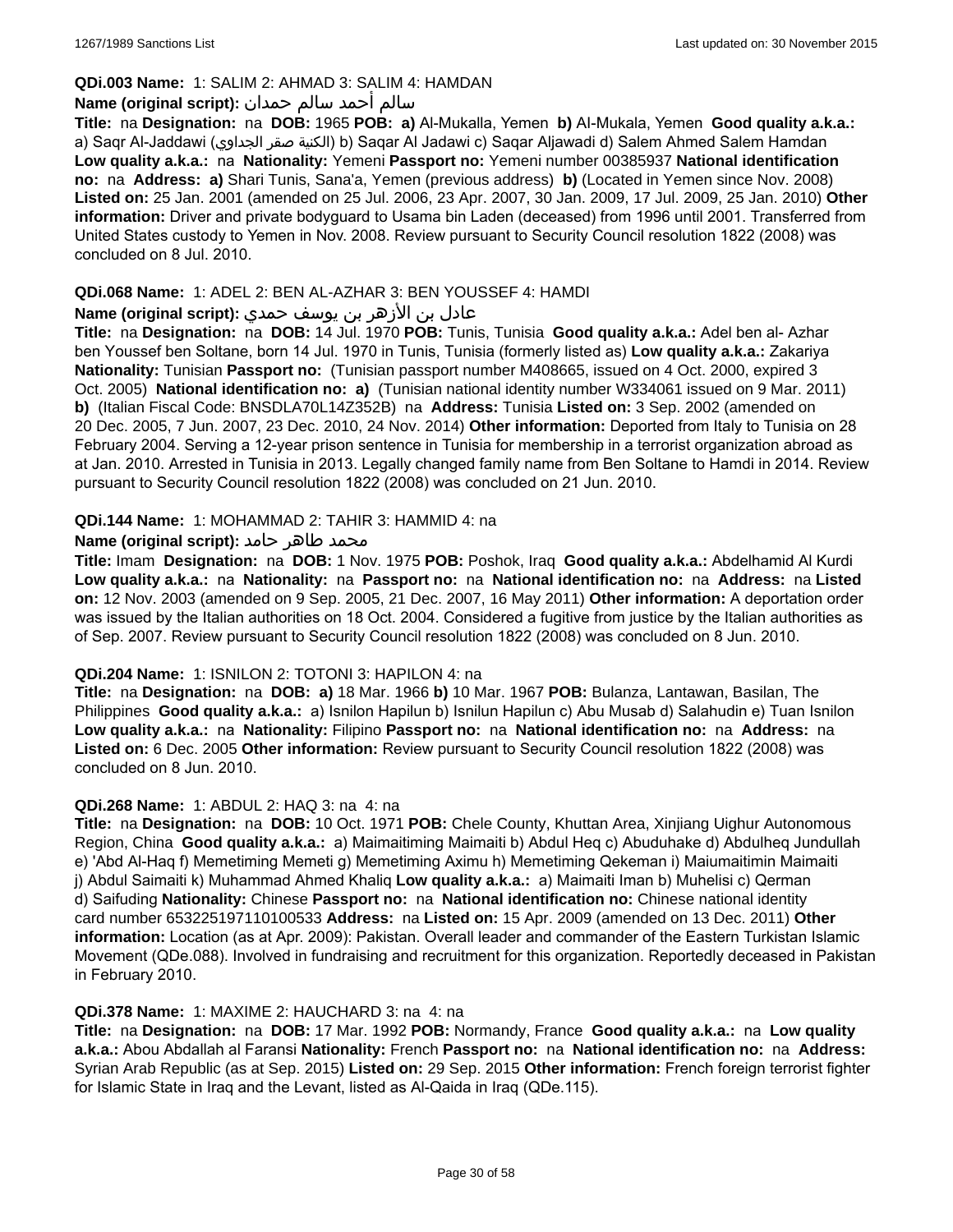## **QDi.088 Name:** 1: GULBUDDIN 2: HEKMATYAR 3: na 4: na

## **Name (original script):** حکمتیار گلبدین

**Title:** na **Designation:** na **DOB:** 1 Aug. 1949 **POB:** Kunduz Province, Afghanistan **Good quality a.k.a.:** a) Gulabudin Hekmatyar b) Golboddin Hikmetyar c) Gulbuddin Khekmatiyar d) Gulbuddin Hekmatiar e) Gulbuddin Hekhmartyar f) Gulbudin Hekmetyar **Low quality a.k.a.:** na **Nationality:** Afghan **Passport no:** na **National identification no:** na **Address:** na **Listed on:** 20 Feb. 2003 (amended on 16 May 2011) **Other information:** Belongs to the Kharoti tribe. Believed to be in the Afghanistan/Pakistan border area as at Jan. 2011. Father's name is Ghulam Qader. Review pursuant to Security Council resolution 1822 (2008) was concluded on 8 Jun. 2010.

### **QDi.029 Name:** 1: RI'AD 2: MUHAMMAD HASAN 3: MUHAMMAD 4: HIJAZI

### رياض محمد حسن محمد الحجازي **:(script original (Name**

**Title:** na **Designation:** na **DOB:** 30 Dec. 1968 **POB:** California, United States of America **Good quality a.k.a.:** a) Hijazi, Raed M. b) Al-Hawen, Abu-Ahmad c) Al-Shahid, Abu-Ahmad d) Raed Muhammad Hasan Muhammad Hijazi **Low quality a.k.a.:** a) Al-Maghribi, Rashid (The Moroccan) b) Al-Amriki, Abu-Ahmad (The American) **Nationality:** Jordanian **Passport no:** na **National identification no:** (a) United States Social Security Number: 548-91-5411 b) National number 9681029476) na **Address:** na **Listed on:** 17 Oct. 2001 (amended on 10 Apr. 2003, 16 May 2011) **Other information:** In custody in Jordan as at Mar. 2010. Father's name is Mohammad Hijazi. Mother's name is Sakina. Review pursuant to Security Council resolution 1822 (2008) was concluded on 21 Jun. 2010.

### **QDi.221 Name:** 1: JAMAL 2: HOUSNI 3: na 4: na

## **Name (original script):** حسني جمال

**Title:** na **Designation:** na **DOB:** 22 Feb. 1983 **POB:** Morocco **Good quality a.k.a.:** a) Djamel Il marocchino b) Jamal Al Maghrebi c) Hicham **Low quality a.k.a.:** na **Nationality:** na **Passport no:** na **National identification no:** na **Address: a)** Via Uccelli di Nemi n. 33, Milan **b)** via F. De Lemene n. 50, Milan**Listed on:** 2 Aug. 2006 (amended on 1 Sep. 2009) **Other information:** He is subject to Tribunale de Milano Custody Order n. 5236/02 R.G.N.R of 25 Nov. 2003 1511/02 R.G.GIP. Convicted and sentenced on 21 Sep. 2006 to seven years of detention by the Milan Assizes Court, Italy, for belonging to a criminal association with terrorist aims and receiving stolen goods. The sentence was confirmed on 17 Jul. 2007 by the Milan Assizes Appeal Court. In custody as at 16 Jun. 2009. Review pursuant to Security Council resolution 1822 (2008) was concluded on 20 Jul. 2009.

## **QDi.359 Name:** 1: OMAR 2: ALI 3: HUSSAIN 4: na

**Title:** na **Designation:** na **DOB:** 21 Mar. 1987 **POB:** High Wycombe, Buckinghamshire, United Kingdom **Good quality a.k.a.:** na **Low quality a.k.a.:** Abu-Sa'id Al Britani **Nationality:** British **Passport no:** British passport number 205939411, issued on 21 Jul. 2004 (expired on 21 Apr. 2015) **National identification no:** na **Address: a)** Syrian Arab Republic (as at Jan. 2014) **b)** United Kingdom (previous address until Jan. 2014) **Listed on:** 28 Sep. 2015 **Other information:** Foreign terrorist fighter with Islamic State in Iraq and the Levant (ISIL), listed as Al-Qaida in Iraq (QDe.115), in the Syrian Arab Republic. Physical description: eye colour: brown; hair colour: brown/ black. Photo available for inclusion in the INTERPOL-UN Security Council Special Notice.

### **QDi.010 Name:** 1: ZAYN 2: AL-ABIDIN 3: MUHAMMAD 4: HUSSEIN

## زين العابدين محمد حسين **:(script original (Name**

**Title:** na **Designation:** na **DOB:** 12 Mar. 1971 **POB:** Riyadh, Saudi Arabia **Good quality a.k.a.:** a) Abd Al-Hadi Al-Wahab b) Zain Al-Abidin Muhammad Husain c) Zayn Al-Abidin Muhammad Husayn d) Zeinulabideen Muhammed Husein Abu Zubeidah **Low quality a.k.a.:** a) Abu Zubaydah b) Abu Zubaida c) Tariq Hani **Nationality:** Palestinian **Passport no:** na **National identification no:** na **Address:** na **Listed on:** 25 Jan. 2001 (amended on 10 Apr. 2003, 25 Jul. 2006, 23 Apr. 2007, 18 Jul. 2007, 27 Jul. 2007, 17 Jul. 2009, 16 Dec. 2010) **Other information:** Close associate of Usama bin Laden (deceased) and facilitator of terrorist travel. In custody of the United States of America as at Jul. 2007. Review pursuant to Security Council resolution 1822 (2008) was concluded on 21 Jun. 2010.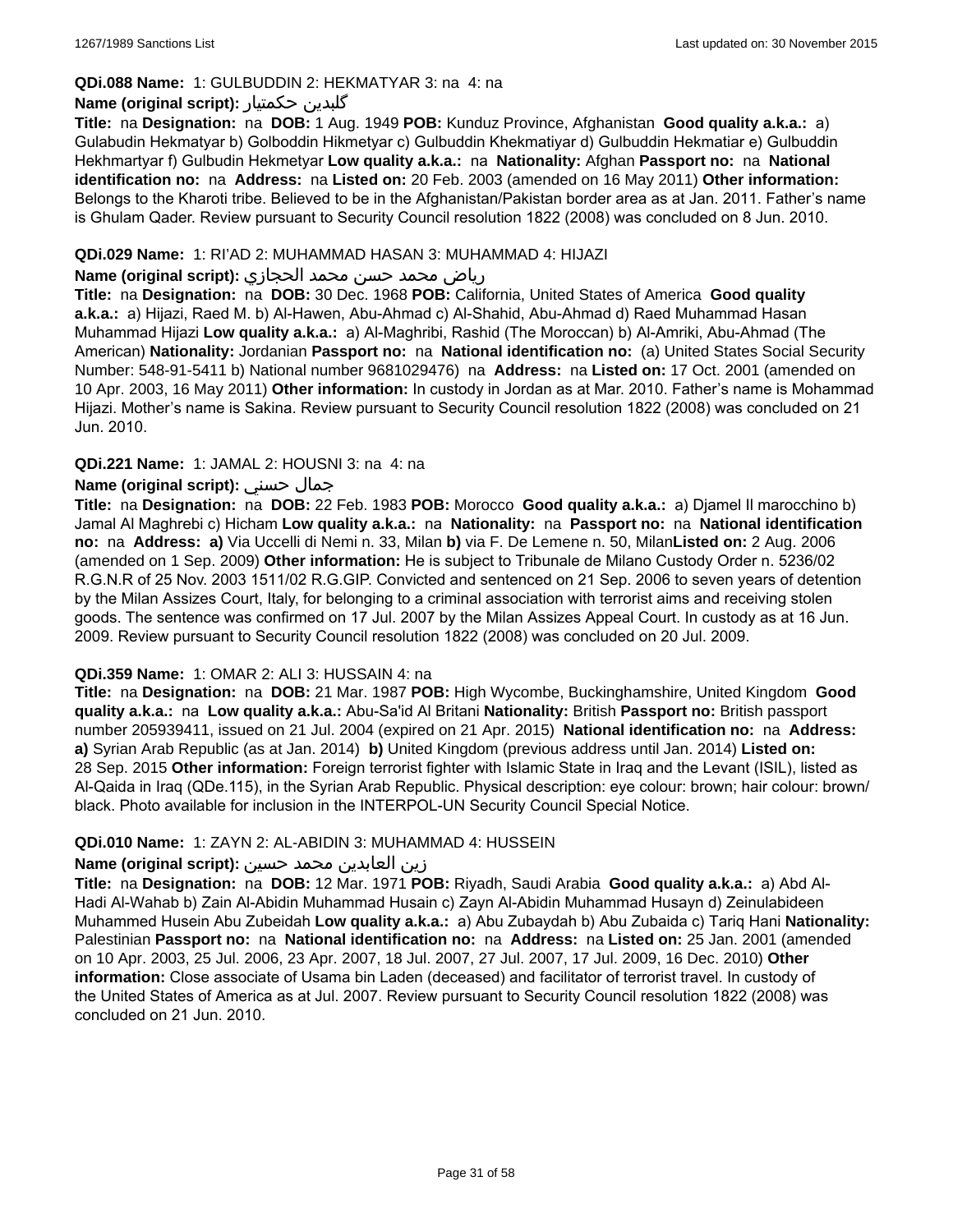## **QDi.067 Name:** 1: MOSTAFA 2: KAMEL 3: MOSTAFA 4: IBRAHIM

## مصطفى كمال مصطفى ابراهيم **:Name (original script**)

**Title:** na **Designation:** na **DOB:** 15 Apr. 1958 **POB:** Alexandria, Egypt **Good quality a.k.a.:** a) Mustafa Kamel Mustafa b) Adam Ramsey Eaman c) Kamel Mustapha Mustapha d) Mustapha Kamel Mustapha e) Abu Hamza f) Mostafa Kamel Mostafa **Low quality a.k.a.:** a) Abu Hamza Al-Masri b) Abu Hamza c) Abu Hamza Al-Misri **Nationality:** British **Passport no:** na **National identification no:** na **Address:** United States of America **Listed on:** 24 Apr. 2002 (amended on 26 Nov. 2004, 25 Jul. 2006, 14 Mar. 2008, 21 Oct. 2010, 4 Aug. 2014) **Other information:** Extradited from the United Kingdom to the United States of America on 5 Oct. 2012. Convicted on terrorism charges by a court in the United States of America in May 2014. Review pursuant to Security Council resolution 1822 (2008) was concluded on 22 Apr. 2010.

### **QDi.308 Name:** 1: ZAFAR 2: IQBAL 3: na 4: na

**Title:** na **Designation:** na **DOB:** 4 Oct. 1953 **POB:** na **Good quality a.k.a.:** a) Zaffer Iqbal b) Malik Zafar Iqbal Shehbaz c) Malik Zafar Iqbal Shahbaz d) Malik Zafar Iqbal **Low quality a.k.a.:** a) Zafar Iqbal Chaudhry b) Muhammad Zafar Iqbal **Nationality:** Pakistani **Passport no:** (Passport number DG5149481, issued on 22 Aug. 2006, expired on 21 Aug. 2011, passport booklet number A2815665) **National identification no:** (National identification number 35202- 4135948-7 b) Alternate national identification number 29553654234) na **Address:** Masjid al-Qadesia, 4 Lake Road, Lahore, Pakistan **Listed on:** 14 Mar. 2012 **Other information:** Senior leader and co-founder of Lashkar-e-Tayyiba (QDi.118) (LeT) who has held various senior leader positions in LeT and its front organization, Jamaat-ud-Dawa (JUD) (listed as an alias of LeT). As of 2010, in charge of LeT/JUD finance department, director of its education department and president of its medical wing. Other title: Professor.

### **QDi.087 Name:** 1: NURJAMAN 2: RIDUAN 3: ISAMUDDIN 4: na

**Title:** na **Designation:** na **DOB:** 4 Apr. 1964 **POB:** Cianjur, West Java, Indonesia **Good quality a.k.a.:** a) Hambali b) Nurjaman c) Isomuddin, Nurjaman Riduan d) Hambali Bin Ending e) Encep Nurjaman (birth name) f) Hambali Ending Hambali g) Isamuddin Riduan h) Isamudin Ridwan **Low quality a.k.a.:** na **Nationality:** Indonesian **Passport no:** na **National identification no:** na **Address:** na **Listed on:** 28 Jan. 2003 (amended on 2 Jul. 2007, 27 Jul. 2007, 16 May 2011) **Other information:** Senior leader of Jemaah Islamiyah (QDe.092). Brother of Gun Gun Rusman Gunawan (QDi.218). In custody of the United States of America, as of July 2007. Review pursuant to Security Council resolution 1822 (2008) was concluded on 13 Apr. 2010.

## **QDi.321 Name:** 1: MALIK 2: MUHAMMAD 3: ISHAQ 4: na

### مالک محمد اسحاق : Name (original script)

**Title:** na **Designation:** na **DOB:** Approximately 1959 **POB:** Rahim Yar Khan, Punjab Province, Pakistan **Good quality a.k.a.:** Malik Ishaq **Low quality a.k.a.:** na **Nationality:** Pakistani **Passport no:** na **National identification no:** na **Address:** Pakistan **Listed on:** 14 Mar. 2014 **Other information:** One of the founders and a current leader of Lashkar i Jhangvi (LJ) (QDe.096). Physical description: heavy build with black eye colour, black hair colour and medium brown complexion with a heavy black beard. Photo available for inclusion in the INTERPOL-UN Security Council Special Notice.

### **QDi.368 Name:** 1: SHAMIL 2: MAGOMEDOVICH 3: ISMAILOV 4: na

## **Name (original script):** Шамиль Магомедович Измайлов

**Title:** na **Designation:** na **DOB:** 29 Oct. 1980 **POB:** Astrakhan, Russian Federation **Good quality a.k.a.:** Shamil Magomedovich Aliev (original script: Шамиль Магомедович Алиев) **Low quality a.k.a.:** Abu Hanifa (original script: Абу Ханифа) **Nationality:** Russian **Passport no:** Russian foreign travel passport number number 514448632, issued on 8 Sep. 2010, issued in Alexandria, Egypt (issued by Consulate General of the Russian Federation) **National identification no:** Russian national passport 1200075689, issued on 15 Dec. 2000 (issued by Russian Federation) **Address: a)** Syrian Arab Republic (located in as at Aug. 2015) **b)** Iraq (possible alternative location as at Aug. 2015) **Listed on:** 2 Oct. 2015 **Other information:** As at Aug. 2015, leader of Jamaat Abu Hanifa, a terrorist group that is part of the Al-Nusrah Front for the People of the Levant (QDe.137). Physical description: eye colour: brown, hair colour: black, build: slim, height 175-180 cm. Distinguishing marks: long face, speech defect. Wanted by the authorities of the Russian Federation for terrorist crimes committed in its territory. Photo available for inclusion in the INTERPOL-UN Security Council Special Notice.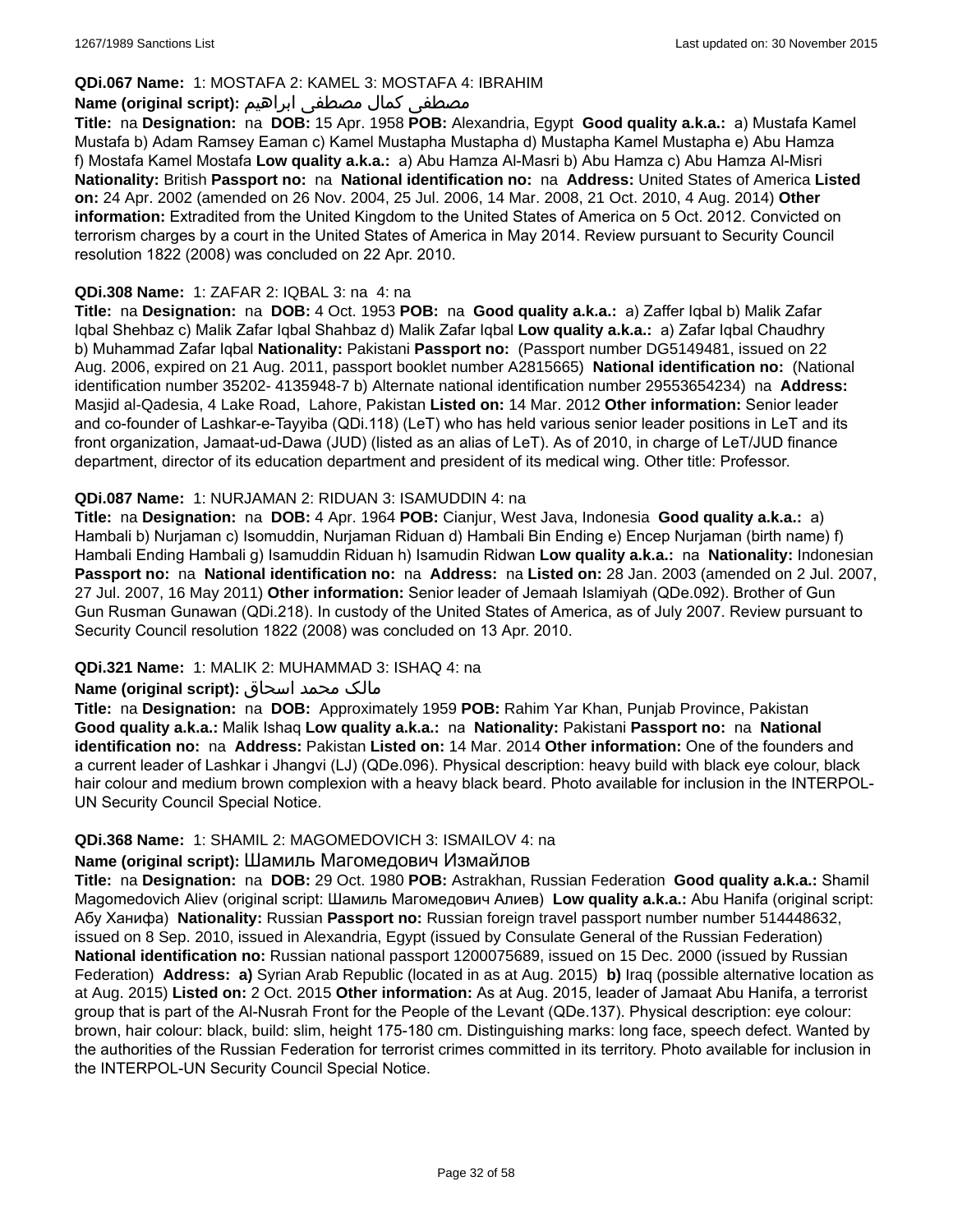### **QDi.180 Name:** 1: KHADAFI 2: ABUBAKAR 3: JANJALANI 4: na

**Title:** na **Designation:** na **DOB:** 3 Mar. 1975 **POB:** Isabela, Basilan, Philippines **Good quality a.k.a.:** a) Khadafy Janjalani b) Khaddafy Abubakar Janjalani c) Abu Muktar **Low quality a.k.a.:** na **Nationality:** Filipino **Passport no:** na **National identification no:** na **Address:** na **Listed on:** 22 Dec. 2004 (amended on 23 Feb. 2009) **Other information:** Reportedly deceased in 2006. Review pursuant to Security Council resolution 1822 (2008) was concluded on 29 Jul. 2010.

## **QDi.099 Name:** 1: KHALIL 2: BEN AHMED 3: BEN MOHAMED 4: JARRAYA

## خليل بن احمد بن محمد جراية **:(script original (Name**

**Title:** na **Designation:** na **DOB:** 8 Feb. 1969 **POB:** Sfax, Tunisia **Good quality a.k.a.:** a) Khalil Yarraya b) Ben Narvan Abdel Aziz, born 15 Aug. 1970 in Sereka (former Yugoslavia) c) Abdel Aziz Ben Narvan, born 15 Aug. 1970 in Sereka (former Yugoslavia) **Low quality a.k.a.:** a) Amro b) Omar c) Amrou d) Amr **Nationality:** Tunisian **Passport no:** Tunisian number K989895, issued on 26 Jul. 1995 ( in Genoa, Italy, expired on 25 Jul. 2000) **National identification no:** na **Address:** Nuoro, Italy **Listed on:** 25 Jun. 2003 (amended on 26 Nov. 2004, 20 Dec. 2005, 17 Oct. 2007, 16 Sep. 2008, 24 Mar. 2009, 10 Aug. 2009, 6 Aug. 2010) **Other information:** Detained in Italy since 9 Aug. 2008 for his implication in a case related to terrorism. Review pursuant to Security Council resolution 1822 (2008) was concluded on 15 Jun. 2010.

### **QDi.360 Name:** 1: SALLY-ANNE 2: FRANCES 3: JONES 4: na

**Title:** na **Designation:** na **DOB:** 17 Nov. 1968 **POB:** Greenwich, Greater London, United Kingdom **Good quality a.k.a.:** na **Low quality a.k.a.:** a) Umm Hussain al-Britani b) Sakinah Hussain **Nationality:** British **Passport no:** British passport number 519408086, issued on 23 Sep. 2013 (expires on 23 Sep. 2023) **National identification no:** na **Address: a)** Syrian Arab Republic (as at 2013) **b)** United Kingdom (previous location until 2013) **Listed on:** 28 Sep. 2015 **Other information:** Recruiter for Islamic State in Iraq and the Levant (ISIL), listed as Al-Qaida in Iraq (QDe.115), in the Syrian Arab Republic. Sex: female. Husband's name is: Junaid Hussain. Photo available for inclusion in the INTERPOL-UN Security Council Special Notice.

### **QDi.114 Name:** 1: SALIM Y SALAMUDDIN 2: JULKIPLI 3: na 4: na

**Title:** na **Designation:** na **DOB:** 20 Jun. 1967 **POB:** Tulay, Jolo Sulu, Philippines **Good quality a.k.a.:** a) Kipli Sali b) Julkipli Salim **Low quality a.k.a.:** na **Nationality:** Filipino **Passport no:** na **National identification no:** na **Address:** na **Listed on:** 9 Sep. 2003 (amended on 23 Feb. 2009, 13 Dec. 2011) **Other information:** In detention in the Philippines as at May 2011. Review pursuant to Security Council resolution 1822 (2008) was concluded on 25 May 2010.

## **QDi.072 Name:** 1: MEHDI 2: BEN MOHAMED 3: BEN MOHAMED 4: KAMMOUN

### المهدي بن محمد بن محمد كمون **:(script original (Name**

**Title:** na **Designation:** na **DOB:** 3 Apr. 1968 **POB:** Tunis, Tunisia **Good quality a.k.a.:** na **Low quality a.k.a.:** Salmane **Nationality:** Tunisian **Passport no:** (Tunisian passport number M307707, issued on 12 Apr. 2000, expired on 11 Apr. 2005) **National identification no:** na **Address:** Via Masina Number 7, Milan, Italy **Listed on:** 3 Sep. 2002 (amended on 20 Dec. 2005, 7 Jun. 2007, 23 Dec. 2010) **Other information:** Italian Fiscal Code: KMMMHD68D03Z352N. Deported from Italy to Tunisia on 22 July 2005. Serving an eight-year prison term in Tunisia for membership of a terrorist organization abroad as at Jan. 2010. Review pursuant to Security Council resolution 1822 (2008) was concluded on 21 Jun. 2010.

## **QDi.302 Name:** 1: MEVLÜT 2: KAR 3: na 4: na

**Title:** na **Designation:** na **DOB:** 25 Dec. 1978 **POB:** Ludwigshafen, Germany **Good quality a.k.a.:** Mevluet Kar **Low quality a.k.a.:** a) Abu Obaidah b) Obeidah Al Turki c) Al-Turki d) Al Turki Kyosev e) Yanal Yusov f) Abu Udejf el-Turki g) Abu Obejd el-Turki h) Abdurrahman Almanci **Nationality:** Turkish **Passport no:** Turkish passport number TR-M842033, issued in Mainz, Germany (by the Turkish Consulate General, issued on 2 May 2002, expired on 24 Jul. 2007) **National identification no:** na **Address:** Güngören Merkez Mahallesi Toros Sokak 6/5, Istanbul, Turkey (previous as at Aug. 2009) **Listed on:** 25 Jan. 2012 **Other information:** Associated with Islamic Jihad Group (QDe.119). Arrest warrant issued by the investigating judge of the German Federal Court of Justice on 17 Aug. 2009.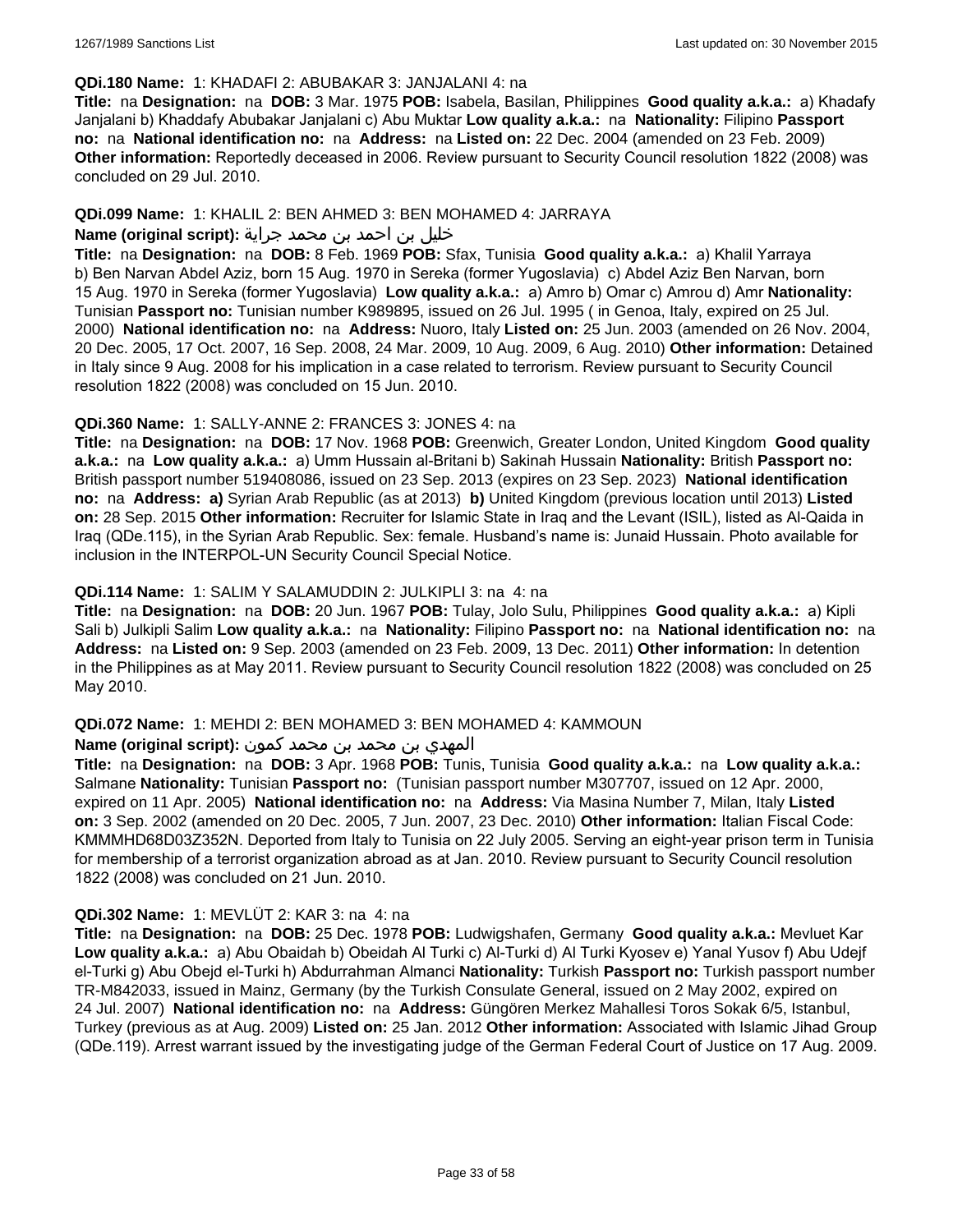### **QDi.135 Name:** 1: DAWOOD 2: IBRAHIM 3: KASKAR 4: na

**Title:** Sheikh **Designation:** na **DOB:** 26 Dec. 1955 **POB: a)** Bombai **b)** Ratnagiri, India **Good quality a.k.a.:**  a) Dawood Ebrahim b) Sheikh Dawood Hassan c) Abdul Hamid Abdul Aziz d) Anis Ibrahim e) Aziz Dilip f) Daud Hasan Shaikh Ibrahim Kaskar g) Daud Ibrahim Memon Kaskar h) Dawood Hasan Ibrahim Kaskar i) Dawood Ibrahim Memon j) Dawood Sabri k) Kaskar Dawood Hasan l) Shaikh Mohd Ismail Abdul Rehman m) Dowood Hassan Shaikh Ibrahim **Low quality a.k.a.:** a) Ibrahim Shaikh Mohd Anis b) Shaikh Ismail Abdul c) Hizrat **Nationality:** Indian **Passport no: a)** Indian number A-333602, issued on 4 Jun. 1985, issued in Bombay, India (passport subsequently revoked by the Government of India) **b)** Indian number M110522, issued on 13 Nov. 1978, issued in Bombay **c)** Indian number R841697, issued on 26 Nov. 1981, issued in Bombay **d)** Indian number F823692 (JEDDAH) issued by CGI in Jeddah, issued on 2 Sep. 1989 **e)** Indian number A501801 (BOMBAY), issued on 26 Jul. 1985 **f)** Indian number K560098 (BOMBAY), issued on 30 Jul. 1975 **g)** Passport number V57865 (BOMBAY), issued on 3 Oct. 1983 **h)** Passport number P537849 (BOMBAY), issued on 30 Jul. 1979 **i)** Passport number A717288 (MISUSE), issued on 18 Aug. 1985, issued in Dubai **j)** Pakistani number G866537 (MISUSE), issued on 12 Aug. 1991, issued in Rawalpindi **k)** Passport number C-267185 ( issued in Karachi in Jul.1996) **l)** Passport number H-123259 ( issued in Rawalpindi in Jul. 2001) **m)** Passport number G-869537 ( issued in Rawalpindi) **n)** Passport number KC-285901 **National identification no:** na **Address: a)** Karachi, Pakistan ( White House, Near Saudi Mosque, Clifton) **b)** (House Nu 37 - 30th Street - defence, Housing Authority Karachi Pakistan) **c)** (Palatial bungalow in the hilly area of Noorabad in Karachi) **d)** (Property at Margalla Raod F 6/2 Street no. 22, House number 29 in Karachi) **Listed on:** 3 Nov. 2003 (amended on 21 Mar. 2006, 25 Jul. 2006, 2 Jul. 2007, 11 Mar. 2010) **Other information:** International arrest warrant issued by the Government of India. Review pursuant to Security Council resolution 1822 (2008) was concluded on 20 May 2010.

### **QDi.002 Name:** 1: AMIN 2: MUHAMMAD 3: UL HAQ 4: SAAM KHAN

**Title:** na **Designation:** na **DOB:** 1960 **POB:** Nangarhar Province, Afghanistan **Good quality a.k.a.:** a) Al-Haq, Amin b) Amin, Muhammad **Low quality a.k.a.:** a) Dr. Amin b) Ul-Haq, Dr. Amin **Nationality:** Afghan **Passport no:** na **National identification no:** na **Address:** na **Listed on:** 25 Jan. 2001 (amended on 18 Jul. 2007, 16 Dec. 2010) **Other information:** Security coordinator for Usama bin Laden (deceased). Repatriated to Afghanistan in February 2006. Review pursuant to Security Council resolution 1822 (2008) was concluded on 15 Jun. 2010.

## **QDi.306 Name:** 1: MUSTAFA 2: HAJJI 3: MUHAMMAD 4: KHAN

### مصطفى حجي محمد خان **:**Name (original script)

**Title:** na **Designation:** na **DOB: a)** (Between Aug. and Sep. 1977) **b)** 1976 **POB: a)** Al-Madinah, Saudi Arabia **b)** Sangrar, Sindh Province, Pakistan Good quality a.k.a.: a) حسن غول (Hassan Ghul; Hassan Gul; Hasan Gul) b) Khalid Mahmud **Low quality a.k.a.:** a) Ahmad Shahji b) Mustafa Muhammad c) Abu Gharib al-Madani d) شيماء أبو (Abu-Shaima; Abu- Shayma) **Nationality: a)** Pakistani **b)** Saudi Arabian **Passport no:** na **National identification no:** na **Address:** na **Listed on:** 14 Mar. 2012 **Other information:** Al-Qaida (QDe.004) facilitator, courier and operative. As of 2010, facilitated activities for senior Pakistan-based Al-Qaida operatives.

### **QDi.336 Name:** 1: ANAS 2: HASAN 3: KHATTAB 4: na

**Title:** na **Designation:** na **DOB:** 7 Apr. 1986 **POB:** Damascus, Syrian Arab Republic **Good quality a.k.a.:** Samir Ahmed al-Khayat **Low quality a.k.a.:** a) Hani b) Abu Hamzah c) Abu-Ahmad Hadud **Nationality:** na **Passport no:** na **National identification no:** na **Address:** na **Listed on:** 23 Sep. 2014 **Other information:** Administrative amir of Al-Nusrah Front for the People of the Levant (QDe.137).

### **QDi.340 Name:** 1: EMILIE 2: KONIG 3: na 4: na

**Title:** na **Designation:** na **DOB:** 9 Dec. 1984 **POB:** Ploemeur, France **Good quality a.k.a.:** na **Low quality a.k.a.:** na **Nationality:** French **Passport no:** na **National identification no:** na **Address:** Syrian Arab Republic (located in since 2013) **Listed on:** 23 Sep. 2014 **Other information:** French terrorist fighter who travelled to Syria and joined Islamic State in Iraq and the Levant, listed as Al-Qaida in Iraq (AQI) (QDe.115). Active in radicalizing and propagating Al-Qaida's (QDe.004) ideology through the Internet. Incites violent activities against France.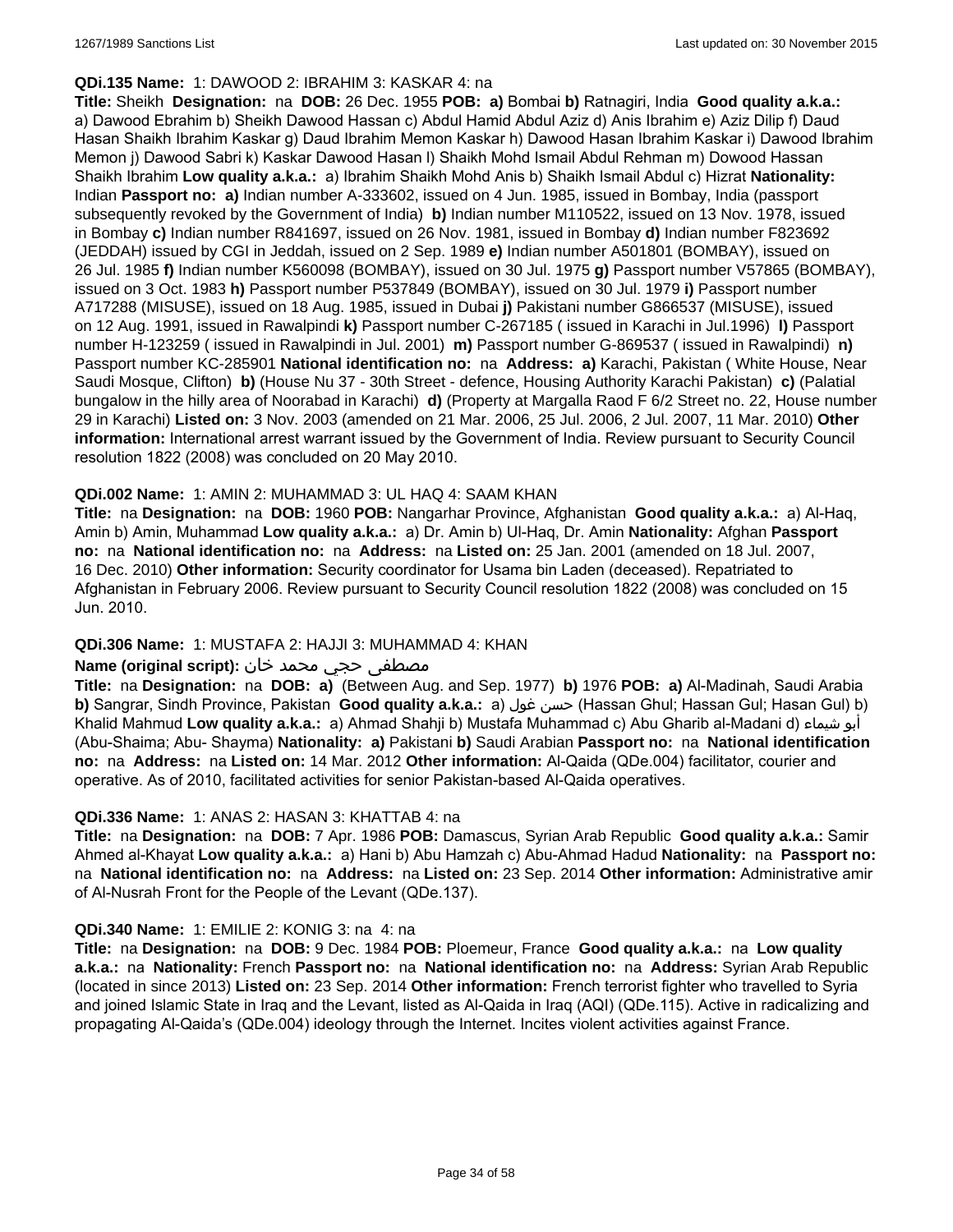## **QDi.190 Name:** 1: ABDELKADER 2: LAAGOUB 3: na 4: na

### عبد القادر لاغوب **:(script original (Name**

**Title:** na **Designation:** na **DOB:** 23 Apr. 1966 **POB:** Casablanca, Morocco **Good quality a.k.a.:** na **Low quality a.k.a.:** Rachid **Nationality:** Moroccan **Passport no:** (Moroccan passport number D-379312) **National identification no:** (Moroccan national identity card DE- 473900) na **Address:** Number 4, Via Europa, Paderno Ponchielli, Cremona, Italy **Listed on:** 29 Jul. 2005 (amended on 21 Dec. 2007, 13 Dec. 2011) **Other information:** Italian Fiscal code: LGBBLK66D23Z330U. Father's name is Mamoune Mohamed. Mother's name is Fatna Ahmed. Review pursuant to Security Council resolution 1822 (2008) was concluded on 8 Jun. 2010.

### **QDi.319 Name:** 1: MOHAMED 2: LAHBOUS 3: na 4: na

### **Name (original script):** لحبوس محمد

**Title:** na **Designation:** na **DOB:** 1978 **POB:** Mali **Good quality a.k.a.:** a) Mohamed Ennouini b) Hassan c) Hocine **Low quality a.k.a.:** na **Nationality:** Malian **Passport no:** na **National identification no:** na **Address:** Mali **Listed on:** 24 Oct. 2013 **Other information:** Member of the Mouvement pour l'Unification et le Jihad en Afrique de l'Ouest (MUJAO) (QDe.134).

### **QDi.062 Name:** 1: MOHAMED 2: LAKHAL 3: na 4: na

## **Name (original script):** لكحل محمد

**Title:** na **Designation:** na **DOB:** 5 Feb. 1970 **POB:** Tunis, Tunisia **Good quality a.k.a.:** a) Lased Ben Heni, born 5 Feb. 1969 in Tripoli, Libyan Arab Jamahiriya b) Al-As'ad Ben Hani, born 5 Feb. 1969 in Tripoli, Libyan Arab Jamahiriya c) Mohamed Ben Belgacem Awani d) Mohamed Aouani, born 5 Feb. 1970 in Tunis, Tunisia (formerly listed as) **Low quality a.k.a.:** a) Mohamed Abu Abda b) Abu Obeida **Nationality:** Tunisian **Passport no:** na **National identification no:** (Tunisian national identity number W374031, issued on 11 Apr. 2011) na **Address:**  na **Listed on:** 24 Apr. 2002 (amended on 26 Nov. 2004, 9 Sep. 2005, 31 Jul. 2006, 23 Dec. 2010, 24 Nov. 2014) **Other information:** Professor of Chemistry. Deported from Italy to Tunisia on 27 Aug. 2006. Legally changed family name from Aouani to Lakhal in 2014. Review pursuant to Security Council resolution 1822 (2008) was concluded on 22 Apr. 2010.

### **QDi.264 Name:** 1: ZAKI-UR-REHMAN 2: LAKHVI 3: na 4: na

**Title:** na **Designation:** na **DOB:** 30 Dec. 1960 **POB:** Okara, Pakistan **Good quality a.k.a.:** a) Zakir Rehman Lakvi b) Zaki Ur-Rehman Lakvi c) Kaki Ur-Rehman d) Zakir Rehman e) Abu Waheed Irshad Ahmad Arshad **Low quality a.k.a.:** Chachajee **Nationality:** Pakistani **Passport no:** na **National identification no:** Pakistani 61101-9618232-1 **Address: a)** Barahkoh, P.O. DO, Tehsil and District Islamabad, Pakistan (location as at May 2008) **b)** Chak No. 18/IL, Rinala Khurd, Tehsil Rinala Khurd, District Okara, Pakistan (previous location) **Listed on:** 10 Dec. 2008 **Other information:** Chief of operations of Lashkar-e-Tayyiba (listed under permanent reference number QDe.118).

### **QDi.247 Name:** 1: RUBEN 2: PESTANO 3: LAVILLA, JR 4: na

**Title:** Sheik **Designation:** na **DOB:** 4 Oct. 1972 **POB:** Sitio Banga Maiti, Barangay Tranghawan, Lambunao, Iloilo, Philippines **Good quality a.k.a.:** a) Reuben Lavilla b) Sheik Omar c) Mile D Lavilla d) Reymund Lavilla e) Ramo Lavilla f) Mike de Lavilla g) Abdullah Muddaris h) Ali Omar i) Omar Lavilla j) Omar Labella **Low quality a.k.a.:** a) So b) Eso c) Junjun **Nationality:** Filipino **Passport no: a)** Filipino number MM611523 (2004) **b)** Filipino number EE947317 (2000-2001) **c)** Filipino number P421967 (1995-1997) **National identification no:** na **Address:** 10th Avenue, Caloocan City, Philippines **Listed on:** 4 Jun. 2008 (amended on 16 Sep. 2008, 13 Dec. 2011) **Other information:** Spiritual leader of the Rajah Solaiman Movement (QDe.128). Associated with Khadafi Abubakar Janjalani (QDi.180). In detention in the Philippines as of May 2011. Review pursuant to Security Council resolution 1822 (2008) was concluded on 13 May 2010.

## **QDi.155 Name:** 1: DJAMEL 2: LOUNICI 3: na 4: na

## **Name (original script):** لونيسي جمال

**Title:** na **Designation:** na **DOB:** 1 Feb. 1962 **POB:** Algiers, Algeria **Good quality a.k.a.:** Jamal Lounici **Low quality a.k.a.:** na **Nationality:** Algerian **Passport no:** na **National identification no:** na **Address:** Algeria **Listed on:** 16 Jan. 2004 (amended on 7 Apr. 2008, 2 Dec. 2008, 30 Jan. 2009, 16 May 2011) **Other information:** Father's name is Abdelkader. Mother's name is Johra Birouh. Returned from Italy to Algeria where he resides since Nov. 2008. Son in law of Othman Deramchi (QDi.164). Review pursuant to Security Council resolution 1822 (2008) was concluded on 27 Jul. 2010.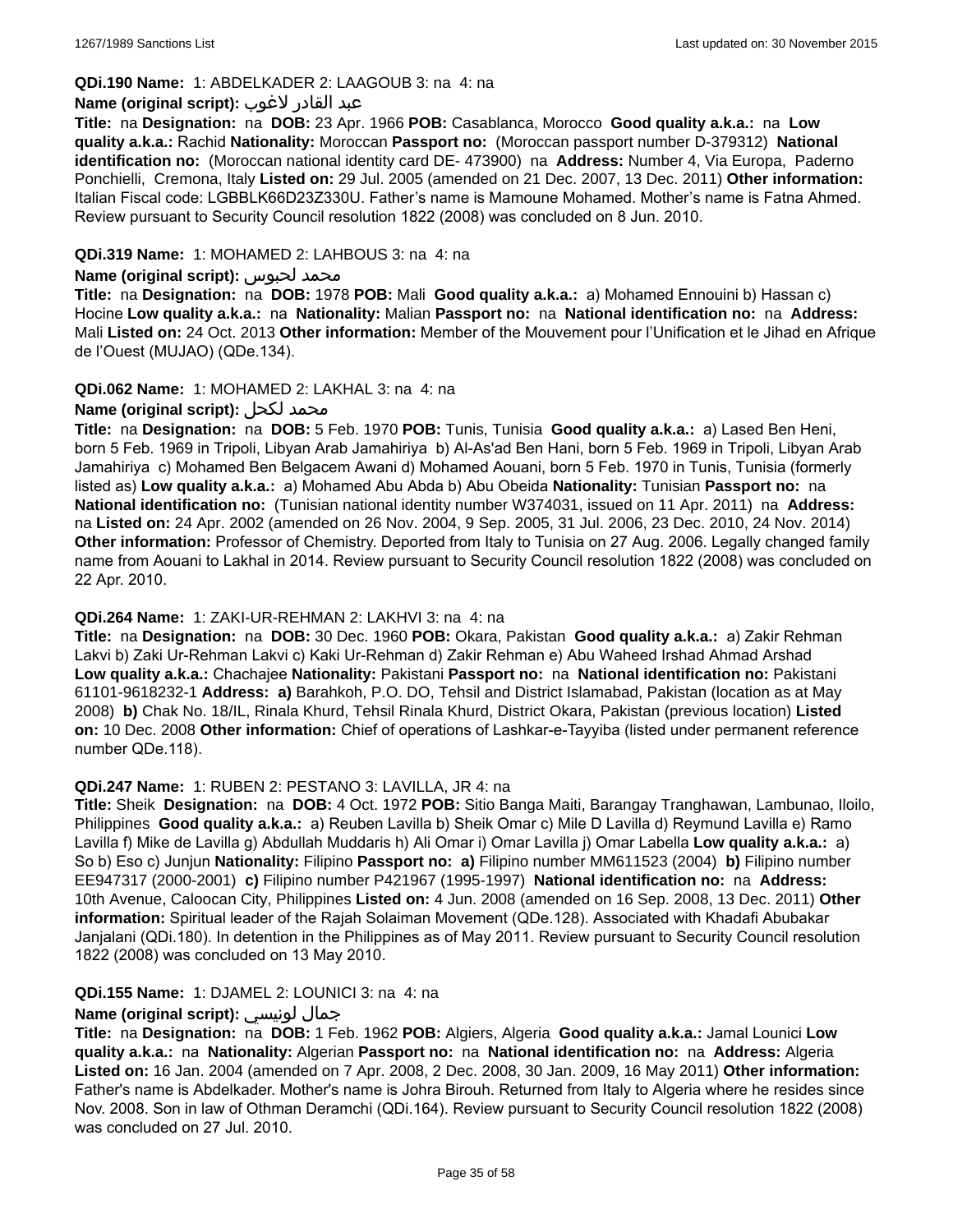### **QDi.356 Name:** 1: AQSA 2: MAHMOOD 3: na 4: na

**Title:** na **Designation:** na **DOB:** 11 May 1994 **POB:** Glasgow, Scotland, United Kingdom **Good quality a.k.a.:**  na **Low quality a.k.a.:** Umm Layth **Nationality:** British **Passport no:** British passport number 720134834, issued on 27 Jun. 2012 (expires on 27 Jun. 2022) **National identification no:** na **Address: a)** Syrian Arab Republic (as at Nov. 2013) **b)** United Kingdom (previous address) **Listed on:** 28 Sep. 2015 **Other information:** Recruiter for Islamic State in Iraq and the Levant, listed as Al-Qaida in Iraq (QDe.115), in the Syrian Arab Republic, and a key figure in the the Al-Khanssaa brigade, a female ISIL brigade established in Al-Raqqa to enforce ISIL's interpretation of Sharia law. Sex: female. Photo available for inclusion in the INTERPOL-UN Security Council Special Notice.

## **QDi.206 Name:** 1: IBRAHIM 2: MOHAMED KHALIL 3: na 4: na

## ابراهيم محمد خليل **:(script original (Name**

**Title:** na **Designation:** na **DOB:** 2 Jul. 1975 **POB:** Day Az-Zawr, Syria **Good quality a.k.a.:** a) Khalil Ibrahim Jassem, born 2 May 1972 in Baghdad, Iraq b) Khalil Ibrahim Mohammad, born 3 Jul. 1975 in Mosul, Iraq c) Khalil Ibrahim Al Zafiri (born 1972) d) Khalil, born 2 May 1975 **Low quality a.k.a.:** na **Nationality:** Syrian **Passport no:** (Temporary suspension of deportation No. T04338017 issued by Alien's Office of the City of Mainz, expired on 8 May 2013) **National identification no:** na **Address:** Refugee shelter Alte Ziegelei, Mainz, 55128, Germany **Listed on:** 6 Dec. 2005 (amended on 25 Jan. 2010, 13 Dec. 2011, 6 Aug. 2013) **Other information:** Sentenced to 7 years of imprisonment in Germany on 6 Dec. 2007. Released on 30 December 2012. Review pursuant to Security Council resolution 1822 (2008) was concluded on 5 Oct. 2009.

### **QDi.202 Name:** 1: MAZEN 2: SALAH 3: MOHAMMED 4: na

### مازن صلاح محمد **:(script original (Name**

**Title:** na **Designation:** na **DOB:** 18 May 1981 **POB:** Arbil, Iraq **Good quality a.k.a.:** a) Mazen Ali Hussein, born 1 Jan. 1982 in Baghdad, Iraq b) Issa Salah Muhamad, born 1 Jan. 1980 **Low quality a.k.a.:** na **Nationality:** Iraqi **Passport no:** (German travel document ("Reiseausweis") A 0144378 (revoked as at Sep. 2012)) **National identification no:** na **Address:** 94051 Hauzenberg, Germany **Listed on:** 6 Dec. 2005 (amended on 21 Oct. 2008, 13 Dec. 2011, 15 Nov. 2012) **Other information:** Member of Ansar Al-Islam (QDe.098). Released from custody in Germany on 18 May 2012. Review pursuant to Security Council resolution 1822 (2008) was concluded on 30 Jul. 2009.

### **QDi.126 Name:** 1: YUNOS 2: UMPARA 3: MOKLIS 4: na

**Title:** na **Designation:** na **DOB:** 7 Jul. 1966 **POB:** Lanao del Sur, the Philippines **Good quality a.k.a.:** a) Muklis Yunos b) Mukhlis Yunos (previously listed as) c) Saifullah Mukhlis Yunos d) Saifulla Moklis Yunos **Low quality a.k.a.:** Hadji Onos **Nationality:** Filipino **Passport no:** na **National identification no:** na **Address:** Philippines**Listed on:** 9 Sep. 2003 (amended on 9 Sep. 2005, 23 Feb. 2009, 3 Jun. 2009, 16 May 2011) **Other information:** Sentenced to life without parole in the Philippines on 23 Jan. 2009 for his involvement in the bombings of 30 Dec. 2000 in Manila, the Philippines. Review pursuant to Security Council resolution 1822 (2008) was concluded on 25 May 2010.

### **QDi.147 Name:** 1: MOHAMED 2: AMIN 3: MOSTAFA 4: na

## محمد أمين مصطفى :**Name (original script)**

**Title:** na **Designation:** na **DOB:** 11 Oct. 1975 **POB:** Kirkuk, Iraq **Good quality a.k.a.:** na **Low quality a.k.a.:**  na **Nationality:** na **Passport no:** na **National identification no:** na **Address:** Via della Martinella 132, Parma, Italy ( Domicile) **Listed on:** 12 Nov. 2003 (amended on 9 Sep. 2005, 7 Jun. 2007, 16 May 2011) **Other information:** Under administrative control measure in Italy scheduled to expire on 15 Jan. 2012. Review pursuant to Security Council resolution 1822 (2008) was concluded on 21 Jun. 2010.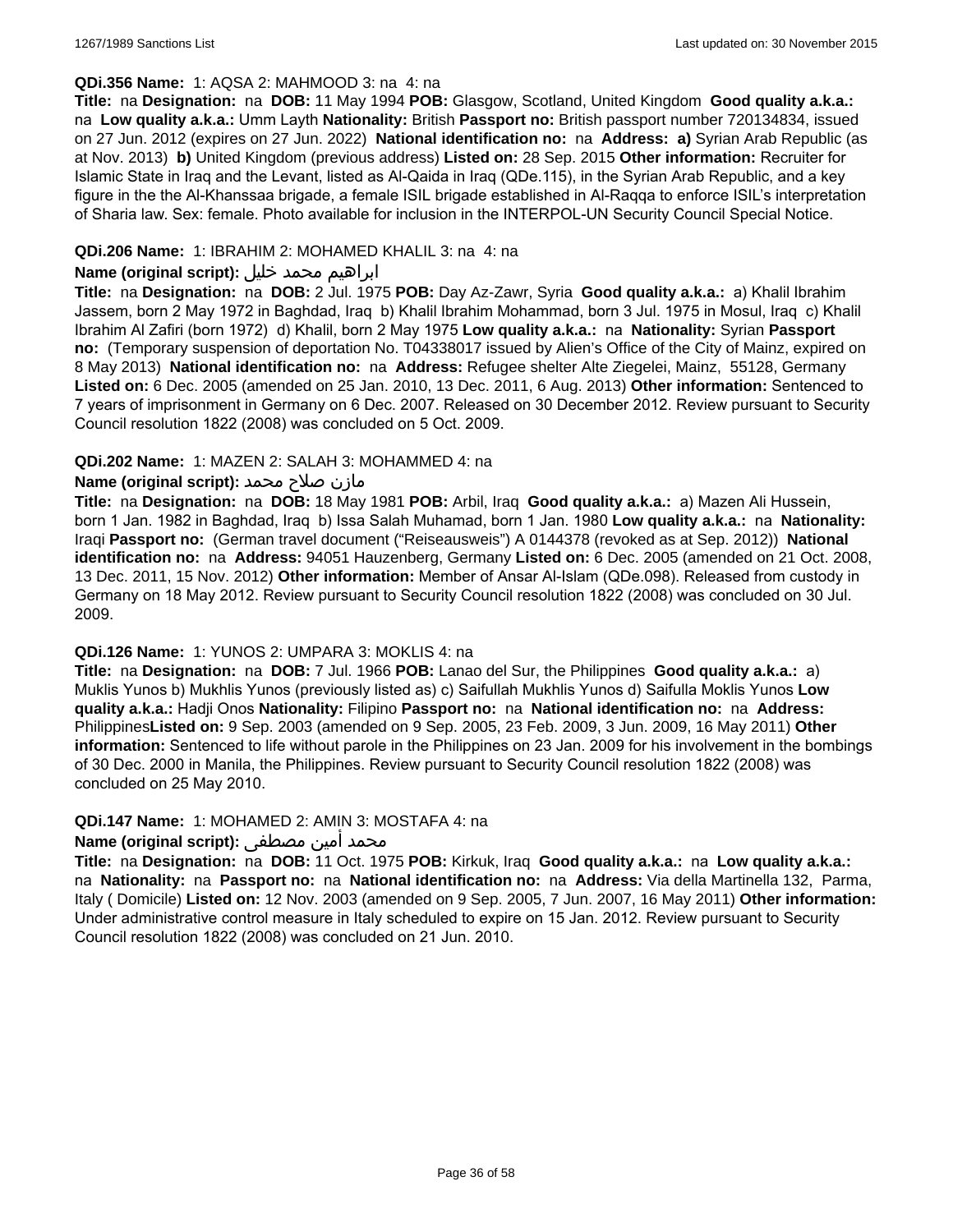### **QDi.129 Name:** 1: DJAMEL 2: MOUSTFA 3: na 4: na

### **Name (original script):** مصطفى جمال

**Title:** na **Designation:** na **DOB:** 28 Sep. 1973 **POB:** Tiaret, Algeria **Good quality a.k.a.:** a) Kalad Belkasam, born 31 Dec. 1979 b) Mostafa Djamel, born 31 Dec. 1979 in Maskara, Algeria c) Mostefa Djamel, born 26 Sep. 1973 in Mahdia, Algeria d) Mustafa Djamel, born 31 Dec. 1979 in Mascara, Algeria e) Balkasam Kalad, born 26 Aug. 1973 in Algiers, Algeria f) Bekasam Kalad, born 26 Aug. 1973 in Algiers, Algeria g) Belkasam Kalad, born 26 Aug. 1973 in Algiers, Algeria h) Damel Mostafa, born 31 Dec. 1979 in Algiers, Algeria i) Djamal Mostafa, born 31 Dec. 1979 in Maskara, Algeria j) Djamal Mostafa, born 10 Jun. 1982 k) Djamel Mostafa, born 31 Dec. 1979 in Maskara, Algeria l) Djamel Mostafa, born 31 Dec. 1979 in Algiers, Algeria m) Fjamel Moustfa, born 28 Sep. 1973 in Tiaret, Algeria n) Djamel Mustafa, born 31 Dec. 1979 o) Ali Barkani, born 22 Aug. 1973 in Morocco p) Djamel Mustafa, born 31 Dec. 1979 in Mascara, Algeria q) Mustafa **Low quality a.k.a.:** na **Nationality:** Algerian **Passport no: a)** (Counterfeit Danish driving licence no. 20645897, made out to Ali Barkani, born on 22 Aug. 1973 in Morocco) **b)** (Algerian birth certificate, issued for Djamel Mostefa, born on 25 Sep. 1973 in Mehdia, Tiaret province, Algeria) **National identification no:** na **Address:** Algeria **Listed on:** 23 Sep. 2003 (amended on 7 Sep. 2007, 7 Apr. 2008, 25 Jan. 2010, 16 May 2011) **Other information:** Father's name is Djelalli Moustfa. Mother's name is Kadeja Mansore. Associated with Ismail Abdallah Sbaitan Shalabi (QDi.128), Mohamed Ghassan Ali Abu Dhess (QDi.130) and Aschraf Al-Dagma (QDi.132). Deported from Germany to Algeria in Sep. 2007. Review pursuant to Security Council resolution 1822 (2008) was concluded on 19 Oct. 2009.

### **QDi.238 Name:** 1: MUBARAK 2: MUSHAKHAS 3: SANAD 4: MUBARAK AL-BATHALI

## مبارك مشخص سند مبارك البذالي **:Name (original script)**

**Title:** na **Designation:** na **DOB:** 1 Oct. 1961 **POB:** Kuwait **Good quality a.k.a.:** a) Mubarak Mishkhis Sanad Al-Bathali b) Mubarak Mishkhis Sanad Al-Badhali c) Mubarak Al-Bathali d) Mubarak Mishkhas Sanad Al-Bathali e) Mubarak Mishkhas Sanad Al-Bazali f) Mobarak Meshkhas Sanad Al-Bthaly **Low quality a.k.a.:** Abu Abdulrahman **Nationality:** Kuwaiti **Passport no: a)** Kuwaiti number 101856740, issued on 12 May 2005 ( and expired on 11 May 2007) **b)** Kuwaiti number 002955916 **National identification no:** Kuwaiti 261122400761 **Address:** Al-Salibekhat area, Kuwait ( residence as at Mar. 2009) **Listed on:** 16 Jan. 2008 (amended on 1 Jul. 2008, 23 Jul. 2008, 25 Jan. 2010) **Other information:** Review pursuant to Security Council resolution 1822 (2008) was concluded on 14 Sep. 2009.

### **QDi.373 Name:** 1: LAVDRIM 2: MUHAXHERI 3: na 4: na

**Title:** na **Designation:** na **DOB: a)** 3 Dec. 1989 **b)** Approximately 1987 **POB:** Kaqanik/Kacanik **Good quality a.k.a.:** na **Low quality a.k.a.:** a) Abu Abdullah al Kosova b) Abu Abdallah al-Kosovi c) Abu Abdallah al-Kosovo **Nationality:** na **Passport no:** na **National identification no:** na **Address:** Syrian Arab Republic (location as at Sep. 2015) **Listed on:** 29 Sep. 2015 **Other information:** Kosovar Albanian terrorist fighter in Syrian Arab Republic and unit leader of Islamic State in Iraq and the Levant, listed as Al-Qaida in Iraq (QDe.115). Wanted by INTERPOL.

### **QDi.272 Name:** 1: MOHAMMED 2: YAHYA 3: MUJAHID 4: na

**Title:** na **Designation:** na **DOB:** 12 Mar. 1961 **POB:** Lahore, Punjab Province, Pakistan **Good quality a.k.a.:** Mohammad Yahya Aziz **Low quality a.k.a.:** na **Nationality:** Pakistani **Passport no:** na **National identification no:** Pakistani 35404-1577309-9 **Address:** na **Listed on:** 29 Jun. 2009 **Other information:** Associated with Lashkar-e-Tayyiba (QDe.118). In detention as at June 2009.

### **QDi.119 Name:** 1: ARIS 2: MUNANDAR 3: na 4: na

**Title:** na **Designation:** na **DOB: a)** 1 Jan. 1971 **b)** Between 1962 and 1968 **POB:** Sambi, Boyolali, Java, Indonesia **Good quality a.k.a.:** na **Low quality a.k.a.:** na **Nationality:** na **Passport no:** na **National identification no:** na **Address:** na **Listed on:** 9 Sep. 2003 (amended on 9 Sep. 2005, 4 Oct. 2006) **Other information:** Review pursuant to Security Council resolution 1822 (2008) was concluded on 25 May 2010.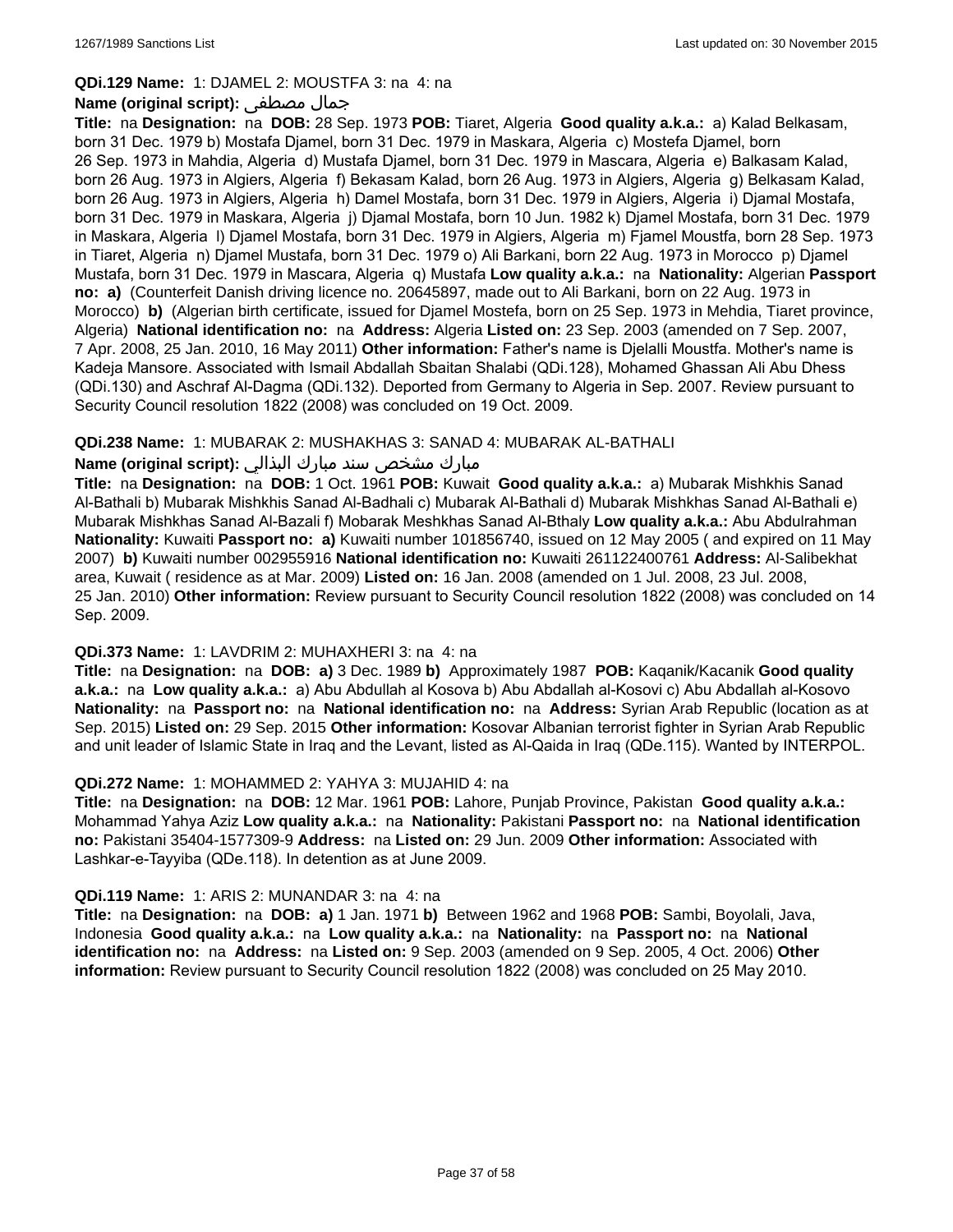## **QDi.120 Name:** 1: ABDUL HAKIM 2: MURAD 3: na 4: na

## عبد الحكيم مراد **:(script original (Name**

**Title:** na **Designation:** na **DOB:** 11 Apr. 1968 **POB:** Kuwait **Good quality a.k.a.:** a) Murad, Abdul Hakim Hasim b) Murad, Abdul Hakim Ali Hashim c) Murad, Abdul Hakim al Hashim d) Saeed Akman e) Saeed Ahmed f) Abdul Hakim Ali al-Hashem Murad **Low quality a.k.a.:** na **Nationality:** Pakistani **Passport no: a)** Pakistani passport number 665334 ( issued in Kuwait) **b)** Pakistani passport number 917739 ( issued in Pakistan on 8 Aug. 1991, expired on 7 Aug. 1996) **National identification no:** na **Address:** na **Listed on:** 9 Sep. 2003 (amended on 16 May 2011) **Other information:** Mother's name is Aminah Ahmad Sher al-Baloushi. In custody of the United States. Review pursuant to Security Council resolution 1822 (2008) was concluded on 25 May 2010.

## **QDi.196 Name:** 1: ALI 2: SAYYID 3: MUHAMED 4: MUSTAFA BAKRI

### علي السيد محمد مصطفى بكري **:(script original (Name**

**Title:** na **Designation:** na **DOB:** 18 Apr. 1966 **POB:** Beni-Suef, Egypt **Good quality a.k.a.:** a) Ali Salim b) Abd Al-Aziz al-Masri **Low quality a.k.a.:** na **Nationality:** Egyptian **Passport no:** na **National identification no:** na **Address:** na **Listed on:** 29 Sep. 2005 (amended on 13 Dec. 2011) **Other information:** Member of the Shura Council of Al-Qaida (QDe.004) and Egyptian Islamic Jihad (QDe.003). Review pursuant to Security Council resolution 1822 (2008) was concluded on 1 Jun. 2010.

### **QDi.357 Name:** 1: ASEEL 2: MUTHANA 3: na 4: na

**Title:** na **Designation:** na **DOB:** 22 Nov. 1996 **POB:** Cardiff, United Kingdom **Good quality a.k.a.:** na **Low quality a.k.a.:** na **Nationality:** British **Passport no:** British passport number 516088643, issued on 7 Jan. 2014 (expires on 7 Jan. 2024) **National identification no:** na **Address: a)** Syrian Arab Republic (as at Feb. 2014) **b)** United Kingdom (previous address) **Listed on:** 30 Sep. 2015 **Other information:** Foreign terrorist fighter with Islamic State in Iraq and the Levant, listed as Al-Qaida in Iraq (QDe.115), in the Syrian Arab Republic. Wanted by the authorities of the United Kingdom. Physical description: hair colour: brown/black.

### **QDi.358 Name:** 1: NASSER 2: AHMED 3: MUTHANA 4: na

**Title:** na **Designation:** na **DOB:** 29 Apr. 1994 **POB:** Heath, Cardiff, United Kingdom **Good quality a.k.a.:** Nasir Muthana **Low quality a.k.a.:** a) Abdul Muthana b) Abu Muthana c) Abu Al-Yemeni Muthana d) Abu Muthanna **Nationality:** British **Passport no:** British passport number 210804241, issued on 27 Jul. 2010 (expires on 27 Jul. 2020) **National identification no:** na **Address: a)** Syrian Arab Republic (as at Nov. 2013) **b)** United Kingdom (previous address until Nov. 2013) **Listed on:** 28 Sep. 2015 **Other information:** Foreign terrorist fighter with Islamic State in Iraq and the Levant (ISIL), listed as Al-Qaida in Iraq (QDe.115), in the Syrian Arab Republic. Wanted by the authorities of the United Kingdom. Physical description: hair colour: brown/black. Photo available for inclusion in the INTERPOL-UN Security Council Special Notice.

### **QDi.280 Name:** 1: TAYEB 2: NAIL 3: na 4: na

### **Name (original script):** نايل الطيب

**Title:** na **Designation:** na **DOB:** Approximately 1972 **POB:** Faidh El Batma, Djelfa, Algeria **Good quality a.k.a.:** a) Djaafar Abou Mohamed (محمد ابو جعفر (b) Abou Mouhadjir (مهاجر ابو (c) Mohamed Ould Ahmed Ould Ali (born in 1976) **Low quality a.k.a.:** na **Nationality:** Algerian **Passport no:** na **National identification no:** na **Address:** Mali **Listed on:** 22 Apr. 2010 (amended on 15 Apr. 2014) **Other information:** Convicted in absentia by Algerian tribunal on 28 Mar. 1996. Algerian international arrest warrant number 04/09 of 6 Jun. 2009 issued by the Tribunal of Sidi Mhamed, Algiers, Algeria. Algerian extradition request number 2307/09 of 3 Sep. 2009, presented to Malian authorities. Father's name was Benazouz Nail. Mother's name is Belkheiri Oum El Kheir. Member of The Organization of Al-Qaida in the Islamic Maghreb (QDe.014)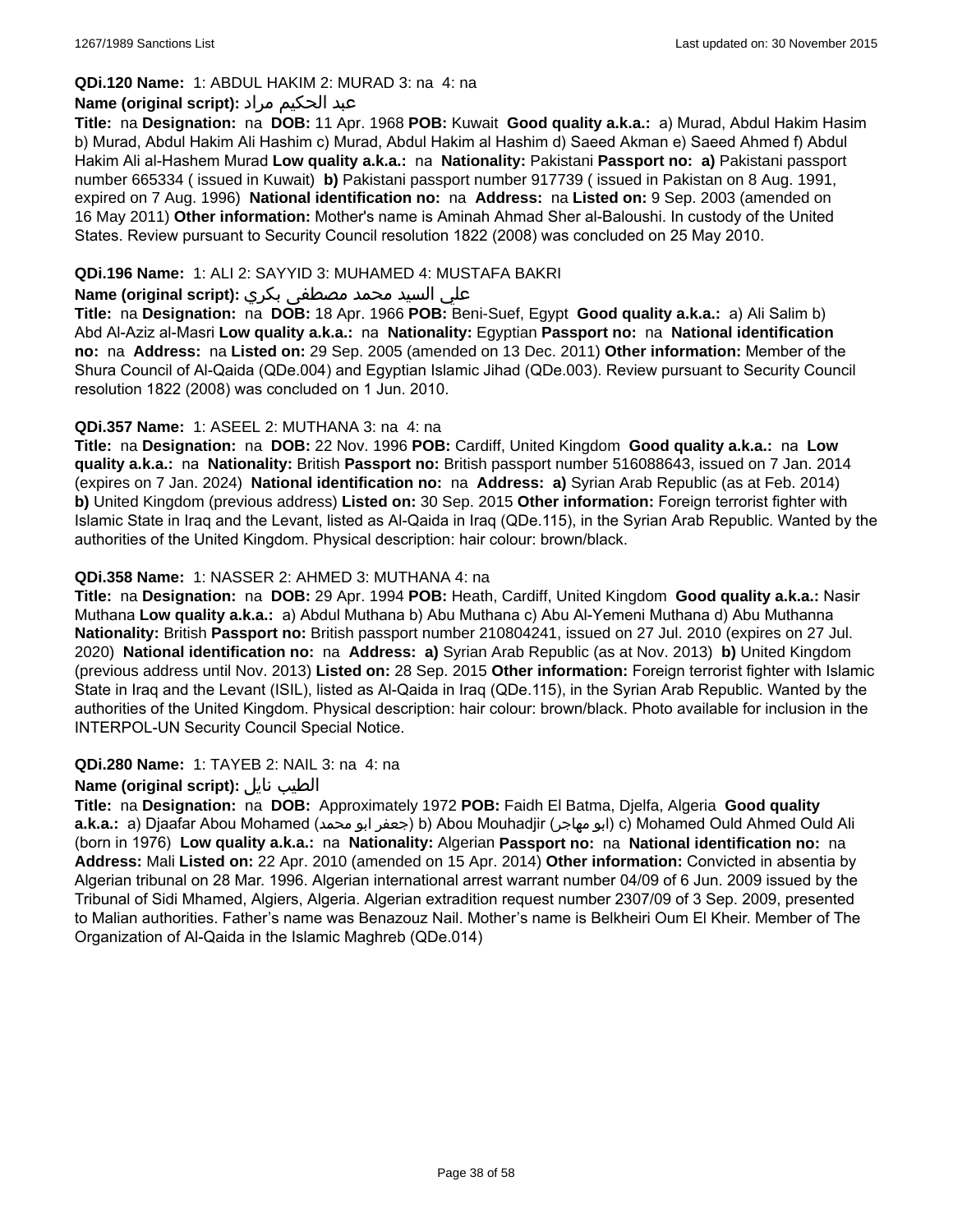### **QDi.314 Name:** 1: ABDERRAHMANE 2: OULD EL AMAR 3: na 4: na

## عبد الرحمن ولد العامر **:(script original (Name**

**Title:** na **Designation:** na **DOB:** Between 1977 and 1982 **POB:** Tabankort, Mali **Good quality a.k.a.:** a) Ahmed el Tilemsi b) Abderrahmane Ould el Amar Ould Sidahmed Loukbeiti c) Ahmad Ould Amar **Low quality a.k.a.:** na **Nationality:** Malian **Passport no:** na **National identification no:** na **Address: a)** Gao, Mali **b)** Tabankort, Mali **c)** In Khalil, Mali **d)** Al Moustarat, Mali **Listed on:** 22 Feb. 2013 **Other information:** Leader of the Mouvement pour l'Unification et le Jihad en Afrique de l'Ouest (MUJAO) (QDe.134). Member of The Organization of Al-Qaida in the Islamic Maghreb (QDe.014). Arrested in April 2005 in Mauritania, escaped from Nouakchott jail on 26 Apr. 2006. Re-arrested in Sep. 2008 in Mali and released on 15 Apr. 2009. Associated with Mokhtar Belmokhtar (QDi.136). Father's name is Leewemere.

## **QDi.315 Name:** 1: HAMADA 2: OULD MOHAMED EL KHAIRY 3: na 4: na

## حماده ولد محمد الخيري **:(script original (Name**

**Title:** na **Designation:** na **DOB:** 1970 **POB:** Nouakchott, Mauritania **Good quality a.k.a.:** a) Hamada Ould Mohamed Lemine Ould Mohamed el Khairy b) Ould Kheirou c) Hamad el Khairy **Low quality a.k.a.:** Abou QumQum **Nationality: a)** Mauritanian **b)** Malian **Passport no:** (Malian passport number A1447120, expired on 19 Oct. 2011) **National identification no:** na **Address:** Gao, Mali **Listed on:** 22 Feb. 2013 **Other information:** Leader of the Mouvement pour l'Unification et le Jihad en Afrique de l'Ouest (MUJAO) (QDe.134). Has provided logistical support to the Sahelian group Al Moulathamine, linked with the Organization of Al-Qaida in the Islamic Maghreb (QDe.014). International arrest warrant issued by Mauritania. Mother's name is Tijal Bint Mohamed Dadda.

**QDi.298 Name:** 1: ABD AL-RAHMAN 2: OULD MUHAMMAD AL-HUSAYN 3: OULD MUHAMMAD SALIM 4: na عبد الرحمن ولد محمد الحسين ولد محمد سليم **:(script original (Name**

**Title:** na **Designation:** na **DOB:** Approximately 1981 **POB:** Saudi Arabia **Good quality a.k.a.:** a) Abdarrahmane ould Mohamed el Houcein ould Mohamed Salem b) الموريتاني يونس شيخ) Yunis al-Mauritani; Younis al-Mauritani; Sheikh Yunis al-Mauritani; Shaykh Yunis the Mauritanian) **Low quality a.k.a.:** a) Salih the Mauritanian b) Mohamed Salem c) Youssef Ould Abdel Jelil d) El Hadj Ould Abdel Ghader e) Abdel Khader f) Abou Souleimane g) Chingheity **Nationality:** Mauritanian **Passport no:** na **National identification no:** na **Address:** na **Listed on:** 15 Sep. 2011 **Other information:** Pakistan-based senior Al-Qaida (QDe.004) leader also associated with The Organization of Al-Qaida in the Islamic Maghreb (QDe.014). Wanted by Mauritanian authorities.

## **QDi.353 Name:** 1: ALI 2: BEN TAHER 3: BEN FALEH 4: OUNI HARZI

## علي بن الطاھر بن الفالح العوني الحرزي **:(script original (Name**

**Title:** na **Designation:** na **DOB:** 9 Mar. 1986 **POB:** Ariana, Tunisia **Good quality a.k.a.:** na **Low quality a.k.a.:** Abou Zoubair **Nationality:** Tunisian **Passport no:** Tunisian passport number W342058, issued on 14 Mar. 2011 (expires on 13 Mar. 2016) **National identification no:** Tunisian National Identity Card number 08705184, issued on 24 Feb. 2011 **Address: a)** 18 Mediterranean Street, Ariana, Tunisia **b)** Syrian Arab Republic (located in as at Mar. 2015) **c)** Iraq (possible alternative location as at Mar. 2015) **d)** Libya (previously located in) **Listed on:** 10 Apr. 2015 **Other information:** Physical description: eye colour: brown; height: 171cm. Photo available for inclusion in the INTERPOL-UN Security Council Special Notice. Previous occupation: trading agent. A member of Ansar al-Shari'a in Tunisia (QDe.143), active in recruitment of foreign terrorist fighters and arms smuggling. Detained and sentenced to 30 months imprisonment for planning terrorist acts in 2005 in Tunisia. Planned and perpetrated the attack against the Consulate of the United States in Benghazi, Libya on 11 Sep. 2012. Arrest warrant issued by the Tunisian National Guard (as at Mar. 2015). Father's name is Taher Ouni Harzi, mother's name is Borkana Bedairia.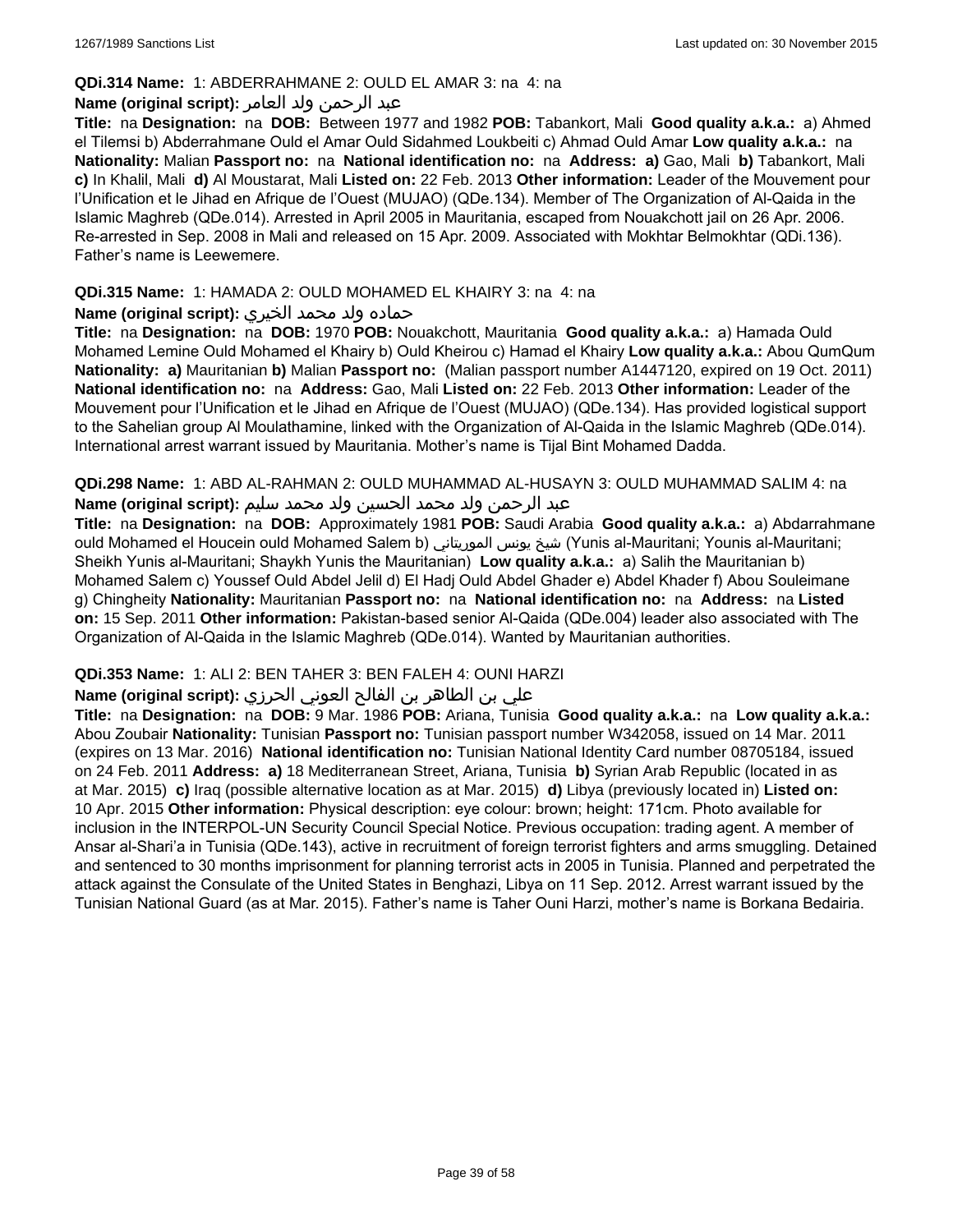## **QDi.354 Name:** 1: TARAK 2: BEN TAHER 3: BEN FALEH 4: OUNI HARZI

## طارق بن الطاھر بن الفالح العوني الحرزي **:(script original (Name**

**Title:** na **Designation:** na **DOB:** 3 May 1982 **POB:** Tunis, Tunisia **Good quality a.k.a.:** na **Low quality a.k.a.:** Abou Omar Al Tounisi **Nationality:** Tunisian **Passport no:** Tunisian passport number Z050399, issued on 9 Dec. 2003 (expired on 8 Dec. 2008) **National identification no:** Tunisian National Identity Card number 04711809, issued on 13 Nov. 2003 **Address: a)** 18 Mediterranean Street, Ariana, Tunisia **b)** Syrian Arab Republic (located in as at Mar. 2015) **c)** Iraq (possible alternative location as at Mar. 2015) **d)** Libya (previously located in) **Listed on:** 10 Apr. 2015 **Other information:** Physical description: eye colour: brown; height: 172cm. Photo available for inclusion in the INTERPOL-UN Security Council Special Notice. Previous occupation: worker. A dangerous and active member of Al Qaida in Iraq (QDe.115) in 2004, also active in facilitating and hosting members of Ansar al-Shari'a in Tunisia (QDe.143) in Syria. Sentenced, in absentia, on 30 October 2007, to 24 years imprisonment for terrorist activities by the Appeals Court of Tunis. Father's name is Taher Ouni Harzi, mother's name is Borkana Bedairia.

### **QDi.242 Name:** 1: DINNO AMOR 2: ROSALEJOS 3: PAREJA 4: na

**Title:** na **Designation:** na **DOB:** 19 Jul. 1981 **POB:** Cebu City, Philippines **Good quality a.k.a.:** a) Johnny Pareja b) Khalil Pareja **Low quality a.k.a.:** a) Mohammad b) Akmad c) Mighty d) Rash **Nationality:** Filipino **Passport no:** na **National identification no:** na **Address:** Atimonana, Quezon Province, Philippines **Listed on:** 4 Jun. 2008 (amended on 3 Jun. 2009, 13 Dec. 2011) **Other information:** Member of the Rajah Solaiman Movement (QDe.128). Father's name is Amorsolo Jarabata Pareja. Mother's name is Leonila Cambaya Rosalejos. Review pursuant to Security Council resolution 1822 (2008) was concluded on 13 May 2010.

### **QDi.294 Name:** 1: UMAR 2: PATEK 3: na 4: na

**Title:** na **Designation:** na **DOB:** 20 Jul. 1966 **POB:** Central Java, Indonesia **Good quality a.k.a.:** a) Omar Patek b) Mike Arsalan c) Hisyam Bin Zein d) Anis Alawi Jafar **Low quality a.k.a.:** a) Pa'tek b) Pak Taek c) Umar Kecil d) Al Abu Syekh Al Zacky e) Umangis Mike **Nationality:** Indonesian **Passport no:** na **National identification no:**  na **Address:** Indonesia **Listed on:** 19 Jul. 2011 (amended on 23 Feb. 2012) **Other information:** Senior member of Jemaah Islamiyah (QDe.092) involved in planning and funding multiple terrorist attacks in the Philippines and Indonesia. Provided training to Abu Sayyaf Group (QDe.001). In custody in Indonesia as at Feb. 2012.

## **QDi.348 Name:** 1: ANGGA 2: DIMAS 3: PERSHADA 4: na

**Title:** Secretary General (as at mid-2014) **Designation:** na **DOB:** 4 Mar. 1985 **POB:** Jakarta, Indonesia **Good quality a.k.a.:** a) Angga Dimas Persada, born 4 Mar. 1985 in Jakarta, Indonesia b) Angga Dimas Persadha, born 4 Mar. 1985 in Jakarta, Indonesia c) Angga Dimas Prasondha, born 4 Mar. 1985 in Jakarta, Indonesia **Low quality a.k.a.:** na **Nationality:** Indonesian **Passport no:** Indonesian passport number W344982 (issued under name Angga Dimas Peshada, born 4 Mar.1985 in Jakarta, Indonesia) **National identification no:** na **Address:** na **Listed on:** 13 Mar. 2015 **Other information:** Member of Jemaah Islamiyah (QDe.092) and leader of Hilal Ahmar Society Indonesia (HASI) (QDe.147).

### **QDi.271 Name:** 1: ARIF 2: QASMANI 3: na 4: na

**Title:** na **Designation:** na **DOB:** Approximately 1944 **POB:** Pakistan **Good quality a.k.a.:** a) Muhammad Arif Qasmani b) Muhammad 'Arif Qasmani c) Mohammad Arif Qasmani d) Arif Umer e) Qasmani Baba f) Memon Baba g) Baba Ji **Low quality a.k.a.:** na **Nationality:** Pakistani **Passport no:** na **National identification no:** na **Address:** House Number 136, KDA Scheme No. 1, Tipu Sultan Road, Karachi, Pakistan **Listed on:** 29 Jun. 2009 **Other information:** Associated with Lashkar-e-Tayyiba (QDe.118) and Al-Qaida (QDe.004). In detention as at June 2009.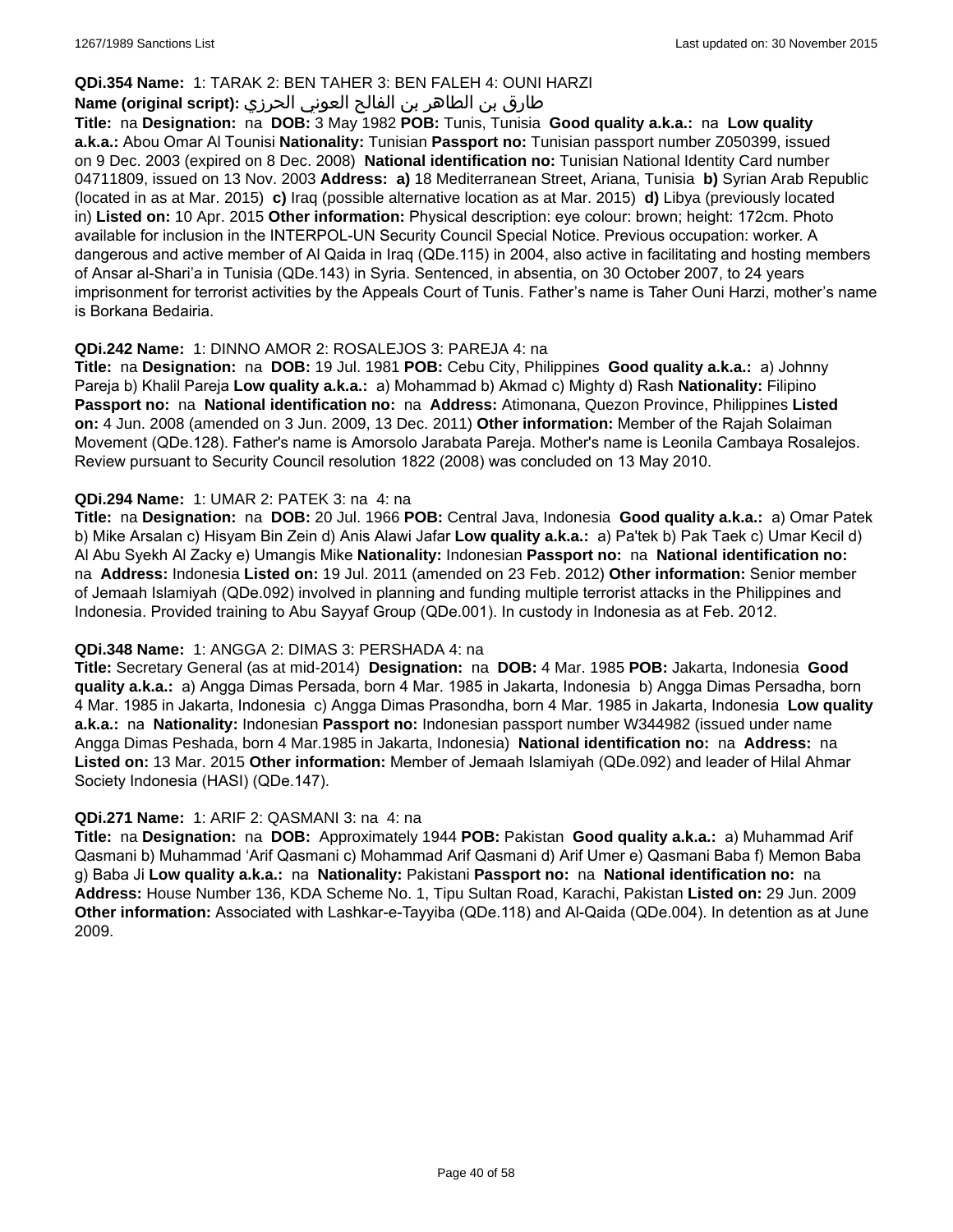## **QDi.297 Name:** 1: HASSAN 2: MUHAMMAD 3: ABU BAKR 4: QAYED

## حسن محمد أبو بكر قايد **:(script original (Name**

**Title:** na **Designation:** na **DOB: a)** 1963 **b)** 1969 **POB:** Marzaq, Libyan Arab Jamahiriya **Good quality a.k.a.:** a) Hasan Muhammad Abu Bakr Qa'id b) قايد بكر أبو محمد الحسين) Al-Husain Muhammad Abu Bakr Qayid) c) Muhammad Hassan Qayed d) Mohammad Hassan Abu Bakar e) Hasan Qa'id f) Muhammad Hasan al-Libi **Low quality a.k.a.:**  a) Abu Yahya al-Libi (الليبي يحيى أبو) (prominently known by this nom de guerre) b) Abu Yahya c) Sheikh Yahya d) Abu Yahya Yunis al Sahrawi e) Abu Yunus Rashid f) al-Rashid g) Abu al-Widdan h) الصحراوي يونس) Younes Al-Sahrawi; Younes Al-Sahraoui) **Nationality:** Libyan **Passport no:** Libyan number 681819/88 **National identification no:** Libyan 5617/87 **Address:** Wadi 'Ataba, Libya ( previous location in 2004) **Listed on:** 15 Sep. 2011 **Other information:** Senior Al-Qaida (QDe.004) leader who, as of late 2010, was responsible for the supervision of other senior Al-Qaida officials. As of 2010, Al-Qaida commander in Pakistan and provider of financial assistance to Al-Qaida fighters in Afghanistan. Has also been a top Al-Qaida strategist and field commander in Afghanistan, and instructor at Al-Qaida training camp. Mother's name is Al-Zahra Amr Al-Khouri (a.k.a. al Zahra' 'Umar).

## **QDi.303 Name:** 1: FAZAL 2: RAHIM 3: na 4: na

## **Name (original script):** رحيم فضل

**Title:** na **Designation:** na **DOB: a)** 5 Jan. 1974 **b)** 1977 **c)** 1975 **d)** 24 Jan. 1973 **POB:** Kabul, Afghanistan **Good quality a.k.a.:** a) Fazel Rahim; Fazil Rahim b) Fazil Rahman **Low quality a.k.a.:** na **Nationality:** Afghan **Passport no:** Afghan passport number R512768 **National identification no:** na **Address: a)** (Afghanistan/ Pakistan border region (previous address)) **b)** (A2, City Computer Plaza, Shar-e-Now, Kabul, Afghanistan (previous address)) **c)** Microrayan 3rd, Apt. 45, block 21, Kabul, Afghanistan ( previous address) **Listed on:** 6 Mar. 2012 **Other information:** Was a financial facilitator for the Islamic Movement of Uzbekistan (QDe.010) and Al-Qaida (QDe.004). Was associated with Tohir Abdulkhalilovich Yuldashev. As of late 2010, in custody of Pakistani authorities. Father's name is Fazal Ahmad.

## **QDi.199 Name:** 1: ATA 2: ABDOULAZIZ 3: RASHID 4: na

## عطا عبد العزيز رشيد **:(script original (Name**

**Title:** na **Designation:** na **DOB:** 1 Dec. 1973 **POB:** Sulaimaniya, Iraq **Good quality a.k.a.:** a) Abdoulaziz Ata Rashid, born 1 Dec. 1973 b) Ata Abdoul Aziz Barzingy **Low quality a.k.a.:** na **Nationality:** Iraqi **Passport no:**  (None) **National identification no:** na **Address:** (In prison in Germany) **Listed on:** 6 Dec. 2005 (amended on 21 Oct. 2008, 13 Dec. 2011, 6 Aug. 2013) **Other information:** Member of Ansar Al-Islam (QDe.098). Sentenced on 15 Jul. 2008 to 10 years imprisonment in Germany. Review pursuant to Security Council resolution 1822 (2008) was concluded on 30 Jul. 2009.

## **QDi.075 Name:** 1: ABDELHALIM 2: HAFED 3: ABDELFATTAH 4: REMADNA

عبدالحليم حافظ عبدالفتاح رمادنا **:(script original (Name**

**Title:** na **Designation:** na **DOB:** 2 Apr. 1966 **POB:** Biskra, Algeria **Good quality a.k.a.:** Abdelhalim Remadna **Low quality a.k.a.:** Jalloul **Nationality:** Algerian **Passport no:** na **National identification no:** na **Address:** Algeria **Listed on:** 3 Sep. 2002 (amended on 12 Apr. 2006, 7 Apr. 2008, 3 Jun. 2009, 25 Jan. 2010, 23 Dec. 2010) **Other information:** Deported from Italy to Algeria on 12 Aug. 2006. Review pursuant to Security Council resolution 1822 (2008) was concluded on 8 Dec. 2009.

## **QDi.219 Name:** 1: TAUFIK 2: RIFKI 3: na 4: na

**Title:** na **Designation:** na **DOB:** 19 Aug. 1974 **POB:** Dacusuman Surakarta, Central Java, Indonesia **Good quality a.k.a.:** a) Refke, Taufek b) Rifqi, Taufik c) Rifqi, Tawfiq d) Ami Iraq e) Ami Irza f) Amy Erja g) Ammy Erza h) Ammy Izza i) Ami Kusoman j) Abu Obaida k) Abu Obaidah l) Abu Obeida m) Abu Ubaidah n) Obaidah o) Abu Obayda p) Izza Kusoman q) Yacub, Eric **Low quality a.k.a.:** na **Nationality:** Indonesian **Passport no:** na **National identification no:** na **Address:** Philippines **Listed on:** 21 Apr. 2006 (amended on 13 Dec. 2011) **Other information:** In detention in the Philippines as at May 2011. Review pursuant to Security Council resolution 1822 (2008) was concluded on 8 Jun. 2010.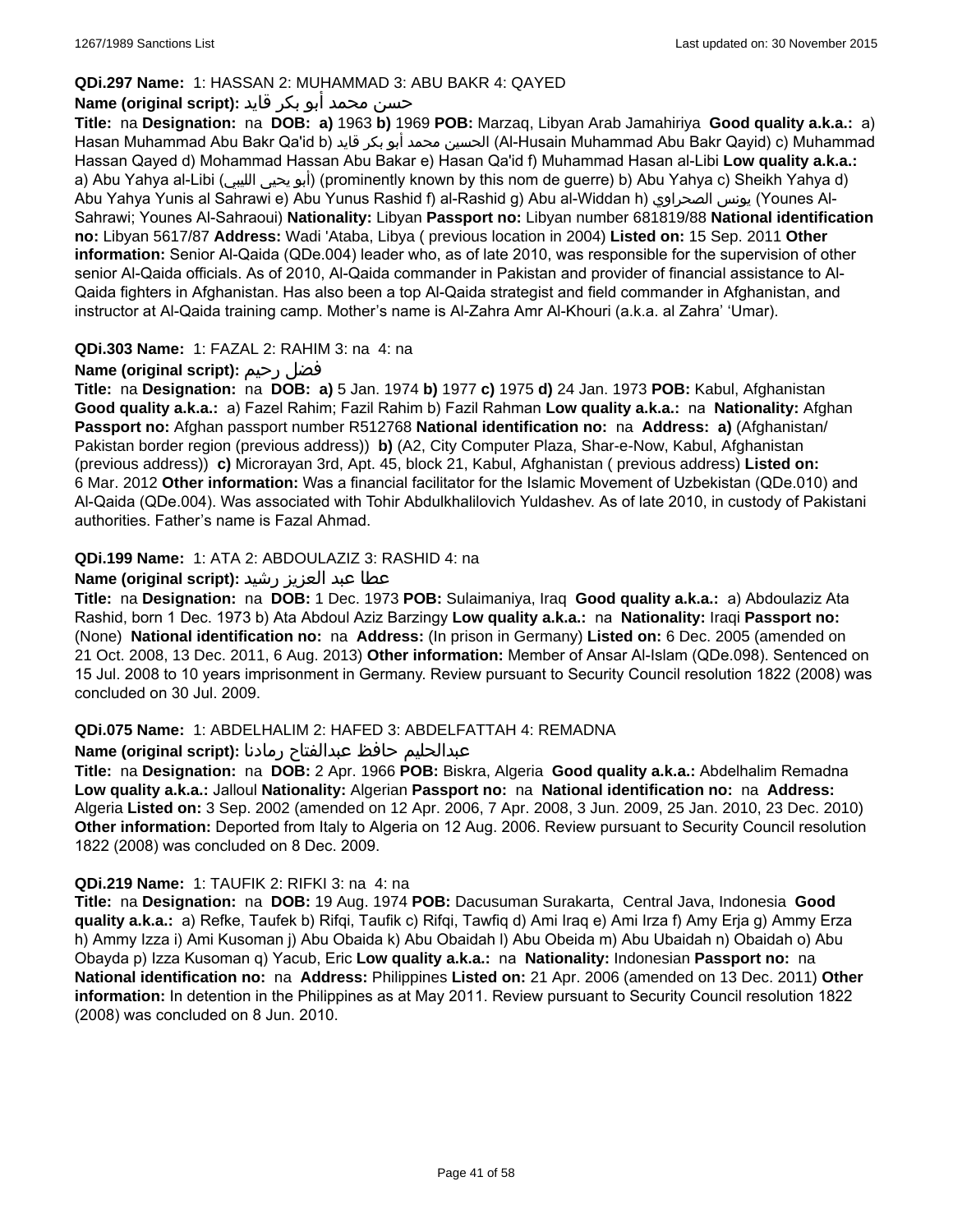## **QDi.150 Name:** 1: AL-AZHAR 2: BEN KHALIFA 3: BEN AHMED 4: ROUINE

## الأزهر بن خليفة بن احمد روين **:(script original (Name**

**Title:** na **Designation:** na **DOB:** 20 Nov. 1975 **POB:** Sfax, Tunisia **Good quality a.k.a.:** na **Low quality a.k.a.:**  a) Salmane b) Lazhar **Nationality:** Tunisian **Passport no:** Tunisian number P182583, issued on 13 Sep. 2003 (expired on 12 Sep. 2007) **National identification no:** na **Address:** Tunisia **Listed on:** 12 Nov. 2003 (amended on 20 Dec. 2005, 21 Dec. 2007, 30 Jan. 2009, 16 May 2011) **Other information:** Sentenced to six years and ten months of imprisonment for membership of a terrorist association by the Appeal Court of Milan, Italy, on 7 Feb. 2008. Considered a fugitive from justice by the Italian authorities as at Jul. 2008. Under administrative control measure in Tunisia as at 2010. Review pursuant to Security Council resolution 1822 (2008) was concluded on 21 Jun. 2010.

### **QDi.186 Name:** 1: ABU 2: RUSDAN 3: na 4: na

**Title:** na **Designation:** na **DOB:** 16 Aug. 1960 **POB:** Kudus, Central Java, Indonesia **Good quality a.k.a.:** na **Low quality a.k.a.:** a) Abu Thoriq b) Rusdjan c) Rusjan d) Rusydan e) Thoriquddin f) Thoriquiddin g) Thoriquidin h) Toriquddin **Nationality:** na **Passport no:** na **National identification no:** na **Address:** na **Listed on:** 16 May 2005 (amended on 12 Dec. 2014) **Other information:** Review pursuant to Security Council resolution 1822 (2008) was concluded on 8 Jun. 2010.

### **QDi.020 Name:** 1: MOHAMMAD 2: HAMDI 3: MOHAMMAD 4: SADIQ AL-AHDAL

### محمد حمدي محمد صادق الأهدل **:Name (original script)**

**Title:** na **Designation:** na **DOB:** 19 Nov. 1971 **POB:** Medina, Saudi Arabia **Good quality a.k.a.:** a) Al-Hamati, Muhammad b) Muhammad Muhammad Abdullah Al-Ahdal c) Mohamed Mohamed Abdullah Al-Ahdal **Low quality a.k.a.:** a) Abu Asim Al-Makki b) Ahmed **Nationality:** Yemeni **Passport no:** Yemeni number 541939, issued on 31 Jul. 2000, issued in Al-Hudaydah, Yemen (in the name of Muhammad Muhammad Abdullah Al-Ahdal) **National identification no:** Yemeni identity card number 216040 **Address:** Jamal street, Al-Dahima alley, Al-Hudaydah, Yemen **Listed on:** 17 Oct. 2001 (amended on 30 Jan. 2009, 25 Jan. 2010) **Other information:** Responsible for the finances of Al-Qa'ida (QDe.004) in Yemen. Accused of involvement in the attack on the USS Cole in 2000. Arrested in Yemen in Nov. 2003. Sentenced to three years and one month of imprisonment by the specialized criminal court of first instance in Yemen. Released on 25 Dec. 2006 after the completion of his sentence. Review pursuant to Security Council resolution 1822 (2008) was concluded on 8 Jul. 2010.

### **QDi.263 Name:** 1: HAFIZ 2: MUHAMMAD 3: SAEED 4: na

**Title:** na **Designation:** na **DOB:** 5 Jun. 1950 **POB:** Sargodha, Punjab, Pakistan **Good quality a.k.a.:** a) Hafiz Mohammad Sahib b) Hafiz Mohammad Sayid c) Hafiz Muhammad d) Hafiz Saeed e) Hafez Mohammad Saeed f) Hafiz Mohammad Sayeed g) Tata Mohammad Syeed h) Mohammad Sayed i) Muhammad Saeed **Low quality a.k.a.:** Hafiz Ji **Nationality:** Pakistani **Passport no:** na **National identification no:** Pakistani 3520025509842-7 **Address:** House No. 116E, Mohalla Johar, Lahore, Tehsil, Lahore City, Lahore District, Pakistan ( location as at May 2008) **Listed on:** 10 Dec. 2008 (amended on 17 Jul. 2009) **Other information:** Muhammad Saeed is the leader of Lashkar-e-Tayyiba (QDe.118).

### **QDi.208 Name:** 1: RADULAN 2: SAHIRON 3: na 4: na

**Title:** na **Designation:** na **DOB: a)** 1955 **b)** Approximately 1952 **POB:** Kaunayan, Patikul, Jolo Island, the Philippines **Good quality a.k.a.:** a) Radullan Sahiron b) Radulan Sahirun c) Radulan Sajirun d) Commander Putol **Low quality a.k.a.:** na **Nationality:** Filipino **Passport no:** na **National identification no:** na **Address:**  na **Listed on:** 6 Dec. 2005 **Other information:** Review pursuant to Security Council resolution 1822 (2008) was concluded on 8 Jun. 2010.

### **QDi.222 Name:** 1: NESSIM 2: BEN ROMDHANE 3: SAHRAOUI 4: na

### نسيم بن رمضان صحراوي **:(script original (Name**

**Title:** na **Designation:** na **DOB:** 3 Aug. 1973 **POB:** Bizerta, Tunisia **Good quality a.k.a.:** a) Dass b) Nasim al-Sahrawi **Low quality a.k.a.:** na **Nationality:** Tunisian **Passport no:** na **National identification no:** na **Address:** Tunisia **Listed on:** 2 Aug. 2006 (amended on 1 Sep. 2009, 25 Jan. 2010, 13 Dec. 2011) **Other information:** Considered a fugitive from justice by the Italian authorities and sentenced in absentia to 6 years detention on 20 Nov. 2008. Sentenced in Tunisia to 4 years imprisonment for terrorist activity and in detention in Tunisia as at Jun. 2009. Review pursuant to Security Council resolution 1822 (2008) was concluded on 20 Jul. 2009.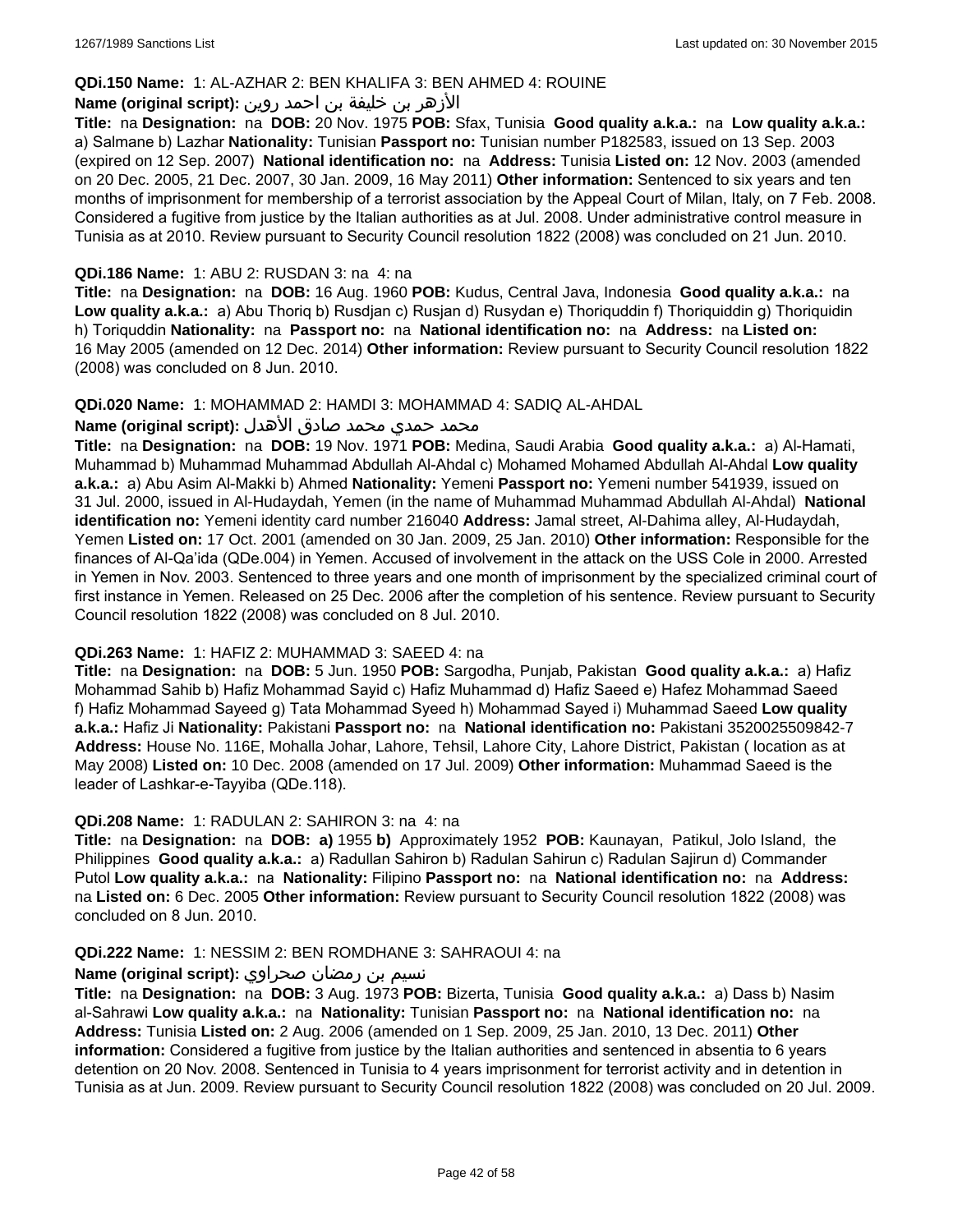### **QDi.148 Name:** 1: NESSIM 2: BEN MOHAMED 3: AL-CHERIF BEN MOHAMED 4: SALEH AL-SAADI

## نسيم بن محمد الشريف بن محمد صالح السعدي **:(script original (Name**

**Title:** na **Designation:** na **DOB:** 30 Nov. 1974 **POB:** Haidra Al-Qasreen, Tunisia **Good quality a.k.a.:** a) Nassim Saadi b) Dia el Haak George, born 20 Nov. 1974 in Lebanon c) Diael Haak George, born 30 Nov. 1974 in Lebanon d) El Dia Haak George, born 30 Nov. 1974 in Algeria **Low quality a.k.a.:** a) Abou Anis b) Abu Anis **Nationality:** Tunisian **Passport no:** Tunisian number M788331, issued on 28 Sep. 2001 (expired 27 Sep. 2006) **National identification no:** na **Address: a)** Via Monte Grappa 15, Arluno (Milan), Italy **b)** Via Cefalonia 11, Milan, Italy (Domicile, last known address) **Listed on:** 12 Nov. 2003 (amended on 20 Dec. 2005, 31 Jul. 2006, 21 Dec. 2007, 3 Jun. 2009, 16 May 2011) **Other information:** Arrested on 9 Oct. 2002. In detention in Italy until 27 Apr. 2012. Sentenced in absentia to 20 years of imprisonment by the Tunis Military Court on 11 May 2005 for membership of a terrorist organization. Father's name is Mohamed Sharif. Mother's name is Fatima. Review pursuant to Security Council resolution 1822 (2008) was concluded on 21 Jun. 2010.

## **QDi.244 Name:** 1: HILARION 2: DEL ROSARIO 3: SANTOS III 4: na

**Title:** Amir **Designation:** na **DOB:** 12 Mar. 1966 **POB:** 686 A. Mabini Street, Sangandaan, Caloocan City, Philippines **Good quality a.k.a.:** a) Akmad Santos b) Ahmed Islam c) Ahmad Islam Santos d) Abu Hamsa e) Hilarion Santos III f) Abu Abdullah Santos g) Faisal Santos **Low quality a.k.a.:** a) Lakay b) Aki c) Aqi **Nationality:**  na **Passport no:** Filipino number AA780554 **National identification no:** na **Address:** 50, Purdue Street, Cubao, Quezon City, Philippines **Listed on:** 4 Jun. 2008 (amended on 13 Dec. 2011) **Other information:** Founder and leader of the Rajah Solaiman Movement (QDe.128) and linked to the Abu Sayyaf Group (QDe.001). In detention in the Philippines as of May 2011. Review pursuant to Security Council resolution 1822 (2008) was concluded on 13 May 2010.

## **QDi.350 Name:** 1: WIJI 2: JOKO 3: SANTOSO 4:

**Title:** na **Designation:** na **DOB:** 14 Jul. 1975 **POB:** Rembang, Jawa Tengah, Indonesia **Good quality a.k.a.:** Wijijoko Santoso, born 14 Jul. 1975 in Rembang, Jawa Tengah, Indonesia **Low quality a.k.a.:** a) Abu Seif al-Jawi b) Abu Seif **Nationality:** Indonesian **Passport no:** Indonesian passport number A2823222, issued on 28 May 2012 (expires 28 May 2017, issued under name Wiji Joko Santoso, born 14 Jul. 1975 in Rembang, Jawa Tengah, Indonesia) **National identification no:** na **Address:** na **Listed on:** 13 Mar. 2015 **Other information:** Head of the foreign affairs division and key outreach player of Jemaah Islamiyah (QDe.092). Associated with Hilal Ahmar Society Indonesia (HASI) (QDe.147).

## **QDi.001 Name:** 1: SAYF-AL ADL 2: na 3: na 4: na

## **Name (original script):** العدل سيف

**Title:** na **Designation:** na **DOB: a)** 1963 **b)** 11 Apr. 1963 **c)** 11 Apr. 1960 **POB:** Egypt **Good quality a.k.a.:**  a) Saif Al-'Adil b) Seif al Adel c) Muhamad Ibrahim Makkawi **Low quality a.k.a.:** Ibrahim al-Madani **Nationality:** Egyptian **Passport no:** na **National identification no:** na **Address:** na **Listed on:** 25 Jan. 2001 (amended on 16 Dec. 2010, 24 Jul. 2013) **Other information:** Responsible for Usama bin Laden's (deceased) security. Review pursuant to Security Council resolution 1822 (2008) was concluded on 15 Jun. 2010.

## **QDi.260 Name:** 1: DANIEL 2: MARTIN 3: SCHNEIDER 4: na

**Title:** na **Designation:** na **DOB:** 9 Sep. 1985 **POB:** Neunkirchen (Saar), Germany **Good quality a.k.a.:** na **Low quality a.k.a.:** Abdullah **Nationality:** German **Passport no:** German number 2318047793, issued on 17 May 2006, issued in Friedrichsthal, Germany (expired on 16 May 2011.) **National identification no:** German Federal Identity Card number 2318229333, issued on 17 May 2006, issued in Friedrichsthal, Germany (expired on 16 May 2011 (reported lost)) **Address: a)** (In prison in Germany (since Sep. 2007)) **b)** Petrusstrasse 32, 66125 Herrensohr, Dudweiler, Saarbrücken, Germany (previous address) **Listed on:** 27 Oct. 2008 (amended on 13 Dec. 2011) **Other information:** Associated with the Islamic Jihad Union (IJU), also known as the Islamic Jihad Group (QDe.119). Associated with Fritz Martin Gelowicz (QDi.259) and Adem Yilmaz (QDi.261). In detention in Germany as of Jun. 2010.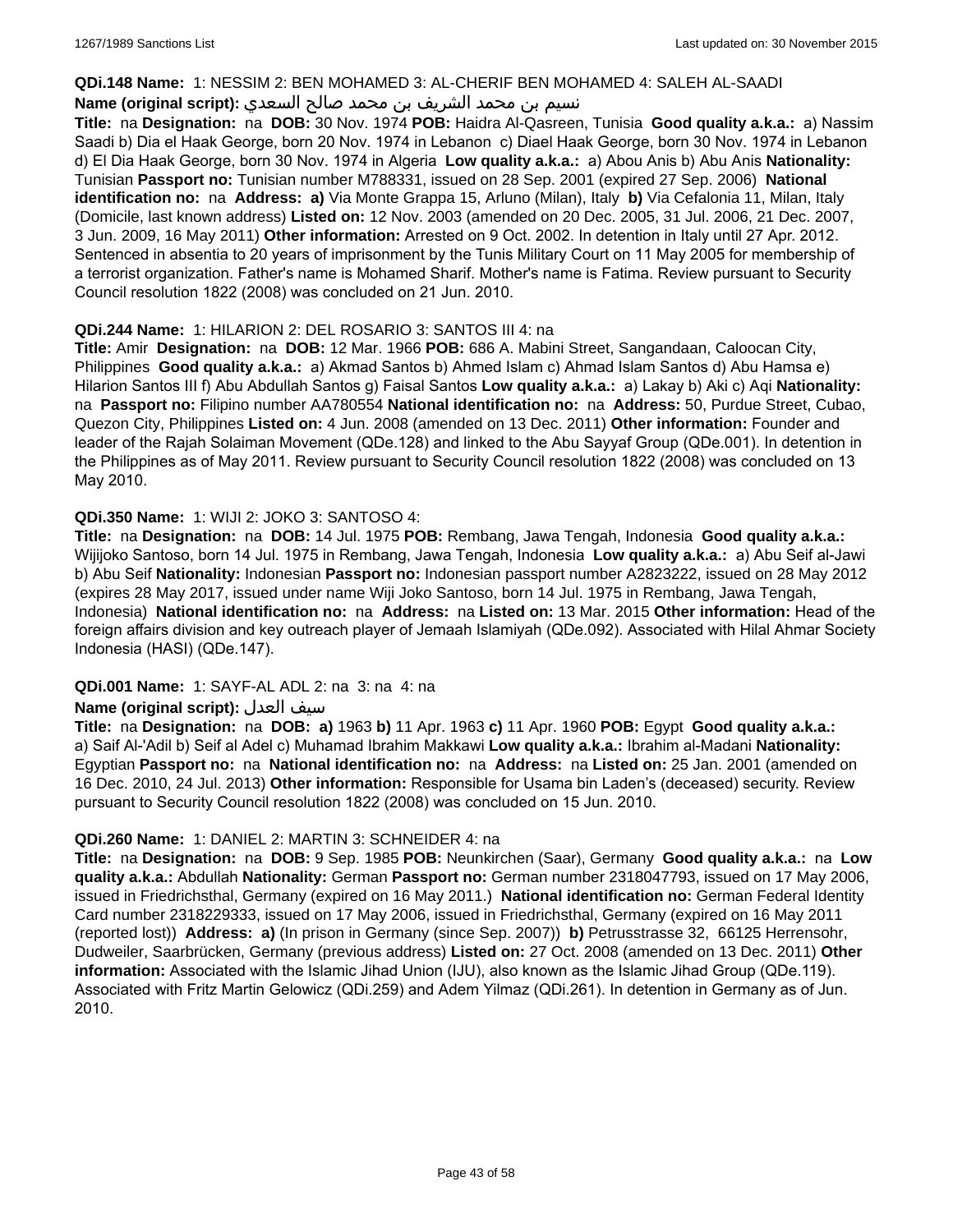## **QDi.322 Name:** 1: ABUBAKAR 2: MOHAMMED 3: SHEKAU 4: na

## أبو بكر محمد الشكوى **:(script original (Name**

**Title:** na **Designation:** na **DOB:** 1969 **POB:** Shekau Village, Yobe State, Nigeria **Good quality a.k.a.:** Abubakar Shekau **Low quality a.k.a.:** a) Abu Mohammed Abubakar bin Mohammed b) Abu Muhammed Abubakar bi Mohammed c) Shekau d) Shehu e) Shayku f) Imam Darul Tauhid g) Imam Darul Tawheed **Nationality:** Nigerian **Passport no:** na **National identification no:** na **Address:** Nigeria **Listed on:** 26 Jun. 2014 **Other information:** Member of the Kanuri tribe. Physical description: eye colour: black; hair colour: black. Photo available for inclusion in the INTERPOL-UN Security Council Special Notice. Leader of Jama'atu Ahlis Sunna Lidda'Awati Wal-Jihad (Boko Haram) (QDe.138). Under Shekau's leadership, Boko Haram has been responsible for a series of major terrorist attacks.

### **QDi.017 Name:** 1: THARWAT 2: SALAH 3: SHIHATA 4: na

### ثروت صالح شحاتة **:(script original (Name**

**Title:** na **Designation:** na **DOB:** 29 Jun. 1960 **POB:** Egypt **Good quality a.k.a.:** a) Tarwat Salah Abdallah b) Salah Shihata Thirwat c) Shahata Thirwat d) Tharwat Salah Shihata Ali (previously listed as) **Low quality a.k.a.:**  na **Nationality:** Egyptian **Passport no:** na **National identification no:** na **Address:** na **Listed on:** 6 Oct. 2001 (amended on 26 Nov. 2004, 16 Dec. 2010) **Other information:** Review pursuant to Security Council resolution 1822 (2008) was concluded on 15 Jun. 2010.

### **QDi.122 Name:** 1: PARLINDUNGAN 2: SIREGAR 3: na 4: na

**Title:** na **Designation:** na **DOB: a)** 25 Apr. 1957 **b)** 25 Apr. 1967 **POB:** Indonesia **Good quality a.k.a.:** a) Siregar, Parlin b) Siregar, Saleh Parlindungan **Low quality a.k.a.:** na **Nationality:** Indonesian **Passport no:** na **National identification no:** na **Address:** na **Listed on:** 9 Sep. 2003 **Other information:** Review pursuant to Security Council resolution 1822 (2008) was concluded on 25 May 2010.

### **QDi.124 Name:** 1: YAZID 2: SUFAAT 3: na 4: na

**Title:** na **Designation:** na **DOB:** 20 Jan. 1964 **POB:** Johor, Malaysia **Good quality a.k.a.:** na **Low quality a.k.a.:** a) Joe b) Abu Zufar **Nationality:** Malaysian **Passport no:** A 10472263 **National identification no:** 640120-01-5529 **Address:** Taman Bukit Ampang, State of Selangor, Malaysia (as at April 2009) **Listed on:** 9 Sep. 2003 (amended on 3 May 2004, 1 Feb. 2008, 10 Aug. 2009, 25 Jan. 2010, 16 May 2011) **Other information:** Review pursuant to Security Council resolution 1822 (2008) was concluded on 19 Jun. 2009.

### **QDi.349 Name:** 1: BAMBANG 2: SUKIRNO 3: 4:

**Title:** na **Designation:** na **DOB:** 5 Apr. 1975 **POB:** Indonesia **Good quality a.k.a.:** na **Low quality a.k.a.:** a) Pak Zahra b) Abu Zahra **Nationality:** Indonesian **Passport no:** Indonesian passport number A2062513 **National identification no:** na **Address:** na **Listed on:** 13 Mar. 2015 **Other information:** A senior leader of Jemaah Islamiyah (QDe.092) who has held leadership positions in Hilal Ahmar Society Indonesia (HASI) (QDe.147).

### **QDi.123 Name:** 1: YASSIN 2: SYAWAL 3: na 4: na

**Title:** na **Designation:** na **DOB:** Approximately 1972 **POB:** na **Good quality a.k.a.:** a) Salim Yasin b) Yasin Mahmud Mochtar c) Abdul Hadi Yasin d) Muhamad Mubarok e) Muhammad Syawal f) Yassin Sywal (formerly listed as) **Low quality a.k.a.:** a) Abu Seta b) Mahmud c) Abu Muamar d) Mubarok **Nationality:** Indonesian **Passport no:** na **National identification no:** na **Address:** na **Listed on:** 9 Sep. 2003 (amended on 12 Dec. 2014) **Other information:** At large as at Dec. 2003. Review pursuant to Security Council resolution 1822 (2008) was concluded on 25 May 2010.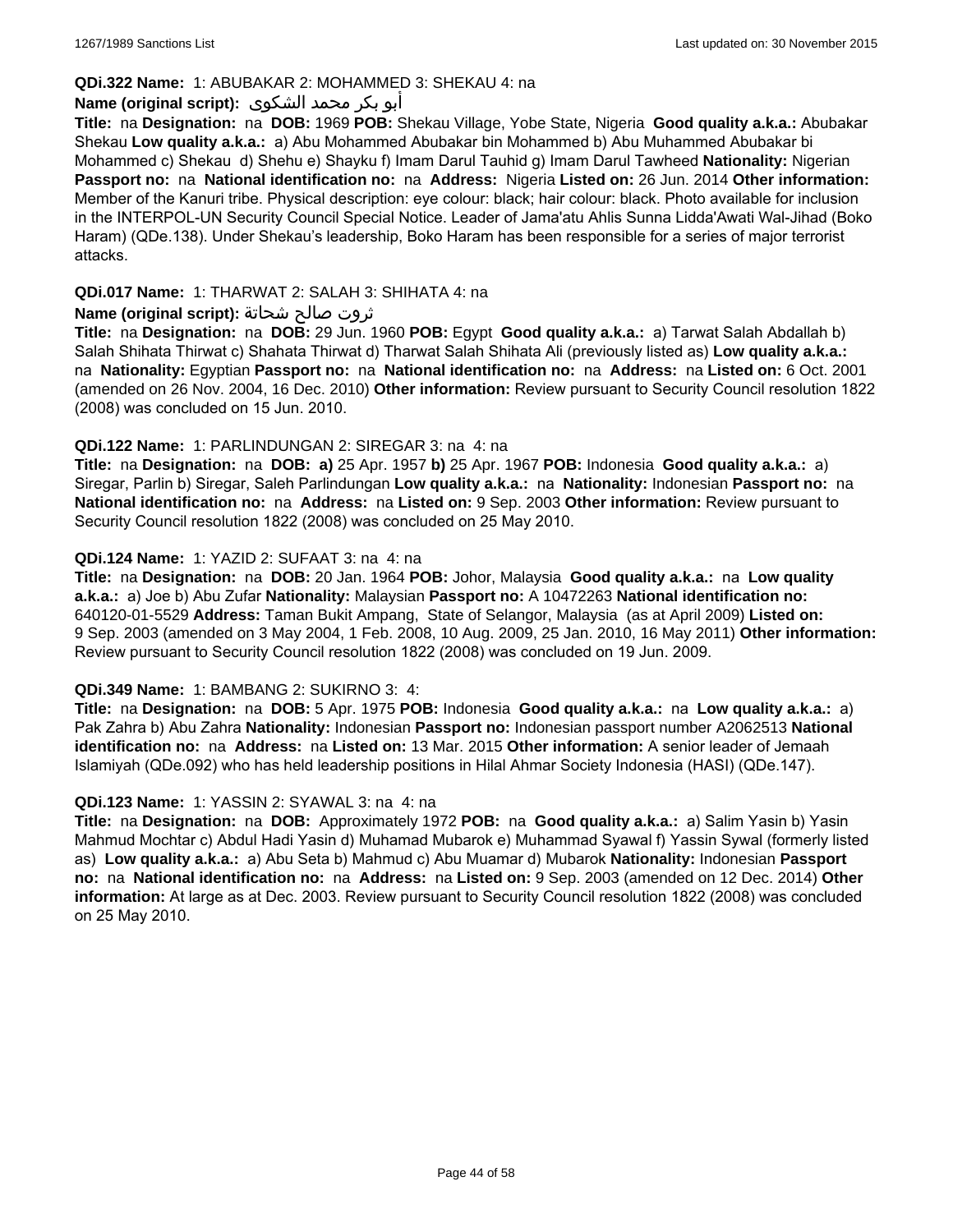## **QDi.057 Name:** 1: IBRAHIM 2: ALI 3: ABU BAKR 4: TANTOUSH

## ابراهيم علي أبو بكر تنتوش **:(script original (Name**

**Title:** na **Designation:** na **DOB:** 2 Feb. 1966 **POB:** al Aziziyya, Libya **Good quality a.k.a.:** a) Abd al-Muhsin b) Ibrahim Ali Muhammad Abu Bakr c) Abdul Rahman d) Abu Anas e) Ibrahim Abubaker Tantouche f) Ibrahim Abubaker Tantoush g) 'Abd al-Muhsi h) 'Abd al-Rahman i) Abdel Ilah Sabri (false identity related to fraudulent South African identification number 6910275240086 linked to South African passport number 434021161, both documents have been confiscated) **Low quality a.k.a.:** Al-Libi **Nationality:** Libyan **Passport no: a)** (Libyan passport number 203037, issued in Tripoli, Libya) **b)** (Libyan passport number 347834, issued under name Ibrahim Ali Tantoush, expired on 21 Feb. 2014) **National identification no:** na **Address:** Tripoli, Libya, (as at Feb. 2014) **Listed on:** 11 Jan. 2002 (amended on 31 Jul. 2006, 4 Oct. 2006, 16 May 2011, 10 Jul. 2015) **Other information:** Associated with Afghan Support Committee (ASC) (QDe.069), Revival of Islamic Heritage Society (RIHS)(QDe.070) and the Libyan Islamic Fighting Group (LIFG) (QDe.011). Photograph and fingerprints available for inclusion in the INTERPOL-UNSC Special Notice. Review pursuant to Security Council resolution 1822 (2008) was concluded on 8 Jun. 2010.

## **QDi.241 Name:** 1: ANGELO 2: RAMIREZ 3: TRINIDAD 4: na

**Title:** na **Designation:** na **DOB:** 20 Mar. 1978 **POB:** Gattaran, Cagayan Province, Philippines **Good quality a.k.a.:** a) Calib Trinidad b) Kalib Trinidad **Low quality a.k.a.:** a) Abdul Khalil b) Abdukahlil c) Abu Khalil d) Anis **Nationality:** Filipino **Passport no:** na **National identification no:** na **Address:** 3111 Ma. Bautista, Punta, Santa Ana, Manila, Philippines **Listed on:** 4 Jun. 2008 (amended on 13 Dec. 2011) **Other information:** Distinguishing marks include scars on both legs. Member of the Rajah Solaiman Movement (Qde.128), and associated with the Abu Sayyaf Group (QDe.001) and the Jemaah Islamiyah (QDe.092). In detention in the Philippines as of May 2011. Review pursuant to Security Council resolution 1822 (2008) was concluded on 13 May 2010.

## **QDi.056 Name:** 1: MOHAMMED 2: TUFAIL 3: na 4: na

**Title:** na **Designation:** na **DOB:** 5 May 1930 **POB:** na **Good quality a.k.a.:** a) Tufail, S.M. b) Tuffail, Sheik Mohammed **Low quality a.k.a.:** na **Nationality:** Pakistani **Passport no:** na **National identification no:** na **Address:** na **Listed on:** 24 Dec. 2001 (amended on 19 Jan. 2011) **Other information:** Served as a director of Ummah Tameer e-Nau (UTN) (QDe.068). Review pursuant to Security Council resolution 1822 (2008) was concluded on 1 Jun. 2010.

## **QDi.290 Name:** 1: DOKU 2: KHAMATOVICH 3: UMAROV 4: na

### **Name (original script):** Умаров Доку Хаматович

**Title:** na **Designation:** na **DOB: a)** 13 Apr. 1964 **b)** 13 Apr. 1965 **c)** 12 May 1964 **d)** 1955 **POB:** Kharsenoy Village, Shatoyskiy (Sovetskiy) District, Chechenskaya Respublika, Russian Federation **Good quality a.k.a.:**  a) Lom-ali Butayev (Butaev), born in 1955 b) Dokka Umarov, born on 13 Apr. 1964 c) Dokka Umarov, born on 13 Apr. 1965 **Low quality a.k.a.:** na **Nationality: a)** Russian **b)** USSR (until 1991) **Passport no:** Russian passport number 96 03 464086, issued on 1 June 2003 **National identification no:** na **Address:** na **Listed on:** 10 Mar. 2011 (amended on 2 Jun. 2014, 30 Dec. 2014) **Other information:** Physical description: 180 cm tall, dark hair, 7-9 cm. long scar on the face, part of the tongue is missing, has a speech defect. Resides in the Russian Federation as at Nov. 2010. International arrest warrant issued in the year 2000. INTERPOL Special Notice contains biometric information. Reportedly deceased as of April 2014.

## **QDi.346 Name:** 1: 'ABD AL-MALIK 2: MUHAMMAD 3: YUSUF 4: 'UTHMAN 'ABD AL-SALAM

### عبدالملك محمد يوسف عثمان عبد السلام **:(script original (Name**

**Title:** na **Designation:** na **DOB:** 13 Jul. 1989 **POB:** na **Good quality a.k.a.:** 'Abd al-Malik Muhammad Yusif 'Abd-al-Salam **Low quality a.k.a.:** a) 'Umar al-Qatari b) 'Umar al-Tayyar **Nationality:** Jordanian **Passport no:** K475336, issued on 31 Aug. 2009, issued in Jordanian (expired on 30 Aug. 2014) **National identification no:** 28940000602, issued in Qatar **Address:** na **Listed on:** 23 Jan. 2015 **Other information:** Facilitator who provides financial, material, and technological support for Al-Qaida (QDe.004) and Al-Nusrah Front for the People of the Levant (QDe.137).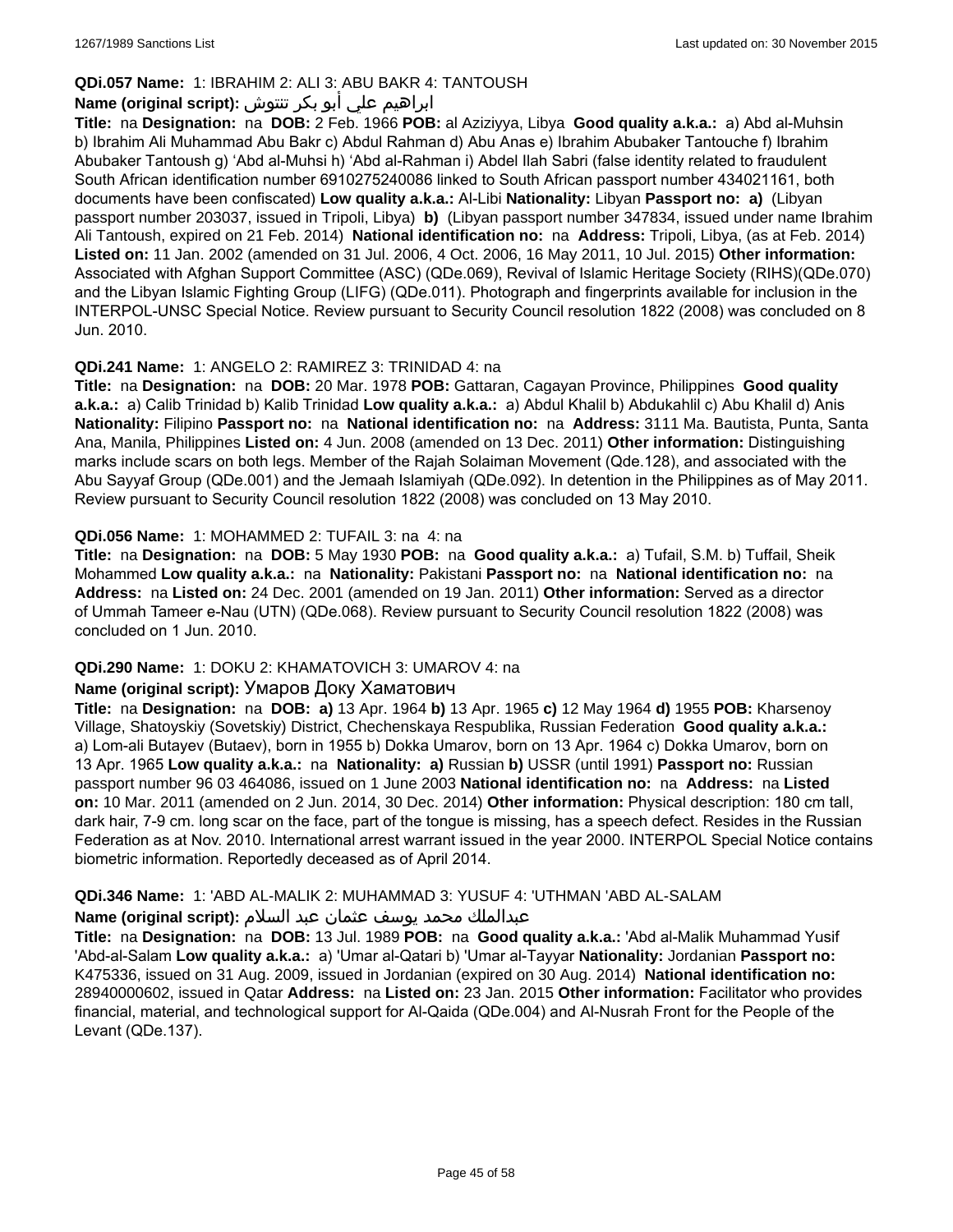### **QDi.343 Name:** 1: ASHRAF 2: MUHAMMAD 3: YUSUF 4: 'UTHMAN 'ABD AL-SALAM

## اشرف محمد يوسف عثمان عبد السلام **:(script original (Name**

**Title:** na **Designation:** na **DOB:** 1984 **POB:** Iraq **Good quality a.k.a.:** a) Ashraf Muhammad Yusif 'Uthman 'Abdal-Salam b) Ashraf Muhammad Yusuf 'Abd-al-Salam c) Ashraf Muhammad Yusif 'Abd al-Salam **Low quality a.k.a.:**  a) Khattab b) Ibn al-Khattab **Nationality:** Jordanian **Passport no: a)** K048787, issued in Jordan **b)** 486298, issued in Jordan **National identification no:** 28440000526, issued in Qatar **Address:** Syrian Arab Republic (located in as at Dec. 2014) **Listed on:** 23 Jan. 2015 **Other information:** A member of Al-Qaida (QDe.004) as of 2012 and a fighter in the Syrian Arab Republic since early 2014. Provided financial, material, and technological support for Al-Qaida, Al-Nusrah Front for the People of the Levant (QDe.137) and Al-Qaida in Iraq (AQI) (QDe.115).

## **QDi.031 Name:** 1: OMAR 2: MAHMOUD 3: UTHMAN 4: na

### عمر محمود عثمان **:(script original (Name**

**Title:** na **Designation:** na **DOB: a)** 30 Dec. 1960 **b)** 13 Dec. 1960 **POB:** Bethlehem, West Bank, Palestinian Territories **Good quality a.k.a.:** a) Al-Samman Uthman b) Umar Uthman c) Omar Mohammed Othman **Low quality a.k.a.:** a) Abu Qatada Al-Filistini b) Abu Umr Takfiri c) Abu Omar Abu Umar d) Abu Umar Umar e) Abu Ismail **Nationality:** Jordanian **Passport no:** na **National identification no:** na **Address:** Jordan (since July 2013) **Listed on:** 17 Oct. 2001 (amended on 14 Mar. 2008, 24 Mar. 2009, 25 Jan. 2010, 22 Jul. 2013) **Other information:** Associated with Al-Qaida-related groups in the United Kingdom and other countries. Convicted in absentia in Jordan for involvement in terrorist acts in 1998. Arrested in Feb. 2001 in the United Kingdom, was further detained between Oct. 2002 and Mar. 2005 and between Aug. 2005 and Jun. 2008. In custody since Dec. 2008. Deported to Jordan from the United Kingdom on 7 July 2013 to face terrorism charges. Review pursuant to Security Council resolution 1822 (2008) was concluded on 19 Oct. 2009.

### **QDi.037 Name:** 1: ABDUL RAHMAN 2: YASIN 3: na 4: na

## عبد الرحمن ياسين **:(script original (Name**

**Title:** na **Designation:** na **DOB:** 10 Apr. 1960 **POB:** Bloomington, Indiana, United States of America **Good quality a.k.a.:** a) Taha, Abdul Rahman S. b) Taher, Abdul Rahman S. c) Yasin, Abdul Rahman Said d) Yasin, Aboud **Low quality a.k.a.:** na **Nationality:** United States of America **Passport no:** 27082171 (United States of America, issued on 21 Jun. 1992 in Amman, Jordan) **National identification no:** (SSN 156-92-9858 (United States of America)) na **Address:** na **Listed on:** 17 Oct. 2001 (amended on 10 Apr. 2003) **Other information:** Abdul Rahman Yasin is in Iraq. Review pursuant to Security Council resolution 1822 (2008) was concluded on 21 Jun. 2010.

### **QDi.261 Name:** 1: ADEM 2: YILMAZ 3: na 4: na

**Title:** na **Designation:** na **DOB:** 4 Nov. 1978 **POB:** Bayburt, Turkey **Good quality a.k.a.:** na **Low quality a.k.a.:** Talha **Nationality:** Turkish **Passport no:** Turkish number TR-P 614 166 (issued by the Turkish Consulate General in Frankfurt/M. on 22 Mar. 2006, expired on 15 Sep. 2009.) **National identification no:** na **Address: a)** (In prison in Germany (since Sep. 2007).) **b)** (Südliche Ringstrasse 133, 63225 Langen, Germany (previous address)) **Listed on:** 27 Oct. 2008 (amended on 13 Dec. 2011) **Other information:** Associated with the Islamic Jihad Union (IJU), also known as the Islamic Jihad Group (QDe.119). Associated with Fritz Martin Gelowicz (QDi.259) and Daniel Martin Schneider (QDi.260). In detention in Germany as of Jun. 2010.

### **QDi.205 Name:** 1: RAFIK 2: MOHAMAD 3: YOUSEF 4: na

### رفيق محمد يوسف **:(script original (Name**

**Title:** na **Designation:** na **DOB:** 27 Aug. 1974 **POB:** Baghdad, Iraq **Good quality a.k.a.:** Mohamad Raific Kairadin **Low quality a.k.a.:** na **Nationality:** Iraqi **Passport no:** (German travel document ("Reiseausweis") A 0092301) **National identification no:** na **Address:** (In prison in Germany) **Listed on:** 6 Dec. 2005 (amended on 21 Oct. 2008, 13 Dec. 2011) **Other information:** Member of Ansar Al-Islam (QDe.098). Sentenced on 15 Jul. 2008 to 8 years imprisonment in Germany. Review pursuant to Security Council resolution 1822 (2008) was concluded on 30 Jul. 2009.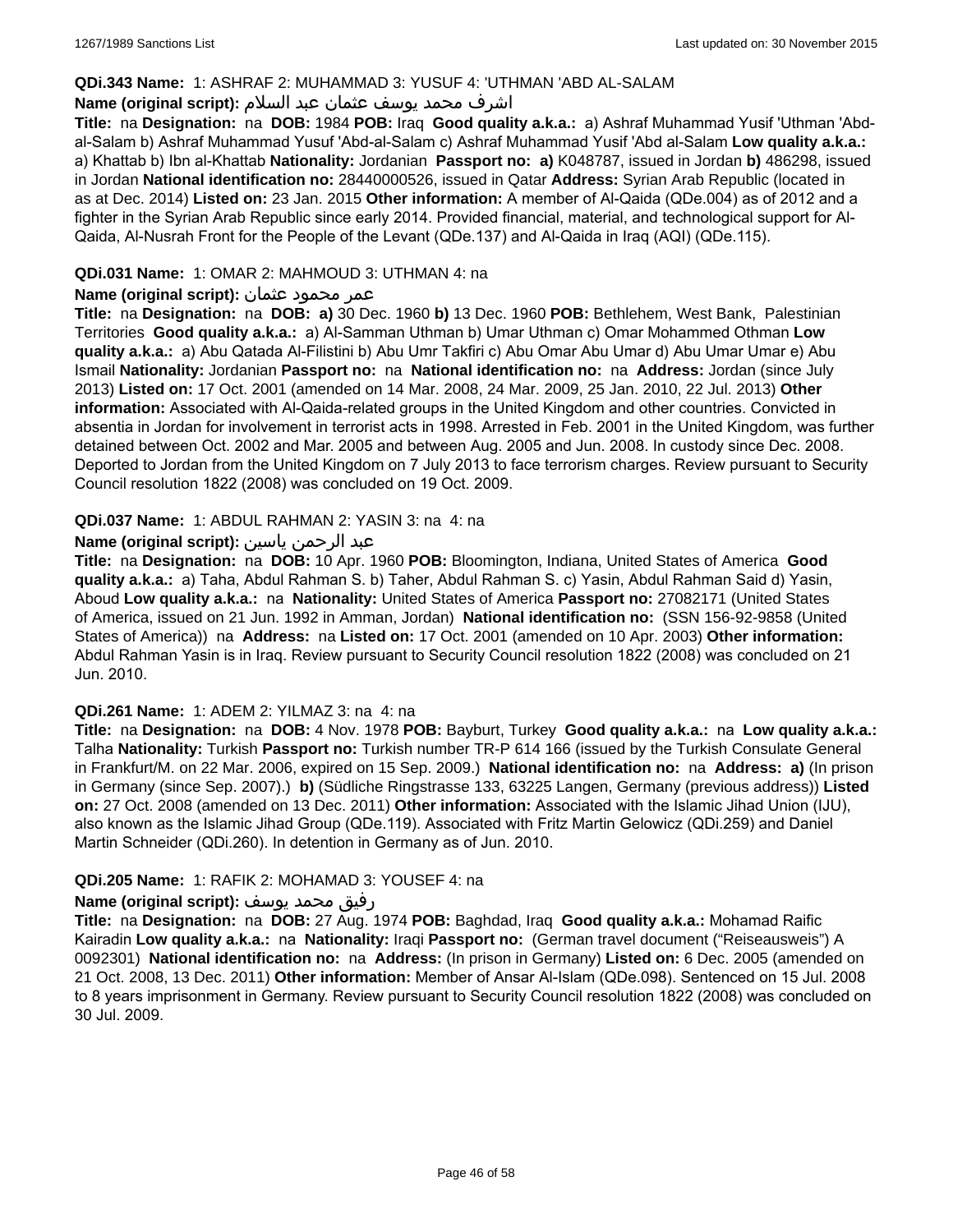## **QDi.198 Name:** 1: HANI 2: AL-SAYYID 3: AL-SEBAI 4: YUSIF

### هاني السيد السباعي يوسف **:(script original (Name**

**Title:** na **Designation:** na **DOB: a)** 1 Mar. 1961 **b)** 16 Jun. 1960 **POB:** Qaylubiyah, Egypt **Good quality a.k.a.:**  a) Hani Yousef Al-Sebai b) Hani Youssef c) Hany Youseff d) Hani Yusef e) Hani al-Sayyid Al-Sabai f) Hani al-Sayyid El Sebai g) Hani al-Sayyid Al Siba'i h) Hani al-Sayyid El Sabaay i) El-Sababt j) Abu Tusnin k) Abu Akram l) Hani El Sayyed Elsebai Yusef m) Abu Karim n) Hany Elsayed Youssef **Low quality a.k.a.:** na **Nationality:** Egyptian **Passport no:** na **National identification no:** na **Address:** London, United Kingdom **Listed on:** 29 Sep. 2005 (amended on 6 Oct. 2005, 18 Aug. 2006, 25 Jan. 2012) **Other information:** Father's name is Mohamed Elsayed Elsebai. Review pursuant to Security Council resolution 1822 (2008) was concluded on 29 Jul. 2010.

## **QDi.139 Name:** 1: IMED 2: BEN MEKKI 3: ZARKAOUI 4: na

## عماد بن مكي زرقاوي **:(script original (Name**

**Title:** na **Designation:** na **DOB:** 15 Jan. 1973 **POB:** Tunis, Tunisia **Good quality a.k.a.:** a) Dour Nadre, born 15 Jan. 1974 in Morocco b) Dour Nadre, born 15 Jan. 1973 in Morocco c) Daour Nadre, born 31 Mar. 1975 in Algeria d) Imad ben al-Mekki ben al-Akhdar al-Zarkaoui (previously listed as) **Low quality a.k.a.:** a) Zarga b) Nadra **Nationality:** Tunisian **Passport no:** (Tunisian passport number M174950, issued on 27 Apr. 1999, expired on 26 Apr. 2004) **National identification no:** na **Address:** 41-45 Rue Estienne d'Orves, Pré Saint Gervais, France **Listed on:** 12 Nov. 2003 (amended on 20 Dec. 2005, 31 Jul. 2006, 10 Aug. 2009, 16 May 2011) **Other information:** Mother's name is Zina al-Zarkaoui. Imprisoned in France since 1 Feb. 2010 on charges of criminal conspiracy in relation to a terrorist organization. Review pursuant to Security Council resolution 1822 (2008) was concluded on 6 May 2010.

### **QDi.168 Name:** 1: AHMAD 2: ZERFAOUI 3: na 4: na

### **Name (original script):** زرفاوي احمد

**Title:** na **Designation:** na **DOB:** 15 Jul. 1963 **POB:** Chréa, Algeria **Good quality a.k.a.:** a) Abdullah b) Abdalla c) Smail d) Abu Khaoula e) Abu Cholder f) Nuhr **Low quality a.k.a.:** na **Nationality:** Algerian **Passport no:** na **National identification no:** na **Address:** na **Listed on:** 3 May 2004 (amended on 12 Apr. 2006, 7 Apr. 2008, 13 Dec. 2011) **Other information:** Former member of The Organization of Al-Qaida in the Islamic Maghreb (QDe.014). Confirmed to have died in northern Mali on 19 Sep. 2006. Review pursuant to Security Council resolution 1822 (2008) was concluded on 27 Jul. 2010.

### **QDi.223 Name:** 1: MERAI 2: ZOGHBAI 3: na 4: na

## **Name (original script):** زغبي مرعي

**Title:** na **Designation:** na **DOB: a)** 4 Apr. 1969 **b)** 4 Apr. 1960 **c)** 4 Jun. 1960 **POB:** Bengasi, Libyan Arab Jamahiriya **Good quality a.k.a.:** a) Mohamed Lebachir, born 14 Jan. 1968 in Morocco b) Meri Albdelfattah Zgbye, born 4 Jun. 1960 in Bendasi, Libyan Arab Jamahiriya c) Zoghbai Merai Abdul Fattah d) Lazrag Faraj, born 13 Nov. 1960 in Libyan Arab Jamahiriya e) Larzg Ben Ila, born 11 Aug. 1960 in Libyan Arab Jamahiriya f) Muhammed El Besir **Low quality a.k.a.:** a) F'raji di Singapore b) F'raji il Libico c) Farag d) Fredj, born 13 Nov. 1960 in Libyan Arab Jamahiriya **Nationality:** na **Passport no:** na **National identification no:** na **Address:** na **Listed on:** 2 Aug. 2006 (amended on 3 Jun. 2009, 1 Sep. 2009, 13 Dec. 2011) **Other information:** Considered a fugitive from justice by the Italian authorities and sentenced in absentia to 6 years imprisonment on 20 Nov. 2008. Member of Libyan Islamic Fighting Group (QDe.011). Review pursuant to Security Council resolution 1822 (2008) was concluded on 20 Jul. 2009.

### **QDi.187 Name:** 1: ZULKARNAEN 2: na 3: na 4: na

**Title:** na **Designation:** na **DOB:** 1963 **POB:** Gebang village, Masaran, Sragen, Central Java, Indonesia **Good quality a.k.a.:** a) Zulkarnan b) Zulkarnain c) Zulkarnin d) Arif Sunarso e) Aris Sumarsono f) Aris Sunarso g) Ustad Daud Zulkarnaen h) Murshid **Low quality a.k.a.:** na **Nationality:** Indonesian **Passport no:** na **National identification no:** na **Address:** na **Listed on:** 16 May 2005 **Other information:** Review pursuant to Security Council resolution 1822 (2008) was concluded on 8 Jun. 2010.

### **B. Entities and other groups**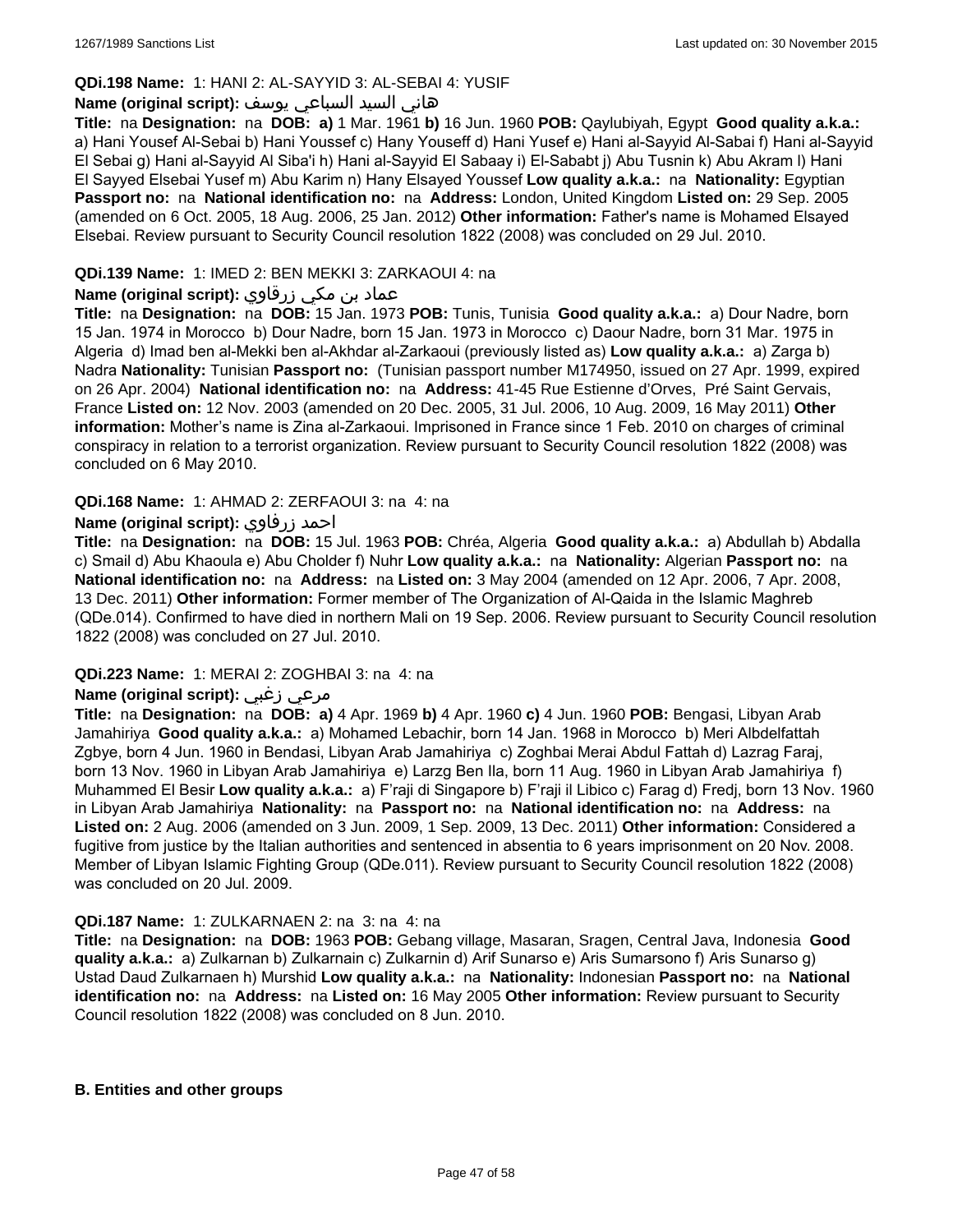## **QDe.141 Name:** AL MOURABITOUN

## **Name (original script):** المرابطون

**A.k.a.: a)** Les Sentinelles **b)** The Sentinels **F.k.a.:** na **Address:** Mali **Listed on:** 2 Jun. 2014 **Other Information:**  Founded on 20 Aug. 2013 as result of a merger between Al Moulathamoun (QDe.140) and the Mouvement pour l'Unification et le Jihad en Afrique de l'Ouest (MUJAO) (QDe.134). Associated with the Organization of Al-Qaida in the Islamic Maghreb (QDe.014) and led by Mokhtar Belmokhtar (QDi.136). Active in the Sahel/Sahara region.

## **QDe.144 Name:** ABDALLAH AZZAM BRIGADES (AAB)

**A.k.a.: a)** Abdullah Azzam Brigades **b)** Ziyad al-Jarrah Battalions of the Abdallah Azzam Brigades **c)** Yusuf al-'Uyayri Battalions of the Abdallah Azzam Brigades **F.k.a.:** na **Address:** (Operates in Lebanon, Syria and the Arabian Peninsula) **Listed on:** 23 Sep. 2014 **Other Information:** An armed group that has carried out joint attacks with Al-Nusrah Front for the People of the Levant (QDe.137).

### **QDe.001 Name:** ABU SAYYAF GROUP

**A.k.a.:** Al Harakat Al Islamiyya **F.k.a.:** na **Address:** Philippines **Listed on:** 6 Oct. 2001 (amended on 13 Dec. 2011 ) **Other Information:** Associated with Jemaah Islamiyah (JI) (QDe.092). Current leader is Radulan Sahiron (QDi.208). Review pursuant to Security Council resolution 1822 (2008) was concluded on 21 Jun. 2010.

## **QDe.069 Name:** AFGHAN SUPPORT COMMITTEE (ASC)

**A.k.a.: a)** Lajnat ul Masa Eidatul Afghania **b)** Jamiat Ayat-ur-Rhas al Islamiac **c)** Jamiat Ihya ul Turath al Islamia **d)** Ahya ul Turas **F.k.a.:** na **Address:** (a) Headquarters – G.T. Road (probably Grand Trunk Road), near Pushtoon Garhi Pabbi, Peshawar, Pakistan b) Cheprahar Hadda, Mia Omar Sabaqah School, Jalabad, Afghanistan) **Listed on:** 11 Jan. 2002 (amended on 13 Dec. 2011 ) **Other Information:** Associated with the Revival of Islamic Heritage Society (QDe.070). Abu Bakr al-Jaziri (QDi.058) served as finance chief of ASC. Review pursuant to Security Council resolution 1822 (2008) was concluded on 8 Jun. 2010.

## **QDe.139 Name:** AL MOUAKAOUNE BIDDAM

## **Name (original script):** بالدم الموقعون

**A.k.a.: a)** Les Signataires par le Sang **b)** Ceux Qui Signent avec le Sang **c)** Those Who Sign in Blood **F.k.a.:** na **Address:** Mali **Listed on:** 2 Jun. 2014 **Other Information:** Associated with the Organization of Al-Qaida in the Islamic Maghreb (QDe.014) and led by Mokhtar Belmokhtar (QDi.136). Active in the Sahel/Sahara region.

### **QDe.140 Name:** AL MOULATHAMOUN

## **Name (original script):** الملثمون

**A.k.a.: a)** Les Enturbannés **b)** The Veiled **F.k.a.:** na **Address: a)** Mali **b)** Niger **c)** Algeria **Listed on:** 2 Jun. 2014 **Other Information:** Founded in 2012 as a splinter group of the Organization of Al-Qaida in the Islamic Maghreb (QDe.014). On 20 Aug. 2013, Al Moulathamoun merged with the Mouvement pour l'Unification et le Jihad en Afrique de l'Ouest (MUJAO) (QDe.134) and established Al Mourabitoun (QDe.141). Associated with the Organization of Al-Qaida in the Islamic Maghreb (QDe.014) and led by Mokhtar Belmokhtar (QDi.136). Active in the Sahel/Sahara region.

### **QDe.137 Name:** AL-NUSRAH FRONT FOR THE PEOPLE OF THE LEVANT

### جبهة النصرة لأهل الشام **:(script original (Name**

**A.k.a.: a)** النصرة جبهة) the Victory Front; Jabhat al-Nusrah; Jabhet al-Nusra; Al-Nusrah Front; Al-Nusra Front) **b)**  المجاهدين أنصار شبكة) sub-unit name: Ansar al-Mujahideen Network) **c)** الجهاد ساحات في الشام مجاهدو) sub-unit name: Levantine Mujahideen on the Battlefields of Jihad) **F.k.a.:** na **Address: a)** (Operates in Syria) **b)** (Support network in Iraq) **Listed on:** 14 May 2014 **Other Information:** Associated with Al-Qaida (QDe.004) and Ibrahim Awwad Ibrahim Ali al-Badri al-Samarrai (QDi.299), the leader of Al-Qaida in Iraq (QDe.115), since at least Jan. 2012. Brings Syrian and foreign Al-Qaida in Iraq (QDe.115) and Asbat al-Ansar (QDe.007) fighters, along with other foreign Al-Qaida operatives, to join local elements in Syria to carry out terrorist and guerrilla operations there. Previously listed between 30 May 2013 and 13 May 2014 as an aka of Al-Qaida in Iraq (QDe.115).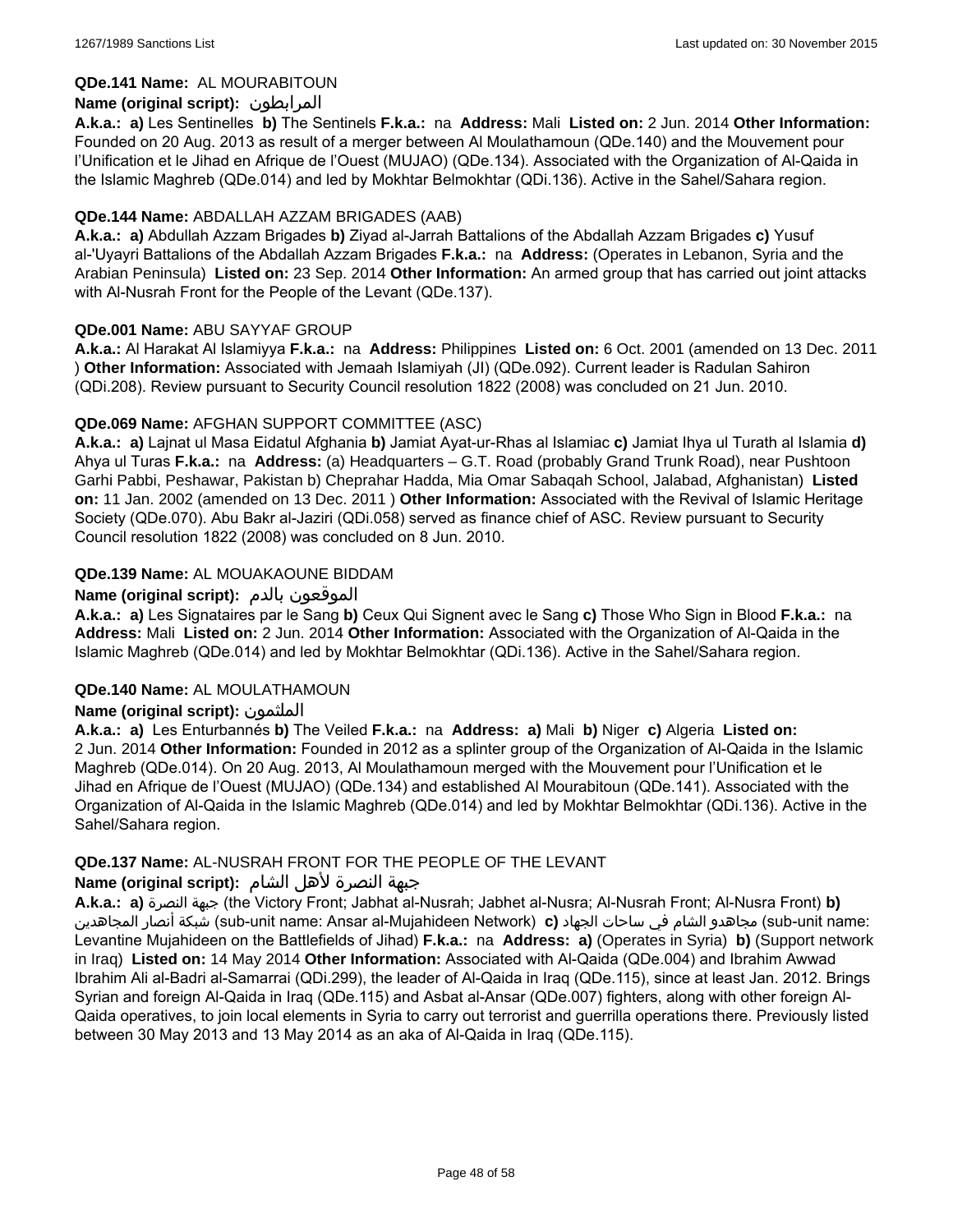### **QDe.121 Name:** AL-AKHTAR TRUST INTERNATIONAL

**A.k.a.: a)** Al Akhtar Trust **b)** Al-Akhtar Medical Centre **c)** Akhtarabad Medical Camp **d)** Pakistan Relief Foundation **e)** Pakistani Relief Foundation **f)** Azmat-e-Pakistan Trust **g)** Azmat Pakistan Trust **F.k.a.:** na **Address:** (a) ST-1/ A, Gulsahn-e-Iqbal, Block 2, Karachi, 25300, Pakistan b) Gulistan-e-Jauhar, Block 12, Karachi, Pakistan) **Listed on:** 17 Aug. 2005 (amended on 10 Dec. 2008, 13 Dec. 2011 ) **Other Information:** Regional offices in Pakistan: Bahawalpur, Bawalnagar, Gilgit, Islamabad, Mirpur Khas, Tando-Jan-Muhammad. Akhtarabad Medical Camp is in Spin Boldak, Afghanistan. Registered by members of Jaish-i-Mohammed (QDe.019). Associated with Harakat ul-Mujahidin/ HUM (QDe.008), Lashkar I Jhanghvi (LJ) (QDe.096) and Lashkar-e-Tayyiba (QDe.118). Banned in Pakistan. Review pursuant to Security Council resolution 1822 (2008) was concluded on 14 Sep. 2009.

### **QDe.107 Name:** AL FURQAN

**A.k.a.: a)** Dzemilijati Furkan **b)** Dzem'ijjetul Furqan **c)** Association for Citizens Rights and Resistance to Lies **d)** Dzemijetul Furkan **e)** Association of Citizens for the Support of Truth and Supression of Lies **f)** Sirat **g)** Association for Education, Culture and Building Society-Sirat **h)** Association for Education, Cultural, and to Create Society -Sirat **i)** Istikamet **j)** In Siratel **k)** Citizens' Association for Support and Prevention of lies – Furqan **F.k.a.:** na **Address: a)** 30a Put Mladih Muslimana (ex Pavla Lukaca Street), 71 000 Sarajevo, Bosnia and Herzegovina **b)** 72 ul. Strossmajerova, Zenica, Bosnia and Herzegovina **c)** 42 Muhameda Hadzijahica, Sarajevo, Bosnia and Herzegovina **d)** 70 and 53 Strosmajerova Street, Zenica, Bosnia and Herzegovina **e)** Zlatnih Ljiljana Street, Zavidovici, Bosnia and Herzegovina **Listed on:** 11 May 2004 (amended on 26 Nov. 2004, 24 Mar. 2009 ) **Other Information:** Registered in Bosnia and Herzegovina as a citizens' association under the name of "Citizens' Association for Support and Prevention of lies – Furqan" on 26 Sep. 1997. Al Furqan ceased its work by decision of the Ministry of Justice of the Bosnia and Herzegovina Federation (decision number 03-054-286/97 dated 8 Nov. 2002). Al Furqan was no longer in existence as at Dec. 2008. Review pursuant to Security Council resolution 1822 (2008) was concluded on 15 Jun. 2010.

### **QDe.110 Name:** AL-HARAMAIN: AFGHANISTAN BRANCH

**A.k.a.:** na **F.k.a.:** na **Address:** Afghanistan (at time of listing) **Listed on:** 6 Jul. 2004 (amended on 21 Mar. 2012 ) **Other Information:** Review pursuant to Security Council resolution 1822 (2008) was concluded on 22 Jun. 2010.

### **QDe.111 Name:** AL-HARAMAIN: ALBANIA BRANCH

**A.k.a.:** na **F.k.a.:** na **Address:** Irfan Tomini Street, #58, Tirana, Albania (at time of listing) **Listed on:** 6 Jul. 2004 (amended on 21 Mar. 2012 ) **Other Information:** Review pursuant to Security Council resolution 1822 (2008) was concluded on 22 Jun. 2010.

### **QDe.109 Name:** AL-HARAMAIN & AL MASJED AL-AQSA CHARITY FOUNDATION

**A.k.a.: a)** Al Haramain Al Masjed Al Aqsa **b)** Al Haramayn Al Masjid Al Aqsa **c)** Al-Haramayn and Al Masjid Al Aqsa Charitable Foundation **d)** Al Harammein Al Masjed Al-Aqsa Charity Foundation **F.k.a.:** na **Address: a)** Branch Address: 2A Hasiba Brankovica, Sarajevo, Bosnia and Herzegovina **b)** 14 Bihacka Street, Sarajevo, Bosnia and Herzegovina **c)** 64 Potur mahala Street, Travnik, Bosnia and Herzegovina **d)** Zenica, Bosnia and Herzegovina **Listed on:** 28 Jun. 2004 (amended on 26 Nov. 2004, 16 Sep. 2008, 24 Mar. 2009 ) **Other Information:** Used to be officially registered in Bosnia and Herzegovina under registry number 24. Al-Haramain & Al Masjed Al-Aqsa Charity Foundation ceased its work by decision of the Ministry of Justice of the Bosnia and Herzegovina Federation (decision on cessation of operation number 03-05-2-203/04). It was no longer in existence as at Dec. 2008. Its premises and humanitarian activities were transferred under Government supervision to a new entity called Sretna Buducnost. Review pursuant to Security Council resolution 1822 (2008) was concluded on 22 Jun. 2010.

### **QDe.112 Name:** AL-HARAMAIN: BANGLADESH BRANCH

**A.k.a.:** na **F.k.a.:** na **Address:** House 1, Road 1, S-6, Uttara, Dhaka, Bangladesh (at time of listing) **Listed on:** 6 Jul. 2004 (amended on 21 Mar. 2012 ) **Other Information:** Review pursuant to Security Council resolution 1822 (2008) was concluded on 22 Jun. 2010.

### **QDe.113 Name:** AL-HARAMAIN: ETHIOPIA BRANCH

**A.k.a.:** na **F.k.a.:** na **Address:** Woreda District 24 Kebele Section 13, Addis Ababa, Ethiopia (at time of listing) **Listed on:** 6 Jul. 2004 (amended on 21 Mar. 2012 ) **Other Information:** Review pursuant to Security Council resolution 1822 (2008) was concluded on 22 Jun. 2010.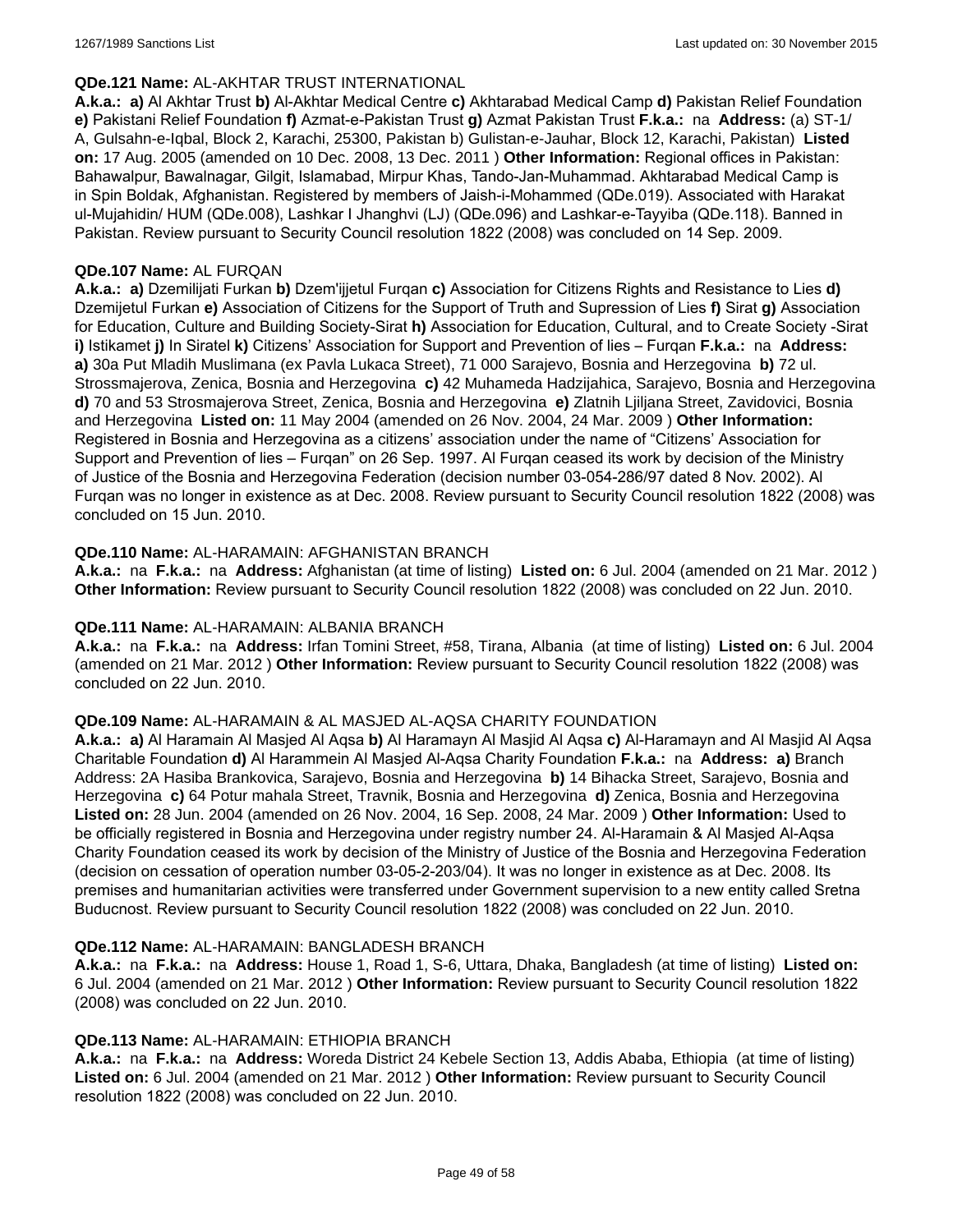### **QDe.103 Name:** AL-HARAMAIN FOUNDATION (INDONESIA)

**A.k.a.:** Yayasan Al-Manahil-Indonesia **F.k.a.:** na **Address:** (Jalan Laut Sulawesi Blok DII/4, Kavling Angkatan Laut Duren Sawit, Jakarta Timur 13440 Indonesia (at time of listing); Tel.: 021-86611265 and 021-86611266; Fax.: 021-8620174) **Listed on:** 26 Jan. 2004 (amended on 21 Mar. 2012 ) **Other Information:** Review pursuant to Security Council resolution 1822 (2008) was concluded on 22 Jun. 2010.

### **QDe.104 Name:** AL-HARAMAIN FOUNDATION (PAKISTAN)

**A.k.a.:** na **F.k.a.:** na **Address:** House #279, Nazimuddin Road, F-10/1, Islamabad, Pakistan (at time of listing) **Listed on:** 26 Jan. 2004 (amended on 21 Mar. 2012 ) **Other Information:** Review pursuant to Security Council resolution 1822 (2008) was concluded on 19 Oct. 2009.

### **QDe.116 Name:** AL-HARAMAIN FOUNDATION (UNION OF THE COMOROS)

**A.k.a.:** na **F.k.a.:** na **Address:** B/P: 1652 Moroni, Union of the Comoros (at time of listing) **Listed on:** 28 Sep. 2004 (amended on 21 Mar. 2012 ) **Other Information:** Review pursuant to Security Council resolution 1822 (2008) was concluded on 22 Jun. 2010.

### **QDe.071 Name:** AL-HARAMAIN ISLAMIC FOUNDATION

**A.k.a.: a)** Vazir **b)** Vezir **F.k.a.:** na **Address: a)** (64 Poturmahala, Travnik, Bosnia and Herzegovina) **b)** Sarajevo, Bosnia and Herzegovina **Listed on:** 13 Mar. 2002 (amended on 26 Dec. 2003, 16 Sep. 2008, 16 Jun. 2011 ) **Other Information:** Under criminal investigation by the authorities of Bosnia and Herzegovina as of Nov. 2007. Employees and associates include Najib Ben Mohamed Ben Salem Al-Waz (listed under permanent reference number QDi.104). Review pursuant to Security Council resolution 1822 (2008) was concluded on 22 Jun. 2010.

### **QDe.072 Name:** AL-HARAMAIN ISLAMIC FOUNDATION (SOMALIA)

**A.k.a.:** na **F.k.a.:** na **Address:** Somalia **Listed on:** 13 Mar. 2002 (amended on 13 Dec. 2011, 15 Jun. 2015 ) **Other Information:** Review pursuant to Security Council resolution 1822 (2008) was concluded on 22 Jun. 2010.

### **QDe.114 Name:** AL-HARAMAIN: THE NETHERLANDS BRANCH

**A.k.a.:** Stichting Al Haramain Humanitarian Aid **F.k.a.:** na **Address:** Jan Hanzenstraat 114, 1053SV, Amsterdam, The Netherlands (at time of listing) **Listed on:** 6 Jul. 2004 (amended on 13 Apr. 2012, 15 Jun. 2015 ) **Other Information:** Review pursuant to Security Council resolution 1822 (2008) was concluded on 28 Jun. 2010.

### **QDe.105 Name:** AL-HARAMAYN FOUNDATION (KENYA)

**A.k.a.:** na **F.k.a.:** na **Address: a)** Nairobi, Kenya (at time of listing) **b)** Garissa, Kenya (at time of listing) **c)** Dadaab, Kenya (at time of listing) **Listed on:** 26 Jan. 2004 (amended on 21 Mar. 2012 ) **Other Information:** Review pursuant to Security Council resolution 1822 (2008) was concluded on 22 Jun. 2010.

### **QDe.106 Name:** AL-HARAMAYN FOUNDATION (TANZANIA)

**A.k.a.:** na **F.k.a.:** na **Address: a)** P.O. Box 3616, Dar es Salaam, Tanzania (at time of listing) **b)** Tanga , Tanzania (at time of listing) **c)** Singida , Tanzania (at time of listing) **Listed on:** 26 Jan. 2004 (amended on 21 Mar. 2012 ) **Other Information:** Review pursuant to Security Council resolution 1822 (2008) was concluded on 22 Jun. 2010.

### **QDe.002 Name:** AL-ITIHAAD AL-ISLAMIYA / AIAI

## **Name (original script):** الاسلامي الاتحاد

**A.k.a.:** na **F.k.a.:** na **Address:** na **Listed on:** 6 Oct. 2001 (amended on 21 Dec. 2007, 13 Dec. 2011, 18 Mar. 2013 ) **Other Information:** Reported to have operated in Somalia and Ethiopia and to have merged with Harakat Al-Shabaab Al-Mujaahidiin (Al-Shabaab), which was accepted as an affiliate of Al-Qaida (QDe.004) by Aiman Muhammed Rabi al-Zawahiri (QDi.006) in Feb. 2012, and is also subject to the sanctions measures set out in Security Council resolution 1844 (2008) concerning Somalia and Eritrea (see www.un.org/sc/committees/751/ index.shtml). Leadership included Hassan Abdullah Hersi Al-Turki (QDi.172) and Hassan Dahir Aweys (QDi.042). AIAI has received funds through the Al-Haramain Islamic Foundation (Somalia) (QDe.072). Review pursuant to Security Council resolution 1822 (2008) was concluded on 21 Jun. 2010.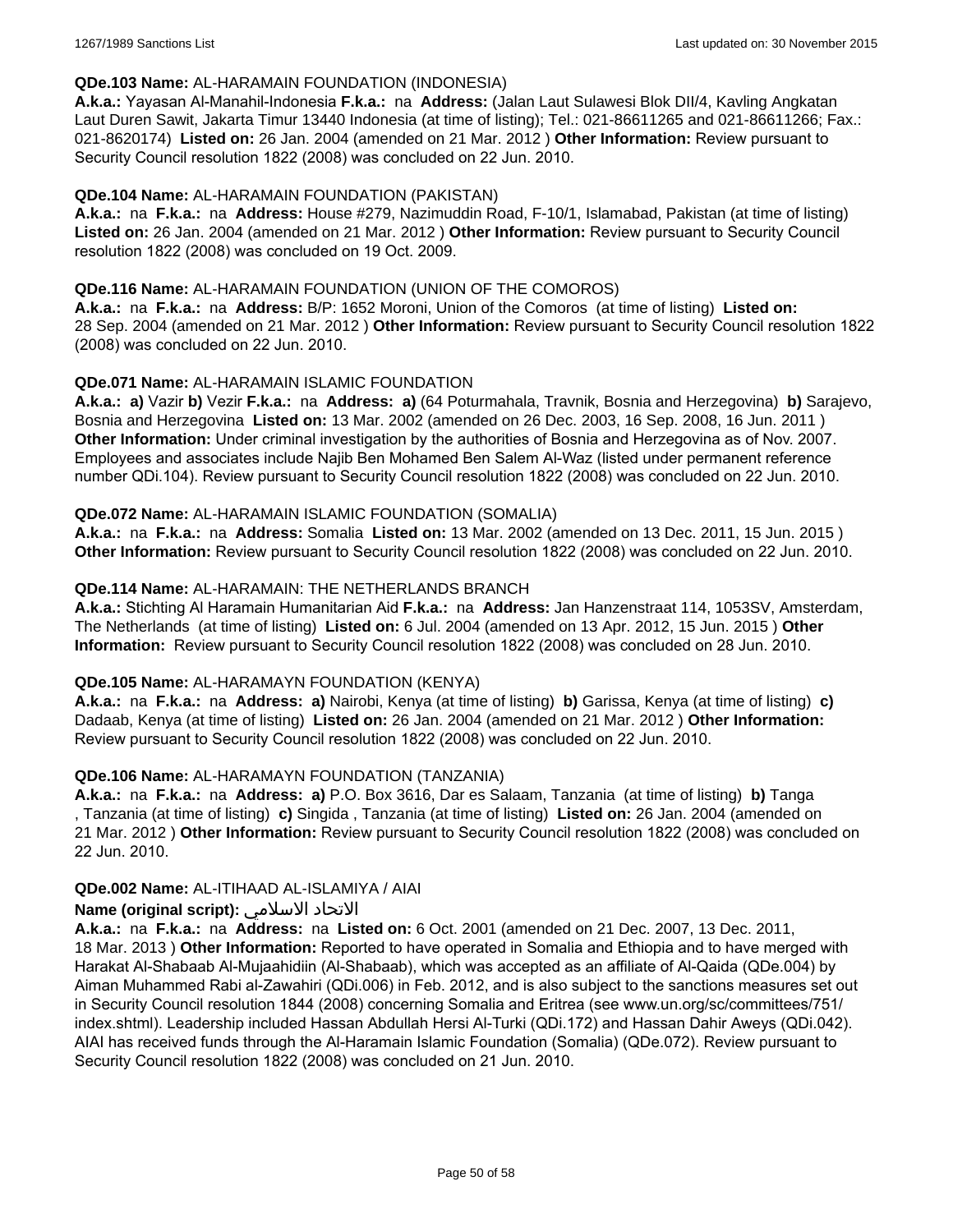### **QDe.004 Name:** AL-QAIDA

### **Name (original script):** القاعدة

**A.k.a.: a)** "The Base" **b)** Al Qaeda **c)** Islamic Salvation Foundation **d)** The Group for the Preservation of the Holy Sites **e)** The Islamic Army for the Liberation of Holy Places **f)** The World Islamic Front for Jihad Against Jews and Crusaders **g)** Usama Bin Laden Network **h)** Usama Bin Laden Organization **i)** Al Qa'ida **j)** Al Qa'ida/Islamic Army (formerly listed as) **F.k.a.:** na **Address:** na **Listed on:** 6 Oct. 2001 (amended on 5 Mar. 2009, 21 Mar. 2012 ) **Other Information:** Review pursuant to Security Council resolution 1822 (2008) was concluded on 21 Jun. 2010.

## **QDe.115 Name:** AL-QAIDA IN IRAQ

## القاعده في العراق **:(script original (Name**

**A.k.a.: a)** AQI **b)** al-Tawhid **c)** the Monotheism and Jihad Group **d)** Qaida of the Jihad in the Land of the Two Rivers **e)** Al-Qaida of Jihad in the Land of the Two Rivers **f)** The Organization of Jihad's Base in the Country of the Two Rivers **g)** The Organization Base of Jihad/Country of the Two Rivers **h)** The Organization Base of Jihad/ Mesopotamia **i)** Tanzim Qa'idat Al-Jihad fi Bilad al-Rafidayn **j)** Tanzeem Qa'idat al Jihad/Bilad al Raafidaini **k)** Jama'at Al-Tawhid Wa'al-Jihad **l)** JTJ **m)** Islamic State of Iraq **n)** ISI **o)** al-Zarqawi network **p)** Islamic State in Iraq and the Levant **F.k.a.:** na **Address:** na **Listed on:** 18 Oct. 2004 (amended on 2 Dec. 2004, 5 Mar. 2009, 13 Dec. 2011, 30 May 2013, 14 May 2014, 2 Jun. 2014 ) **Other Information:** Review pursuant to Security Council resolution 1822 (2008) was concluded on 25 May 2010.

## **QDe.129 Name:** AL-QAIDA IN THE ARABIAN PENINSULA (AQAP)

## القاعدة في جزيرة العرب **:(script original (Name**

**A.k.a.: a)** Al-Qaida of Jihad Organization in the Arabian Peninsula **b)** Tanzim Qa'idat al-Jihad fi Jazirat al-Arab **c)** Al-Qaida Organization in the Arabian Peninsula (AQAP) **d)** Al-Qaida in the South Arabian Peninsula **e)** Ansar al-Shari'a (AAS) **F.k.a.:** Al-Qaida in Yemen (AQY) **Address:** na **Listed on:** 19 Jan. 2010 (amended on 4 Oct. 2012, 15 Jun. 2015 ) **Other Information:** AQAP is a regional affiliate of Al-Qaida (QDe.004) and an armed group operating primarily in Arabian Peninsula. Location: Yemen. Alternative location: Saudi Arabia (2004 – 2006). Formed in Jan. 2009 when Al-Qaida in Yemen combined with Saudi Arabian Al-Qaida operatives. Leader of AQAP is Nasir 'abd-al-Karim 'Abdullah Al-Wahishi (QDi.274). Ansar al-Shari'a was formed in early 2011 by AQAP and has taken responsibility for multiple attacks in Yemen against both government and civilian targets.

## **QDe.005 Name:** AL RASHID TRUST

**A.k.a.: a)** Al-Rasheed Trust **b)** Al Rasheed Trust **c)** Al-Rashid Trust **d)** Aid Organization of the Ulema, Pakistan **e)** Al Amin Welfare Trust **f)** Al Amin Trust **g)** Al Ameen Trust **h)** Al-Ameen Trust **i)** Al Madina Trust **j)** Al-Madina Trust **F.k.a.:** na **Address: a)** Kitas Ghar, Nazimabad 4, Dahgel-Iftah, Karachi, Pakistan (Kitas Ghar, Nazimabad 4, Dahgel-Iftah, Karachi, Pakistan) **b)** Jamia Maajid, Sulalman Park, Melgium Pura, Lahore, Pakistan (Jamia Maajid, Sulalman Park, Melgium Pura, Lahore, Pakistan) **c)** (Office Dha'rbi-M'unin, Top Floor, Dr. Dawa Khan Dental Clinic Surgeon, Main Baxae, Mingora, Swat, Pakistan) **d)** (Kitab Ghar, Darul Ifta Wal Irshad, Nazimabad No. 4, Karachi, Pakistan, Phone 6683301; Phone 0300-8209199; Fax 6623814 ) **e)** (302b-40, Good Earth Court, Opposite Pia Planitarium, Block 13a, Gulshan -l Igbal, Karachi, Pakistan; Phone 4979263 ) **f)** (617 Clifton Center, Block 5, 6th Floor, Clifton, Karachi, Pakistan; Phone 587-2545) **g)** (j) 605 Landmark Plaza, 11 Chundrigar Road, Opposite Jang Building, Karachi, Pakistan; Phone 2623818-19 ) **h)** (Jamia Masjid, Sulaiman Park, Begum Pura, Lahore, Pakistan; Phone 042-6812081 ) **i)** (Kitas Ghar, Nazimabad 4, Dahgel-Iftah, Karachi, Pakistan, Kitas Ghar, Nazimabad 4, Dahgel-Iftah, Karachi, Pakistan ) **j)** (Jamia Maajid, Sulalman Park, Melgium Pura, Lahore, Pakistan, Jamia Maajid, Sulalman Park, Melgium Pura, Lahore, Pakistan ) **k)** (Office Dha'rbi-M'unin, Opposite Khyber Bank, Abbottabad Road, Mansehra, Pakistan ) **l)** (Office Dha'rbi-M'unin ZR Brothers, Katcherry Road, Chowk Yadgaar, Peshawar, Pakistan ) **m)** (Office Dha'rbi-M'unin, Rm No. 3, Moti Plaza, Near Liaquat Bagh, Muree Road, Rawalpindi, Pakistan) **Listed on:** 6 Oct. 2001 (amended on 21 Oct. 2008, 10 Dec. 2008, 13 Dec. 2011 ) **Other Information:** Headquarters are in Pakistan. Operations in Afghanistan: Herat Jalalabad, Kabul, Kandahar, Mazar Sherif. Also operations in Kosovo, Chechnya. Involved in the financing of Al-Qaida and the Taliban. Until 21 Oct. 2008, this entity appeared also as "Aid Organization of the Ulema, Pakistan" (QDe.073), listed on 24 Apr. 2002 and amended on 25 Jul. 2006. The two entries Al Rashid Trust (QDe.005) and Aid Organization of the Ulema, Pakistan (QDe.073) were consolidated into this entity on 21 Oct. 2008. Founded by Mufti Rashid Ahmad Ledahyanoy (deceased). Associated with Jaish-i-Mohammed (QDe.019). Banned in Pakistan since Oct. 2001. Despite the closure of its offices in Pakistan in February 2007 it has continued its activities. Review pursuant to Security Council resolution 1822 (2008) was concluded on 6 May 2010.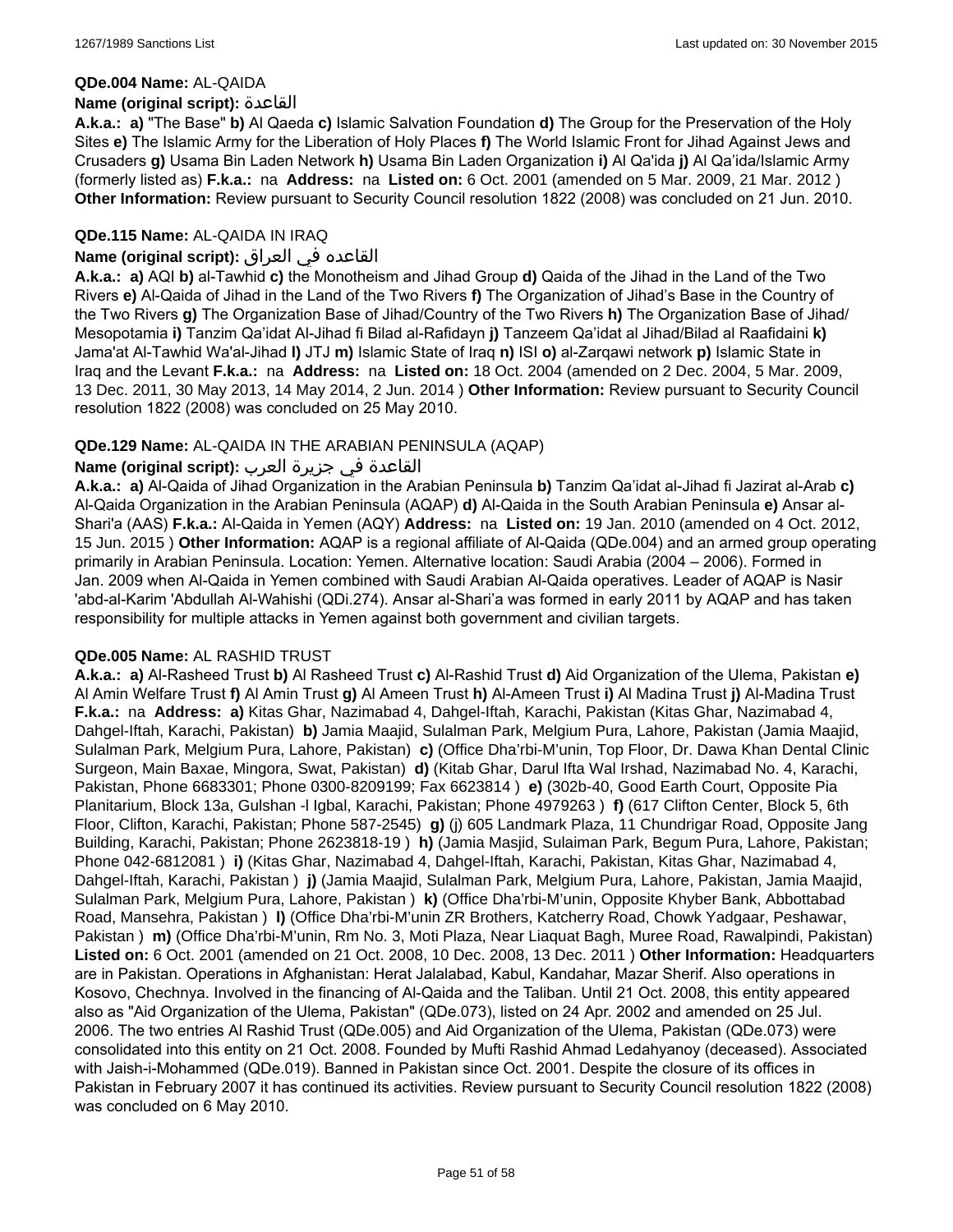## **QDe.146 Name:** ANSAR AL CHARIA BENGHAZI

## أنصار الشريعة - بنغازي **:(script original (Name**

**A.k.a.: a)** الشريعة أنصار) Ansar al Charia) **b)** Ansar al-Charia **c)** Ansar al-Sharia **d)** Ansar al-Charia Benghazi **e)** Ansar al-Sharia Benghazi **f)** بليبيا الشريعة أنصار) Ansar al Charia in Libya (ASL)) **g)** الشريعة أنصار كتيبة) Katibat Ansar al Charia) **h)** Ansar al Sharia **F.k.a.:** na **Address: a)** (Operates in Benghazi, Libya) **b)** (Support network in Tunisia) **Listed on:** 19 Nov. 2014 **Other Information:** Associated with the Organization of Al-Qaida in the Islamic Maghreb (QDe.014), Al Mourabitoun (QDe.141), Ansar al-Shari'a in Tunisia (AAS-T) (QDe.143), and Ansar al Charia Derna (QDe.145). The leader is Mohamed al-Zahawi (not listed). Runs training camps for foreign terrorist fighters travelling to Syria, Iraq and Mali.

## **QDe.145 Name:** ANSAR AL CHARIA DERNA

## أنصار الشريعة – درنة **:(script original (Name**

**A.k.a.: a)** Ansar al-Charia Derna **b)** Ansar al-Sharia Derna **c)** الشريعة أنصار) Ansar al Charia) **d)** Ansar al-Sharia **e)** Ansar al Sharia **F.k.a.:** na **Address: a)** (Operates in Derna and Jebel Akhdar, Libya ) **b)** (Support network in Tunisia) **Listed on:** 19 Nov. 2014 **Other Information:** Associated with the Organization of Al-Qaida in the Islamic Maghreb (QDe.014), Ansar al-Shari'a in Tunisia (AAS-T) (QDe.143) and Ansar al Charia Benghazi (QDe.146). Runs training camps for foreign terrorist fighters travelling to Syria and Iraq.

## **QDe.143 Name:** ANSAR AL-SHARI'A IN TUNISIA (AAS-T)

**A.k.a.: a)** Ansar al-Sharia in Tunisia **b)** Ansar al-Shari'ah in Tunisia **c)** Ansar al-Shari'ah **d)** Ansar al-Sharia **e)** Supporters of Islamic Law **f)** Al-Qayrawan Media Foundation **F.k.a.:** na **Address:** Tunisia **Listed on:** 23 Sep. 2014 **Other Information:** A Tunisian armed group with links to the Organization of Al-Qaida in the Islamic Maghreb (QDe.014). The leader is Seifallah ben Hassine (QDi.333).

## **QDe.098 Name:** ANSAR AL-ISLAM

## **Name (original script):** الاسلام أنصار

**A.k.a.: a)** Devotees of Islam **b)** Jund al-Islam **c)** Soldiers of Islam **d)** Kurdistan Supporters of Islam **e)** Supporters of Islam in Kurdistan **f)** Followers of Islam in Kurdistan **g)** Kurdish Taliban **h)** Soldiers of God **i)** Ansar al-Sunna Army **j)** Jaish Ansar al-Sunna **k)** Ansar al-Sunna **F.k.a.:** na **Address:** na **Listed on:** 24 Feb. 2003 (amended on 31 Mar. 2004, 5 Mar. 2009, 18 Mar. 2009, 21 Oct. 2010, 13 Dec. 2011 ) **Other Information:** The founder is Najmuddin Faraj Ahmad (QDi.226). Associated with Al-Qaida in Iraq (QDe.115). Located and primarily active in northern Iraq but maintains a presence in western and central Iraq. Review pursuant to Security Council resolution 1822 (2008) was concluded on 21 Jun. 2010.

## **QDe.135 Name:** ANSAR EDDINE

## **Name (original script):** الدين انصار

**A.k.a.:** Ansar Dine **F.k.a.:** na **Address:** Mali **Listed on:** 20 Mar. 2013 **Other Information:** Was founded in December 2011 by Iyad ag Ghali (QDi.316). Linked to the Organization of Al-Qaida in the Islamic Maghreb (QDe.014) and Mouvement pour l'Unification et le Jihad en Afrique de l'Ouest (MUJAO) (QDe.134). Associated with Abdelmalek Droukdel (QDi.232).

## **QDe.142 Name:** ANSARUL MUSLIMINA FI BILADIS SUDAN

## أنصار المسلمین في بلاد السودان **:(script original (Name**

**A.k.a.: a)** Ansaru **b)** Ansarul Muslimina fi Biladis Sudan **c)** Jama'atu Ansaril Muslimina fi Biladis Sudan (JAMBS) **d)** Jama'atu Ansarul Muslimina fi Biladis-Sudan (JAMBS) **e)** Jamma'atu Ansarul Muslimina fi Biladis-Sudan (JAMBS) **f)** Vanguards for the Protection of Muslims in Black Africa **g)** Vanguard for the Protection of Muslims in Black Africa **F.k.a.:** na **Address:** Nigeria **Listed on:** 26 Jun. 2014 **Other Information:** Terrorist and paramilitary group established in 2012 and operating in Nigeria. Associated with the Organization of Al-Qaida in the Islamic Maghreb (AQIM) (QDe.014), Jama'atu Ahlis Sunna Lidda'Awati Wal-Jihad (Boko Haram) (QDe.138) and Abubakar Mohammed Shekau (QDi322).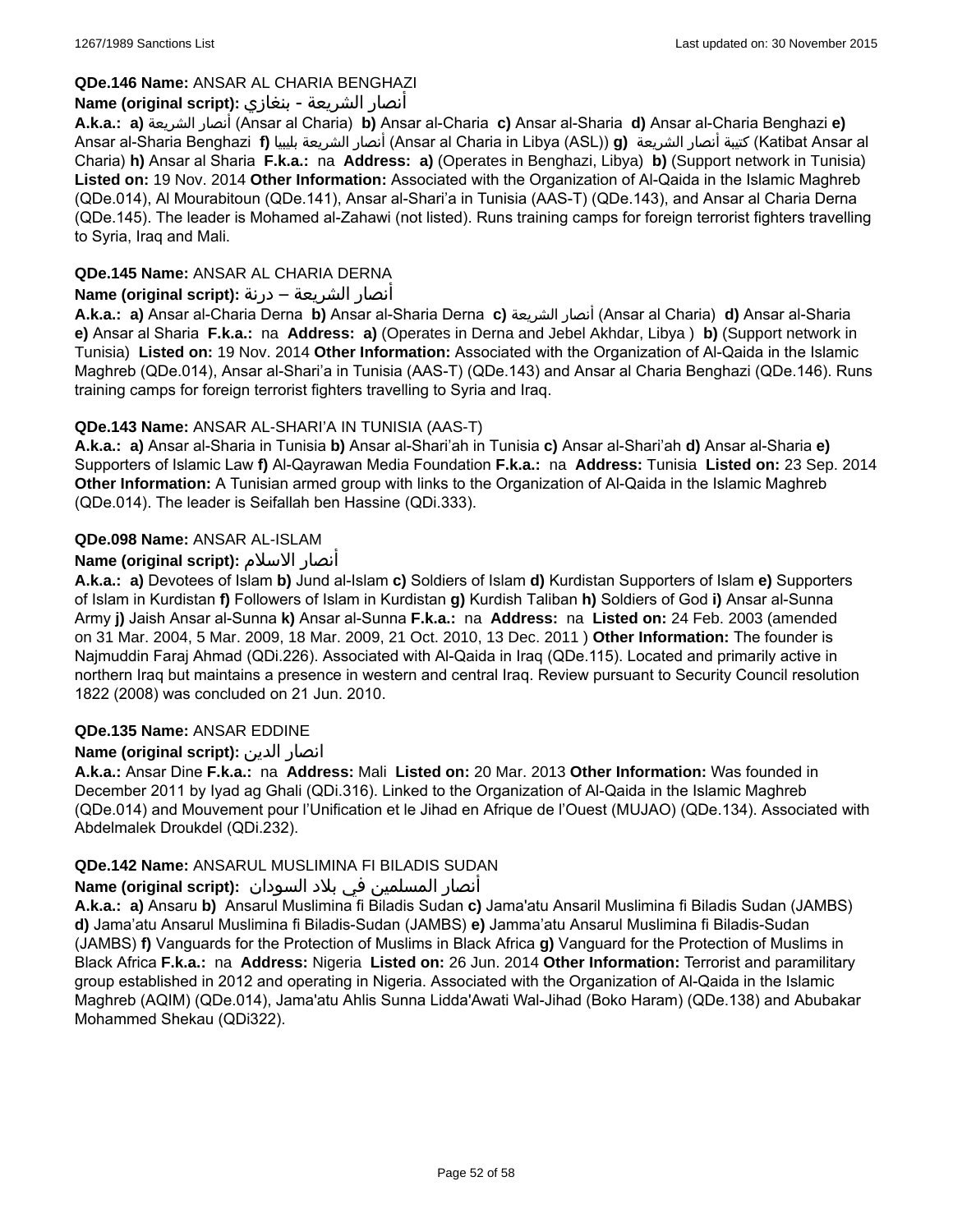### **QDe.006 Name:** ARMED ISLAMIC GROUP

### الجماعة الاسلامية المسلحة **:(script original (Name**

**A.k.a.: a)** Al Jamm'ah Al-Islamiah Al- Musallah **b)** GIA **c)** Groupe Islamique Armé **F.k.a.:** na **Address:** Algeria **Listed on:** 6 Oct. 2001 (amended on 7 Apr. 2008, 13 Dec. 2011 ) **Other Information:** Review pursuant to Security Council resolution 1822 (2008) was concluded on 21 Jun. 2010.

### **QDe.007 Name:** ASBAT AL-ANSAR

### **Name (original script):** الأنصار عصبة

**A.k.a.:** na **F.k.a.:** na **Address:** Ein el-Hilweh camp, Lebanon **Listed on:** 6 Oct. 2001 (amended on 30 Jan. 2009, 13 Dec. 2011 ) **Other Information:** Active in northern Iraq. Associated with Al-Qaida in Iraq (QDe.115). Review pursuant to Security Council resolution 1822 (2008) was concluded on 21 Jun. 2010.

### **QDe.093 Name:** BENEVOLENCE INTERNATIONAL FOUNDATION

**A.k.a.: a)** Al Bir Al Dawalia **b)** BIF **c)** BIF-USA **d)** Mezhdunarodnyj Blagotvoritel'nyl Fond **F.k.a.:** na **Address: a)** 8820 Mobile Avenue, IA, Oak Lawn, Illinois, 60453, United States of America **b)** P.O. Box 548, Worth, Illinois, 60482, United States of America **c)** (Formerly located at) 9838 S. Roberts Road, Suite 1W, Palos Hills, Illinois, 60465, United States of America **d)** (Formerly located at) 20-24 Branford Place, Suite 705, Newark, New Jersey, 07102, United States of America **e)** P.O. Box 1937, Khartoum, Sudan **f)** Bangladesh **g)** (Gaza Strip) **h)** Yemen **Listed on:** 21 Nov. 2002 (amended on 24 Jan. 2003, 28 Apr. 2011, 18 May 2012 ) **Other Information:** Employer Identification Number (United States of America): 36-3823186. Review pursuant to Security Council resolution 1822 (2008) was concluded on 22 Jun. 2010.

### **QDe.102 Name:** DJAMAT HOUMAT DAAWA SALAFIA (DHDS)

### جماعة حماة الدعوة السلفية **:(script original (Name**

**A.k.a.:** Djamaat Houmah Al-Dawah Al-Salafiat **F.k.a.:** Katibat el Ahouel **Address:** Algeria **Listed on:** 11 Nov. 2003 (amended on 26 Nov. 2004, 7 Apr. 2008, 25 Jan. 2010, 13 Dec. 2011 ) **Other Information:** Associated with the Armed Islamic Group (GIA) (QDe.006) and the Organization of Al-Qaida in the Islamic Maghreb (QDe.014). Review pursuant to Security Council resolution 1822 (2008) was concluded on 30 Jul. 2009.

## **QDe.088 Name:** EASTERN TURKISTAN ISLAMIC MOVEMENT (ETIM)

**A.k.a.: a)** The Eastern Turkistan Islamic Party **b)** The Eastern Turkistan Islamic Party of Allah **c)** Islamic Party of Turkestan **d)** Djamaat Turkistan **F.k.a.:** na **Address:** na **Listed on:** 11 Sep. 2002 (amended on 3 Oct. 2008, 13 Dec. 2011 ) **Other Information:** Active in China, South Asia and Central Asia. Review pursuant to Security Council resolution 1822 (2008) was concluded on 20 May 2010.

## **QDe.003 Name:** EGYPTIAN ISLAMIC JIHAD

## الجهاد الاسلامي المصري **:(script original (Name**

**A.k.a.: a)** Egyptian Al-Jihad **b)** Jihad Group **c)** New Jihad **d)** Al-Jihad **e)** Egyptian Islamic Movement **F.k.a.:** na **Address:** na **Listed on:** 6 Oct. 2001 (amended on 5 Mar. 2009, 13 Dec. 2011 ) **Other Information:** Co-founded by Aiman Muhammed Rabi al-Zawahiri (QDi.006), who was also its military leader. Review pursuant to Security Council resolution 1822 (2008) was concluded on 21 Jun. 2010.

### **QDe.131 Name:** EMARAT KAVKAZ

### **Name (original script):** Эмират Кавказ

**A.k.a.:** na **F.k.a.:** na **Address:** na **Listed on:** 29 Jul. 2011 **Other Information:** Mainly active in the Russian Federation, Afghanistan and Pakistan. Led by Doku Khamatovich Umarov (QDi.290)

### **QDe.091 Name:** GLOBAL RELIEF FOUNDATION (GRF)

**A.k.a.:** na **F.k.a.:** na **Address: a)** 9935 South 76th Avenue, Unit 1, Bridgeview, Illinois, 60455, United States of America **b)** P.O. Box 1406, Bridgeview, Illinois, 60455, United States of America **Listed on:** 22 Oct. 2002 (amended on 26 Nov. 2004, 20 Dec. 2005, 25 Jul. 2006, 24 Mar. 2009, 11 Mar. 2010, 25 Mar. 2010, 28 Apr. 2011, 21 Feb. 2012, 14 Feb. 2014 ) **Other Information:** Other Foreign Locations: Afghanistan, Bangladesh, Eritrea, Ethiopia, India, Iraq, West Bank and Gaza, Somalia and Syria. Federal Employer Identification Number (United States of America): 36-3804626. Review pursuant to Security Council resolution 1822 (2008) was concluded on 21 Jun. 2010.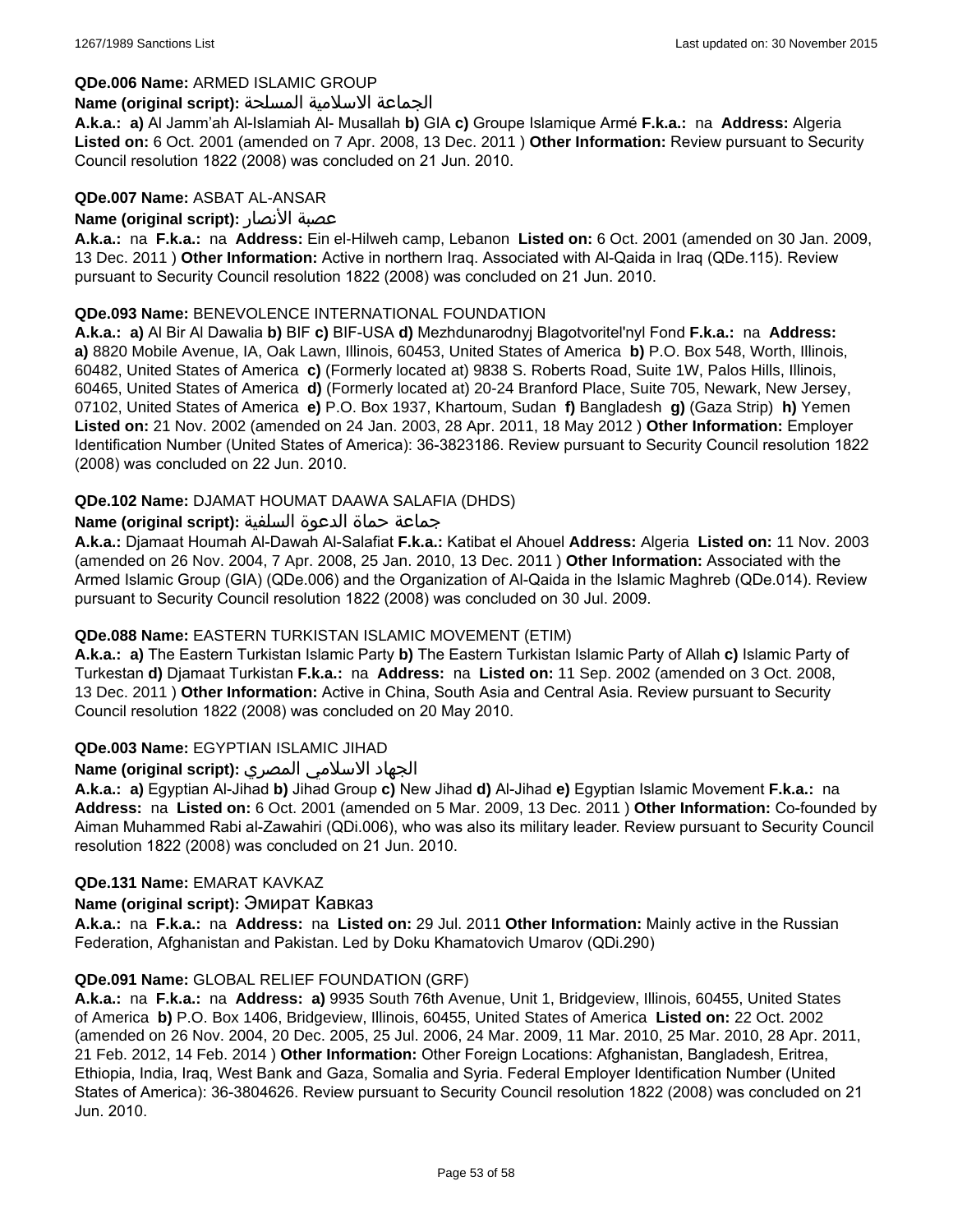## **QDe.130 Name:** HARAKAT-UL JIHAD ISLAMI

## حرکت الجہاد الاسلامی **:(script original (Name**

**A.k.a.: a)** HUJI **b)** Movement of Islamic Holy War **c)** Harkat-ul-Jihad-al Islami **d)** Harkat-al-Jihad-ul Islami **e)** Harkatul-Jehad-al-Islami **f)** Harakat ul Jihad-e-Islami **F.k.a.: a)** Harakat-ul-Ansar **b)** HUA **Address:** na **Listed on:** 6 Aug. 2010 (amended on 13 Dec. 2011 ) **Other Information:** Was established in Afghanistan in 1980. In 1993, Harakat-ul Jihad Islami merged with Harakat ul-Mujahidin (QDe.008) to form Harakat ul-Ansar. In 1997, Harakat-ul Jihad Islami split from Harakat ul-Ansar and resumed using its former name. Operations are in India, Pakistan and Afghanistan. Banned in Pakistan.

### **QDe.008 Name:** HARAKAT UL-MUJAHIDIN / HUM

**A.k.a.: a)** Al-Faran **b)** Al-Hadid **c)** Al-Hadith **d)** Harakat Ul-Ansar **e)** HUA **f)** Harakat Ul- Mujahideen **F.k.a.:** na **Address:** Pakistan **Listed on:** 6 Oct. 2001 (amended on 13 Dec. 2011 ) **Other Information:** Associated with Jaishi-Mohammed (QDe.019), Lashkar i Jhangvi (LJ) (QDe.096) and Lashkar-e-Tayyiba (QDe.118). Active in Pakistan and Afghanistan. Banned in Pakistan. Review pursuant to Security Council resolution 1822 (2008) was concluded on 21 Jun. 2010.

## **QDe.147 Name:** HILAL AHMAR SOCIETY INDONESIA (HASI)

**A.k.a.: a)** Yayasan Hilal Ahmar **b)** Indonesia Hilal Ahmar Society for Syria **F.k.a.:** na **Address:** na **Listed on:** 13 Mar. 2015 **Other Information:** Ostensibly humanitarian wing of Jemaah Islamiyah (QDe.092). Operates in Lampung, Jakarta, Semarang, Yogyakarta, Solo, Surabaya and Makassar, Indonesia. Has been recruiting, funding and facilitating travel of foreign terrorist fighters to Syria. Not affiliated with the humanitarian group International Federation of the Red Cross and Red Crescent Societies (IFRC).

### **QDe.009 Name:** ISLAMIC ARMY OF ADEN

**A.k.a.:** na **F.k.a.:** na **Address:** na **Listed on:** 6 Oct. 2001 **Other Information:** Review pursuant to Security Council resolution 1822 (2008) was concluded on 9 Jul. 2010.

### **QDe.099 Name:** ISLAMIC INTERNATIONAL BRIGADE (IIB)

**A.k.a.: a)** The Islamic Peacekeeping Brigade **b)** The Islamic Peacekeeping Army **c)** The International Brigade **d)** Islamic Peacekeeping Battalion **e)** International Battalion **f)** Islamic Peacekeeping International Brigade **F.k.a.:** na **Address:** na **Listed on:** 4 Mar. 2003 (amended on 13 Dec. 2011 ) **Other Information:** Linked to the Riyadus-Salikhin Reconnaissance and Sabotage Battalion of Chechen Martyrs (RSRSBCM) (QDe.100) and the Special Purpose Islamic Regiment (SPIR) (QDe.101). Review pursuant to Security Council resolution 1822 (2008) was concluded on 17 May 2010.

### **QDe.119 Name:** ISLAMIC JIHAD GROUP

**A.k.a.: a)** Jama'at al-Jihad **b)** Libyan Society **c)** Kazakh Jama'at **d)** Jamaat Mojahedin **e)** Jamiyat **f)** Jamiat al-Jihad al-Islami **g)** Dzhamaat Modzhakhedov **h)** Islamic Jihad Group of Uzbekistan **i)** al-Djihad al-Islami **j)** Zamaat Modzhakhedov Tsentralnoy Asii **k)** Islamic Jihad Union **F.k.a.:** na **Address:** na **Listed on:** 1 Jun. 2005 (amended on 19 Apr. 2006, 20 Feb. 2008, 13 Dec. 2011 ) **Other Information:** Founded and led by Najmiddin Kamolitdinovich Jalolov (deceased) and Suhayl Fatilloevich Buranov (deceased). Associated with the Islamic Movement of Uzbekistan (QDe.010) and Emarat Kavkaz (QDe.131). Active in the Afghanistan/Pakistan border area, Central Asia, South Asia region and some European States. Review pursuant to Security Council resolution 1822 (2008) was concluded on 20 May 2010.

### **QDe.010 Name:** ISLAMIC MOVEMENT OF UZBEKISTAN

**A.k.a.:** IMU **F.k.a.:** na **Address:** na **Listed on:** 6 Oct. 2001 (amended on 13 Dec. 2011 ) **Other Information:** Associated with the Eastern Turkistan Islamic Movement (QDe.088), Islamic Jihad Group (QDe.119) and Emarat Kavkaz (QDe.131). Active in the Afghanistan/Pakistan border area, northern Afghanistan and Central Asia. Review pursuant to Security Council resolution 1822 (2008) was concluded on 21 Jun. 2010.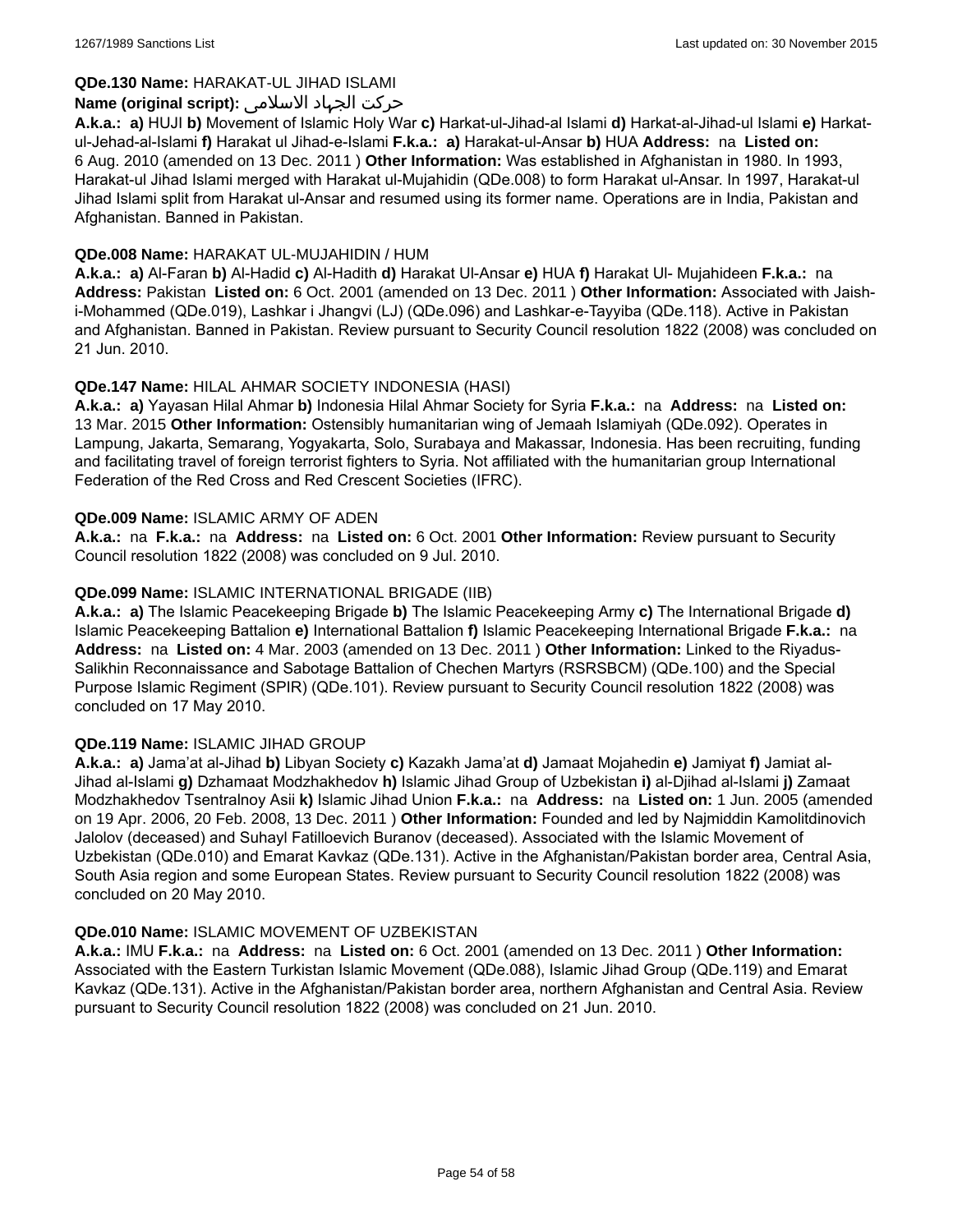### **QDe.019 Name:** JAISH-I-MOHAMMED

**A.k.a.:** Army of Mohammed **F.k.a.:** na **Address:** Pakistan **Listed on:** 17 Oct. 2001 (amended on 13 Dec. 2011 ) **Other Information:** Based in Peshawar and Muzaffarabad, Pakistan Associated with Harakat ul-Mujahidin / HUM (QDe.008), Lashkar-e-Tayyiba (QDe.118), Al-Akhtar Trust International (QDe.121), and Harakat-ul Jihad Islami (QDe.130). Banned in Pakistan. Review pursuant to Security Council resolution 1822 (2008) was concluded on 21 Jun. 2010.

### **QDe.138 Name:** JAMA'ATU AHLIS SUNNA LIDDA'AWATI WAL-JIHAD

**A.k.a.: a)** Jama'atu Ahlus-Sunnah Lidda'Awati Wal Jihad **b)** Jama'atu Ahlus-Sunna Lidda'Awati Wal Jihad **c)** جماعة والجهاد للدعوة السنة أهل **d)** Boko Haram **e)** Western Education is a Sin **F.k.a.:** na **Address:** Nigeria **Listed on:** 22 May 2014 **Other Information:** Affiliate of Al-Qaida (QDe.004), and the Organization of Al-Qaida in the Islamic Maghreb (AQIM) (QDe.014). Associated with Jama'atu Ansarul Muslimina Fi Biladis-Sudan (Ansaru). The leader is Abubakar Shekau.

### **QDe.020 Name:** JAM'YAH TA'AWUN AL-ISLAMIA

**A.k.a.: a)** Society of Islamic Cooperation **b)** Jam'iyat Al Ta'awun Al Islamiyya **c)** Jit **F.k.a.:** na **Address:** Kandahar City, Afghanistan **Listed on:** 17 Oct. 2001 (amended on 13 Dec. 2011 ) **Other Information:** Founded by Usama Mohammad Awad bin Laden (deceased) in 2001. Review pursuant to Security Council resolution 1822 (2008) was concluded on 21 Jun. 2010.

### **QDe.092 Name:** JEMAAH ISLAMIYAH

**A.k.a.: a)** Jema'ah Islamiyah **b)** Jemaah Islamiya **c)** Jemaah Islamiah **d)** Jamaah Islamiyah **e)** Jama'ah Islamiyah **F.k.a.:** na **Address:** na **Listed on:** 25 Oct. 2002 (amended on 13 Dec. 2011 ) **Other Information:** Operates in Southeast Asia, including Indonesia, Malaysia and the Philippines. Associated with the Abu Sayyaf Group (QDe.001). Review pursuant to Security Council resolution 1822 (2008) was concluded on 25 May 2010.

### **QDe.133 Name:** JEMMAH ANSHORUT TAUHID (JAT)

**A.k.a.: a)** Jemaah Anshorut Tauhid **b)** Jemmah Ansharut Tauhid **c)** Jem'mah Ansharut Tauhid **d)** Jamaah Ansharut Tauhid **e)** Jama'ah Ansharut Tauhid **f)** Laskar 99 **F.k.a.:** na **Address:** (Jl. Semenromo number 58, 04/XV Ngruki, Cemani, Grogol, Sukoharjo, Jawa Tengah, Indonesia, Telephone: 0271-2167285, Email: info@ansharuttauhid.com) **Listed on:** 12 Mar. 2012 **Other Information:** Founded and led by Abu Bakar Ba'asyir (QDi.217). Established on 27 Jul. 2008 in Solo, Indonesia. Associated with Jemmah Islamiya (JI) (QDe.092). Website: http:/ansharuttauhid.com/

### **QDe.151 Name:** JUND AL-KHILAFAH IN ALGERIA (JAK-A)

**A.k.a.: a)** Jund al Khalifa **b)** Jund al-Khilafah fi Ard al-Jaza'ir **c)** Jund al-Khalifa fi Ard al-Jazayer **d)** Soldiers of the Caliphate in Algeria **e)** Soldiers of the Caliphate of Algeria **f)** Soldiers of the Caliphate in the Land of Algeria **F.k.a.:**  na **Address:** Kabylie region, Algeria **Listed on:** 29 Sep. 2015 **Other Information:** Emerged on 13 Sep. 2014. Most known for its abduction and subsequent beheading of French national Herve Gourdel. Claimed responsibility for attacking police and gendarmes in Algeria and continued planning future attacks.

### **QDe.118 Name:** LASHKAR-E-TAYYIBA

**A.k.a.: a)** Lashkar-e-Toiba **b)** Lashkar-i-Taiba **c)** al Mansoorian **d)** al Mansooreen **e)** Army of the Pure **f)** Army of the Righteous **g)** Army of the Pure and Righteous **h)** Paasban-e-Kashmir **i)** Paasban-i-Ahle-Hadith **j)** Pasbane-Kashmir **k)** Pasban-e-Ahle-Hadith **l)** Paasban-e-Ahle-Hadis **m)** Pashan-e-ahle Hadis **n)** Lashkar e Tayyaba **o)** LET **p)** Jamaat-ud-Dawa **q)** JUD **r)** Jama'at al-Dawa **s)** Jamaat ud-Daawa **t)** Jamaat ul-Dawah **u)** Jamaat-ul-Dawa **v)** Jama'at-i-Dawat **w)** Jamaiat-ud-Dawa **x)** Jama'at-ud-Da'awah **y)** Jama'at-ud-Da'awa **z)** Jamaati-ud-Dawa **aa)** Falah-i-Insaniat Foundation (FIF) **F.k.a.:** na **Address:** na **Listed on:** 2 May 2005 (amended on 3 Nov. 2005, 10 Dec. 2008, 14 Mar. 2012 ) **Other Information:** Associated with Hafiz Muhammad Saeed (QDi.263) who is the leader of Lashkar-e-Tayyiba. Review pursuant to Security Council resolution 1822 (2008) was concluded on 8 Jun. 2010.

### **QDe.096 Name:** LASHKAR I JHANGVI (LJ)

**A.k.a.:** na **F.k.a.:** na **Address:** na **Listed on:** 3 Feb. 2003 (amended on 13 Dec. 2011 ) **Other Information:** Based primarily in Pakistan's Punjab region and in the city of Karachi. Active in Pakistan although banned as at 2010. Review pursuant to Security Council resolution 1822 (2008) was concluded on 21 Jun. 2010.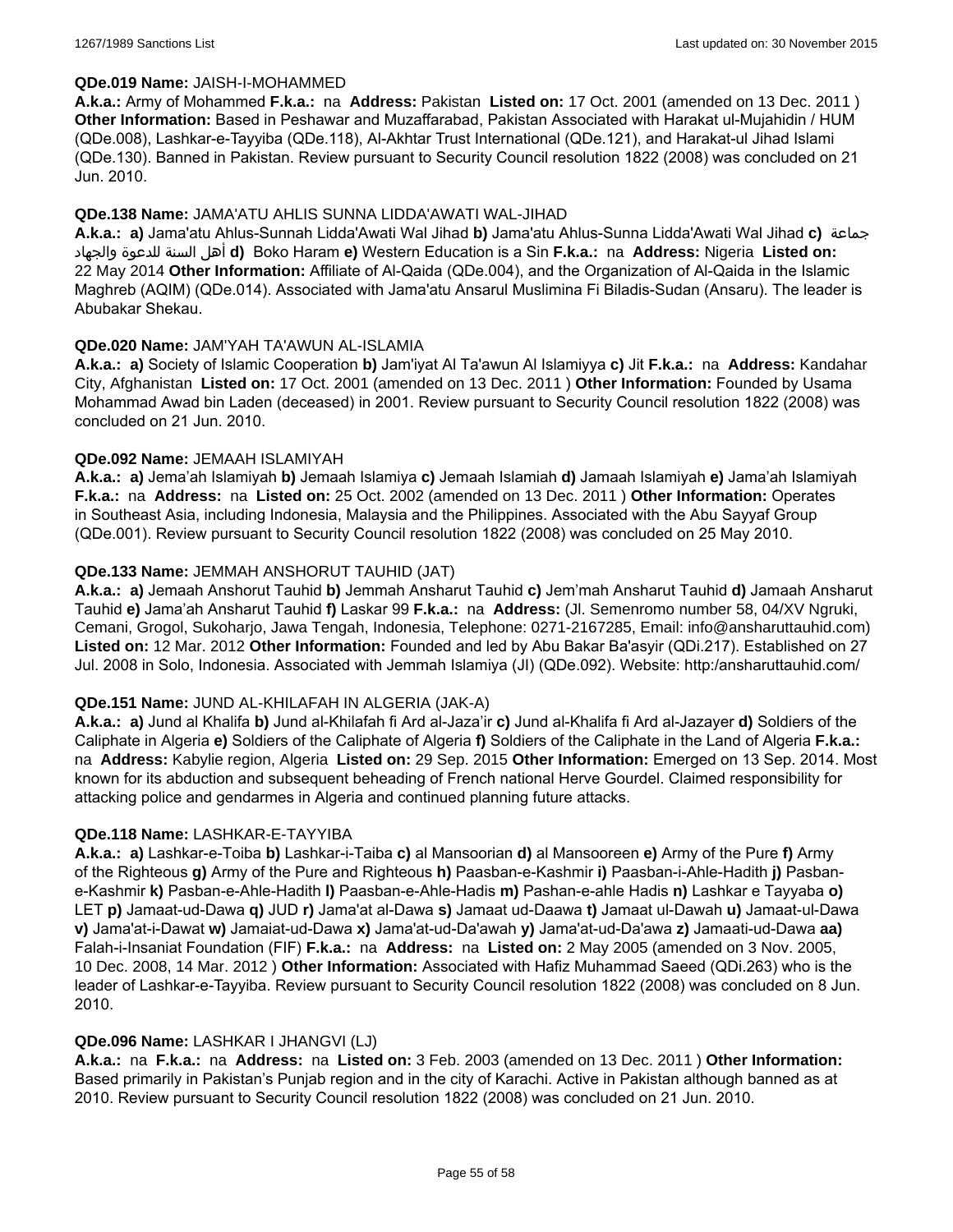## **QDe.011 Name:** LIBYAN ISLAMIC FIGHTING GROUP

## الجماعة الاسلامية المقاتلة الليبية **:(script original (Name**

**A.k.a.:** LIFG **F.k.a.:** na **Address:** Libyan Arab Jamahiriya **Listed on:** 6 Oct. 2001 (amended on 5 Mar. 2009, 13 Dec. 2011 ) **Other Information:** Members in Afghanistan merged with Al-Qaida (QDe.004) in Nov. 2007. Review pursuant to Security Council resolution 1822 (2008) was concluded on 21 Jun. 2010.

## **QDe.012 Name:** MAKHTAB AL-KHIDAMAT

**Name (original script):** الخدمات مكتب

**A.k.a.: a)** MAK **b)** Al Kifah **F.k.a.:** na **Address:** na **Listed on:** 6 Oct. 2001 (amended on 5 Mar. 2009, 13 Dec. 2011 ) **Other Information:** Absorbed into Al-Qaida (QDe.004). Review pursuant to Security Council resolution 1822 (2008) was concluded on 21 Jun. 2010.

## **QDe.089 Name:** MOROCCAN ISLAMIC COMBATANT GROUP

## الجماعة الاسلامية المغربية المقاتلة **:(script original (Name**

**A.k.a.: a)** Groupe Islamique Combattant Marocain **b)** GICM **F.k.a.:** na **Address:** Morocco **Listed on:** 10 Oct. 2002 (amended on 5 Mar. 2009 ) **Other Information:** Associated with the Organization of Al-Qaida in the Islamic Maghreb (QDe.014). Review pursuant to Security Council resolution 1822 (2008) was concluded on 20 May 2010.

## **QDe.136 Name:** MUHAMMAD JAMAL NETWORK (MJN)

## شبكة محمد جمال **:(script original (Name**

**A.k.a.: a)** Muhammad Jamal Group **b)** Jamal Network **c)** Abu Ahmed Group **d)** Al-Qaida in Egypt (AQE) **F.k.a.:**  na **Address:** Operates in Egypt, Libya and Mali **Listed on:** 21 Oct. 2013 **Other Information:** Terrorist and paramilitary group established by Muhammad Jamal al Kashif (QDi.318) in 2011 and linked to Al-Qaida (QDe.004), Aiman al-Zawahiri (QDi.006), and the leadership of Al-Qaida in the Arabian Peninsula (AQAP) (QDe.129) and the Organization of Al-Qaida in the Islamic Maghreb (AQIM) (QDe.014). Funded and supported by AQAP. Multiple terrorist training camps in Egypt and Libya. Reportedly acquiring weapons, conducting training and establishing terrorist groups in the Sinai, Egypt. Training suicide bombers, foreign fighters and planning terrorist attacks in Egypt, Libya and elsewhere as of Sep. 2013. MJN members were reported to be involved in the attack on the United States Mission in Benghazi, Libya, on 11 Sep. 2012.

## **QDe.150 Name:** MUJAHIDIN INDONESIAN TIMUR (MIT)

**A.k.a.: a)** Mujahidin of Eastern Indonesia **b)** East Indonesia Mujahideen **c)** Mujahidin Indonesia Timor **d)** Mujahidin Indonesia Barat (MIB) **e)** Mujahidin of Western Indonesia **F.k.a.:** na **Address:** Indonesia **Listed on:** 29 Sep. 2015 **Other Information:** Terrorist group linked to Islamic State in Iraq and the Levant (ISIL), listed as Al-Qaida in Iraq (QDe.115), Jemaah Islamiyah (JI) (QDe.092), and Jemmah Anshorut Tauhid (JAT) (QDe.133). Operates in Java and Sulawesi, Indonesia and also active in Indonesia's eastern provinces. Its leader is Abu Wardah, a.k.a. Santoso (not listed).

**QDe.134 Name:** Mouvement pour l'Unification et le Jihad en Afrique de l'Ouest (MUJAO)

## حركة التوحيد والجهاد في غرب إفريقيا **:Name (original script)**

**A.k.a.:** na **F.k.a.:** na **Address: a)** Mali **b)** Algeria **Listed on:** 5 Dec. 2012 **Other Information:** Associated with The Organization of Al-Qaida in the Islamic Maghreb (QDe.014) and Mokhtar Belmokhtar (QDi.136). Active in the Sahel/Sahara region.

## **QDe.021 Name:** RABITA TRUST

**A.k.a.:** na **F.k.a.:** na **Address:** (a) Room 9a, 2nd Floor, Wahdat Road, Education Town, Lahore, Pakistan b) Wares Colony, Lahore, Pakistan (at time of listing)) **Listed on:** 17 Oct. 2001 (amended on 21 Mar. 2012, 18 Jun. 2015 ) **Other Information:** Banned in Pakistan. Review pursuant to Security Council resolution 1822 (2008) was concluded on 21 Jun. 2010.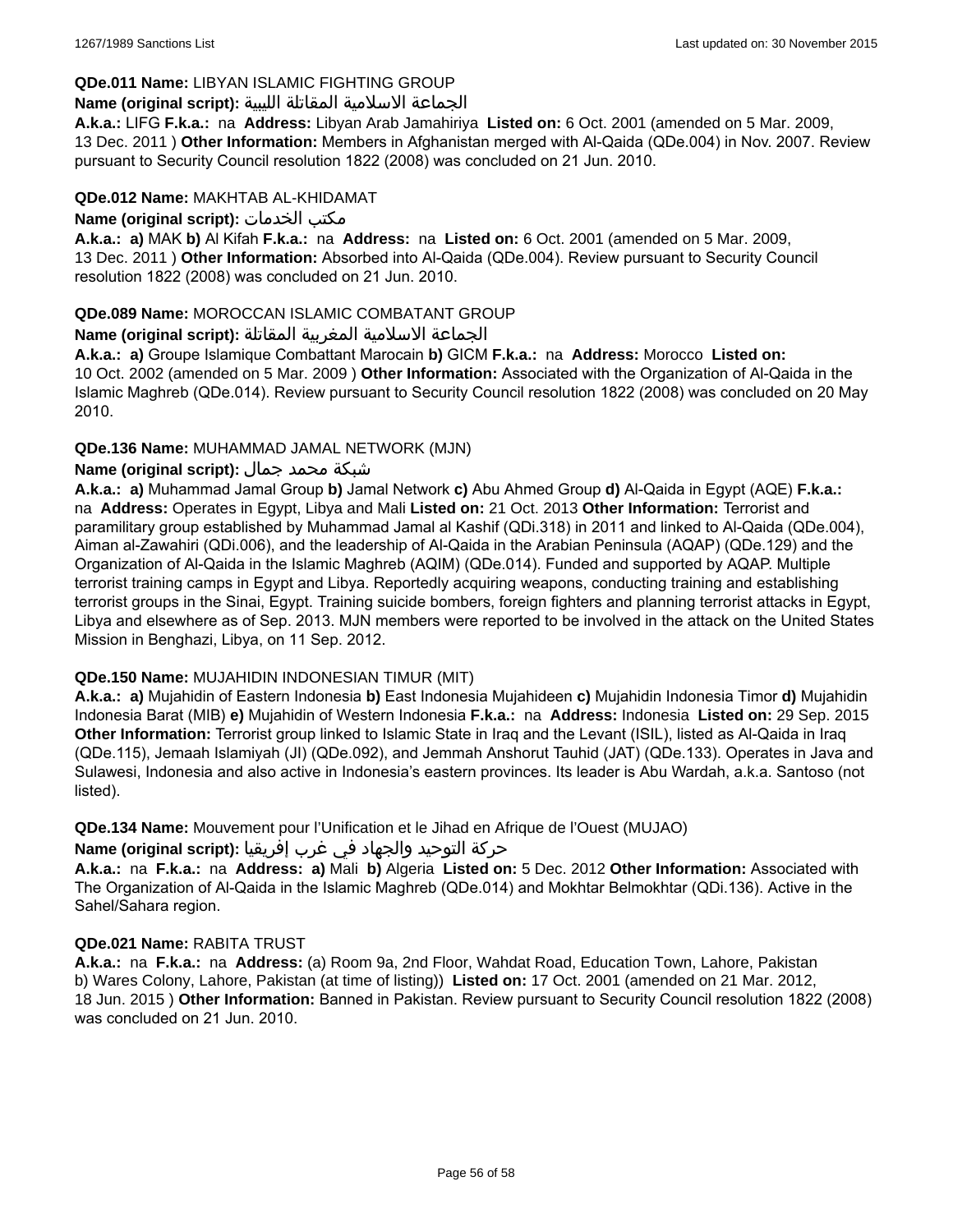## **QDe.128 Name:** RAJAH SOLAIMAN MOVEMENT

**A.k.a.: a)** Rajah Solaiman Islamic Movement **b)** Rajah Solaiman Revolutionary Movement **F.k.a.:** na **Address: a)** Barangay Mal-Ong, Anda, Pangasinan Province, Philippines **b)** Sitio Dueg, Barangay Maasin, San Clemente, Tarlac Province, Philippines **c)** Number 50, Purdue Street, Cubao, Quezon City, Philippines **Listed on:** 4 Jun. 2008 (amended on 13 Dec. 2011 ) **Other Information:** Founded and headed by Hilarion Del Rosario Santos III (QDi.244). Associated with the Abu Sayyaf Group (QDe.001), Jemaah Islamiyah (QDe.092) and Khadafi Abubakar Janjalani (QDi.180). Review pursuant to Security Council resolution 1822 (2008) was concluded on 13 May 2010.

## **QDe.070 Name:** REVIVAL OF ISLAMIC HERITAGE SOCIETY

## جمعية احياء التراث الاسلامي **:(script original (Name**

**A.k.a.: a)** Revival of Islamic Society Heritage on the African Continent **b)** Jamia Ihya ul Turath **c)** RIHS **d)** Jamiat Ihia Al-Turath Al-Islamiya **e)** Al-Furqan Foundation Welfare Trust **f)** Al-Furqan Welfare Foundation **F.k.a.:**  na **Address: a)** Pakistan **b)** Afghanistan **Listed on:** 11 Jan. 2002 (amended on 25 Jul. 2006, 5 Mar. 2009, 13 Dec. 2011, 15 Jun. 2015 ) **Other Information:** NOTE: Only the Pakistan and Afghanistan offices of this entity are designated. Associated with Abu Bakr al-Jaziri (QDi.058) and Afghan Support Committee (ASC) (QDi.069). Review pursuant to Security Council resolution 1822 (2008) was concluded on 8 Jun. 2010.

### **QDe.100 Name:** RIYADUS-SALIKHIN RECONNAISSANCE AND SABOTAGE BATTALION OF CHECHEN MARTYRS (RSRSBCM)

**A.k.a.: a)** Riyadus-Salikhin Reconnaissance and Sabotage Battalion **b)** Riyadh-as-Saliheen **c)** The Sabotage and Military Surveillance Group of the Riyadh al-Salihin Martyrs **d)** Firqat al-Takhrib wa al-Istitla al-Askariyah li Shuhada Riyadh al-Salihin **e)** Riyadus-Salikhin Reconnaissance and Sabotage battalion of Shahids (martyrs) **F.k.a.:** na **Address:** na **Listed on:** 4 Mar. 2003 (amended on 25 Jul. 2006, 13 Dec. 2011 ) **Other Information:** Associated with the Islamic International Brigade (IIB) (QDe.099), the Special Purpose Islamic Regiment (SPIR) (QDe.101) and Emarat Kavkaz (QDe.131). Review pursuant to Security Council resolution 1822 (2008) was concluded on 17 May 2010.

## **QDe.101 Name:** SPECIAL PURPOSE ISLAMIC REGIMENT (SPIR)

**A.k.a.: a)** The Islamic Special Purpose Regiment **b)** The al-Jihad-Fisi-Sabililah Special Islamic Regiment **c)** Islamic Regiment of Special Meaning **F.k.a.:** na **Address:** na **Listed on:** 4 Mar. 2003 (amended on 25 Jul. 2006, 13 Dec. 2011 ) **Other Information:** Linked to the Islamic International Brigade (IIB) (QDe.099) and the Riyadus-Salikhin Reconnaissance and Sabotage Battalion of Chechen Martyrs (RSRSBCM) (QDe.100). Review pursuant to Security Council resolution 1822 (2008) was concluded on 17 May 2010.

## **QDe.108 Name:** TAIBAH INTERNATIONAL-BOSNIA OFFICES

**A.k.a.: a)** Taibah International Aid Agency **b)** Taibah International Aid Association **c)** Al Taibah, Intl. **d)** Taibah International Aide Association **F.k.a.:** na **Address: a)** 6 Avde Smajlovica Street, Novo Sarajevo, Bosnia and Herzegovina **b)** 26 Tabhanska Street, Visoko, Bosnia and Herzegovina **c)** 3 Velika Cilna Ulica, Visoko, Bosnia and Herzegovina **d)** 26 Tabhanska Street, Visoko, Bosnia and Herzegovina **Listed on:** 11 May 2004 (amended on 24 Mar. 2009 ) **Other Information:** In 2002-2004, Taibah International – Bosnia offices used premises of the Culture Home in Hadzici, Sarajevo, Bosnia and Herzegovina. The organization was officially registered in Bosnia and Herzegovina as a branch of Taibah International Aid Association under registry number 7. Taibah International – Bosnia offices ceased its work by decision of the Ministry of Justice of the Bosnia and Herzegovina Federation (decision on cessation of operation number 03-05-2-70/03). Review pursuant to Security Council resolution 1822 (2008) was concluded on 21 Jun. 2010.

## **QDe.132 Name:** TEHRIK-E TALIBAN PAKISTAN (TTP)

## تحریک طالبان پاکستان **:(script original (Name**

**A.k.a.: a)** Tehrik-I-Taliban Pakistan **b)** Tehrik-e-Taliban **c)** Pakistani Taliban **d)** Tehreek-e-Taliban **F.k.a.:** na **Address:** na **Listed on:** 29 Jul. 2011 (amended on 15 Jun. 2015 ) **Other Information:** Tehrik-e Taliban is based in the tribal areas along the Afghanistan/Pakistan border. Formed in 2007, its leader is Maulana Fazlullah (QDi.352).